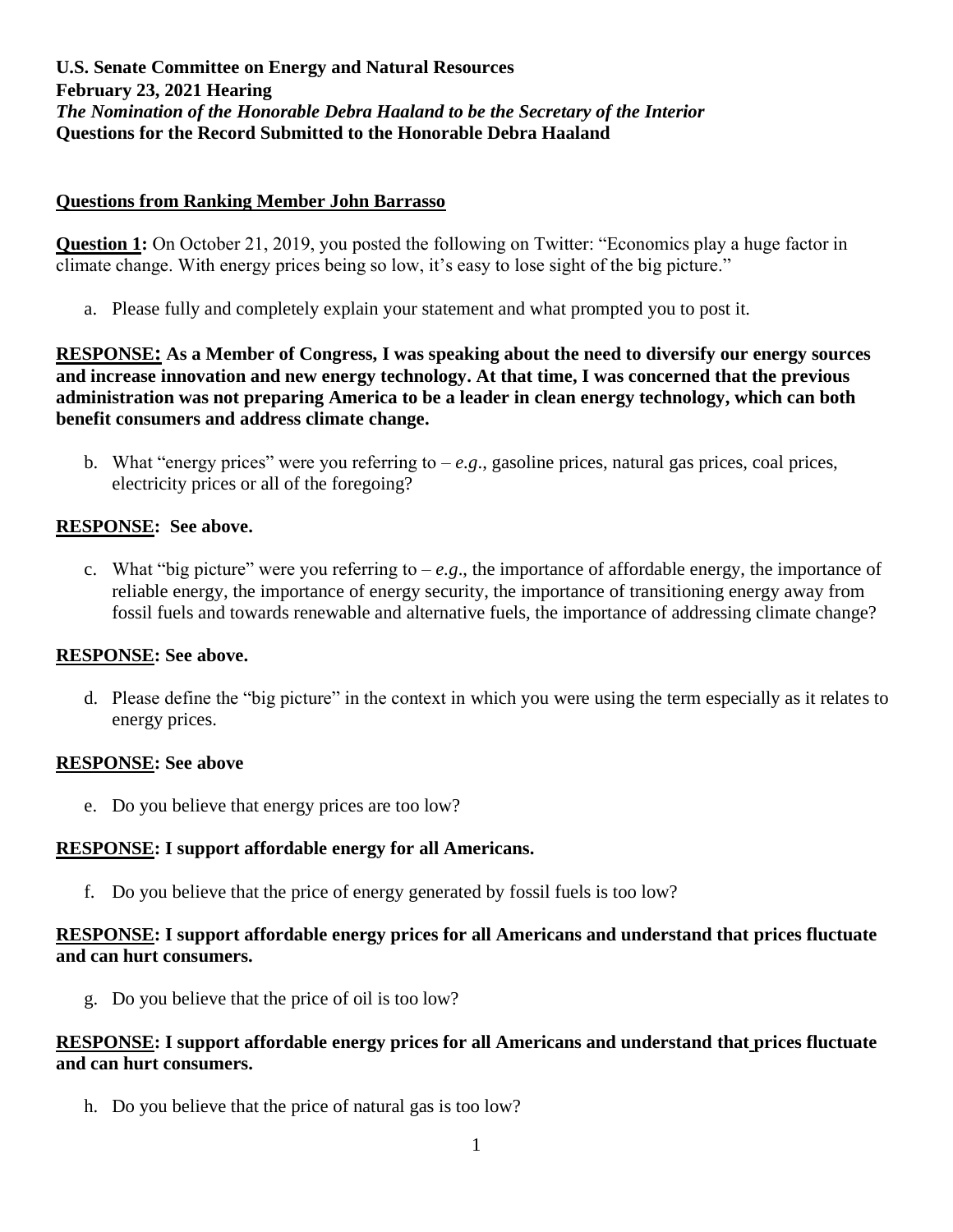**RESPONSE**: **I support affordable energy prices for all Americans and understand** that **prices fluctuate and can hurt consumers.**

i. Do you believe that the price of coal is too low?

#### **RESPONSE: I support affordable energy prices for all Americans and understand that prices fluctuate and can hurt consumers.**

j. Do you believe that the price of gasoline is too low?

#### **RESPONSE: I support affordable energy prices for all Americans and understand that prices fluctuate and can hurt consumers.**

k. Do you believe that the price of residential natural gas is too low?

#### **RESPONSE: I support affordable energy prices for all Americans and understand that prices fluctuate and can hurt consumers.**

l. Do you believe that the price of natural gas for industrial uses is too low?

#### **RESPONSE**: **I support affordable energy prices for all Americans and understand that prices fluctuate and can hurt industrial consumers.**

m. Do you believe that the price of electricity generated by natural gas is too low?

#### **RESPONSE: I support affordable energy prices for all Americans and understand that prices fluctuate and can hurt consumers.**

n. Do you believe that the price of electricity generated by coal is too low?

#### **RESPONSE**: **I support affordable energy prices for all Americans and understand that prices fluctuate and can hurt consumers.**

Do you believe that the price of energy generated by fossil fuels should be higher in order to make the price of energy generated by renewable and alternative fuels more cost-competitive with the price of energy generated by fossil fuels?

**RESPONSE: I support affordable energy prices for all Americans and understand that prices can fluctuate and hurt consumers. President Biden's energy and climate policy is based on advancing clean energy technology and making it more affordable with more innovation and new technology. As I said during the hearing, I support the President's approach and I will work to continue that trend.**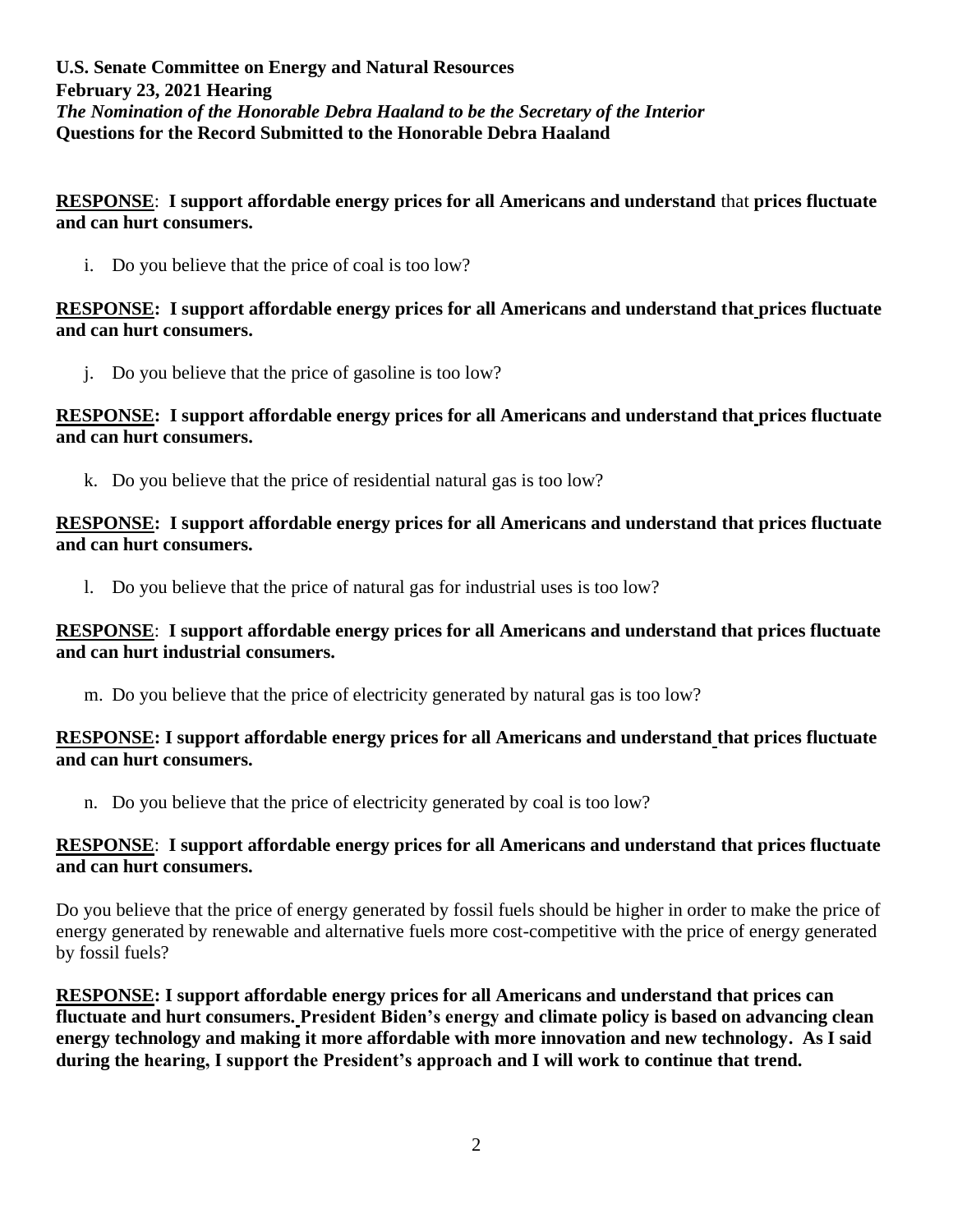o. What is the price point at which the price of any of the sources of energy listed in f-n above would be too low? Please explain the basis for your answers.

**RESPONSE: I support affordable energy for all Americans. As I said during the hearing, the energy industry is innovating and our climate challenge must be addressed. Together we can work to position our nation and all of its people for success in the future. And I am committed to working cooperatively with all stakeholders and all of Congress to strike the right balance going forward. As part of this balance, the Department has a role in harnessing the clean energy potential of our public lands, and to create jobs and new economic opportunities that can help consumers.**

p. What is the danger presented by low energy prices?

#### **RESPONSE: See my answers to the previous questions.**

q. In a December 12, 2008 article published by the Wall Street Journal entitled, *Times Tough for Energy Overhaul*, Steven Chu, who soon after the article was published became President Obama's first Secretary of Energy, stated: "Somehow, we have to figure out how to boost the price of gasoline to the levels of Europe." Do you believe the Biden administration should "figure out how to boost the price of gasoline to the levels of Europe"?

**RESPONSE: I am not familiar with this article from over 12 years ago. As I said during the hearing, I support the Biden energy and climate plan, which aims to boost deployment of clean energy, create millions of good-paying jobs, and I support affordable energy for all Americans.**

**Question 2:** On October 2, 2020, you posted the following on Twitter: "we must stand up against Trump and his energy dominance policies." In response to each of the following, please be specific and, where applicable, please cite sources to support your position.

**RESPONSE: As I said during the hearing, I recognize that the role of a cabinet secretary with regard to the American public is much different than the role of a congresswoman to her district constituents. If I am confirmed as Secretary, I will be supporting the President's agenda that strikes the right balance to get us to net zero emissions by 2050. With this in mind, I offer the following responses to your specific questions.**

a. How do you define "energy dominance policies" in this context?

### **RESPONSE**: **The prioritization of fossil fuel development above all other priorities.**

b. Why should one "stand up against" "energy dominance policies"?

#### **RESPONSE: I believe in striking the right balance for energy development on public lands, not placing fossil fuel development above all other priorities.**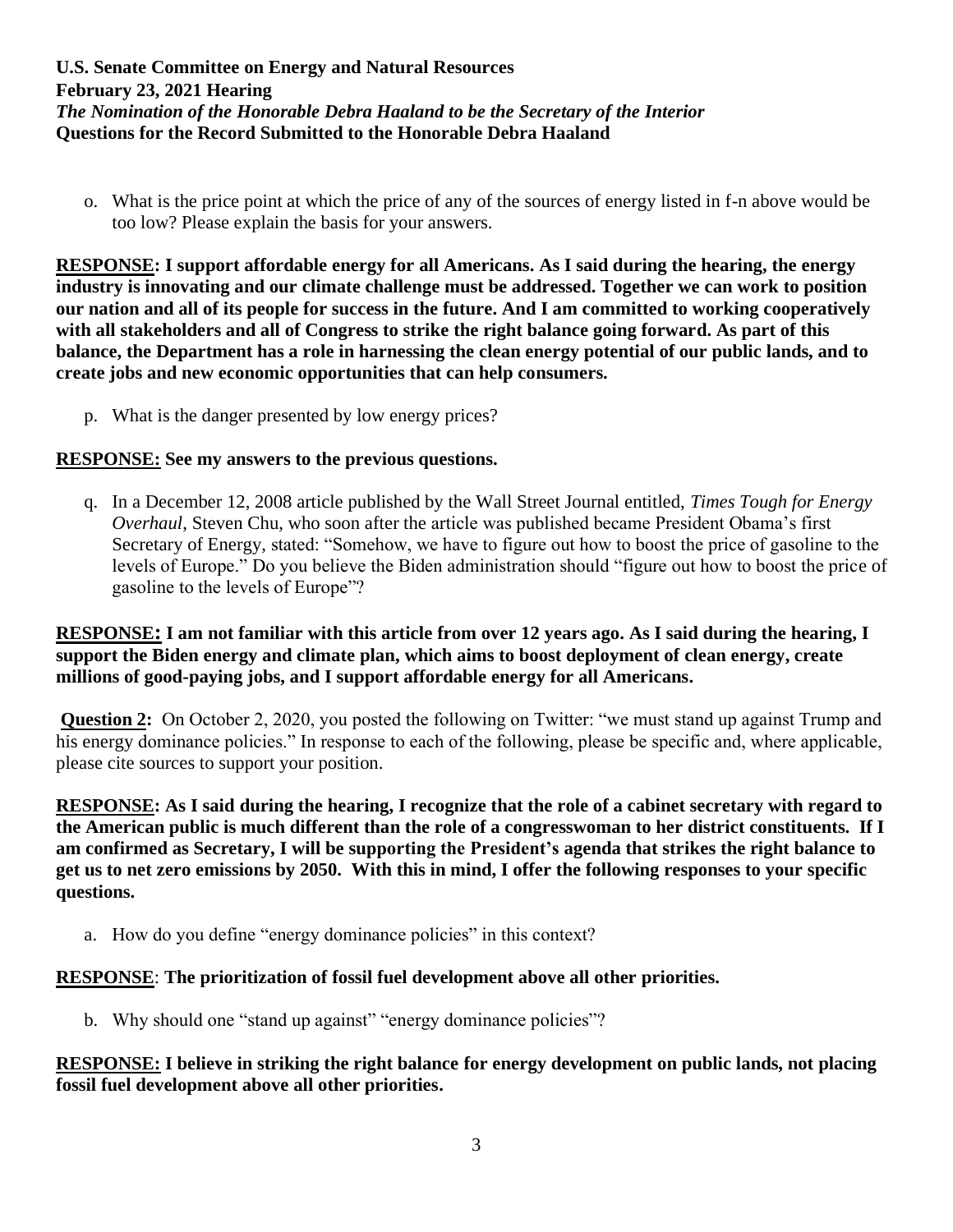c. Is it bad for the United States to lead the world in energy production?

# **RESPONSE**: **No.**

d. Which nations would likely supplant the United States as the leader in world energy production if our nation lost that position?

# **RESPONSE: I support President Biden's plans to make America a leader on energy innovation and technology to create jobs and address climate change.**

e. Should Russia or Saudi Arabia replace the United States as a source of energy production? If not, how can we prevent that from happening?

# **RESPONSE: I support President Biden's plans to make America a leader on energy innovation and technology to create jobs and address climate change.**

f. What has been the role of the Department of the Interior in helping the nation to attain its current position with respect to energy production? Please comment specifically on the production of natural gas, oil, and coal since 1990.

# **RESPONSE: The Department plays an important role in domestic energy production and production of both fossil and clean energy on public lands and federal waters has increased since 1990.**

**Question 3:** In late 2019, New Mexico's Democratic Governor Michelle Lujan Grisham said that she would seek a waiver from any ban imposed on oil and gas leasing or permitting by a future administration. Is there any basis in law to treat the state of New Mexico differently than the state of Wyoming or other states for the purposes of Secretarial Order 3395 or Executive Order 14008?

# **RESPONSE: No.**

**Question 4:** Please answer the following questions:

a. Are you aware of any evidence that banning new oil, natural gas, or coal leasing on federal lands will reduce the total production of oil, natural gas, or coal globally? If so, please provide that evidence to the committee

b. Are you aware of any evidence that banning new oil, natural gas, or coal leasing on federal lands will reduce the total consumption of oil, natural gas, or coal globally? If so, please provide that evidence to the committee.

**RESPONSE TO a and b: As I stated during the hearing, the President's Executive Order is a pause to review the federal fossil fuel program. Existing oil and gas leases are not impacted by this pause.**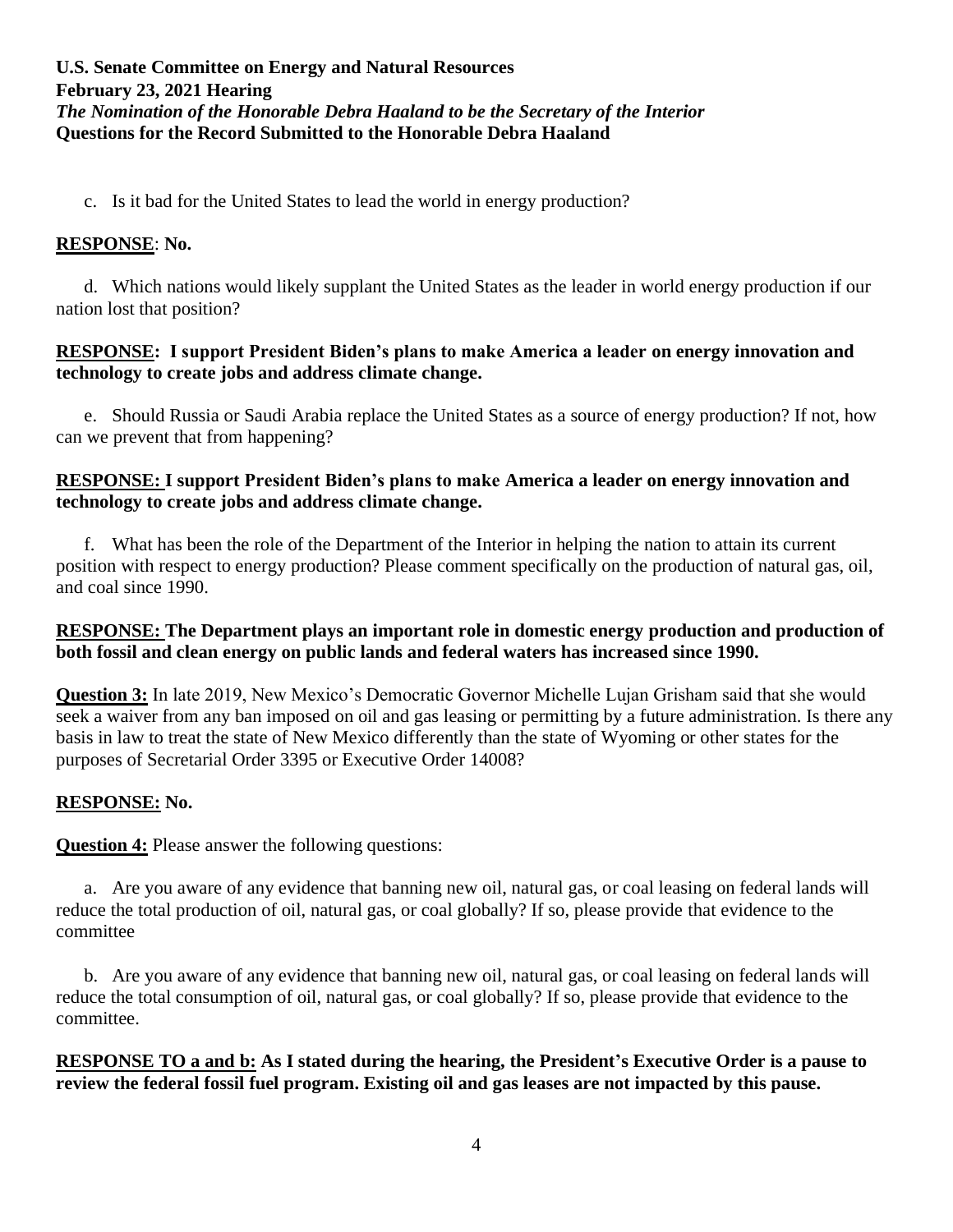#### **Globally, I have not looked at the statistics, but believe that it is a situation where everyone should work together.**

**Question 5:** The Biden Administration's federal ban on oil and gas production will almost certainly lead to America importing these resources from foreign nations, such as Russia or Nigeria.

#### **RESPONSE: As I stated during the hearing, the President's Executive Order is a pause to review the federal fossil fuel program. Existing oil and gas leases are not impacted by this pause. With this in mind, answers to specific questions follow.**

a. Are the environmental regulations governing oil and gas production in Russia and Nigeria more protective of the environment than the environmental regulations governing oil and gas production on lands under BLM jurisdiction?

### **RESPONSE: I am not familiar with those countries' environmental rules, but I support American energy independence and strong standards for workers and public health in the U.S.**

b. Are the environmental regulations governing oil and gas production in Russia and Nigeria enforced more effectively than the environmental regulations governing oil and gas production on lands under BLM jurisdiction?

### **RESPONSE: I am not familiar with those countries' environmental rules, but I support American energy independence and strong standards for workers and public health in the U.S.**

c. Are worker safety regulations governing oil and gas production in Russia and Nigeria more protective of worker safety than the regulations governing oil and gas production on lands under BLM jurisdiction?

### **RESPONSE: I am not familiar with those countries' environmental rules, but I support American energy independence and strong standards for workers and public health in the U.S.**

d. Are the worker safety regulations governing oil and gas production in Russia and Nigeria enforced more effectively than the worker safety regulations governing oil and gas production on lands under BLM jurisdiction?

### **RESPONSE: I am not familiar with those countries' environmental rules, but I support American energy independence and strong standards for workers and public health in the U.S.**

e. Environmental and worker safety standards for oil and gas production on federal land are among the highest in the world. Are you concerned that oil and gas production will migrate from federal land to other areas, including foreign countries, with lower standards? If not, why not?

### **RESPONSE: I am not familiar with those countries' environmental rules, but I support American energy independence and strong standards for workers and public health in the U.S.**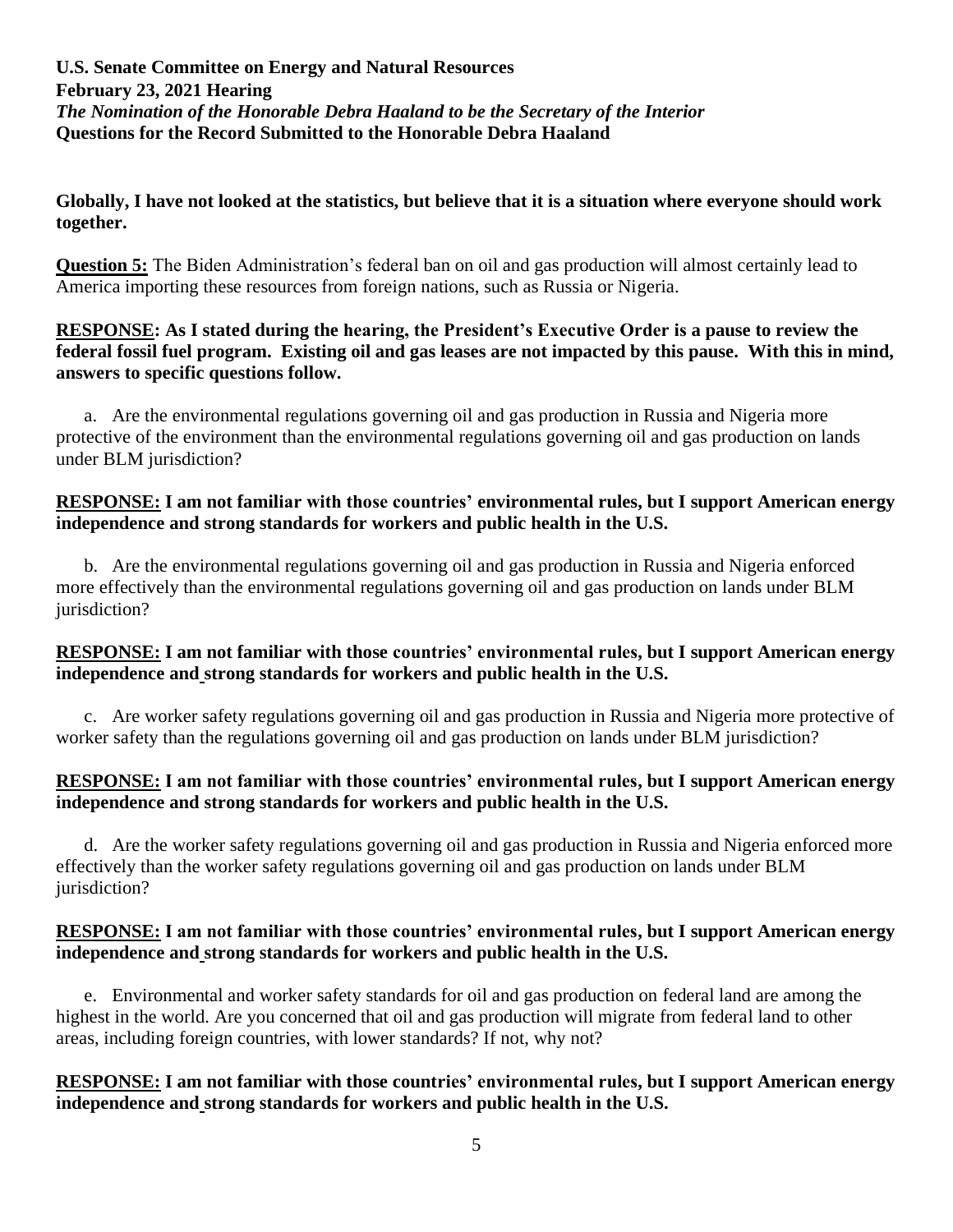**Question 6:** Many Indian tribes rely on energy development, including oil, natural gas, and coal production, to fund their governments and provide services to tribal members. Many tribal members and families rely on oil and natural gas production as a source of income.

a. Do you support the efforts of Indian tribes and individual tribal members to develop and produce oil, natural gas, and coal resources on land held in trust for the benefit of the tribes or tribal members?

### **RESPONSE: I support tribal sovereignty and regular, meaningful and robust tribal consultation when it comes to Department policy regarding tribal lands.**

b. Do you commit to assisting Indian tribes and individual tribal members, seeking to develop and produce oil, natural gas, and coal resources on trust lands?

#### **RESPONSE: The United States has a trust and treaty responsibility to Tribal Nations. I support tribal sovereignty and regular, meaningful and robust tribal consultation when it comes to Department policy regarding tribal lands, which are not public lands.**

c. Do you commit to assisting Indian tribes and individual tribal members, seeking to bring oil and natural gas from trust lands to market through the most cost effective means, such as oil and natural gas pipelines?

### **RESPONSE: The United States has a trust and treaty responsibility to Tribal Nations. I support tribal sovereignty and regular, meaningful and robust tribal consultation when it comes to Department policy regarding tribal lands, which are not public lands.**

d. Do you commit to assisting Indian tribes and individual tribal members to identify and secure the means to bring coal resources from trust lands to market, including (but not limited) to international markets?

### **RESPONSE: The United States has a trust and treaty responsibility to Tribal Nations. I support tribal sovereignty and regular, meaningful and robust tribal consultation when it comes to Department policy regarding tribal lands, which are not public lands.**

**Question 7:** In January, White House National Climate Advisor, Gina McCarthy, said that climate change poses the "most significant public health challenge of our time." With a global pandemic that has left over half a million Americans and more than 2.4 million people worldwide dead in the past year, do you agree with Gina McCarthy's statement that climate change is the biggest public health challenge of our time?

### **RESPONSE: I believe that COVID and climate change are both very significant public health challenges.**

**Question 8:** DOI has undertaken activities related to addressing the impacts of climate change while balancing the department's responsibilities to steward opportunities for energy production and other land uses and purposes (*e.g.,* conservation, recreation, and grazing and range management).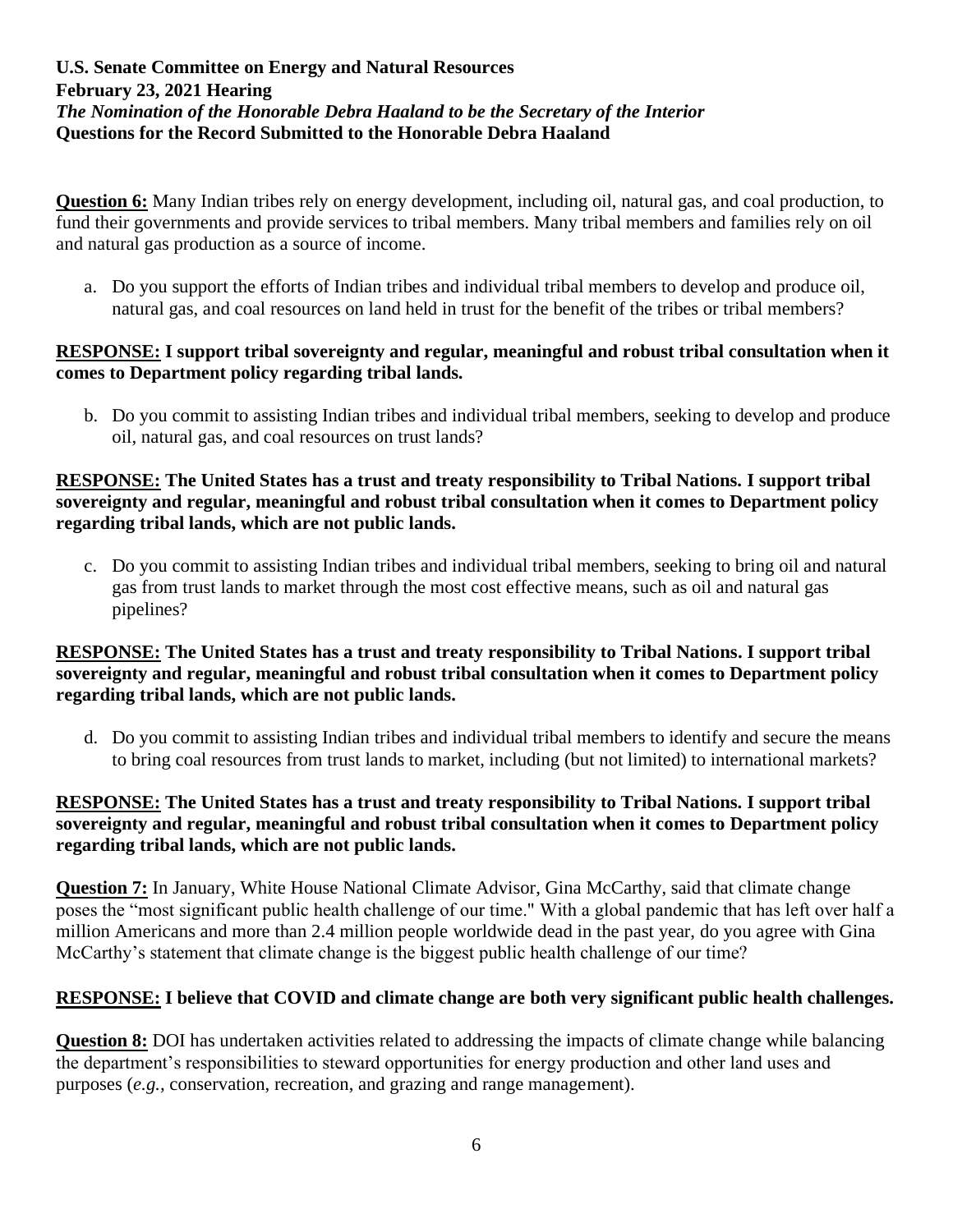a. In the past, executive orders and secretarial orders have been used to establish departmental policies and priorities related to climate change and energy production. What role should future secretarial orders play in addressing climate mitigation or adaptation activities? How would you use them to modify, if at all, existing departmental policy?

### **RESPONSE: If confirmed, I will get briefed on past policy actions and carefully consider future policy changes to move our country forward.**

**b.** Why isn't it best to combat climate change by providing incentives to our state, local, and industry partners to innovate new ways to improve the environmental performance of the development, production, and utilization of our abundant fossil fuel resources? Please be specific.

## **RESPONSE: I support innovation as a way to address climate change and the Biden administration is open to all technologies to meet our net zero goal by 2050, including carbon capture and sequestration technologies that can address climate change.**

**c.** If confirmed, would you take any steps to incentivize innovation to help improve the environmental performance of the fossil fuel industry with regard to climate change? If not, why not? If so, what steps would you take?

**RESPONSE: I support innovation as a way to address climate change and the Biden administration is open to all technologies to meet our net zero goal by 2050, including carbon capture and sequestration technologies that can address climate change. I know that other departments, such as the Department of Energy, are involved in this area and if confirmed I will direct the Department to collaborate with other agencies in an all-of-government approach to addressing climate change.**

d. DOI, and in particular BLM, has studied and carefully considered impacts to climate change in energy leasing and development activities. If confirmed, will you commit that DOI will fairly study and promptly disclose impacts to climate change from the extraction of oil and natural gas in foreign countries, and the transportation of these products to the United States, including the greenhouse gas emissions associated with these activities?

#### **RESPONSE: If confirmed, I look forward to learning more on the specific factors in DOI's climate impact consideration. I believe these issues can be raised as part of the Department's upcoming review of the fossil fuel program during the pause on new oil and gas leasing.**

**Question 9:** Please answer the following questions:

a. Is there sufficient gathering line infrastructure at oil and gas wells on federal land to enable producers to reduce unnecessary venting and flaring of natural gas?

# **RESPONSE: If confirmed, I look forward to learning more about this issue, but I understand the important role that gathering lines can play in reducing venting and flaring of natural gas.**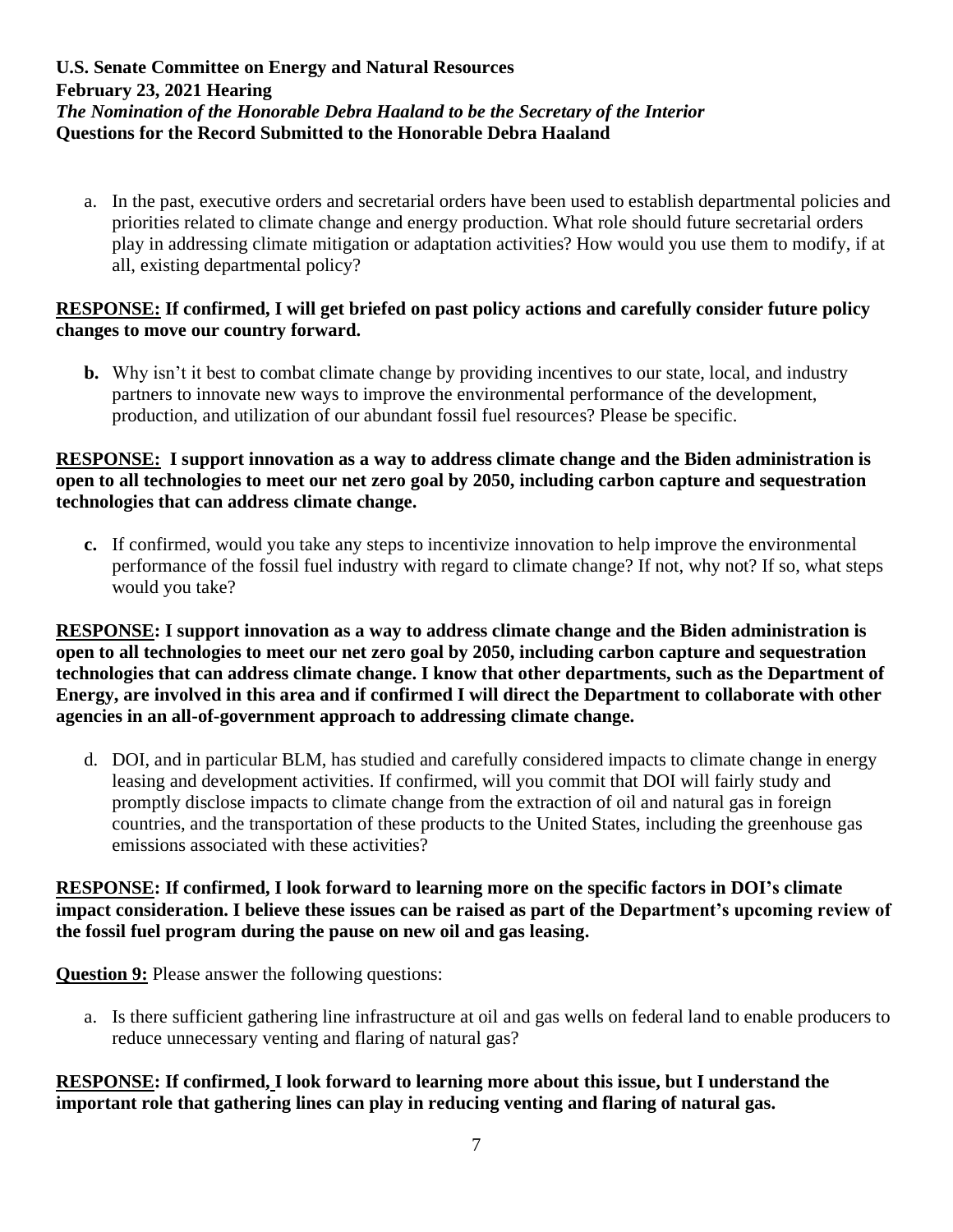**b.** If not, how would you address the shortage of gathering line infrastructure at oil and gas wells on federal land?

#### **RESPONSE: If confirmed, I look forward to learning more about how the Department is addressing this issue, but I understand the importance of gathering lines to help reduce venting and flaring to benefit jobs, taxpayers, public health and address climate change.**

**Question 10:** The two principal methods of shipping crude oil over long distances on land are pipelines and railcars.

a. Which method of shipping poses less risk to public safety?

# **RESPONSE: If confirmed, I look forward to learning more on the safety information on this issue.**

**b.** Which method of shipping produces less greenhouse gas emissions?

### **RESPONSE: If confirmed, I look forward to learning more about this issue.**

**Question 11:** Multiple laws authorize the development of various renewable resources on federal lands and waters. Many federal lands and waters are open for the development of renewable energy resources. Some examples of renewable energy resources developed on onshore federal lands include geothermal, wind, solar, hydro, and biomass. Offshore, DOI has issued leases for wind development in Atlantic waters. Development of federal lands for renewable energy projects can contribute to clean energy goals and generate revenues. Over the long term, it can also restrict the use of those federal lands for other activities.

a. How would you reconcile competing uses and priorities relating to renewable energy development on federal lands and waters?

#### **RESPONSE: If confirmed, I will work to strike the right balance and promote smart planning so that we can increase the amount of renewable resources produced on public lands and waters.**

b. Should DOI offer incentives to develop renewable energy on federal lands and waters, or simply defer to the private sector to utilize existing approaches to such development?

### **RESPONSE: The president's agenda demonstrates that America's public lands can and should be engines for clean energy production and economic growth. As I said during the hearing, together we can work to position our nation and all of its people for success in the future. If confirmed, I am committed to working cooperatively with all stakeholders and all of Congress to strike the right balance going forward.**

c. Do you support sharing revenues that are generated by the leasing and development of renewable energy on federal land and waters with affected states?

### **RESPONSE: If confirmed, I will study this issue further and consider any proposals from Congress.**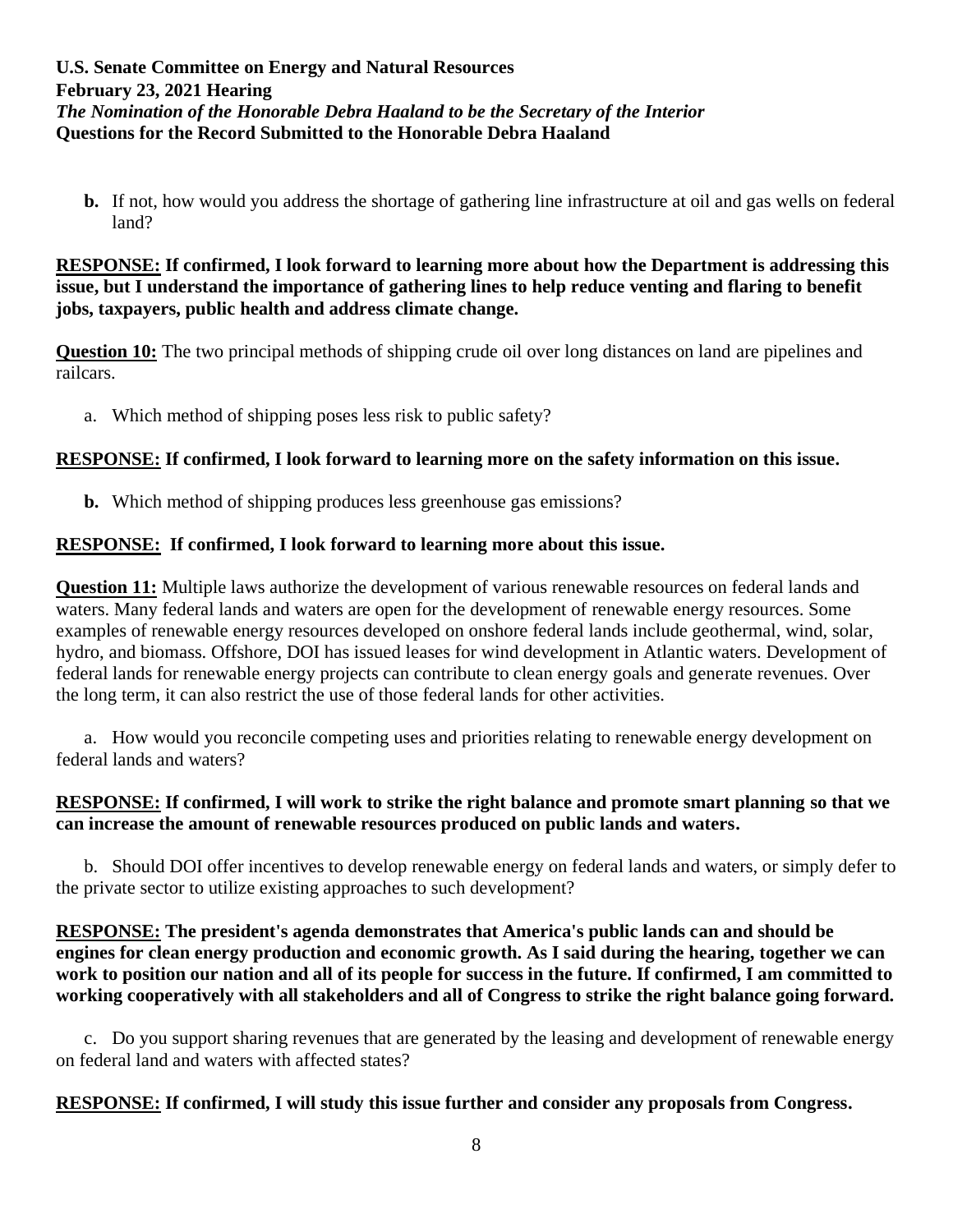**Question 12:** The Bureau of Ocean Energy Management (BOEM) recently announced that it will not seek public comment on the controversial Vineyard Wind project, despite the developer's plans to install turbines that are taller and higher-capacity than originally proposed.

- a. Why did BOEM eliminate public comment on this material change to the project?
- b. Do you believe coastal communities are legitimate stakeholders in the offshore wind leasing process?

# **RESPONSE**: **I am not at the Department and do not know the specifics of BOEM's administrative processing of this project. If I am confirmed I commit to getting briefed on this matter and to learning more about the status of the project.**

**Question 13:** The Office of Surface Mining Reclamation and Enforcement (OSMRE) within DOI is responsible for implementing the requirements of the Surface Mining Control and Reclamation Act of 1977 (SMCRA). Title IV of SMCRA authorizes the Abandoned Mine Reclamation Fund, which provides grants to eligible states and tribes for the reclamation of abandoned coal mining sites. The Abandoned Mine Reclamation Fund is financed by abandoned mine land (AML) fees collected on mined coal. Eligible coal production states receive grants from the Fund to assist them in carrying out their coal mining reclamation programs, subject to federal requirements. AML fees provide critical resources needed to reclaim the most environmentally hazardous mine sites across America. There are thousands of these expensive sites left to clean up, and the cost to reclaim them is estimated to be over \$12 billion. OSMRE is responsible for overseeing state reclamation programs that receive these federal funds, providing technical assistance to states, and carrying out the reclamation of sites in states and on tribal lands without approved reclamation programs.

a. If confirmed, will you commit to ensuring that OSMRE will apply the SMCRA fairly and efficiently, and working with members of this committee to implement the law correctly?

# **RESPONSE: Yes.**

**b.** The outlook for coal production has changed significantly over the last decade. Because AML programs directly depend on coal production, any measure that decreases coal production will decrease revenues into the AML program. Will you protect coal production in order to protect AML programs across the country? If not, how will you propose to compensate AML programs and safeguard the communities and jobs created by reclamation activities?

#### **RESPONSE: If confirmed, I look forward to learning more about this issue and working with Congress to strengthen and extend AML programs. If confirmed, I will make it a priority to create jobs and reclaim abandoned mines that are the source of toxic pollution into many rivers and streams.**

**Question 14:** During your confirmation hearing, I told you about a letter I sent to Acting Secretary Scott de la Vega, asking for specific answers to 22 questions about Secretarial Order No. 3395, which bans oil and gas leasing on federal lands and waters for 60 days. The letter I received on February 22 from Acting Secretary de la Vega did not respond to my questions. At your confirmation hearing, you gave me your commitment to answer my questions. Please answer the following questions regarding those orders: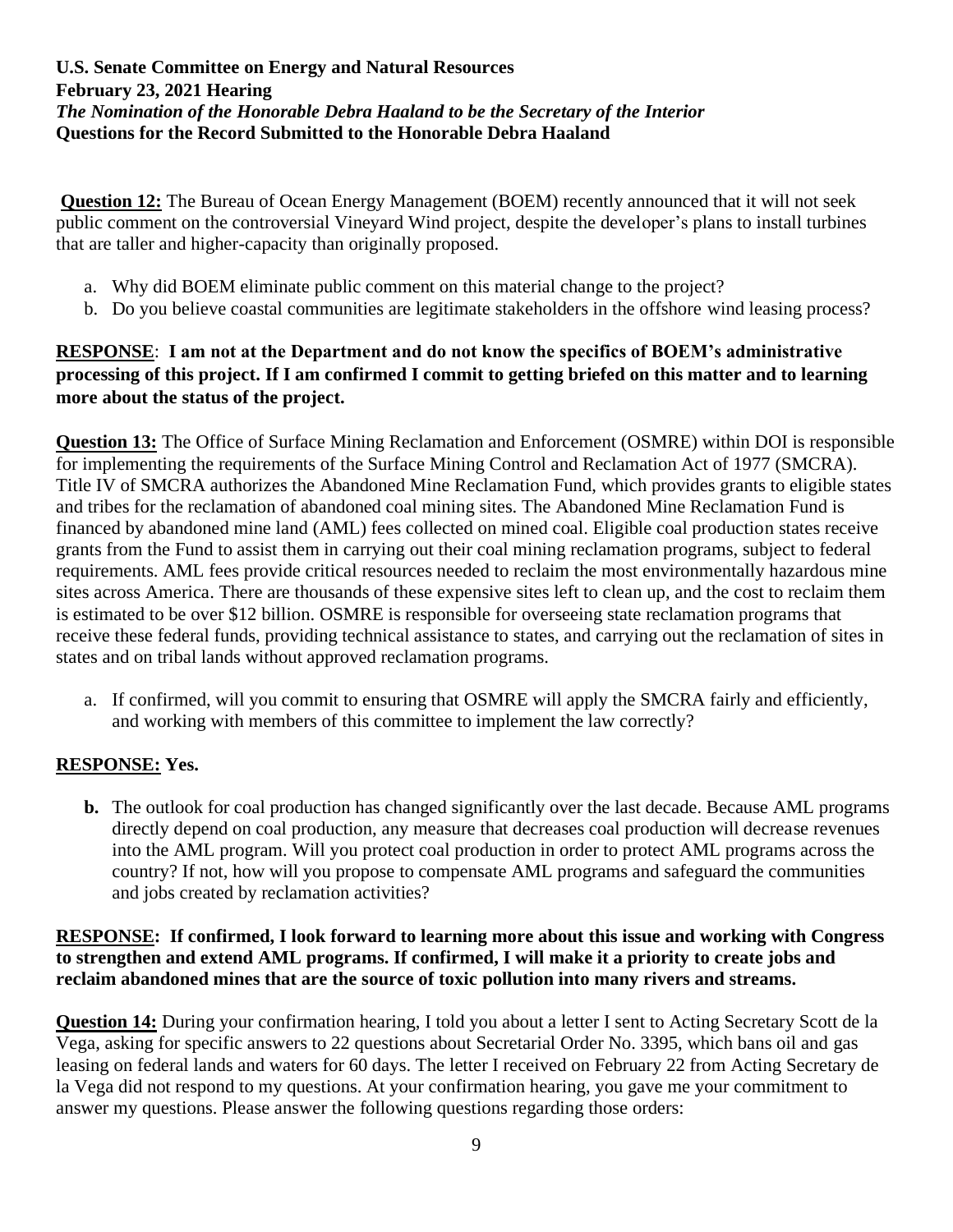### **RESPONSE: I am not currently in the Department so cannot speak to personal knowledge of the implementation of this Secretarial Order, but provide the following responses:**

a. Clearly list and define all items, actions, and permits that are considered "existing operations under valid leases" under Secretarial Order No. 3395.

**RESPONSE: I understand from the Department that "existing operations" include any action that is not specifically defined in SO 3395. Examples include: First and last production memos; lease segregations; operating rights transfers; suspensions of operations or production; inspection and enforcement activities.**

**b.** Will the Department approve new applications for permit to drill (APDs) on existing leases while Secretarial Order No. 3395 remains in effect?

#### **RESPONSE: The Department has indicated that the standard timelines for processing APDs continues under existing regulations, and they are being reviewed under the order.**

c. How does the Department plan to comply with the deadlines for APDs established in 30 U.S.C. §226(p)(1) and (2) while Secretarial Order No. 3395 remains in effect?

#### **RESPONSE: I understand that the Department has indicated that the standard timelines for processing APDs continues under existing regulations.**

d. How will the Department address submitted but unapproved APDs, which may be subject to a categorical exclusion or documentation of NEPA adequacy (DNA) and would not result in new surface disturbance, while Secretarial Order No. 3395 remains in effect?

#### **RESPONSE: I understand that the Department has indicated that the standard timelines for processing APDs continues under existing regulations.**

e. How will the Department address submitted but unapproved APDs, which may be subject to a categorical exclusion or DNA and would result in new surface disturbance, while Secretarial Order No. 3395 remains in effect?

### **RESPONSE: I understand that the Department has indicated that the standard timelines for processing APDs continues under existing regulations.**

f. How will the Department address submitted but unapproved APDs which are not subject to a categorical exclusion or DNA while Secretarial Order No. 3395 remains in effect?

### **RESPONSE: I understand that the Department has indicated that the standard timelines for processing APDs continues under existing regulations.**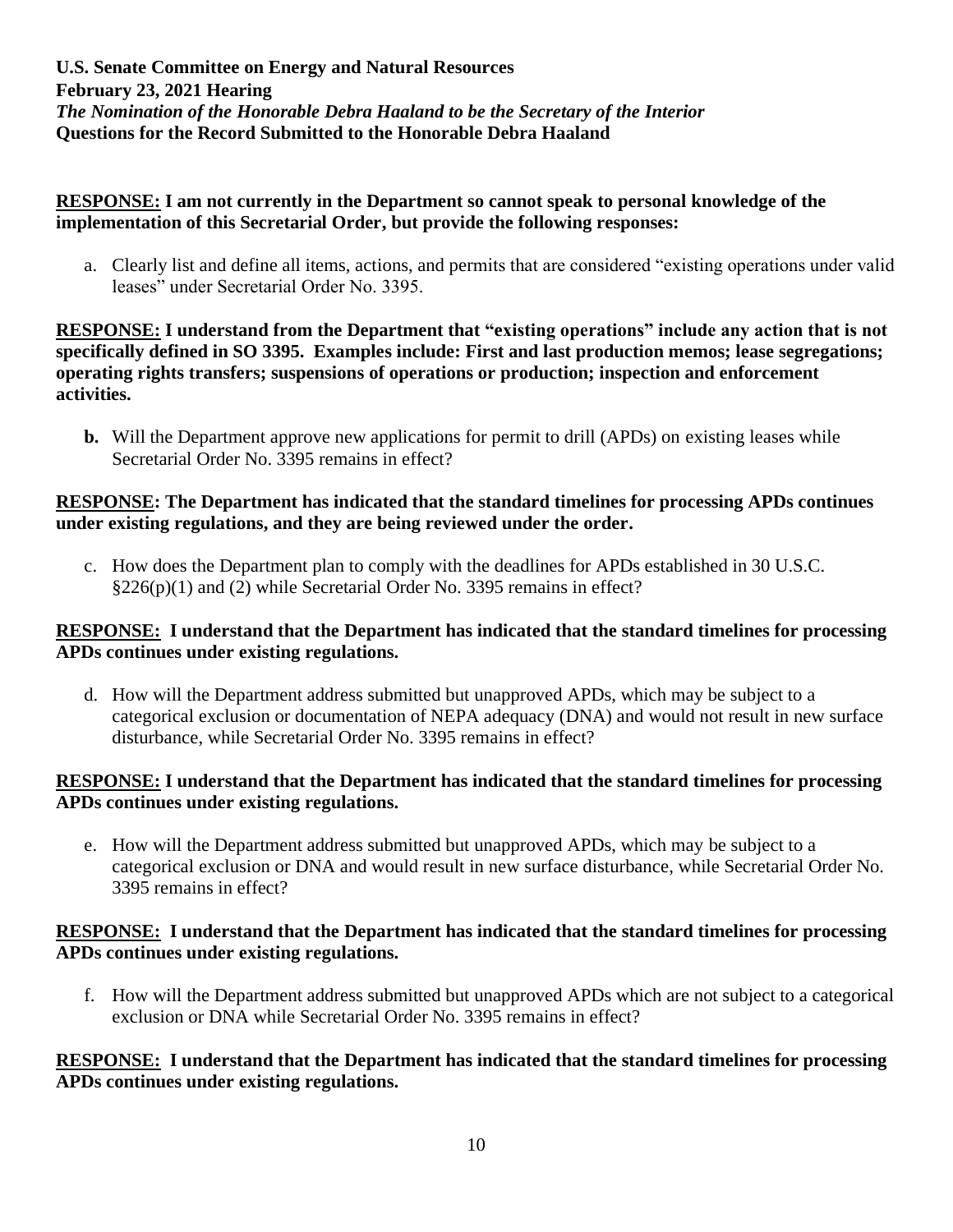g. To what extent will the Department approve sundries, amendments, and other requests related to already approved APDs and new APDs – including instances when requests for approval require new surface disturbance – while Secretarial Order No. 3395 remains in effect?

**RESPONSE: I understand that the Department has indicated that decisions related to sundry notices and amendments concerning well pads with approved APDs, that would not increase surface disturbance, are not subject to elevated review under the order. Those instances where additional surface disturbance would occur will be reviewed under the order.**

h. To what extent will the Department grant rights-of-way for oil, natural gas, and water gathering lines, pipelines, and other infrastructure related to the operations of already approved APDs and new APDs while Secretarial Order No. 3395 remains in effect?

#### **RESPONSE: I understand that the Department has indicated that applications for rights-of-way for infrastructure related operations are being processed by the Bureau of Land Management and are being reviewed for approval under the order.**

i. For each BLM field office, in each state, provide a list of the number of APDs, sundries, amendments, rights-of-way, and other requests approved or rescinded since Secretarial Order No. 3395 went into effect. Please provide me an updated list on a weekly basis.

### **RESPONSE: The Department has indicated that it cannot immediately provide this information. If I am confirmed as Secretary of the Interior, I will follow up on this request with the Bureau of Land Management and will provide additional information, as appropriate.**

j. Describe the professional and technical qualifications of each of the individuals, who are listed in section 4 of Secretarial Order No. 3395 and are now responsible for processing APDs and related permits.

# **RESPONSE**: **I understand from the Department that, like policy-level appointees from prior administrations that have served at the Department in the capacity of an acting Assistant Secretary or higher, these individuals have professional qualifications appropriate for the position.**

k. How does the Department plan to comply with the quarterly lease sale requirement under 30 U.S.C.  $$226(b)(1)?$ 

### **RESPONSE: The Department has indicated that all lease sales scheduled to take place during the term of the order will be reviewed under the provisions of the order.**

l. On January 21, 2021, *Bloomberg* reported that "[a] Nevada oil and gas lease sale scheduled for March 9[, 2021,] is the only lease sale listed online at EnergyNet that would fall within the 60-day window." Does the Department plan to proceed with the Wyoming oil and gas lease sale scheduled for March 15,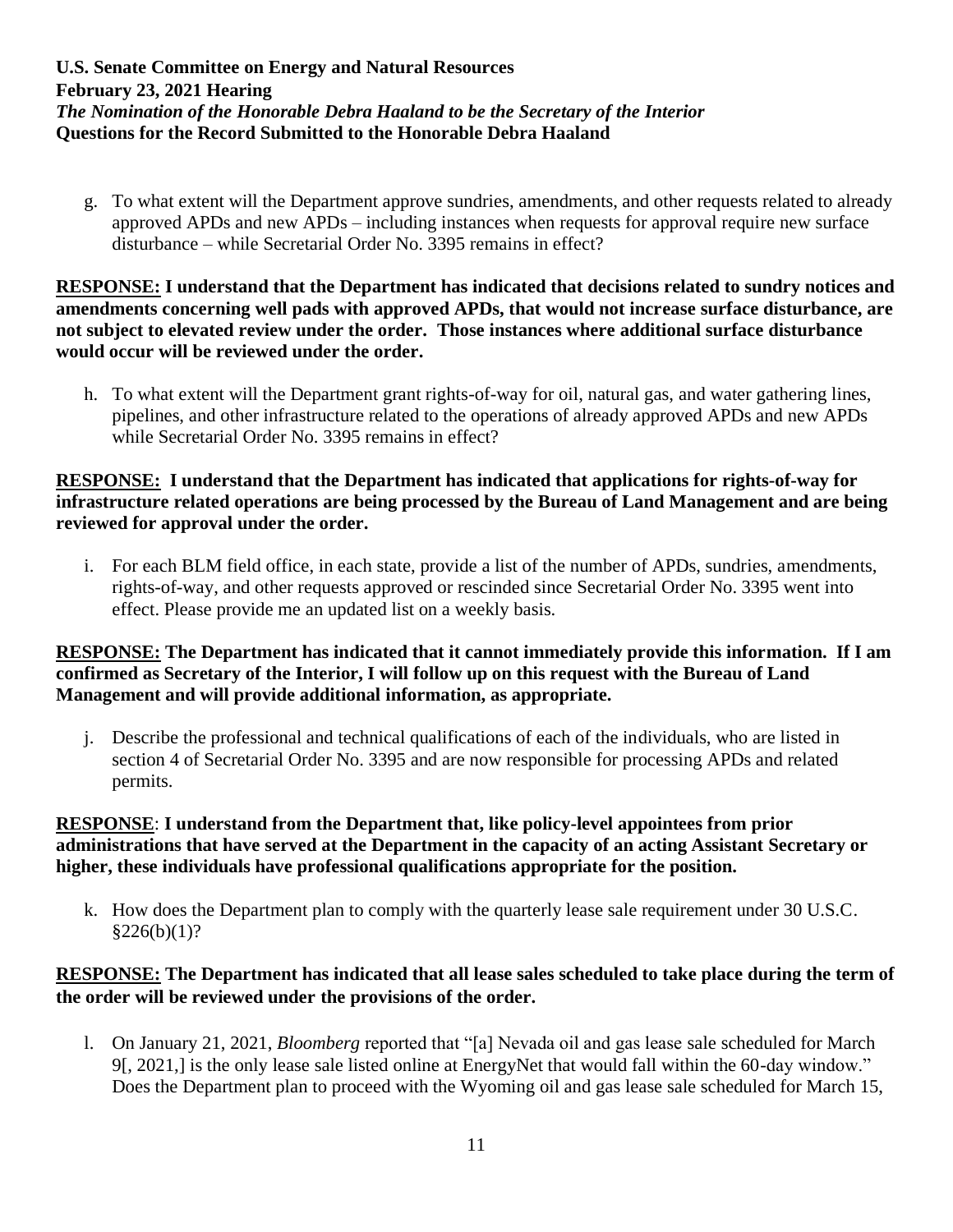2021? If not, what is the legal basis for proceeding with the Nevada oil and gas lease sale on March 9, but not proceeding with the Wyoming oil and gas lease sale scheduled for March 15?

# **RESPONSE: The Department has indicated that no states are being treated differently in this regard. All lease sales scheduled to take place during the term of the order are being reviewed under the provisions of the order.**

m. How will the Department address applications for APD extensions, lease extensions, and suspension of operations while Secretarial Order No. 3395 remains in effect?

### **RESPONSE: The Department has indicated that the standard timelines for processing APDs continues under existing regulations during the period of S.O. 3395.**

n. How will Secretarial Order No. 3395 be phased out?

#### **Response**: **As indicated in the order, it is intended to remain in effect for 60 days or until any of its provisions are amended, superseded, or revoked.**

o. When will Secretarial Order No. 3395 be phased out?

#### **Response**: **As indicated in the order, it is intended to remain in effect for 60 days or until any of its provisions are amended, superseded, or revoked.**

p. Has the Department assessed the detrimental environmental impacts from restricting the permitting and siting of gathering lines, pipelines, and other infrastructure? Specifically, has the Department assessed how Secretarial Order No. 3395 and/or Executive Order No. 14008 may result in additional truck traffic to and from well pads, additional venting and flaring of natural gas, and additional consumption of freshwater? If so, please provide the assessment in its entirety.

#### **Response**: **The Department has indicated that because SO 3395 only temporarily suspends the delegations of authority to certain Department bureaus and offices, and because the Department is committed to timely review of elevated decisions, it is not expected that the implementation of the elevated review will result in detrimental impacts.**

q. Has the Department assessed the detrimental impacts that Secretarial Order No. 3395 and/or Executive Order No. 14008 will have on the conservation and recovery of fluid minerals (e.g., oil, natural gas) on federal lands and waters? If so, please provide the assessment in its entirety.

**Response**: **The Department has indicated that because SO 3395 only temporarily suspends the delegations of authority to certain Department bureaus and offices, and because the Department is committed to timely review of elevated decisions, it is not expected that the implementation of the elevated review will result in detrimental impacts.**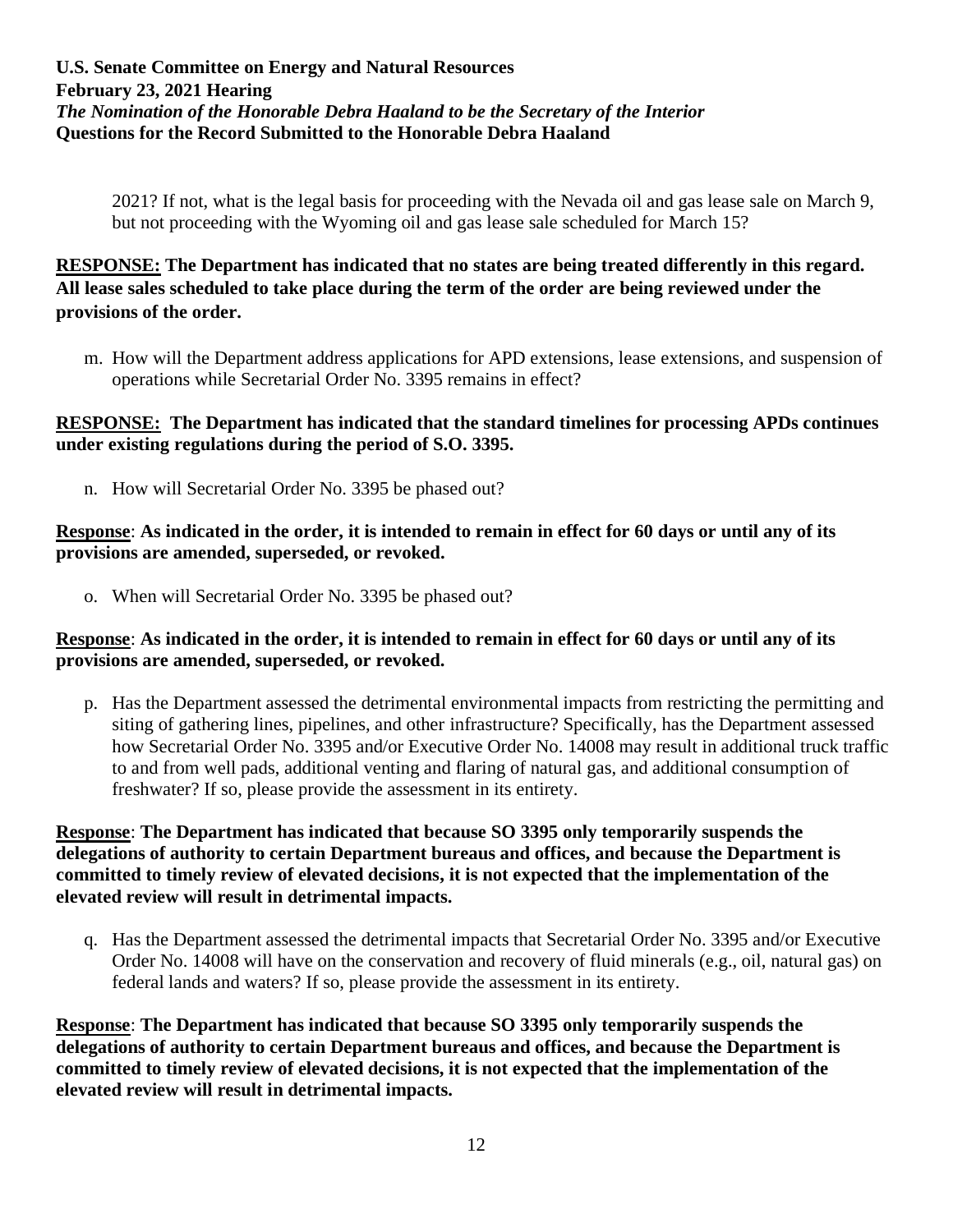r. The Land and Water Conservation Fund is entirely financed by offshore leasing and royalty revenues. The Great American Outdoors Act provides billions annually from onshore and offshore Federal oil and gas leasing and development for national parks and other conservation programs. Has the Department assessed the impact to conservation funding from Secretarial Order No. 3395 and/or Executive Order No. 14008? If so, please provide the assessment in its entirety.

**RESPONSE: The Department has indicated that because SO 3395 only temporarily suspends the delegations of authority to certain Department bureaus and offices, and because the Department is committed to timely review of elevated decisions, it is not expected that the implementation of the elevated review will result in detrimental impacts to these programs. In addition, because development continues under the President's Executive Order on valid existing leases, royalty payments to state governments and the federal treasury will continue.**

s. How does the Department expect Secretarial Order No. 3395, Executive Order No. 14008, and the resulting economic loss to comply with the Department's mandate to manage lands "in a manner which recognizes the Nation's need for domestic sources of minerals…from the public lands," as stated in 43 U.S.C. §1701(a)(12)?

#### **RESPONSE: The Department has indicated that because SO 3395 only temporarily suspends the delegations of authority to certain Department bureaus and offices, and because the Department is committed to timely review of elevated decisions, development continues under the President's Executive Order on valid existing leases.**

t. Secretarial Order No. 3395 states that it applies to the delegation of authority vested in employees of the Bureau of Indian Affairs (BIA). However, the Department recently clarified that the order exempts lands held in trust for the benefit of one or more tribes. Will there be a new delegation of authority issued to BIA employees? If so, when will that occur?

### **RESPONSE: The Department has indicated that because the order did not ever apply to actions taken with respect to tribal and individual trust and restricted lands, there was no necessity for a redelegation**.

u. Has the Department assessed the impacts to parcels, which are held in trust for the benefit of one or more tribes, if those parcels are in a unit agreement with federal parcels? Additionally, if the parcel held in trust for a tribe or individual becomes uneconomic on account of Secretarial Order No. 3395 and/or Executive Order No. 14008, will the Department issue permits for the federal parcels to avoid harmful impacts to parcels held in trust for a tribe or individual?

**RESPONSE: The Department has indicated that SO 3395 only temporarily suspends the delegations of authority to certain Department bureaus and offices, and because the Department is committed to timely review of elevated decisions, it is not expected that the implementation of the elevated review will result in detrimental impacts in these instances.**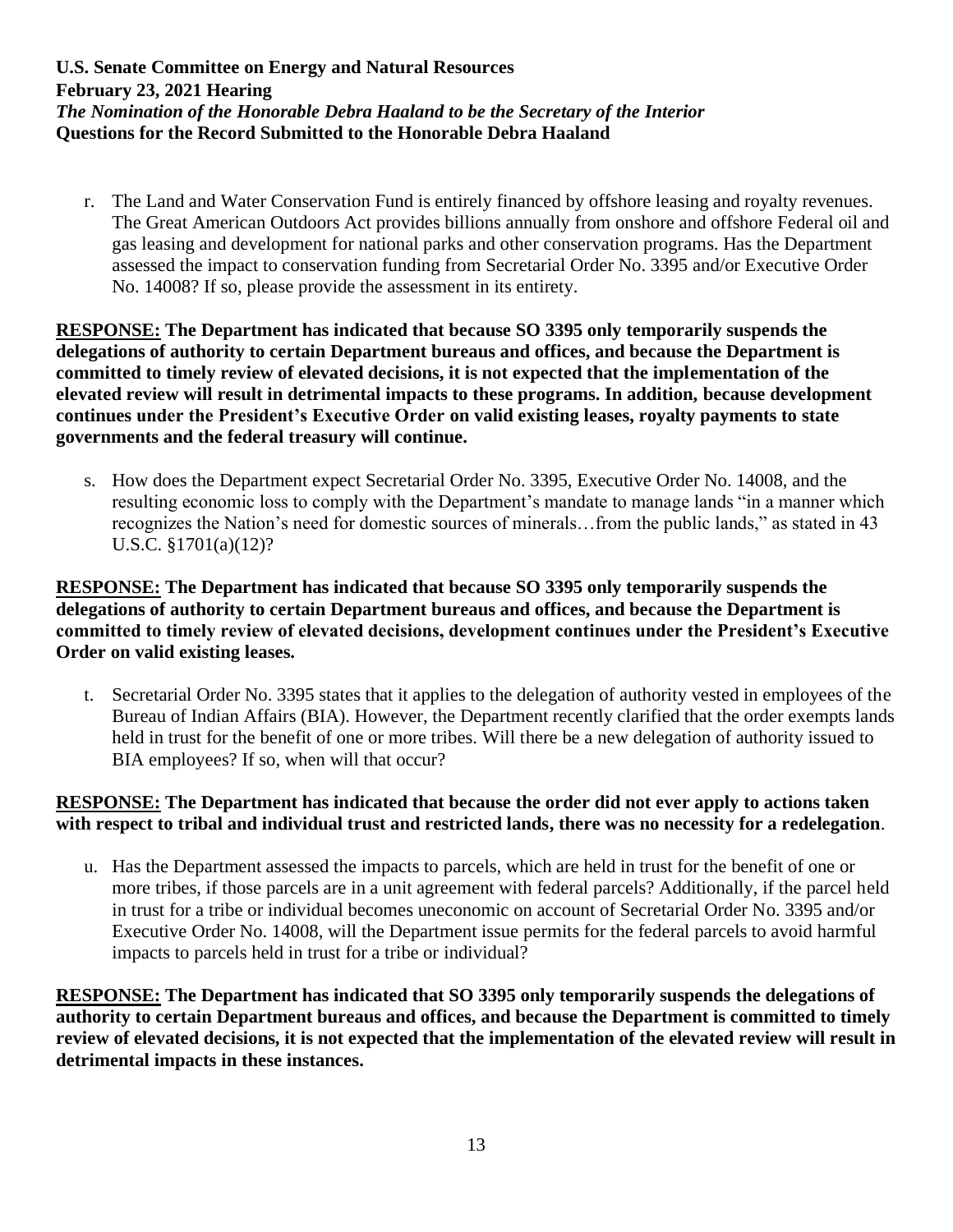v. Has the Department provided BLM offices in New Mexico and/or Nevada with guidance, written or oral, on Secretarial Order No. 3395 and/or Executive Order No. 14008, which it has not provided to BLM offices in Wyoming or other states? If so, what is the legal basis for withholding that guidance from BLM offices outside of New Mexico and/or Nevada?

#### **RESPONSE**: **The Department has indicated that all of BLM's State Offices were provided with the same information regarding the need to elevate review of actions under the order.**

**Question 15**: DOI is the parent agency of the United States Bureau of Reclamation (BOR). The BOR oversees water resource management and storage projects and is the largest wholesaler of water in nation.

a. What in your background qualifies you to oversee this agency, and what would your priorities be to ensure that the BOR fulfills its mission?

**RESPONSE**: **I believe I am as qualified to serve as past nominees who have been confirmed on a bipartisan basis. I have served as a Member of the U.S. House of Representatives on the House Natural Resources Committee as its Vice Chair and, if confirmed, will utilize the BOR experts to carry out the bureau's mission and its current issues and challenges. If confirmed, I will work hard, value science and expertise when it comes to water issues and work to promote consensus as we face new water supply challenges due to climate change.**

b. The BOR is a major producer of hydroelectric power. What are your views on hydroelectric power? (BOR)

**RESPONSE: Hydropower is a source of clean, renewable energy that is an essential part of our energy future. Hydropower can also help support the deployment of other renewable technologies on our electricity grid. It is also critical that hydropower is developed and operated in a way that supports healthy rivers and the communities that rely on them. If confirmed, I will work to support hydropower on public lands in a way that is environmentally sustainable and resilient to climate change.** 

c. The BOR provides critical assistance, both financial and technical, to water districts and users through water contracts, and also provides opportunities for assistance to agencies to promote access to water, recreation and water conservation efforts. As Secretary of the Interior, would you continue to support and prioritize BOR assistance efforts? (BOR)

**RESPONSE: I know that water is the lifeblood of the West and that these are challenging issues. If confirmed, I will seek consensus-based solutions to Western water challenges so that we can safeguard the water supplies that are so important to the region's communities, farms, cities, and tribes. I would seek to work with you and all stakeholders to foster cooperation and creative solutions as opposed to conflict.**

**Question 16**: The federal land systems administered by DOI agencies are managed under different statutory frameworks each with a distinct emphasis. BLM manages land for multiple use and sustained yield of resources.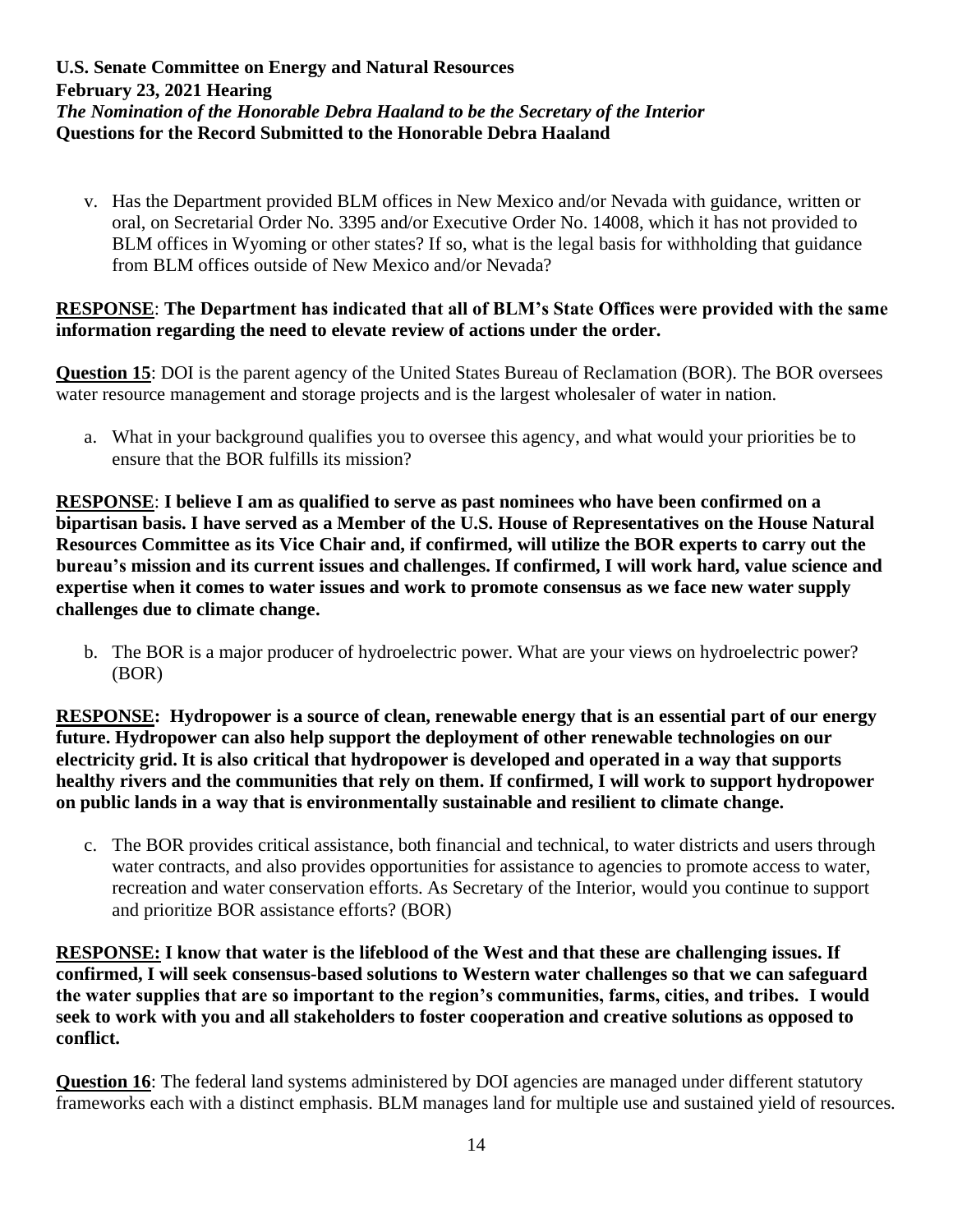The Fish and Wildlife Service (FWS) manages land to conserve plants and animals. The National Park Service (NPS) manages land to preserve resources and provide for their enjoyment by the public. Congress, the President, and the Secretary of the Interior (among others) have authority to make certain land designations.

**a.** Under your leadership, will DOI manage lands within its jurisdiction according to the principles established in the applicable authorizing statute?

# **RESPONSE: As I said in the hearing, I will follow the law.**

**b.** Is compliance with the law the last word in establishing the balance to be struck in managing lands for protection and use? If not, what is the authority for establishing a different balance?

### **RESPONSE: Within the laws that apply to the Department, it is my understanding that there are decisions to make to strike the right balance between use of public lands today and conserving them for future generations.**

**c.** Do you support additional protections or use restrictions for certain lands and resources? If so, please describe the additional protections you favor and the authority of the Secretary for extending those protections in a specific context.

### **RESPONSE: I do not prejudge any future decisions I would face at the Department, if confirmed, but I will strive to strike the right balance between use and conservation.**

d. Do you support additional access for commercial uses, such as energy development, timber harvest, and livestock grazing? If not, why not?

### **RESPONSE: I support striking the right balance between conservation of public lands and resources for future generations use and current economic activities on public lands.**

**e.** If you are confirmed as Secretary of the Interior, how would DOI work with states, localities, and tribes to manage federal lands? For example, how would DOI use authorities which allow nonfederal governments to conduct resource management work on nonfederal lands?

#### **RESPONSE: As I testified at the Committee, I support state, tribal and local cooperation and look forward to learning more about these authorities and mechanisms for such cooperation.**

**f.** How does your background enable you to resolve differing views of the role of DOI in managing federal lands and natural resources? Please be specific.

**RESPONSE: My background involves being a stakeholder of the Department as a Native woman and tribal employee, along with serving on the committee of jurisdiction in the U.S. House of Representatives, and chairing its subcommittee overseeing federal lands. As I testified at the hearing, I believe in listening**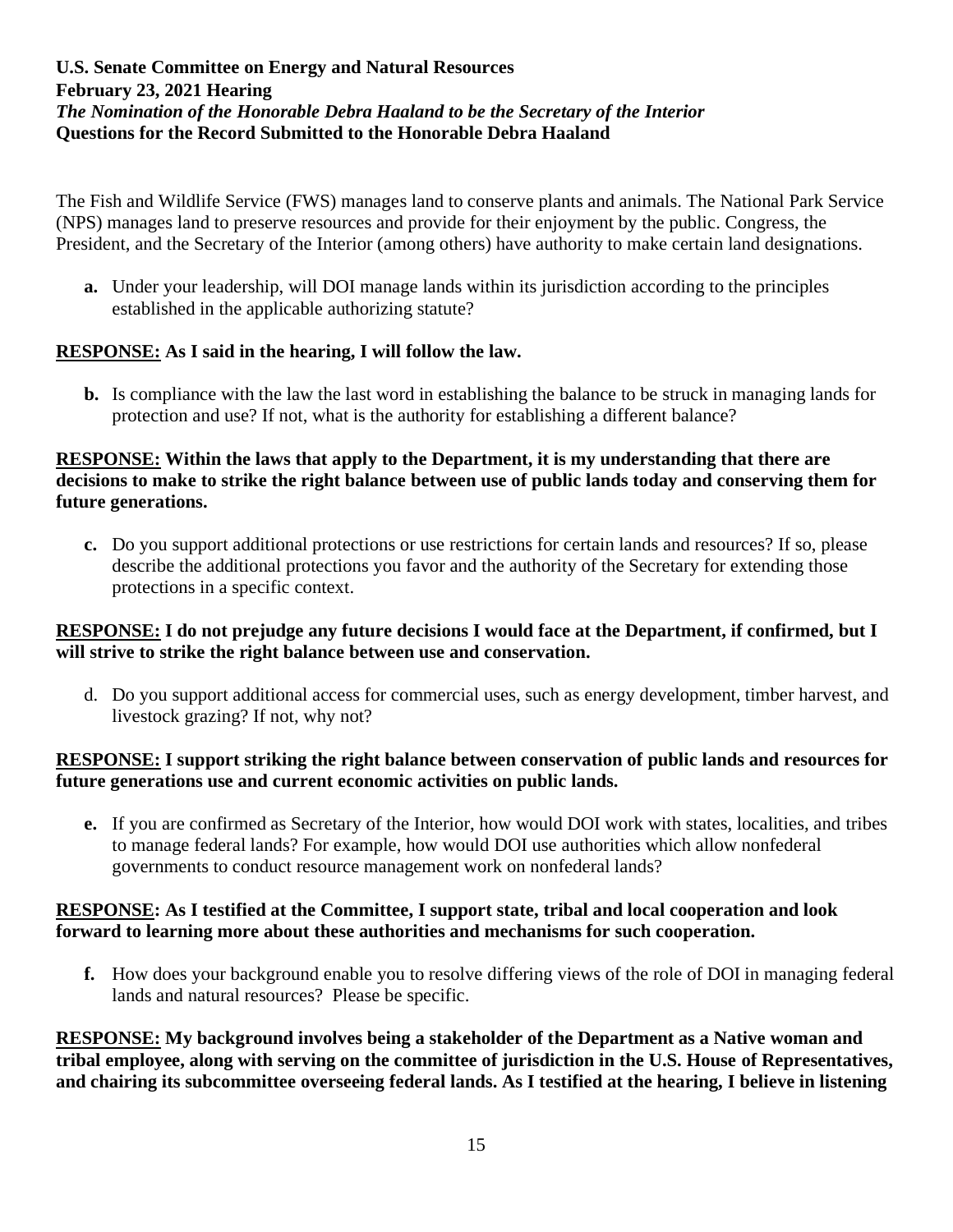**to science, Department expertise, a wide variety of stakeholders, and seeking out cooperation whenever possible.**

**g.** Should DOI management of lands and resources prioritize national or local benefits?

#### **RESPONSE: The Department must strike the right balance when making decisions on public land management and that involves listening to state, tribal and local governments and stakeholders.**

h. Generally, do you support one-size-fits-all requirements and regulations, or do you believe DOI should strive to meet the varying local needs of States?

#### **RESPONSE: I believe the Department should have a level of national consistency and seek to adapt to varying local conditions when appropriate and according to applicable law**.

**Question 17:** In a May 2019 article in the Guardian, you were quoted saying the following about how DOI carries out its agencies' various public lands initiatives: "I just feel like our priorities are so messed up right now… We need to protect every single open space that we possibly can."

- a. Please explain your statement that "[w]e need to protect every single open space that we possibly can"? Does this imply that, if confirmed, you will pursue aggressive land restriction policies at the expense of multiple use?
- b. Were you speaking about a specific agency or bureau when you said our priorities are "messed up?" If the priorities at the various land management agencies are "so messed up right now", how do you plan to change the way these agencies carry out their respective missions?
- c. Land uses can be authorized in manners that yield beneficial results on the landscape. How would you direct and prioritize multiple use and sustained yield and apply best practices and science to public land management?

**RESPONSE: As a member of Congress, I was speaking on behalf of my constituents who were concerned that the previous administration too often put extractive resource development above all other priorities. As I testified to the Committee, I understand that being a cabinet Secretary is a different role and I take that responsibility seriously. If confirmed, I will work to support multiple use on public lands designated for that purpose and will consult science and best practices for responsible public land management that improves the landscape for future generations.**

**Question 18:** The BLM has a multiple use mission – as set forth in the Federal Land Policy and Management Act of 1976 – to manage public land resources for a variety of uses, such as energy development, livestock grazing, recreation, and timber harvest.

- a. Please explain your understanding of BLM's statutory multiple use mandate.
- b. If confirmed, what actions would you take to ensure the BLM meets this statutory multiple use mandate?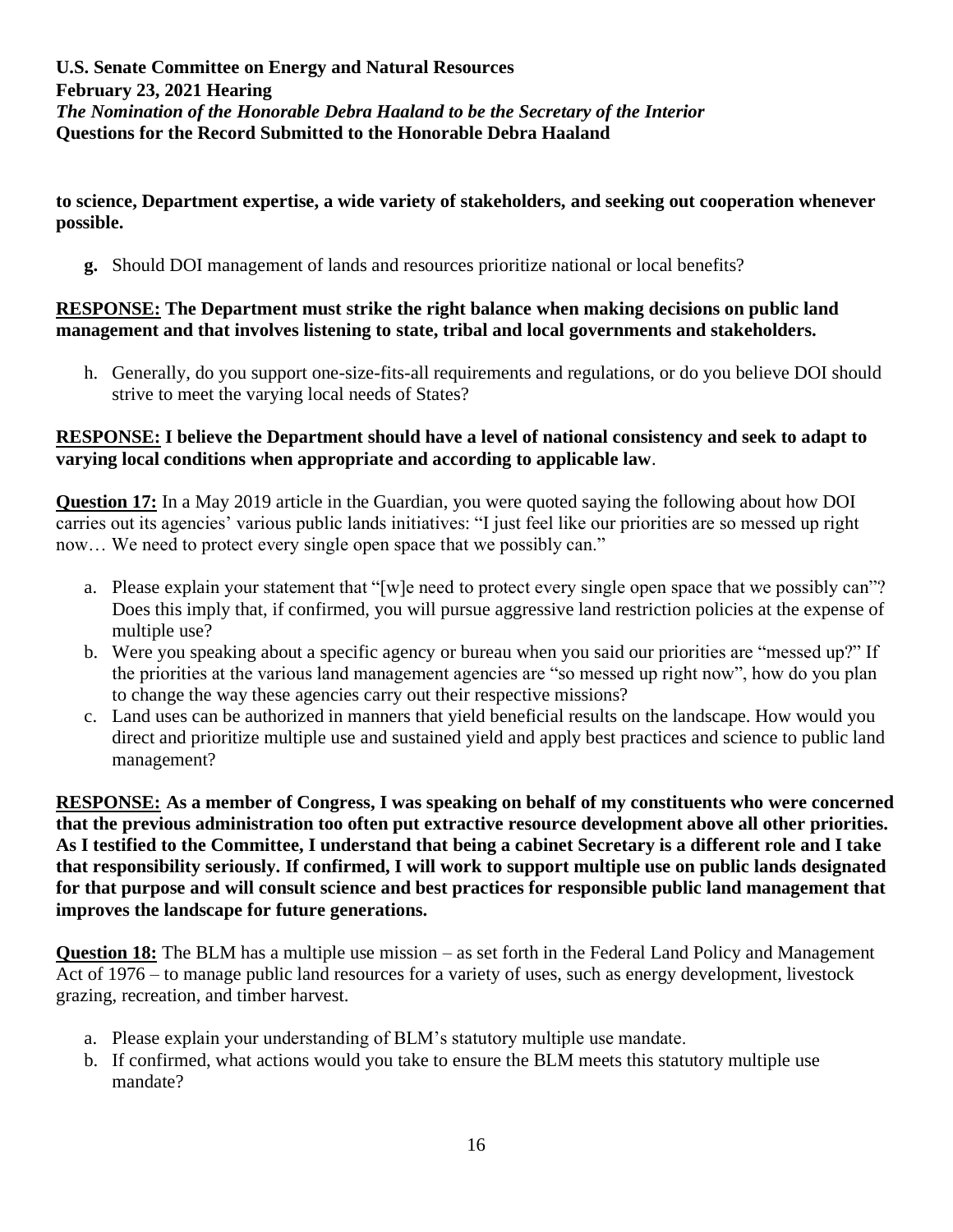- c. Many DOI lands are neighbors to state and local lands. What role should state and local governments play in defining the appropriate multiple use and sustained yield standard within their jurisdictional boundaries?
- d. What role should the public and nongovernmental entities play in influencing the appropriate multiple use and sustained yield standard on federal lands?
- e. Please describe how you will balance input from affected citizens in the local geographic area where land use decisions are made.

#### **RESPONSE**: **As I said during the hearing, I understand that multiple use is a foundational tenet of managing our public lands. And I am committed to working cooperatively with all stakeholders, including those on the ground in local areas, and all of Congress to strike the right balance going forward. If confirmed, I will work to uphold those commitments.**

**Question 19:** The BLM manages grazing on approximately 155 million acres of land in the western United States. As Secretary of the Interior, you would oversee this activity.

- a. Generally, what are your views on livestock grazing on public lands?
- b. Do you agree that grazing is an important conservation and rangeland health management tool, and has also been successfully used to reduce the threat of wildland fires? If not, why not.
- c. Do you believe livestock grazing on public lands should be classified as a "surface disturbing" activity?
- d. If confirmed, what would your priorities be in this area? What changes, if any, would you seek to make with regard to how BLM administers permits and leases for livestock grazing on public lands?
- e. President Biden signed an executive order banning new oil and gas lease sales on federal lands and waters. Many farmers and ranchers fear that a similar order could be issued to curtail livestock grazing on Federal lands. Will you urge the President and his advisors in the White House against the issuance of such an order or any other constraints to livestock grazing? If not, why not?
- f. How will you strive to strengthen and improve the relationship between BLM and stakeholders who hold grazing permits on public lands?
- g. Devastating wildfires, drought, and other factors have significantly impacted grazing allotments across the West. What is your view on allowing permittees to temporarily utilize vacant allotments during certain natural disaster or other uncontrollable circumstances?
- h. Across the west, there are hundreds of vacant allotments that could be permitted for grazing activity. This would support rural economies through improved opportunity for ranchers and apply treatments to areas where the buildup of fine fuels increases fire risk. These vacant allotments need updated NEPA evaluations. If confirmed, will you commit to prioritizing vacant allotments in NEPA evaluations to reopen these allotments?
- i. Under your leadership, describe how you might direct BLM to consider use of vacant allotments in response to natural disasters.

**RESPONSE: If confirmed, I look forward to learning more about the Department's grazing policy and the factors raised in this question. As I testified at the hearing, I support multiple use and respect the role grazing plays on our public lands. I am not yet a member of the Administration; I also am not aware of any plans for an executive order on grazing.**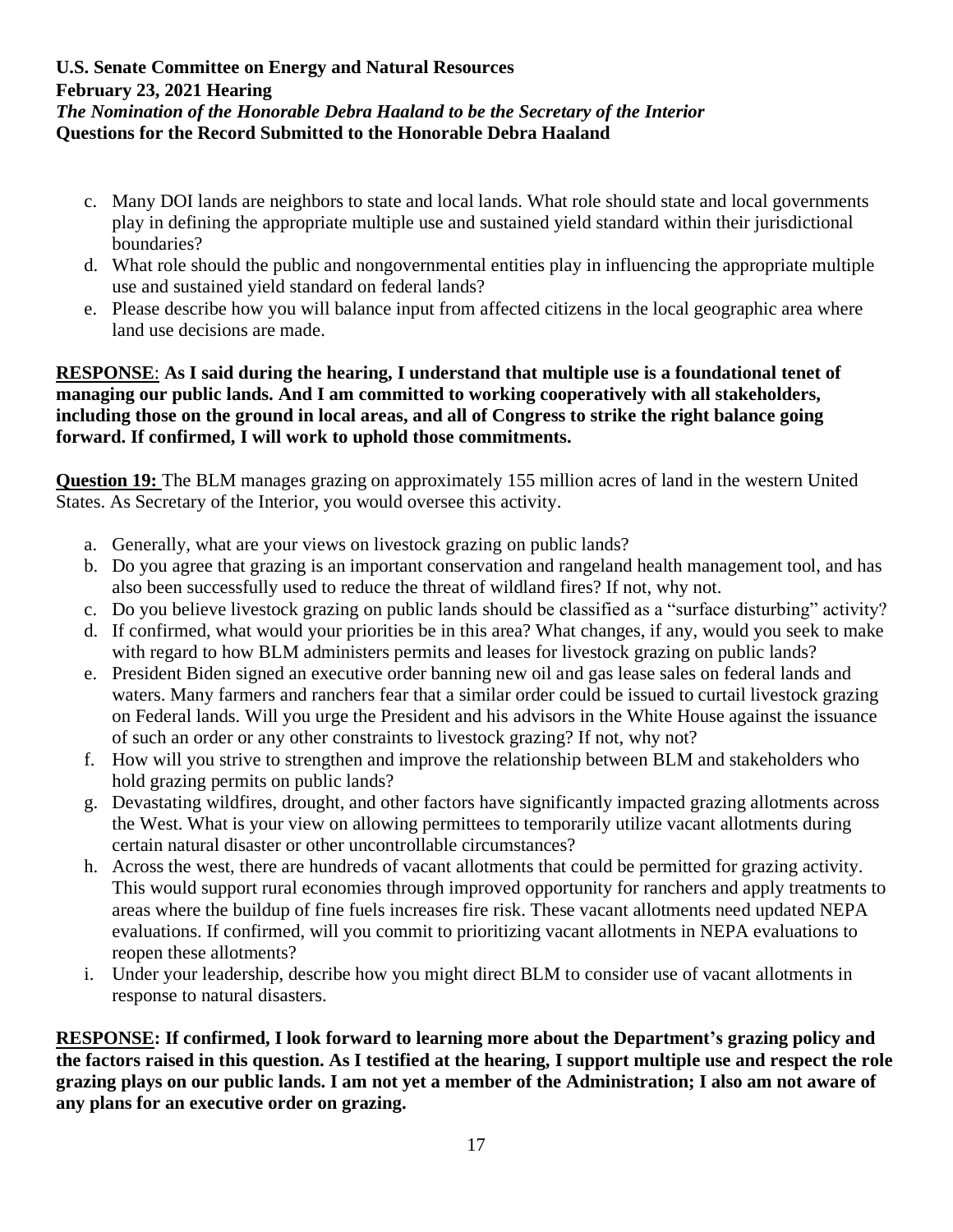**Question 20:** Overgrazing by wild horses on and around BLM lands have created issues in my home state of Wyoming. To help address this issue, in the Consolidated Appropriations Act of 2021, Congress allocated roughly \$116 million in response to the BLM's May 2020 proposal to institute an aggressive, non-lethal, population control strategy to address the current unsustainable trajectory of on-range wild horse and burro population growth.

- a. Please outline the approach you will direct to wild horse management on and around BLM lands? Is compliance with Appropriate Management Levels is needed?
- b. If confirmed, how would you carry out the Congressional directive outlined in the Consolidated Appropriations Act, 2021?
- c. In your view, what, if any, BLM administrative or policy changes would improve the implementation of the 1971 Wild Horse and Burro Act to reduce costs and improve compliance with Appropriate Management Levels in the West to avoid severe wild horse and burro overgrazing?
- d. Last year, you led an amendment to the appropriations bill that required BLM to set aside \$11 million for applying PZP, a fertility treatment in wild horses. PZP, while effective, is far from being the only option available to the BLM to manage herd sizes. If confirmed, would you commit to implement the full suite of fertility treatments, including PZP, to decrease herd sizes?

### **RESPONSE: I know that this is a longstanding and difficult issue with passionate advocates. If I am confirmed I would comply with the law, but it would be important to learn more from the BLM experts on this issue on how best to begin to move toward a resolution.**

**Question 21:** The BLM manages close to 65 million acres of forests and woodlands across 12 western states and Alaska. These forests provide food and habitat for wildlife, trails for hiking and biking, clean abundant water for communities, and a variety of different wood products.

- a. What in your employment background or education qualifies you to oversee this management obligation?
- b. Please describe your forestry management philosophy and, if confirmed, how would you work to maintain and improve the health our nation's forests that fall under DOI's purview?
- c. The BLM manages forests and woodlands in accordance with the multiple use, sustained yield mandate of the Federal Land Policy and Management Act of 1976. If confirmed as Secretary of the Interior, how will the "multiple use, sustained yield" mandate inform and guide your initiatives?
- d. What is your view of forest treatments to protect from disease and improve species diversity?
- e. What is your view of forest management treatments to reduce potential catastrophic wildland fire events?
- f. What do you believe the government's role should be in mitigating wildfire risk? Specifically, do you believe proactive forest management is important in reducing wildfire risk, including the devastating effects of megafires in the West? Please explain your views and, if confirmed, how they would guide your priorities as Secretary.

# **RESPONSE**: **I believe I am as qualified to serve as past nominees who have been confirmed on a bipartisan basis. I have served as a Member of the U.S. House of Representatives on the House Natural**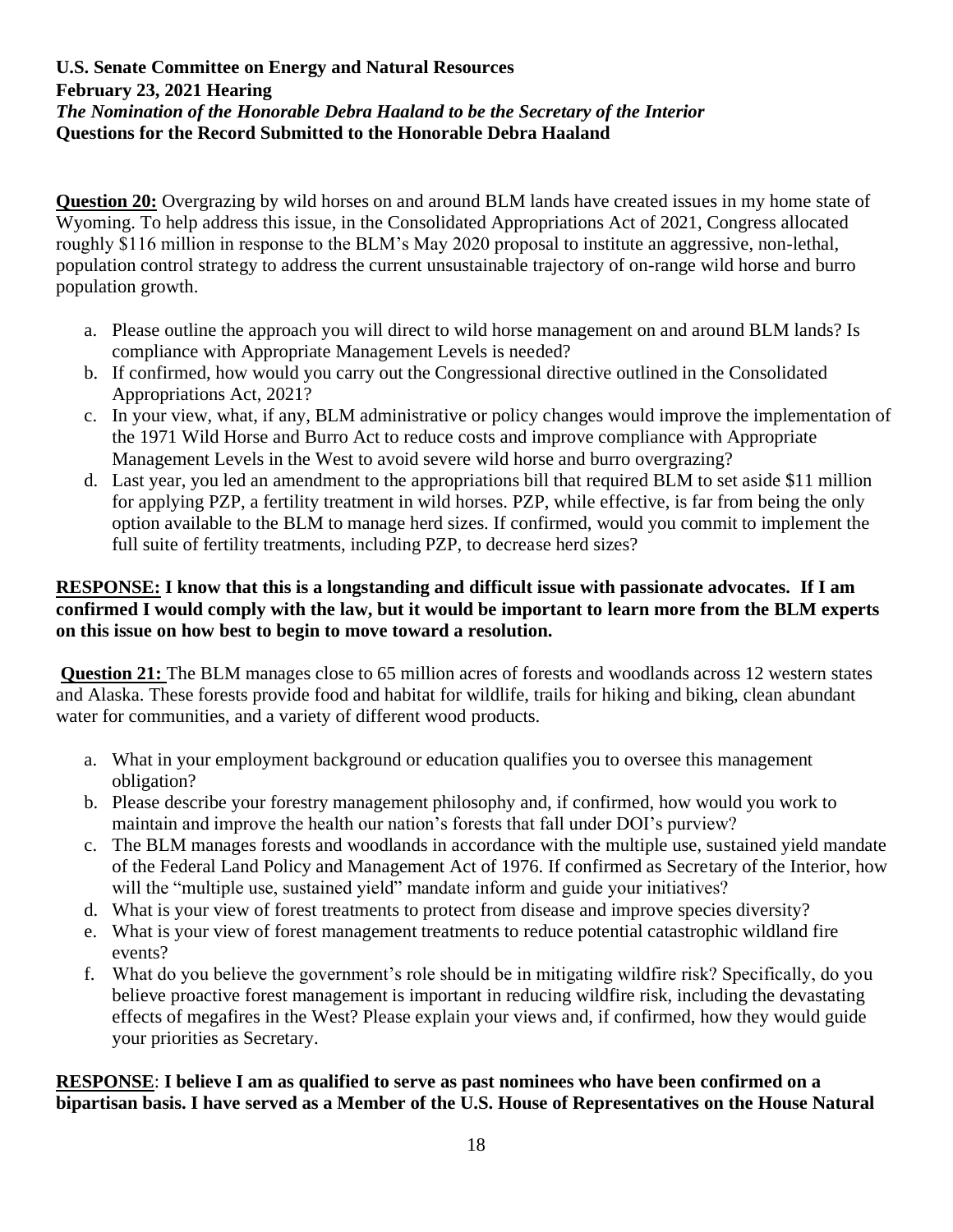**Resources Committee as its Vice Chair and, if confirmed, look forward to learning more from the Department's forestry and public land managers, listening to Congress, and consulting with stakeholders. I agree we should implement best practices to protect our public lands from disease, improve species diversity and protect communities and habitat from catastrophic wildlife. If confirmed, I will direct the Department to use the best science and collaborate with other federal agencies when it comes to wildfire. I am committed to supporting wildland firefighters and at-risk communities.**

**Question 22:** The federal government currently owns roughly 640 million surface acres, about 28 percent of the land in the United States. Three DOI agencies manage large amounts of this total: BLM, 244 million acres; FWS, 89 million acres; and NPS, 80 million acres. Federal land ownership is heavily concentrated in the West, and nearly half of all lands in Wyoming are owned by the federal government.

- a. Please explain your stance on public land ownership, how it is informed by your professional or personal experience to date, and specifically whether you think that public lands should always remain in federal ownership? Do you believe there is any instance when federal lands should be sold or transferred to states or other jurisdictions?
- b. A number of states, especially in the West, have sought more state and local control over lands and resources, including through transfer of lands to states. In your view, are there ways in which DOI or Congress can or should provide states with more control over federal lands within their state borders?
- c. Please elaborate on your views on how, from a practical standpoint, state and local governments should be able to cooperate in the management of public lands? Please be as specific as possible.

#### **RESPONSE**: **I support management of our public lands for the benefit of all Americans. If confirmed, I will seek briefings on the land transfer proposals that come to my attention. I will carefully consider the views of states, tribes, local governments and other important stakeholders on any such proposals.**

**Question 23:** Congress has provided DOI agencies with varying standing authorities for acquiring and disposing of land, ranging from relatively broad authorities for BLM to relatively narrow ones for NPS. Congress also enacts legislation authorizing and governing particular land transactions. LWCF is the primary source for funding land acquisition, although there are others. For example, the FWS has other mandatory funding through the Migratory Bird Conservation Fund. Funding for land disposal is generally provided in discretionary appropriations laws covering DOI agencies.

- a. In your view, what is the optimal size of the federal estate? What, if any, additional authority does DOI need to acquire or dispose of lands to achieve what you view as the optimal size of the federal estate?
- b. Should DOI prioritize wildfire prevention activities and address our national parks' and public lands' deferred maintenance backlog ahead of spending money to acquire more land?
- c. Should DOI prioritize the maintenance and safety of existing land holdings or the acquisition of new land?
- d. In 1997, BLM identified nearly 3.4 million acres of land as potentially available for disposal. How much of this land has been disposed? How much land does BLM currently identify in land use plans as potentially available for disposal?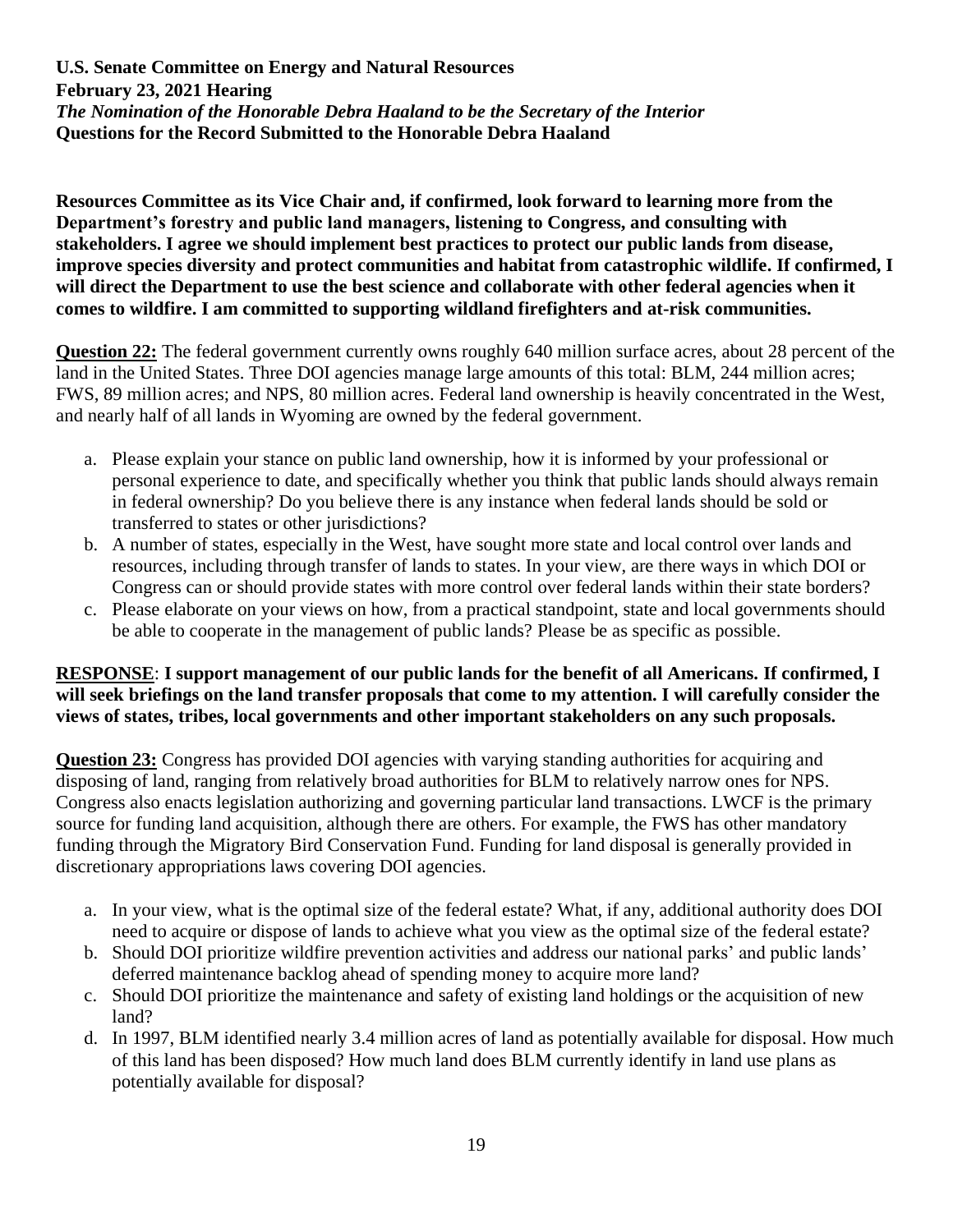#### **RESPONSE: I am excited to implement the Great American Outdoors Act as Congress intended, including both LWCF and the unprecedented new resources for addressing the maintenance backlog on public lands. I will work with Congress on additional maintenance needs which I believe have the potential to create jobs and boost the outdoor and tourism economy. As I am not at the Department, I have not yet been briefed on the status of BLM lands identified as potentially suitable for disposal.**

**Question 24:** The Great American Outdoors Act (GAOA) made the \$900 million in annual deposits in the Land and Water Conservation Fund (LWCF) available as mandatory spending. Nearly all of the revenue is derived from oil and gas leasing offshore. The mandatory appropriations are available for the purposes of the fund, including accounts and programs funded under the FY2020 appropriations law. Purposes include outdoor recreation grants to states, federal land acquisition, and others (*e.g.*, the Cooperative Endangered Species Conservation Fund, administered by FWS). GAOA sets out a procedure for the President to allocate LWCF funding and an "alternate" procedure for Congress to make allocations. If Congress does not enact an alternate allocation by the date of enactment of full-year appropriations for Interior, Environment, and Related Agencies, the President is to allocate amounts.

- a. If confirmed, how would you advise the President to allocate LWCF mandatory funding among federal land acquisition, outdoor recreation grants to states, and other purposes and programs?
- b. If you are confirmed, what processes and criteria will DOI use to prioritize funding among the many potential acquisitions for each agency? Will the agencies collaborate in identifying acquisitions of types of resources or in geographic areas? Would any collaboration extend to the Forest Service, which also typically receives appropriations for acquisitions?
- c. A few weeks ago, Acting Secretary de la Vega rescinded former Secretary Bernhardt's instruction that any federal acquisitions made using LWCF funds be supported by local communities and their stakeholders. LWCF was not intended to be a unilateral tool to increase the federal estate, it was intended to be a tool to benefit the American public. If confirmed, would you commit to ensuring local communities and local governments supported any acquisition made by LWCF – before the acquisition took place?
- d. If confirmed, will you commit to the strong coordination and collaboration with, as well as the frequent and sustained consultation of, state and local officials during any Federal land acquisition initiatives?
- e. Under your leadership, what kinds of lands would DOI prioritize for LWCF acquisition?
- f. Would you be supportive of using some of the federal LWCF dollars to address key deferred maintenance needs and issues?
- g. The federal land acquisition process requires lengthy and complex procedures and numerous steps, ranging from federal appraisal reviews and environmental site assessments. How will you ensure that various DOI agencies work seamlessly to minimize these lengthy and complicated factors that impact willing sellers and non-federal entities?
- h. In your view, will the mandatory funds in GAOA be sufficient, excessive, or too little for the Administration's goals? If you are confirmed as Secretary, will DOI seek additional discretionary funds for programs and purposes generally funded by the LWCF?
- i. How many acres of land have DOI agencies purchased with LWCF funds to date? Where are these lands located? How will the amounts and locations change with the new mandatory funds? To what extent will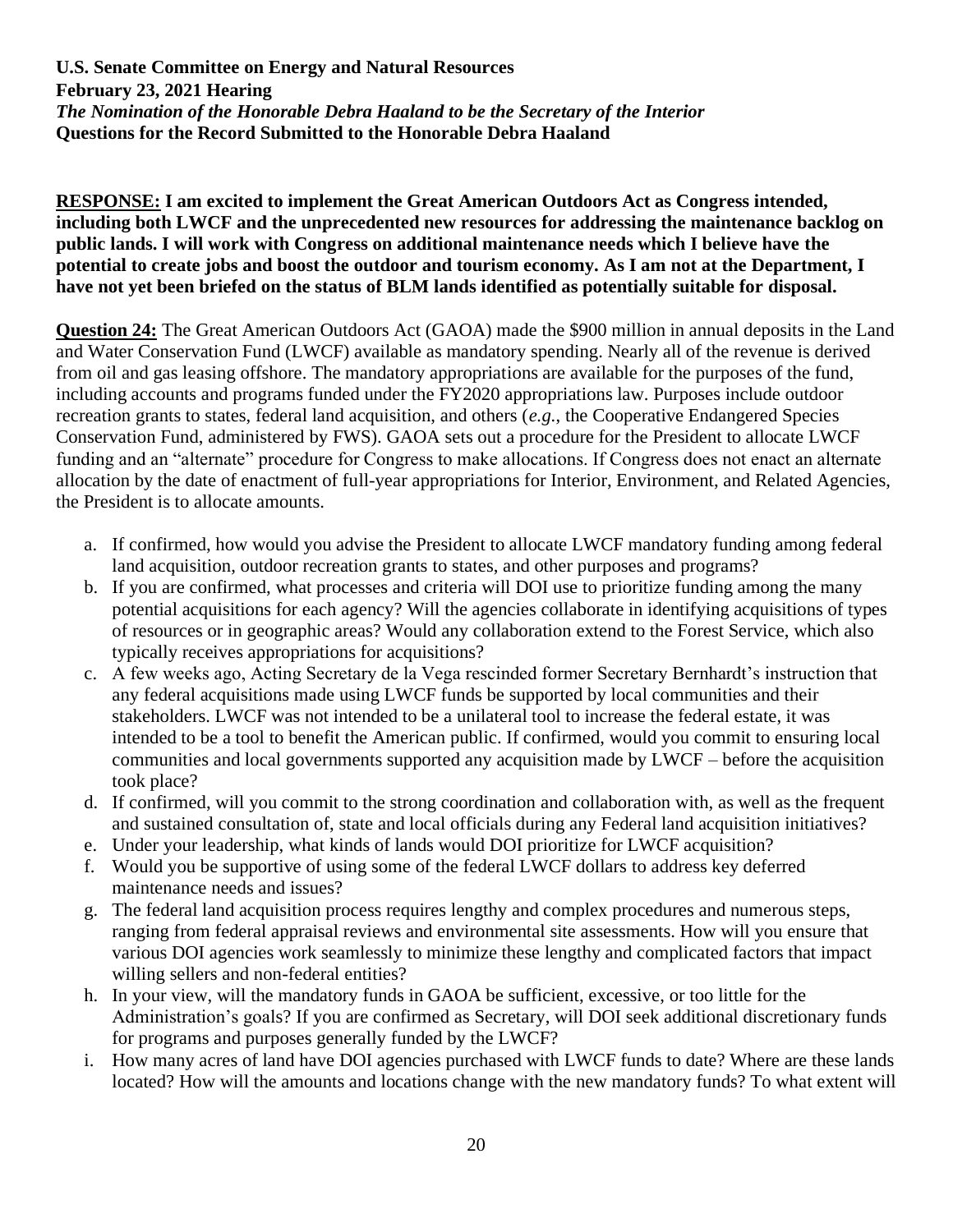DOI agencies use the funding to acquire permanent and temporary easements and other interests in land (rather than full ownership)?

**RESPONSE**: **As I testified, I look forward to implementing the Great American Outdoors Act as Congress intended, with the balance that Congress established for resources for both LWCF and public lands maintenance. I believe conservation works best with local involvement and that LWCF has been a bipartisan success. In terms of land acquisition, I look forward to learning more about the factors raised in this question, but I do believe that increasing access and conserving priority habitat are two important purposes of the LWCF. When it comes to funding questions, I am not currently in the administration, so I am not involved in the development of the Fiscal Year 2022 budget request. If confirmed, I will consider whether additional resources may be necessary or beneficial to either LWCF or deferred maintenance and work with Congress on funding issues as appropriate.**

**Question 25:** On October 22, 2019, you chaired a House Natural Resources subcommittee hearing entitled *No More Standoffs: Protecting Federal Employees and Ending the Culture of Anti-Government Attacks and Abuse*. During the hearing, you criticized subcommittee Republicans for inviting a witness that has "written favorably about giving away Federal land to State and private control." The Republican Ranking Member, Rep. John Curtis objected, saying that "calling for local ownership and control of public lands does not embody an attack on the Federal government."

- a. Is it your view that local officials and citizens who want less federal control over their lands should be described as anti-government extremists, or that their views should be discarded entirely?
- b. How does your participation in Dakota Access Pipeline demonstrations and protests correlate to your stance on Anti-Government Attacks? Why is advocating for local ownership and control more of an "anti-government attack" than participating in the Dakota Access Pipeline demonstrations and protests?
- c. If confirmed, will you commit to working alongside state and local officials, including those who may disagree with your land management decisions and philosophies?

**RESPONSE: This subcommittee hearing was called to conduct oversight regarding attacks on federal government property that have been perpetrated in recent years by armed extremists. We saw how serious this can be with the events of January 6, 2021, here at the U.S. Capitol. I strongly oppose violent threats that federal employees have faced on public lands and I support the rights of Americans to participate in non-violent protests and to voice their views even when we disagree**.

**Question 26:** The Great American Outdoors Act (GAOA) established the Legacy Restoration Fund (LRF) with mandatory funding to address the deferred maintenance needs for five agencies: NPS, BLM, FWS, Forest Service (FS), and Bureau of Indian Education (BIE). For each of FY2021 through FY2025, the LRF is to receive up to \$1.9 billion from specified energy revenues. Most of the money (70 percent) is for the NPS. For all agencies, at least 65 percent of the funds are to be used for "non-transportation" projects. For FY2018, DOI estimated NPS's deferred maintenance at \$11.9 billion, with more than half for transportation infrastructure. The FS estimated its FY2018 deferred maintenance at \$5.2 billion, with about \$3.7 billion for transportation related assets. DOI estimated deferred maintenance for FY2018 at roughly \$1 billion to \$2 billion for each of BLM, FWS, and BIE.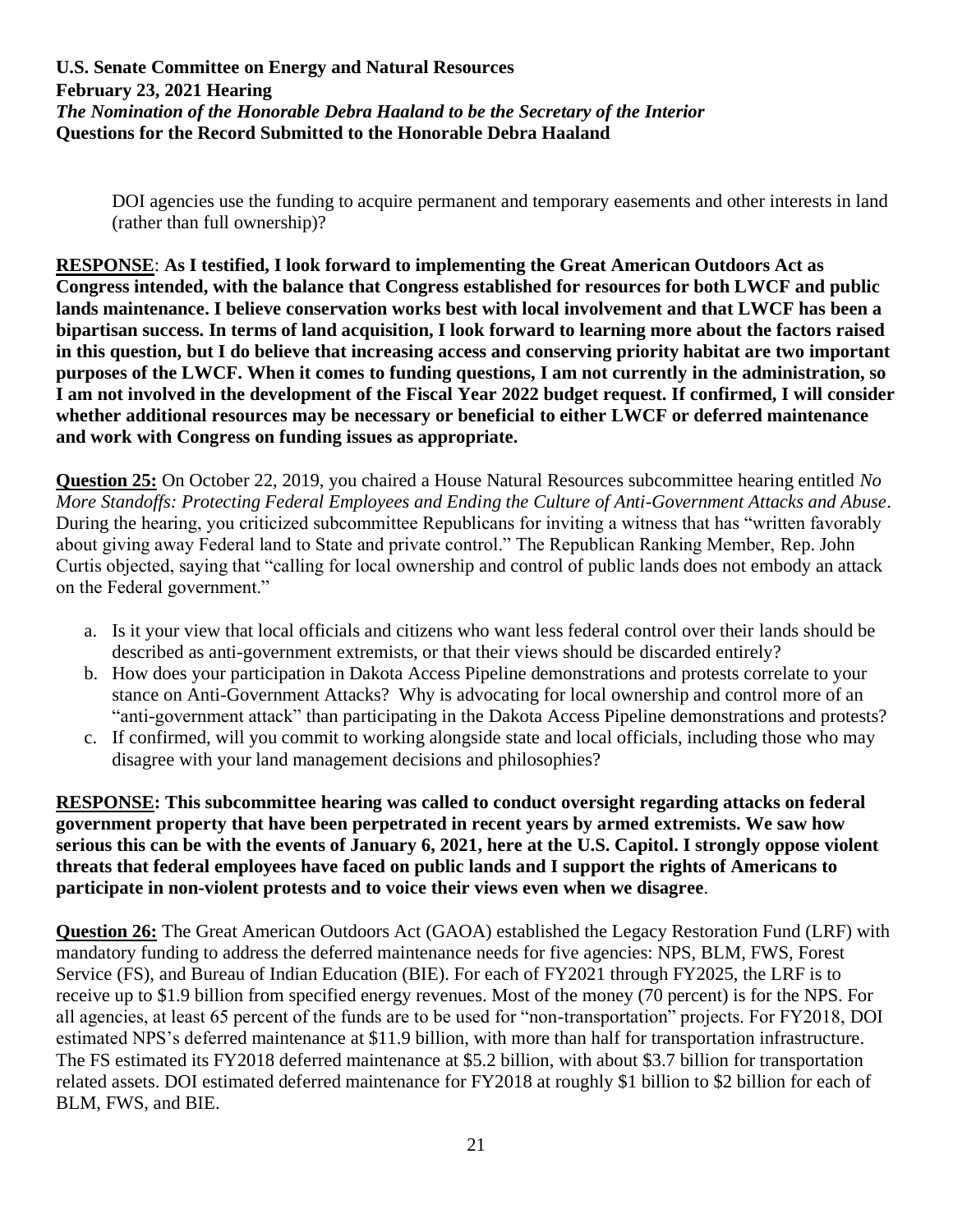- a. If confirmed, what will your strategy be to implement LRF funds to address deferred maintenance needs?
- b. What is your priority for maintaining existing infrastructure relative to acquisition of new assets?
- c. Deferred maintenance estimates have not been provided by NPS since FY2018. Current deferred maintenance estimates are necessary for our legislative and oversight work. If confirmed, will you promptly provide this Committee with FY2019 and FY2020 deferred maintenance estimates for each agency, broken down by asset class such as those DOI has issued for prior fiscal years? When will we expect to receive the estimates? Will you commit to providing the Energy and Natural Resources Committee with deferred maintenance estimates promptly for each fiscal year thereafter?
- d. The most recent NPS data estimated that Grand Teton National Park has a deferred maintenance backlog of approximately \$181 million, and that Yellowstone National Park has approximately \$563 million in deferred maintenance. If confirmed as Secretary of the Interior, will you commit to addressing these substantial NPS deferred maintenance backlogs, as well as other NPS deferred maintenance throughout Wyoming? When can we see your plan for addressing them?
- e. If confirmed as Secretary of the Interior, will you commit to working with DOI agencies to seek contracting opportunities to hire state and local workers with GAOA funds?
- f. NPS has long had the largest maintenance backlog of all DOI agencies. What actions will NPS and other DOI agencies take to reduce deferred maintenance? Is disposal of federal lands and assets desirable for some agencies, areas, or types of facilities?
- g. Do you expect that the mandatory funding provided through GAOA will be sufficient to address the agencies' most urgent deferred maintenance needs? In your view, to what extent, if any, will additional discretionary appropriations be needed for this purpose?
- h. Within the Department of Transportation (DOT), the Federal Lands Transportation Program (FLTP) funds projects that improve access federal lands on transportation facilities in the national Federal Lands transportation inventory. Under your leadership, how would DOI coordinate with DOT to address the deferred maintenance backlog for transportation projects? How will you ensure that DOI's efforts are complimentary and not redundant relative to DOT's efforts?

**RESPONSE**: **Effectively and efficiently spending the funds Congress has provided for this purpose will be a high priority for me if I am confirmed. I will work with the Department's bureaus and budget office to ensure that we have a plan in place to do so, in particular for the NPS which is set to receive significant resources. I look forward to learning more about the issues raised in this question, but I believe that hiring in-state, local workers for these projects is beneficial when possible and in the best interest of the taxpayers. I will work to provide Congress with the information it needs to do its constitutional oversight duty when it comes to this important effort and work with Congress on any additional resources that may be necessary. I agree that coordination among agencies to avoid redundant efforts is important.**

**Question 27:** In your view, what are the greatest needs and challenges facing the NPS?

**RESPONSE: If confirmed, effective implementation of funding for the national parks maintenance backlog is going to be a high priority for me. Our parks can play a critical role in telling the story of all Americans and our shared history. It is important to manage visitation at popular site and promote**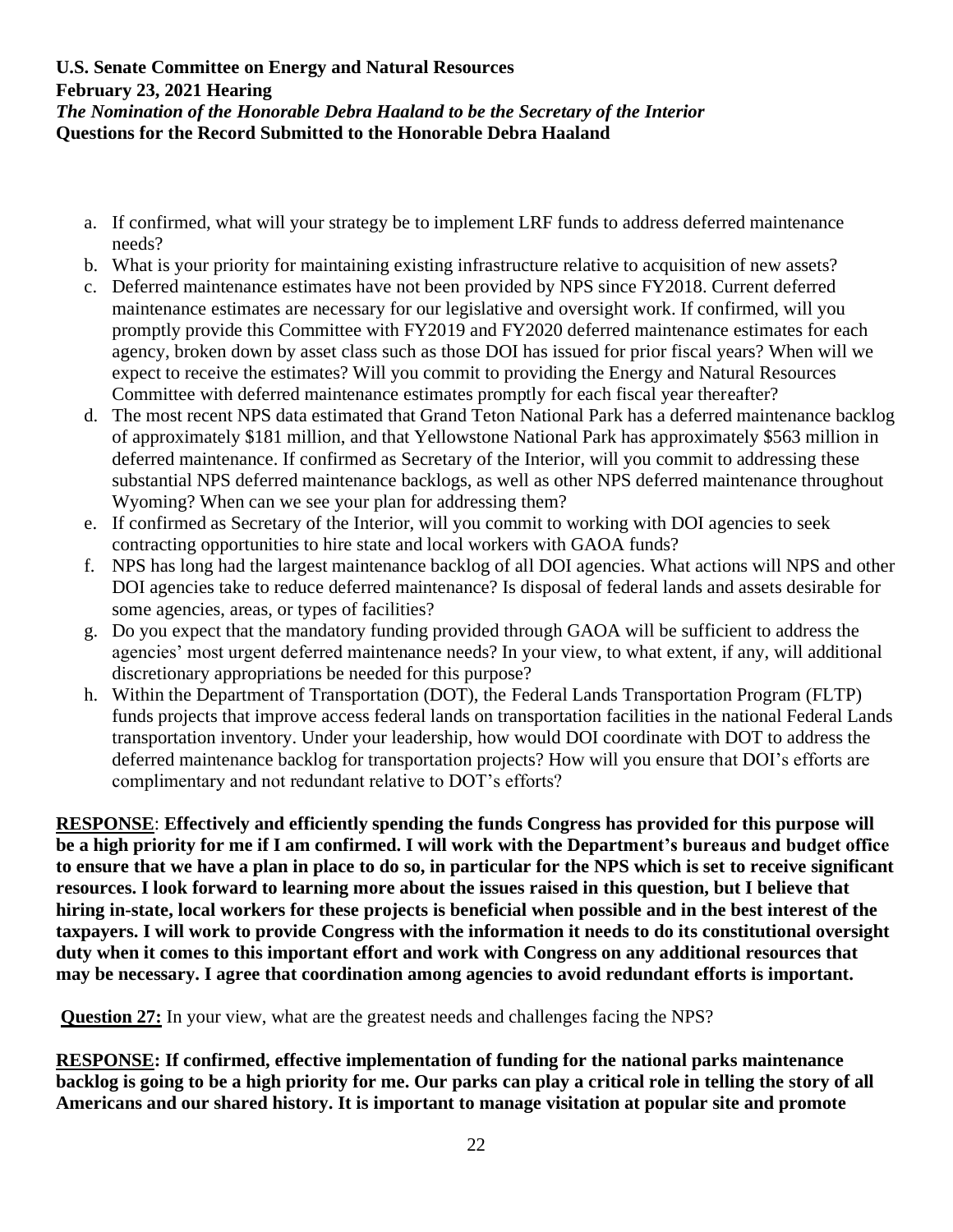### **visitation at less visited sites so that our parks can continue to support and drive state and local economies in the surrounding communities.**

**Question 28**: Ensuring public access to the national parks is vital to gateway communities across the country. There have been instances in the past when the parks were closed as a result of a lapse in appropriations. Government shutdowns should not force parks to close because funds from entrance fees are available to pay for essential services. Will you commit to using recreation fees in the event of a government shutdown to protect NPS employees and gateway communities from economic hardship as well as ensure the health and safety of the parks?

### **RESPONSE: I strongly oppose government shutdowns and hope they can be avoided. If there is a lapse in appropriations, I will consult with the Department's legal advisors on how that impacts operations and what lawful options would be available.**

**Question 29:** You cosponsored H.R.4236, a bill that aims to ban the sale of disposable plastic water bottles at national parks. At the February 27, 2020 legislative hearing on the bill, you stated that "Americans. . . .have gotten lazy about doing what we need to do to keep ourselves healthy," and that people should be "inconvenienced when it comes to the planet." While I am supportive of working to reduce single-use plastic litter in our national parks and on our public lands, I am concerned that such a ban would create a dehydration risk to visitors, especially in arid and remote areas without benefits that are even nearly commensurate with the risks. During the Obama Administration, then-NPS Director Jonathan Jarvis established a policy that led to 23 national parks banning the sale of bottled water.

- a. Is this a policy that you plan to reinstate? If so, how would you ensure that visitor safety is not compromised, and dehydration risks are not exacerbated by making water potentially inaccessible to visitors?
- b. With COVID restrictions, will you consider the impacts of common use drinking fountains and the fact that individual bottles may become more important during the pandemic?
- c. Does a ban on the sale of bottled water achieve the elimination of single-use plastic litter in our national parks when the sale of bottled soda and juices would presumably be allowed, and when visitors would still be able to bring their own disposable plastic water bottles into the parks with them?
- d. Did Director Jarvis' policy result in any significant decrease to plastic waste in national parks? Did this policy result in an increase of instances of emergencies related to visitor dehydration?

# **RESPONSE: As I said during the hearing, I understand this is a different role. I support effective efforts to reduce waste and pollution at our National Parks while ensuring visitor safety. If confirmed, I would make careful consideration of all the factors, including the ones you raise, in any decision.**

**Question 30:** On August 10, 2020, Secretary Bernhardt signed Secretarial Order 3382 to transfer the BLM headquarters from Washington, D.C. to Grand Junction, Colorado. The purpose was to allow headquarters personnel to be closer to BLM lands and field staff and to foster integration of policy and operations personnel, understanding of western needs, decision-making in the field, and partnerships with communities and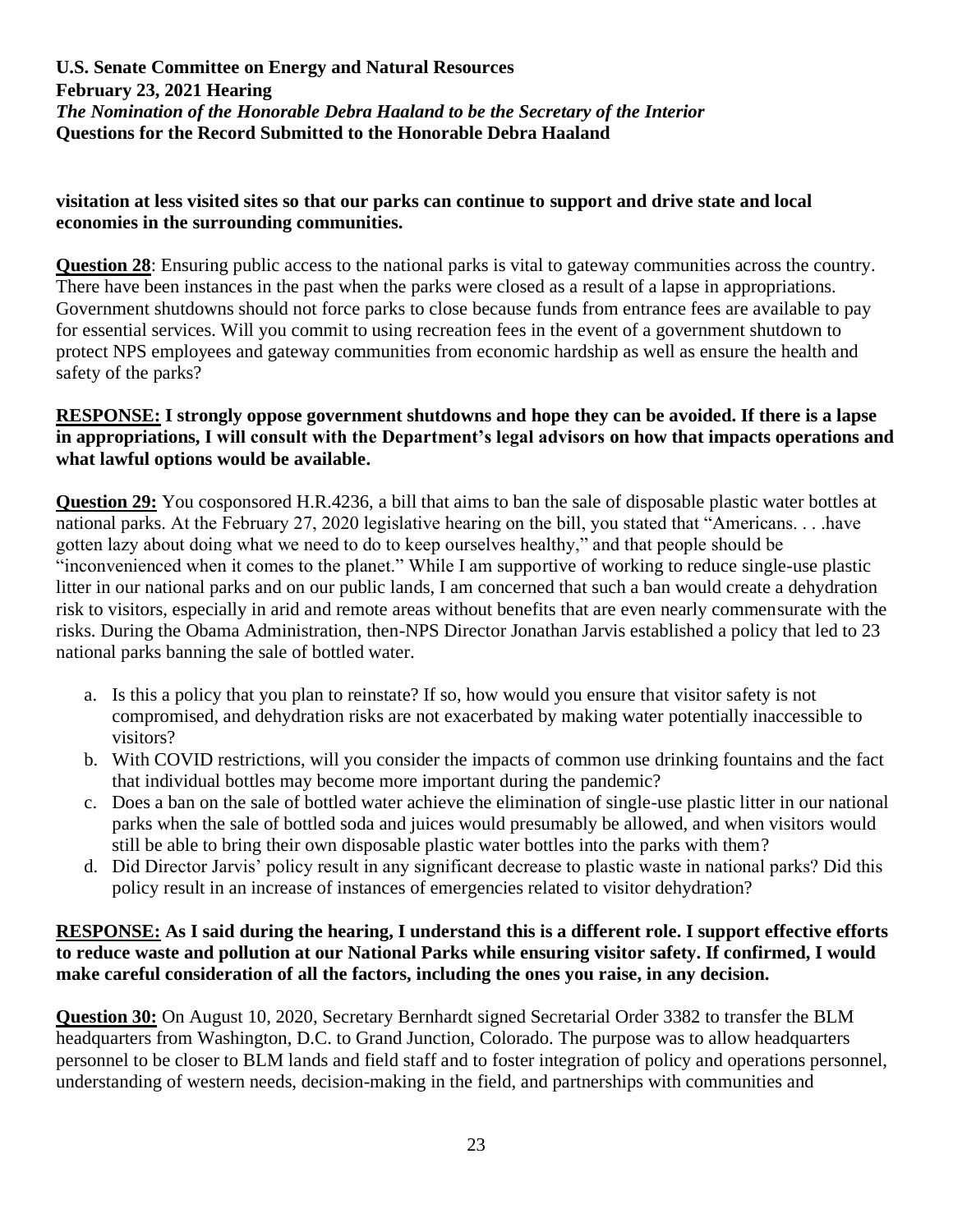organizations. Among other benefits of the move, BLM cited cost savings from lower office space lease payments, reduced travel from D.C. to the West, and lower cost of living allowances for employees.

- a. Less than 1 percent of BLM lands are located outside of the 11 contiguous western states and Alaska. I believe it is important that federal officials and staff work near the lands they manage and the people they serve. If confirmed as Secretary of the Interior, would you continue to build upon the BLM headquarters move to the West? Or would you reverse course, and move the BLM headquarters back to Washington DC, away from the lands they manage and the people they serve?
- b. How has the relocation affected BLM decision-making, partnerships with western communities, and coordination with leaders of other DOI agencies and senior DOI management?
- c. How is BLM ensuring continuity of operations in light of staffing changes?
- d. According to data the Biden administration released on January 28, nearly 300 BLM employees left the agency due to the relocation. However, there is no indication that BLM's productivity has declined. Does this raise questions around how many BLM employees are needed to execute the agency's mission?
- e. What are the financial costs and savings associated with the move?
- f. What are the advantages and disadvantages to land and resource management of the current BLM headquarters location?
- g. The BLM headquarters move has garnered bipartisan support. For instance, on January 23, Senators Bennet and Hickenlooper sent a letter to President Biden to express their "continued support for a fully functioning [BLM] headquarters in Grand Junction, Colorado." Will you commit to working with the Democratic Senators and the Governor of Colorado on this important initiative?
- h. You stated, "Under the guise of putting staff closer to the communities it serves, the administration has done its best to dismantle the BLM." Despite the work-place challenges during a world-wide pandemic, BLM continues to meet its mission critical mandates and be responsive to the needs of the publics it serves. Please provide any evidence that shows relocating BLM HO to Grand Junction "dismantles" BLM or has resulted to harm to the agency or its mission.

**RESPONSE**: **As I said during the hearing, if I am confirmed, I will look forward to consulting with everyone involved in this issue and I understand that we absolutely need to make sure that we have a full team at BLM and that our leaders can be accessible to the American people. It is my understanding that 90 percent of Interior employees are based outside of D.C. and I look forward to learning more about how the BLM is functioning, despite the significant loss of personnel resulting from the recent reorganization.**

**Question 31:** In your op-ed entitled "*BLM silences voices during pandemic,"* you state that BLM management was cutting out members of the public from adequate process located in Indian Country and other rural parts of New Mexico that lack access to adequate internet service. Government-to-Government Consultation is a critical and legally required component of formal consultation. In addition, public input to federal planning and decision-making is required by regulation and is a practical and important process. Due to the pandemic, BLM (and all DOI agencies) were faced with significant workplace and coordination challenges, never before encountered, including conforming to local, state, and tribal quarantine and no-contact guidelines. Despite the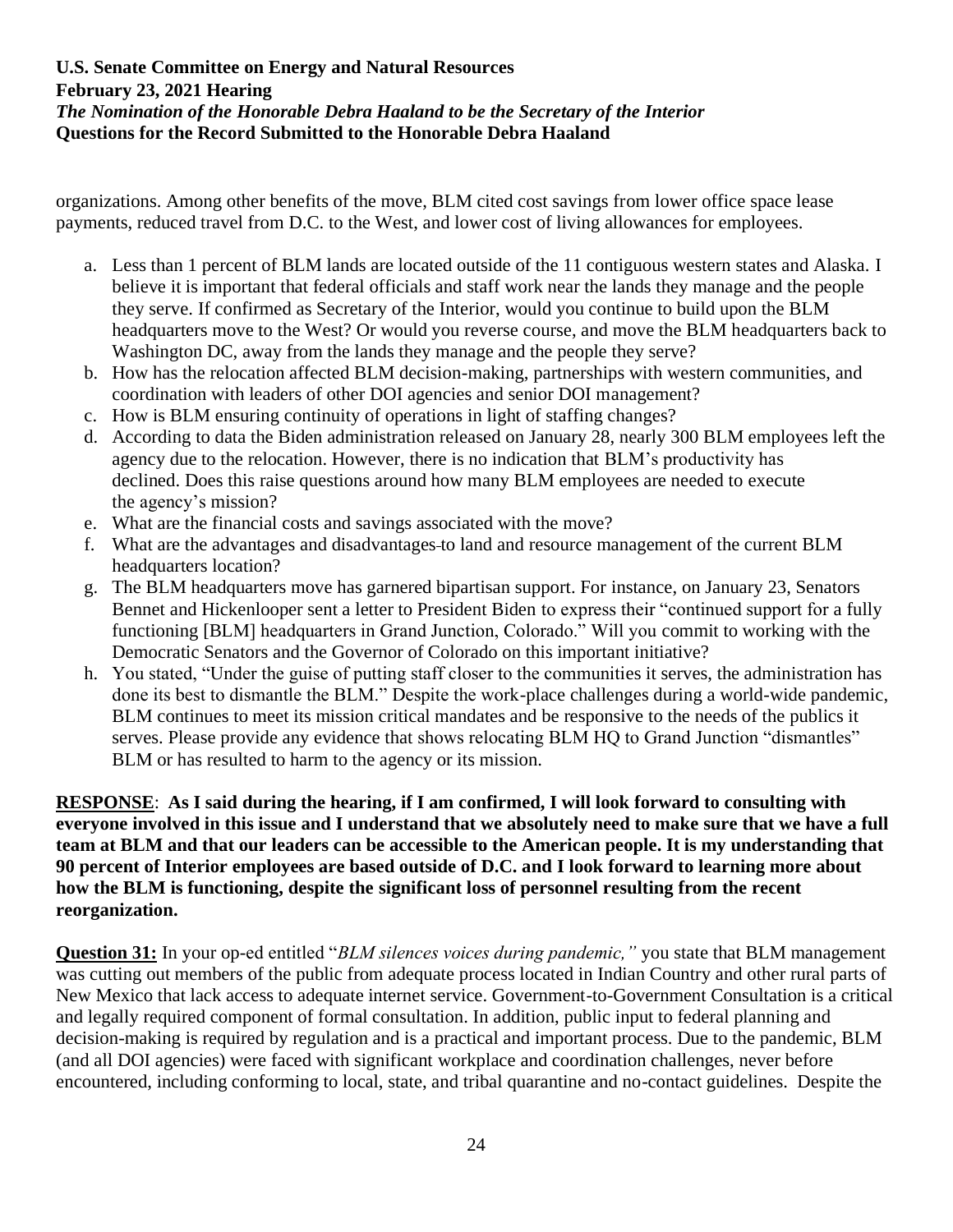many obstacles, BLM offices rallied to explore new and innovative ways to virtually and remotely meet with tribes and the public across the West.

- a. Please provide factual information supporting the allegation that BLM purportedly "silenced" voices during the world-wide pandemic.
- b. If confirmed as Secretary of the Interior, how would you ensure that BLM and every other bureau under your leadership identifies meaningful ways to "virtually" solicit and take into account all comments and concerns when making decisions, and has an appropriate process for doing so?

**RESPONSE: There were a number of public complaints from New Mexicans, including tribal members who lack access to reliable broadband, who were unable to effectively participate in virtual meetings and engage in BLM public comment during the height of the pandemic, when their primary concern was the health and safety of their families and their livelihoods. If confirmed, I would make every effort to ensure the Department can effectively engage the public and I will prioritize any actions to help move us past the COVID-19 pandemic**.

**Question 32:** DOI has undertaken a reorganization with a goal of improving efficiency and effectiveness of land and resource management.

- a. Are additional actions needed to enhance DOI efficiency and effectiveness in delivering services?
- b. Should additional restructuring take place so as to minimize duplication and fragmentation of services between programs, offices, and agencies?
- c. Should additional restructuring take place so as to minimize duplication and fragmentation of services across geographic regions?

### **RESPONSE: I agree that these are important questions, and I look forward to learning more, if confirmed, on the status of the Department's reorganization and consider input on ways to improve its functioning for the American people.**

**Question 33:** In September 2017, then-Secretary of the Interior Ryan Zinke issued a reorganization proposal for DOI that included a plan to consolidate the different regional boundaries of each DOI bureau into 12 Unified Regional Boundaries. In September 2018, the DOI announced the designation of DOI's 12 new Unified Regions. According to DOI, BIA, BIE, and the Office of the Special Trustee for American Indians are not included in this realignment and retained their existing regional boundaries.

- a. In your view, what are the advantages and disadvantages to the 2018 consolidation of the various regional boundaries into unified regional boundaries?
- b. If confirmed, do you anticipate DOI will retain the regional boundaries established in 2018, or do you favor a return to the prior regional boundaries or another arrangement? If a return to prior boundaries or other arrangement is favored, please provide the evidence, your rationale and the timeline and costs of actions to implement such an adjustment.
- c. Currently, each DOI region is served by a Field Special Assistant (FSA) that acts as a convener and coordinator across DOI agencies in a given region. How have the FSAs improved decision-making?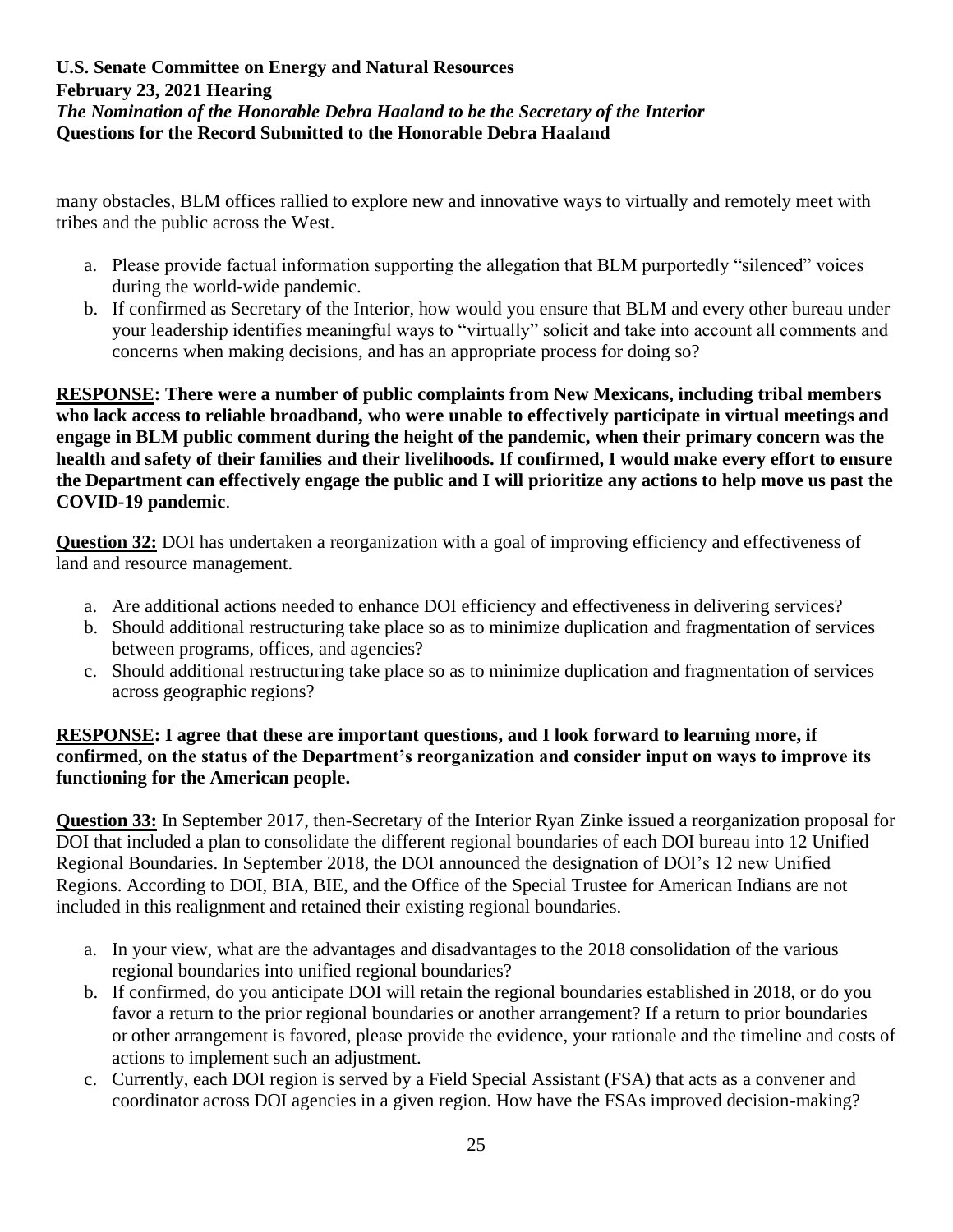Does DOI anticipate maintaining the FSA position? If the FSA role continues, does DOI support making these full-time, permanent positions rather than a part-time collateral duty?

#### **RESPONSE: I agree that these are important questions, and I will get briefed on look forward to learning more, if confirmed, on the status of the Department's reorganization and consider input on ways to improve its functioning for the American people.**

**Question 34:** Last Congress, you sponsored a partisan resolution (H.Res.835) urging the Federal Government to establish a national goal "of conserving at least 30 percent of land and ocean of the United States by 2030." On January 27, 2021, President Biden issued an *Executive Order on Tackling the Climate Crisis at Home and Abroad* wherein he ordered the Secretary of the Interior, in consultation with other relevant agencies, to submit a report "recommending steps that the United States should take, working with State, local, Tribal, and territorial governments, agricultural and forest landowners, fishermen, and other key stakeholders, to achieve the goal of conserving at least 30 percent of our lands and waters by 2030."

- a. Did you speak to President Biden in advance of this order? If so, please fully and completely describe your involvement. If not, why not?
- b. How do you define "conservation"?
- c. Do you believe grazing is a part of "conservation"?
- d. Is "conservation" only possible under federal control and preservation? If so, how so? If not, why not? Please explain the basis for your view.
- e. What percentage of lands are already protected under current land management allocations and designations (e.g. Wilderness Study Areas, Areas of Critical Environmental Concern (ACEC), FS Roadless Areas, Wilderness, National Monuments, National Parks, National Recreation Areas, Wild and Scenic Rivers, National Conservation Areas, FWS Wildlife Refuges and Preserves, conservation easements, *etc*.)?

**RESPONSE**: **As I understand it, the 30 by 30 goal includes areas already under protection. Going forward, the 30 by 30 goal is inclusive of state and local efforts, tribal lands, voluntary private conservation, and working lands cared for by generations of farmers and ranchers. This cannot be a topdown approach but must be locally-engaged, science-based, and respectful of private landowners, Tribal Nations and existing user groups like hunters, anglers, farmers and ranchers. 30 by 30 is about setting a goal and bringing people together on conservation action for future generations. Participation in the effort by all non-federal governments, Tribal Nations, and other groups will be on a voluntary basis.**

**Question 35:** In 2020, more than 58,250 wildfires burned 10.3 million acres, the most acreage impacted in a year since 1960. The 2020 wildfire season also resulted in damaging impacts to several thousand structures including homes and communities across several states. Several Government Accountability Office (GAO) reports have identified potential issues with DOI's wildfire risk reduction efforts, wildland fire responsiveness, and stewardship of appropriated funds, among other concerns.

a. If confirmed as Secretary of the Interior, what measures would you implement to ensure that DOI is responsibly managing its lands to reduce the risk of catastrophic wildfires?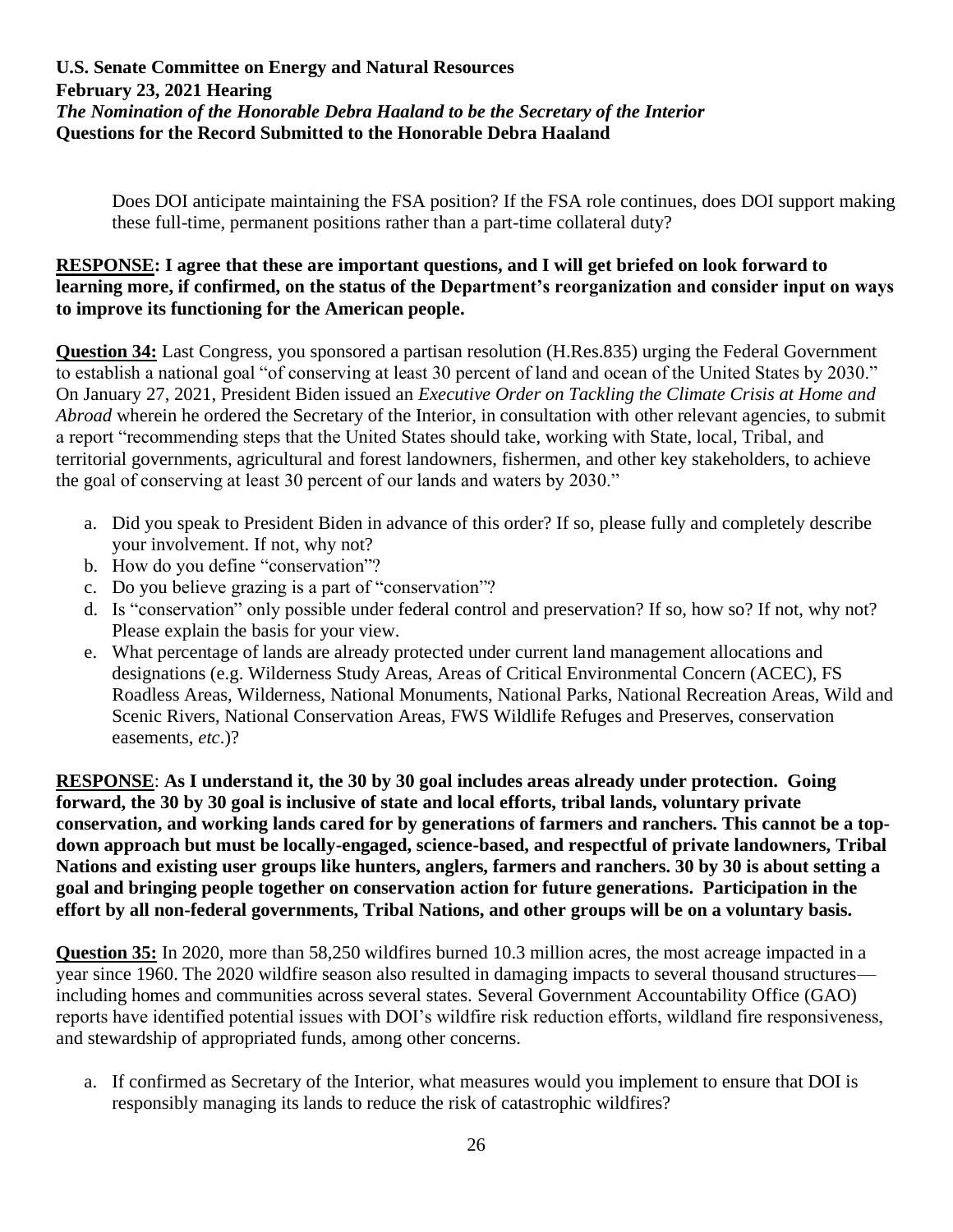- b. Starting in FY2020, Congress authorized a special budgetary mechanism—referred to as the wildfire funding fix or the wildfire adjustment—to provide a certain amount of funding for wildfire suppression operations. Please describe the impacts of the wildfire adjustment on DOI operations and budgeting.
- c. On January 14, 2021, the Trump administration issued an executive order establishing the Wildland Fire Management Policy Committee. The committee is chaired by the Secretaries of the Interior and Agriculture and includes other agency heads. The purpose of the order is to improve coordination among federal agencies on wildland fire management policy, implementation, and oversight issues. In what ways is the Biden administration addressing the issues identified in the order?
- d. The federal government's wildland firefighting workforce consists predominantly of seasonal hires, many of which are temporary positions filled annually. This has led to concerns about efficiency and the recruitment and retention of firefighters, particularly when compared with employment opportunities at the state level or in the private sector. Issues and concerns with this seasonal hiring practice was compounded by COVID-19 and on-boarding outside of area hires. Additionally, there has been concern about the position classification of federal employees who perform firefighting duties. DOI recently sought FY2021 funding to examine converting some seasonal positions into a full-time, permanent, year-round workforce. Please describe the status of this effort, as well as any additional or differing actions you would take if confirmed as Secretary of the Interior?

**RESPONSE: We are experiencing more frequent, severe, and catastrophic wildfires across the West. There are many factors that contribute to worsening wildfire seasons, including a century of fire suppression, more and more structures in wildfire prone areas, and climate change. If confirmed, I will ensure that the Department of the Interior is working closely with the Forest Service, states, Tribal Nations and local communities to reduce wildfire risk and restore the ecological health of our forests and rangelands. I will make sure that our decisions on forest management and hazardous fuels reduction are guided by the best available science on forest health and wildfire management. I am also committed to helping communities after fires to recover and restore their landscapes to be more resilient.**

**Question 36:** As a member of the House of Representatives you introduced HR.1050, the ANTIQUITIES Act, a bill that would, among other things, strip the President's authority to reduce, diminish, or revoke a national monument. However, the bill retains the President's authority to establish or expand national monuments, and further enhances federal control and protections over such presidentially-designated national monuments. The protection of objects of historic or scientific interest must be done in a responsible manner and should be done in a way that respects the needs of state and local entities.

- a. Prior to President Trump, presidential authority was used on 18 occasions including by Presidents Franklin D. Roosevelt, John F. Kennedy, and Harry Truman – to diminish the size of national monuments where appropriate. Did the former Presidents act unlawfully or inappropriately?
- b. To what extent should the President make new monument designations, or revise existing ones? If confirmed, would you advise President Biden to consult with state and local governments before establishing, enlarging, or diminishing national monuments?
- c. Under your leadership, how would DOI use different authorities and land designations available to the Secretary to protect important resources that would achieve similar protections afforded by a national monument designation?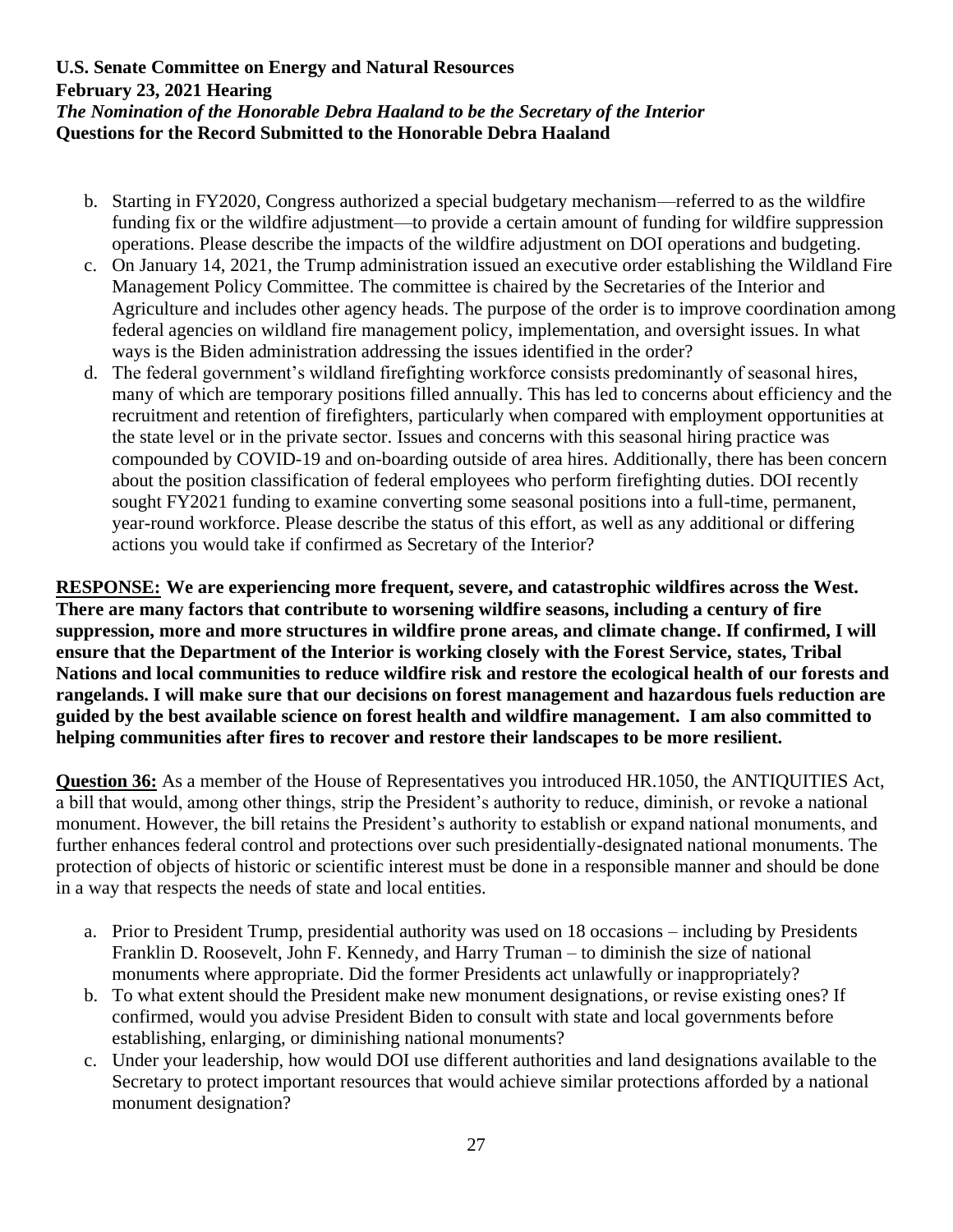d. Given differing statutory authorities, particularly the BLM multiple use mandate, what is your view on multiple use management and land uses within national monument boundaries?

**RESPONSE: As a member of Congress, I supported the ANTIQUITIES Act based on my concerns with the unprecedented size and scope of the diminishment of existing monuments by the previous administration, which is now the topic of ongoing litigation. The Biden administration has ordered a review of those boundaries by the Department by March 21. The authority to designate monuments under the Antiquities Act is a power reserved to the President.**

**Question 37:** In July of 2020, you posted on Twitter in reference to President Trump's speech at Mount Rushmore: "Trump's visit to the site that commemorates 4 US presidents was a violation of the treaties that the US had signed with Native Americans, Pres. Bear Runner said; Trump should have asked permission for the trip from the 7 Sioux tribal governments…"

- a. Please explain the basis for your statement on Twitter in July 2020, with citations to authorities and facts.
- b. Is Mount Rushmore a shrine of democracy?

**RESPONSE: I was speaking in support of tribal leaders in the area who were concerned with the lack of consultation around the previous President's visit. I respect that Mount Rushmore National Memorial is a significant unit of the National Park System and is an important part of American heritage that is admired and visited by millions of Americans.**

**Question 38:** DOI agencies modified operations in response to the COVID-19 pandemic. Modifications in some areas included partially or fully closing sites, reducing or suspending services, and waiving fees for entrance. Other modifications related to employee work locations and schedules, such as increased off-site work. Normal operations in some areas have resumed.

- a. How is the COVID-19 pandemic affecting DOI's management and budget, and what pandemic-related challenges is DOI confronting in fulfilling its mission?
- b. How do you intend to enforce the mask wearing mandate in President Biden's executive order?
- c. DOI management must balance public access with protection of employees, partners, and the public. How would you achieve this balance during the pandemic?
- d. DOI received emergency supplemental appropriations related to COVID-19. How is this money being used, and what progress has DOI made in spending this money? What safeguards ensure that these emergency funds are used for intended purposes and that spending maximizes benefits to recipients and the general public?
- e. How has visitation to DOI lands been affected by COVID-19? Have revenues from DOI lands been affected by COVID-19? What flexibilities or relief should be provided for entities that operate on federal lands or purchase federal resources?
- f. What guidance is DOI relying on to adapt to changing circumstances stemming from COVID-19? How is the DOI determining the extent to which operations should be maintained or curtailed?
- g. What are the logistical challenges to returning employees to work at their pre-pandemic locations?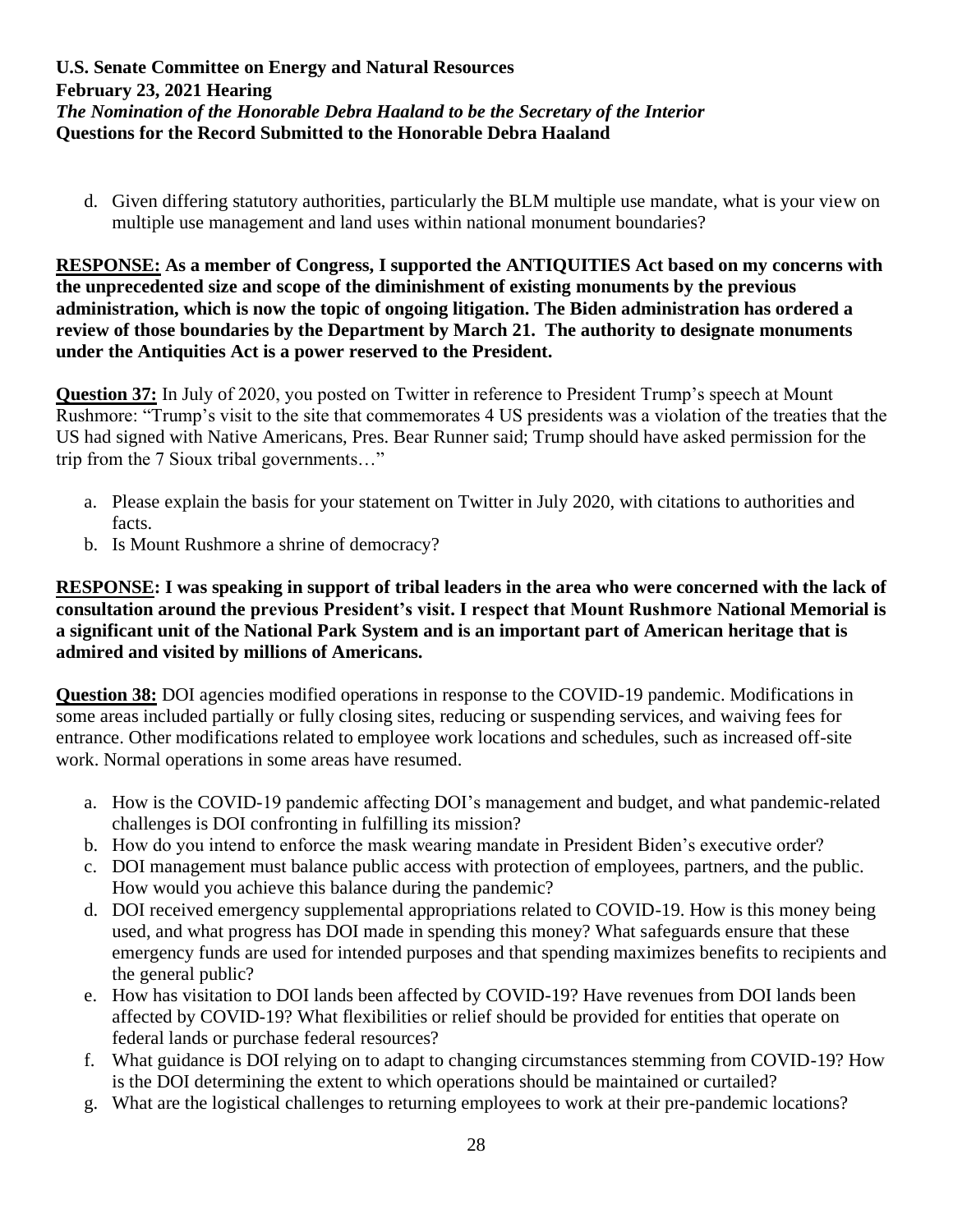### **RESPONSE: I am not yet in the Department, but I support strong and effective action to stop the COVID-19 pandemic. If confirmed, helping the nation recover from COVID-19 and the economic impacts will be a high priority and I look forward to learning more about the budgetary impacts, status of plans, visitation changes, and workforce issues, including those raised in this question.**

**Question 39:** If confirmed, you would oversee DOI law enforcement programs. DOI has law enforcement officers in several agencies: BLM, BIA, BOR, FWS, and NPS. As of November 2020, DOI employed nearly 3,400 law enforcement officers, including NPS park rangers and U.S. park police. DOI law enforcement responsibilities generally include protecting natural and other resources, visitors, and federal employees. For instance, the U.S. Park Police helps with public safety and protection of historic and cultural assets during demonstrations on federal lands, including in Washington, D.C. DOI law enforcement officers address myriad other issues affecting DOI lands. They include border security, natural disasters (e.g., wildfires), violence and vandalism, and the cultivation and trafficking of illegal drugs. DOI law enforcement often cooperates with other federal agencies, and tribal, state, and local governments.

a. As Secretary of the Interior, you would oversee the DOI's Office of Law Enforcement and Security. What is your professional or personal background qualifies you for this oversight role? What approach would you take when instructing this division? Please express as specifically as possible your philosophy of law enforcement, and how that philosophy would instruct your leadership.

**RESPONSE: I currently serve as a member of Congress in the House of Representatives. In the House, I served as Vice Chair of the Natural Resources Committee and as the Chair of a congressional subcommittee with oversight jurisdiction over Interior, so I have familiarity with the issues before the Department. As a Native woman, I believe I also have some unique and personal experiences that will help shape my approach to managing the Department which has a major role in our nation's trust and treaty responsibilities with Tribal Nations. I have also lived and worked as a stakeholder of the Department and worked with it as a tribal member and employee. If I am confirmed, I commit to listening to the Department's professional staff, to conducting the Department's work in a transparent manner, and to always seek to learn and improve how we spend taxpayer dollars.**

- b. Does DOI have the level of resources needed to ensure the security and safety of federal lands and visitors?
- c. What are staffing trends in DOI law enforcement over the past decade?
- d. Have staff levels at DOI agencies kept up with significantly growing demand for law enforcement presence and services, and are there particular types of positions you would seek to expand or reduce?
- e. How does DOI train law enforcement officers?
- f. What actions is DOI taking to retain skilled law enforcement employees in critical areas such as along the southwest border?
- g. In your view, when is it appropriate to include DOI law enforcement in critical incidents and national emergencies?
- h. Which DOI law enforcement officers are armed?
- i. Is the primary purpose of DOI law enforcement to protect the public from wildlife incidents, to thwart human law-breaking, or some other purpose?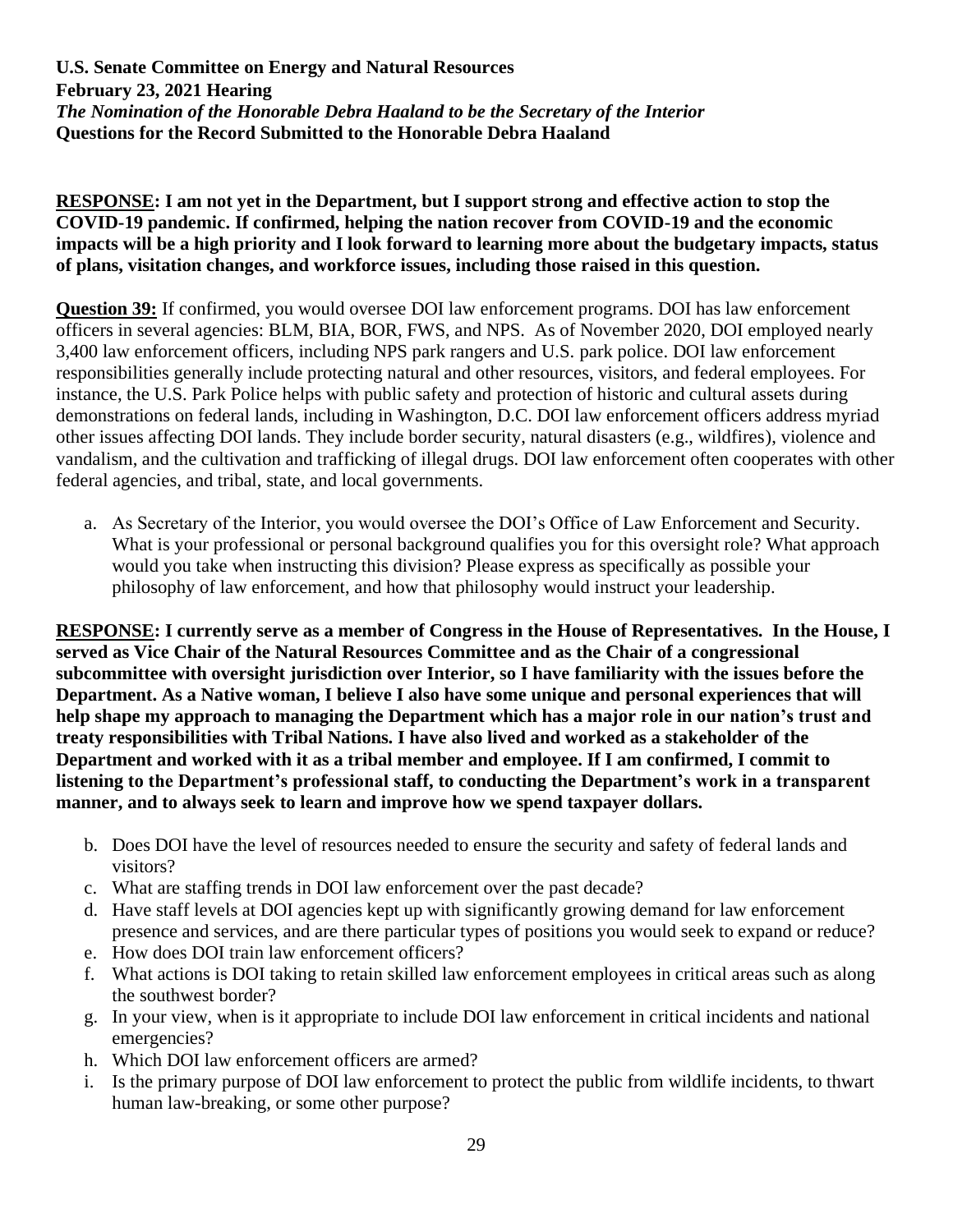- j. How does DOI review law enforcement programs and ensure effective direction, oversight, guidance, and coordination? If confirmed as Secretary of the Interior, would you change any of these existing processes?
- k. A 2018 DOI Inspector General report on law enforcement body cameras found that DOI's draft body camera policy did not include critical industry standards. How do you plan to approach the use of bodyworn-cameras across the various law enforcement units within DOI? Do you anticipate sufficient funding for DOI implementation of any new policies regarding the use of such devices across departmental units?
- l. The chain of command in BLM law enforcement has placed officers under managers with law enforcement training and experience (rather than BLM state or field directors). What is your view of this policy, and how would you assess whether this chain of command improves BLM law enforcement and its leadership?
- m. The Park Police has not had a permanent chief in since September 2019. It is my understanding that an individual has been recommended for this job. When will the permanent chief of the Park Police be installed?
- **n.** To your knowledge, what actions are the Biden administration taking regarding President Trump's executive order on "Safe Policing for Safe Communities"? If confirmed, what input, if any, would you give President Biden on this issue?

**RESPONSE: On Thursday the National Park Service announced the new Chief of the United States Park Police, Pamela Smith, who will become the first African American woman to lead the agency. I also understand that she has announced that, as one of her first actions, she will establish a body-worn camera program for the Park Police within 90 days. Regarding the other issues in your question, if I am confirmed, I will learn more about these important issues and work to ensure that the Department's law enforcement agencies have the tools and training they need to do their important jobs protecting the public, Department employees, and public lands and facilities in the best possible way.**

**Question 40:** On June 12, 2020 you introduced the Police Receiving Overly Traumatizing Equipment Changes Today (PROTECT) Act, which sought to demilitarize local police departments by requiring the Department of Justice to create a new "Gear for Grants program that would provide funding for de-escalation training, antiracist training, or purchases of body cameras for officers in exchange for the return of military-grade equipment." A fact sheet about this Act states that the purpose is to encourage law enforcement "to engage more with federal grants that can help train officers to be more culturally sensitive, promote peaceful practices, reduce the amount of military equipment on our streets, and start rebuilding our relationships." You also cosponsored the House Democrats' partisan Justice in Policing Act.

- a. Do you support calls to defund the police?
- b. If not, as a potential leader of law enforcement, will you denounce calls to "defund the police"?
- c. DOI law enforcement personnel are often in harm's way as they provide safety and security for our federal lands and visitors. If confirmed as Secretary of the Interior, what impact and ramifications would your leadership have on DOI law enforcement personnel in the field?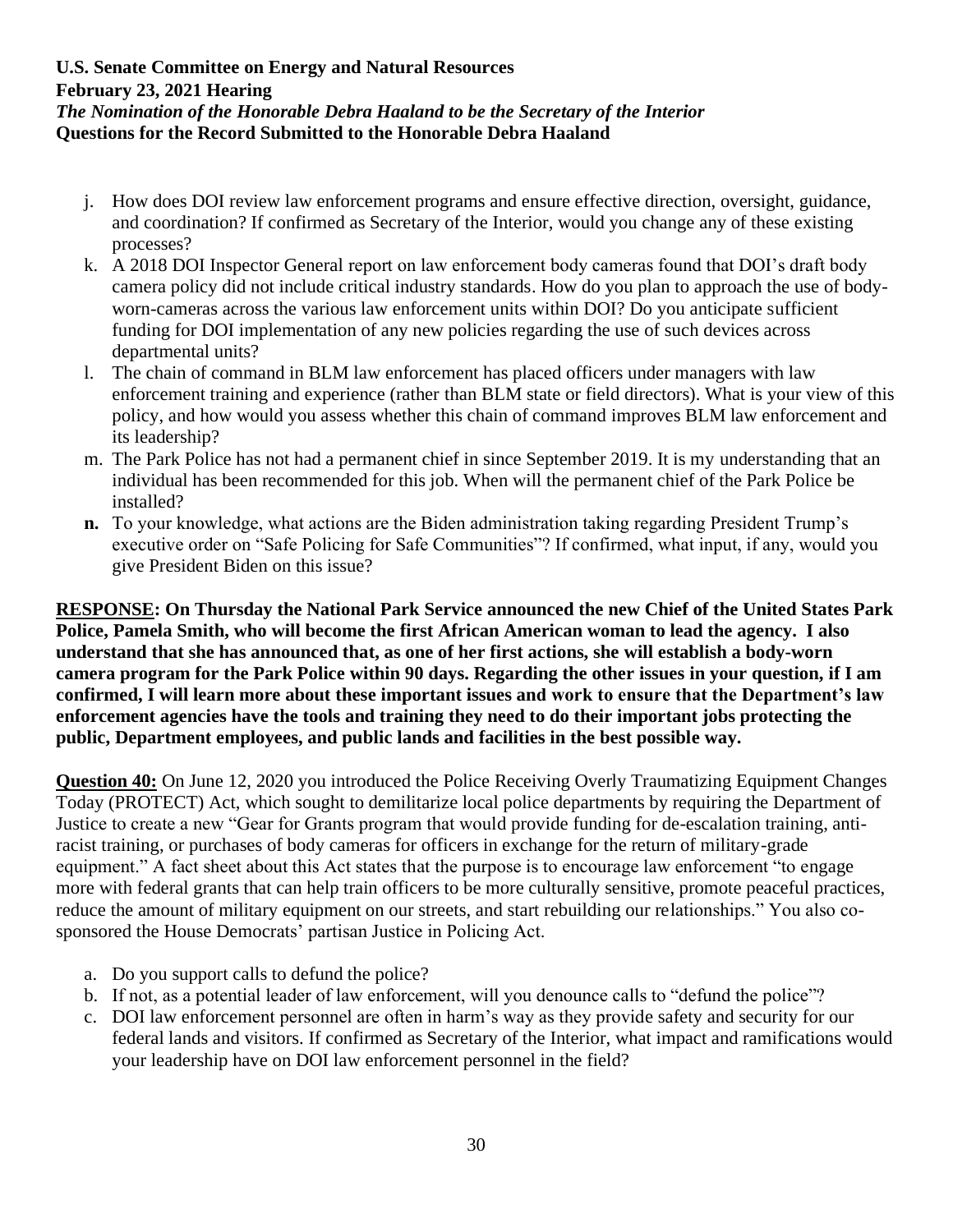d. If confirmed as Secretary of the Interior, will you take action to reduce DOI law enforcement officers of protective gear and resources needed to safely perform their critical role in protecting federal lands, federal property, federal employees, other federal resources, and visitors?

### **RESPONSE: President Biden does not support calls to defund the police and I support his position. If I am confirmed I will learn more about these important issues and work to ensure that the Department's law enforcement agencies have the tools and training they need to do their important jobs protecting the public, Department employees, and public lands and facilities in the best possible way.**

**Question 41:** Please describe your association with and support for the "Land Back Movement." The movement reportedly calls for returning all public lands to tribal communities. When you were announced as the nominee to be the Secretary of the Interior, leaders from the movement, including the NDN Collective, celebrated the announcement. Nick Tilsen, a citizen of the Oglala Lakota Nation in South Dakota and CEO of the NDN Collective said, "With the growing land back movement that exists in Indigenous communities, where we're calling for many public lands to be returned back into Indian hands, it'd be great to have Deb there, recognizing that it is movements like ours that also have to keep people like her in those positions accountable." Further, in a November 2020 Politico article, a reporter stated: "I asked Haaland whether she had heard of the "Land Back" movement to return expropriated territories to Native nations. She asked me to describe it for her. After I did, [Haaland's chief of staff] butted in: "Don't tell anyone in Interior about it until she's there," she said, half-joking, but probably also half-serious."

a. Please be specific about your views on the Land Back Movement.

**RESPONSE: I believe our public lands belong to all Americans and will follow the law when it comes to managing them. I support upholding our nation's trust and treaty responsibilities to Tribal Nations and tribal sovereignty when it comes to their lands. Our nation has a long and tragic legacy of broken promises and mistreatment of Indigenous people and I support educating people about that history and advancing policies to uplift Tribal Nations so they can become more self-reliant and resilient.**

**Question 42:** On May 1, 2017, the FWS issued a final rule to remove the gray wolf in Wyoming from the endangered species list. This action was taken pursuant to a March 3, 2017 order and an April 25, 2017 mandate issued by the U.S. Court of Appeals for the District of Columbia. The court upheld the FWS' 2012 decision to delist the gray wolf in Wyoming and ordered the removal of federal protections for the species under the Endangered Species Act (ESA). On October 29, 2020, the FWS issued a final rule delisting the gray wolf in the lower 48 states from the endangered species list. In late January, the FWS assistant director for ecological services wrote a letter to environmentalist groups saying: "Our delisting action recognizes the successful recovery of one of the most iconic species."

- a. Do you agree that the gray wolf has successfully recovered in Wyoming?
- b. Do you agree that the gray wolf has successfully recovered in the rest of the lower 48 states?
- c. Do you agree that it was and continues to be appropriate for the gray wolf in Wyoming to be delisted from the endangered species list?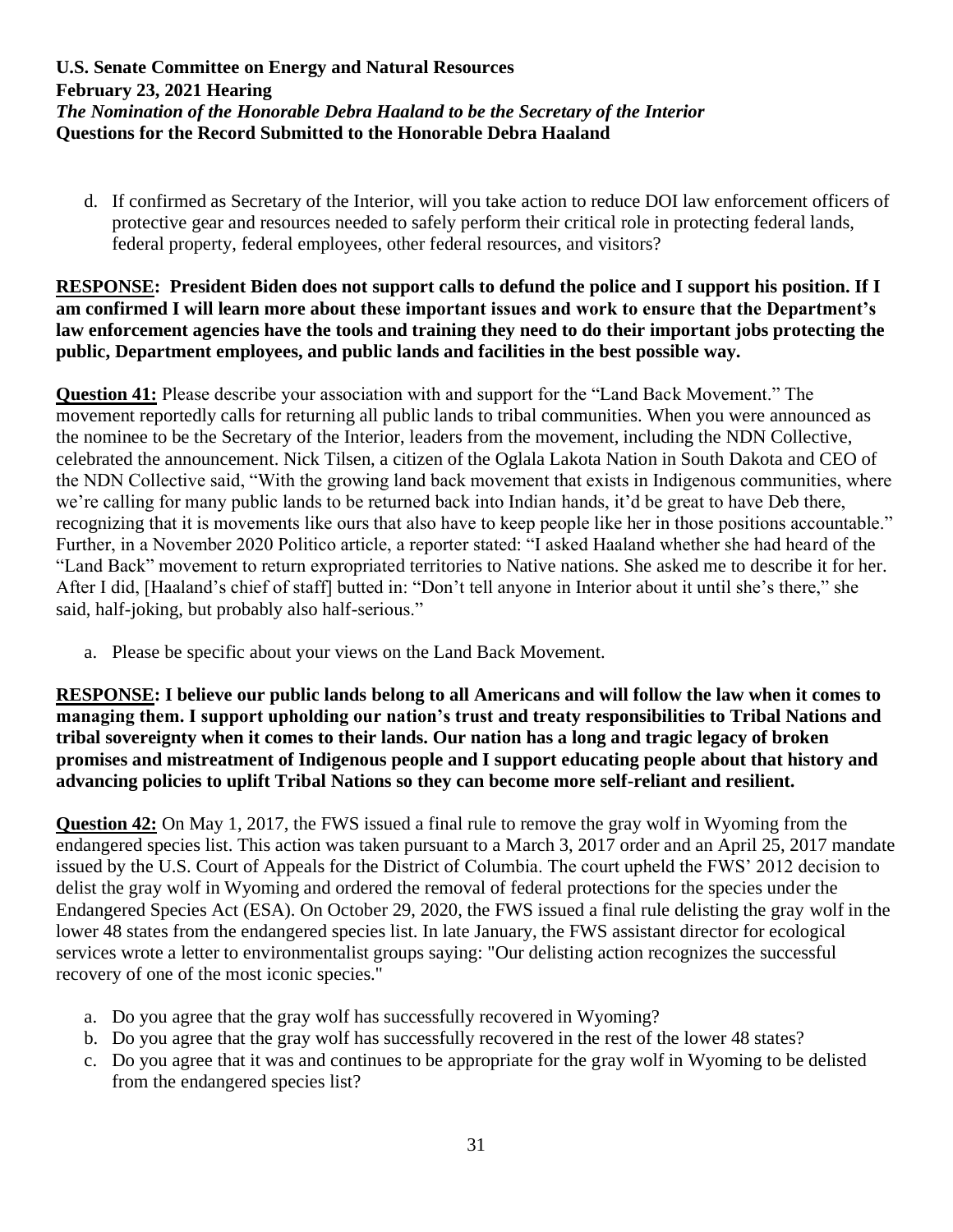- d. Do you agree that it was and continues to be appropriate for the gray wolf in the rest of the lower 48 states to be delisted from the endangered species list?
- e. The late January letter from the FWS assistant director for ecological services stated that FWS is "implementing post-delisting management in cooperation with Federal, state, and tribal partners to ensure that the gray wolf populations in the lower 48 states continue to be conserved and remain healthy." If confirmed, will you require FWS to continue down this post-delisting path and ensure the FWS continues to coordinate closely and cooperatively with the appropriate Federal, state, local agencies, and tribal governments and entities?

### **RESPONSE: If confirmed, I will ensure that any decisions the Department makes regarding ESA implementation are guided by science and the law.**

**Question 43:** The recovery of the grizzly bear in the Greater Yellowstone Ecosystem is one of the greatest recovery successes since the ESA was enacted in 1973. It is a conservation triumph led by the people of Wyoming, Montana, and Idaho. Presidents Bush, Obama, and Trump agreed. Under each of their administrations, the FWS determined that the grizzly bear is fully recovered and should be delisted. Wyoming, Montana, and Idaho first achieved all of the grizzly bear's recovery objectives in 1997 – twenty three years ago. By 2003, they had met all of its recovery objectives for six consecutive years – the standard required by the 1993 Grizzly Bear Recovery Plan. The states have met – or exceeded – all of the grizzly bear's recovery objectives ever since. In 2007, the Bush Administration recognized the grizzly bear's recovery when it published a final rule delisting the species. That rule was overturned by a federal judge based on an environmental group's claim that a particular food source for the grizzly bear had not been adequately considered during the rulemaking. The importance of that food source was later debunked in a scientific review by the Interagency Grizzly Bear Committee. In 2016, the Obama Administration recognized the grizzly bear's recovery when it published a proposed rule delisting the grizzly bear. The Obama administration concluded: "[T]he Yellowstone grizzly bear population has rebounded from as few as 136 bears in 1975 to an estimated 700 or more today. Grizzly bears have more than doubled their range since the mid-1970s and now occupy more than 22,500 square miles of the ecosystem. Stable population numbers for grizzly bears for more than a decade also indicate that the [Greater Yellowstone Ecosystem] is at or near its carrying capacity for the bears." In 2017, the Trump administration agreed with the Obama administration's findings and finalized President Obama's proposed rule delisting the grizzly bear. The Trump administration credited the states of Wyoming, Montana, and Idaho with adopting necessary post-delisting plans and regulations that ensure the species remains recovered under state management. Yet again, a federal judge overturned the final rule delisting the grizzly bear based on an environmental groups claim that even more study was required.

- a. Do you agree that the grizzly bear in the Greater Yellowstone Ecosystem has successfully recovered?
- b. If confirmed as Secretary of the Interior, will you commit that DOI will successfully finalize a rule to delist the grizzly bear in the Greater Yellowstone Ecosystem, and successfully defend that final delisting rule in court?
- c. Since 1980 40 years ago the Wyoming Game and Fish Department has spent more than \$50 million in grizzly bear recovery. The states of Montana and Idaho, and stakeholders throughout the Greater Yellowstone Ecosystem, have invested millions more. Do you agree that failing to delist a species that has met its recovery objectives for more than two decades, and that has been determined to be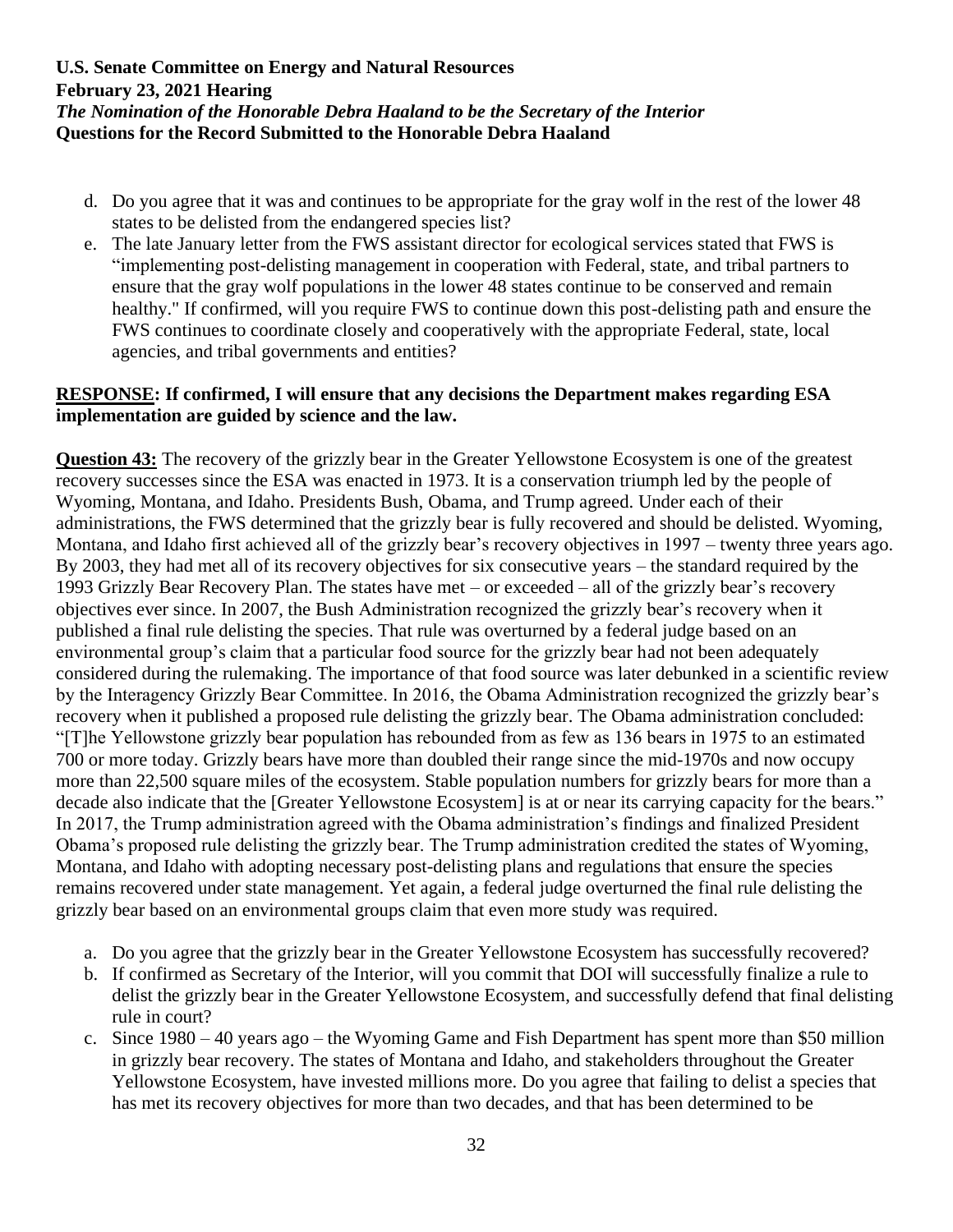successfully recovered by three presidential administrations of both parties, serves as a disincentive to future investment by states and other stakeholders in the continuing recovery of that species, and in the future recovery of other species that are listed and will be listed under the ESA?

- d. As the grizzly bear has rebounded, conflicts with humans have increased. Members of Wyoming's Upper Green River Cattle Association have lost over 1,000 head of cattle since 1995. In 2018, the Wyoming Game and Fish Department had to capture 53 individual grizzly bears to prevent or resolve conflicts. These bears not only mauled livestock but tragically killed a Wyoming elk hunting guide and injured his client. In 2020, grizzly bear attacks injuring humans occurred at a record rate. Are you concerned about the rapid increase in conflicts between grizzly bears and humans, and grizzly bears and livestock?
- e. If confirmed as Secretary of the Interior, will you consider it to be more appropriate that a species listed under the ESA be determined to be successfully recovered and ultimately delisted based on (1) the best scientific and commercial data available as decided by the FWS, or (2) a legal or procedural technicality, as decided by a federal judge?

**RESPONSE: I understand and appreciate the economic and emotional toll that arises in situations where there are conflicts between humans and endangered and threatened species, such as is the case in New Mexico with the endangered Mexican wolf. And, as I stated at my hearing, my sister has a ranching family who care deeply about the land and their animals. Their ranching business is their livelihood. I support collaborative approaches to conserving wildlife, including supporting the stewardship efforts of farmers, ranchers, states and tribes. If confirmed I look forwards to learning more about grizzly bear recovery in the Greater Yellowstone ecosystem and the related litigation, and I will ensure that any decisions the Department makes regarding ESA implementation are guided by science and the law.** 

**Question 44:** Last year, I introduced S. 4589, Endangered Species Act Amendments of 2020. I introduced the legislation to modernize and strengthen the ESA. It was the culmination of a collaboration with stakeholders from across the political spectrum that I began to undertake in 2017, and that originated in 2015 under then-Wyoming Governor Matt Mead's leadership of the bipartisan Western Governors' Association. Throughout the collaboration, I consistently heard from state officials, regulated entities, farmers and ranchers, environmental groups, land owners, and other stakeholders that the ESA needs to be reformed so it works better for wildlife and for people. The collaboration led to my bill, which included provisions reauthorizing the ESA for the first time in almost 30 years; substantially increasing the funding authorization and focusing money on recovery of species; elevating the of states and better leveraging their resources in implementing the Act; ensuring nongovernmental stakeholders have a clearer voice in recovery and in implementation planning; providing regulatory certainty to incentivize investment in conservation and recovery activities; and prioritizing resources for species most in need. In addition, my bill included a provision to delay the ability of a federal court to overturn a delisting rule during the post-delisting monitoring period currently required under the ESA statute during which the Secretary of the Interior shall monitor a species after the species is fully recovered, delisted, and returned to state management. This provision did not eliminate anyone's right challenge a delisting rule in federal court. It only delayed such a lawsuit so states would have an opportunity to prove that they can successfully manage the recovered species. The species would still be protected during that post-delisting monitoring period – by state regulations and a state management plan, and by the Secretary of the Interior's duty under the ESA statute to re-list the species if its condition deteriorates.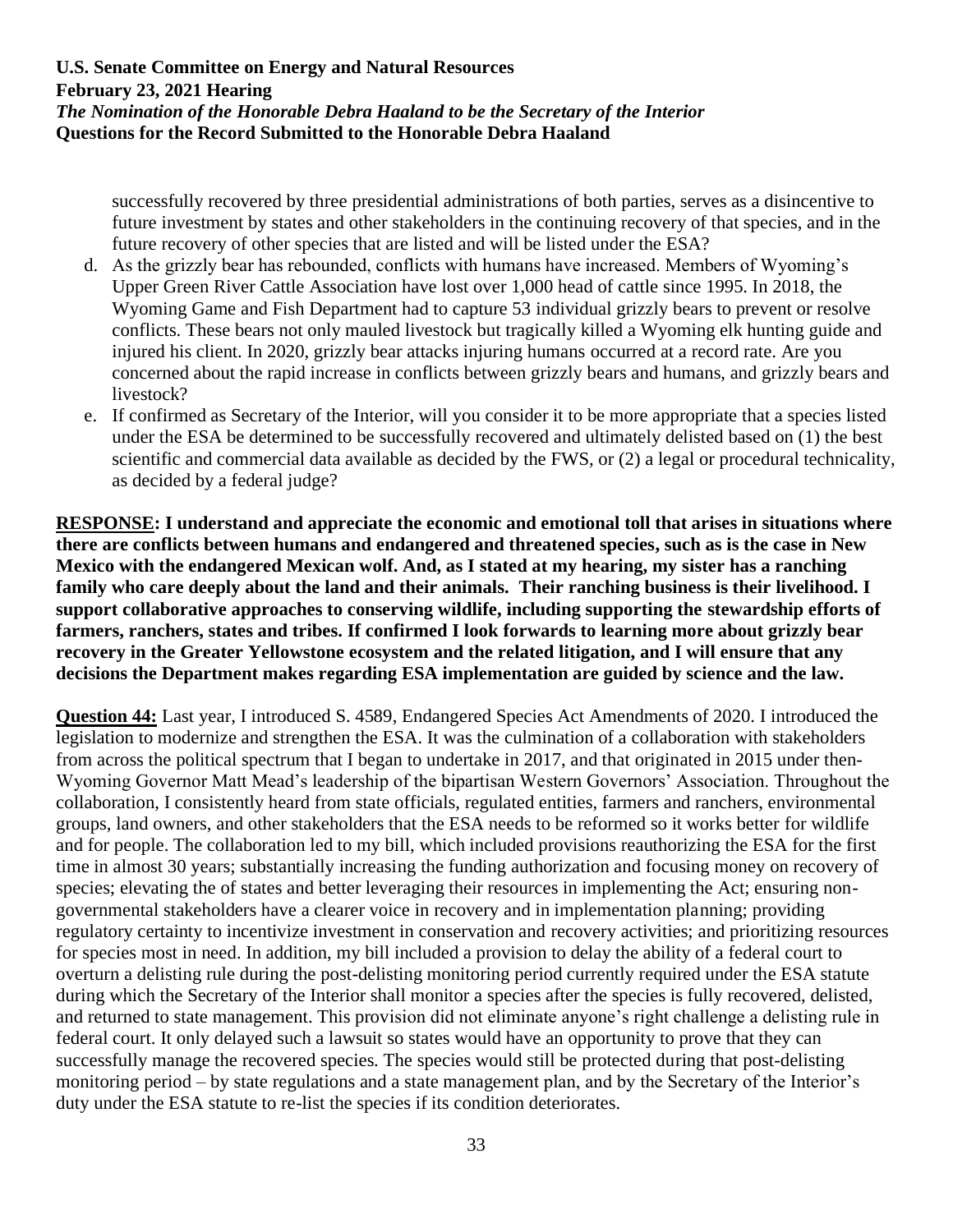- a. Do you agree that the ESA needs to be modernized?
- b. Do you agree that the ESA should be reauthorized for the first time in almost 30 years?
- c. Do you agree that the funding authorization for the ESA should be substantially increased?
- d. Do you agree that the funding authorization for the ESA should focus money on recovery of species?
- e. Do you agree that the role of states should be elevated in implementing the ESA?
- f. Do you agree that the resources of states should be better leveraged in implementing the ESA?
- g. Do you believe that non-governmental stakeholders should have a clearer voice in recovery and in implementation planning under the ESA?
- h. Do you agree that providing additional regulatory certainty under the ESA can incentivize investment in conservation and recovery activities for the benefit of species?
- i. Do you agree that DOI should prioritize federal resources for the species most in need?
- j. Do you agree that states should be allowed to manage a species after DOI finalizes a rule delisting the species based on the best scientific and commercial data available as long as appropriate protections consistent with the ESA, state regulations, and state management plans are in place?

Do you agree that DOI can more effectively focus limited federal resources on species most in need by pursuing policies that better leverage state resources and empower states to take on more of the burden of managing recovered species within their borders?

**RESPONSE**: **I believe the goal of constant improvement should apply to all programs managed by the Department, and if confirmed I look forward to continuing the dialogue on this important subject matter with you and other members of Congress on legislative proposals. The Endangered Species Act is one of the most important environmental laws and I am committed to implementing it in an effective way to achieve its goal of recovering species. As part of that, I look forward to full briefings by Department scientists and experts to identify best practices and challenges and working with Congress, states, Tribal Nations, and other important stakeholders.**

**Question 45:** Discretionary funding for DOI agencies have increased over the past decade by about \$4.0 billion (in nominal dollars), from approximately \$11.4 billion in FY2012 to \$15.4 billion in FY2021. DOI also receives mandatory funding under many different authorities. DOI estimated mandatory funding at \$6.9 billion in FY2019.

- a. Please describe as specifically as possible DOI's top budgetary priorities for FY2022. If confirmed, would those priorities change under your leadership?
- b. What are the DOI's resource requirements for these priorities?
- c. Will these priorities require new programs or authorities, and how will they be funded?
- d. Does DOI intend to seek changes to existing authorities that provide mandatory funding?
- e. Do you foresee a need for any new mandatory spending authorities, and if so for what purposes?

**RESPONSE: When it comes to funding questions, I am not currently in the administration, so I am not yet involved in the development of the Fiscal Year 2022 budget request. If confirmed, I look forward to working with you and other members of Congress to advance a strong and responsible budget for the Department of the Interior that meets the priorities of the American people.**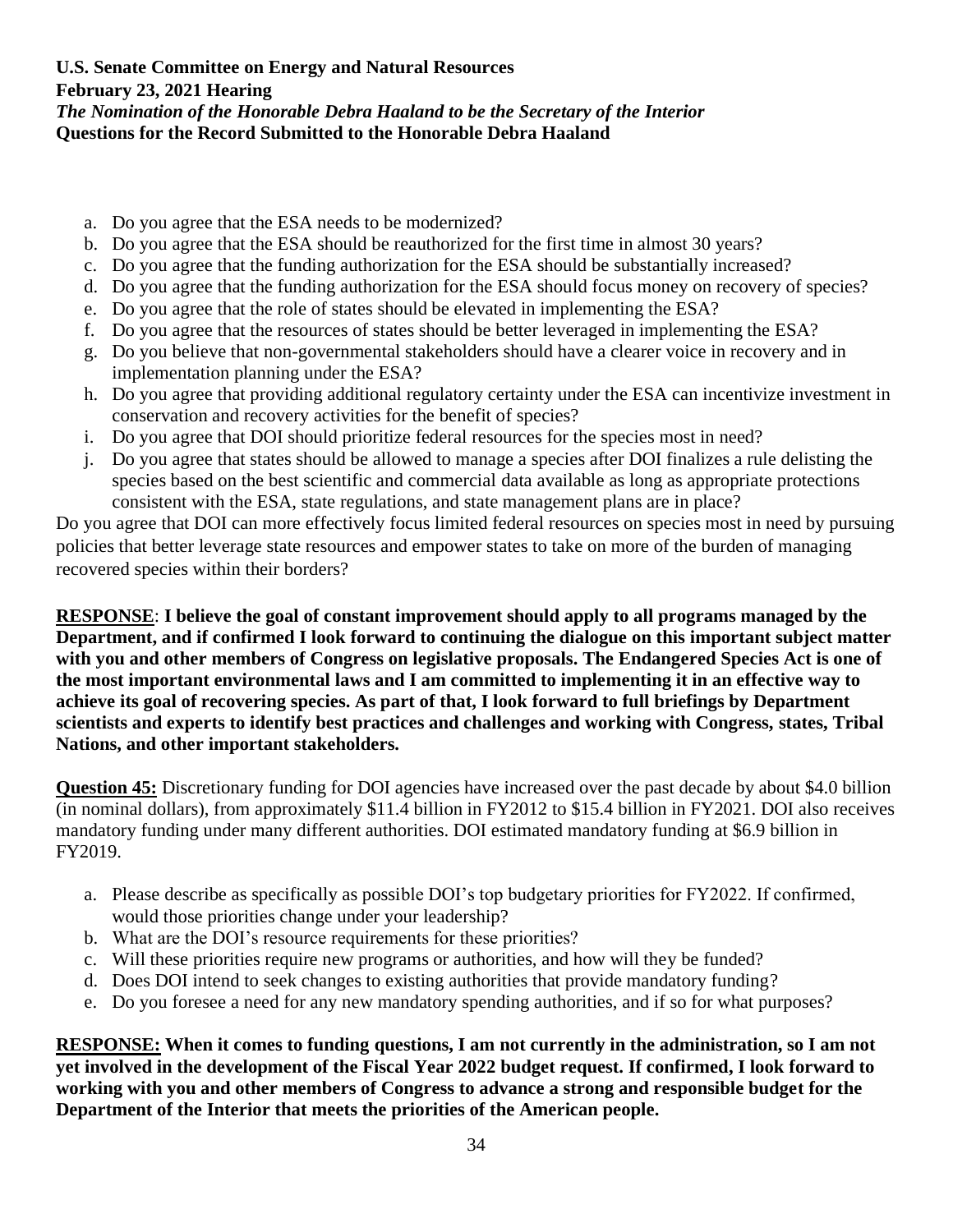**Question 46:** The United States Geological Survey (USGS) is considered the scientific arm of DOI, yet several DOI agencies contain scientific programs and expertise. For example, multiple DOI agencies pursue activities to address fish and wildlife diseases and invasive species. This could lead to questions about the roles of the respective agencies, their coordination and cooperation, and their partnerships with nonfederal entities.

a. What is the role of scientific research and data in informing decision-making?

### **RESPONSE: The best available science should inform decisions, and if confirmed I commit to leading the Department in a way that supports scientific integrity.**

b. How will you ensure that the USGS and scientific research at DOI is properly resourced to provide for the safety, security, and prosperity of our country?

### **RESPONSE: Effectively and efficiently spending the funds Congress has provided for this purpose will be a high priority for me if I am confirmed. I will work with the Department's bureaus and budget office to ensure that we have a plan in place to ensure proper resources for USGS and its important scientific missions.**

c. What are your priorities for the USGS? If confirmed as Secretary of the Interior, do you commit to working with the Energy and Natural Resources Committee to ensure that the USGS fully identifies the nation's mineral estate (*e.g.,* critical minerals necessary for battery production and renewable power development where the United States currently gets all or substantially all of its supply abroad from countries such as China and Congo) and continues to produce important scientific data and research?

# **RESPONSE: I am committed to ensuring scientific integrity at the USGS and supporting its scientific missions. If confirmed, I will also commit to working with this Committee on this issue.**

d. How would you ensure that scientific activities in DOI are complementary and not duplicative among agencies?

# **RESPONSE: Effectively and efficiently spending the funds Congress has provided for this purpose will be a high priority for me if I am confirmed. I will work with the Department's bureaus and budget office to ensure that we have a plan in place to ensure effective and efficient use of funds.**

**e.** What is DOI's role in addressing scientific research necessary to address emerging challenges, such as fish and wildlife diseases and invasive species? How would you work within DOI on scientific research and technological innovation in order to effectively address emerging challenges? How would you work with federal and nonfederal stakeholders and partners (*e.g.,* the Department of Energy) on critical science and research coordination?

### **RESPONSE: If confirmed as Secretary, I would consult with the experts, listen to stakeholders, and work to ensure engagement on emerging challenges and research coordination.**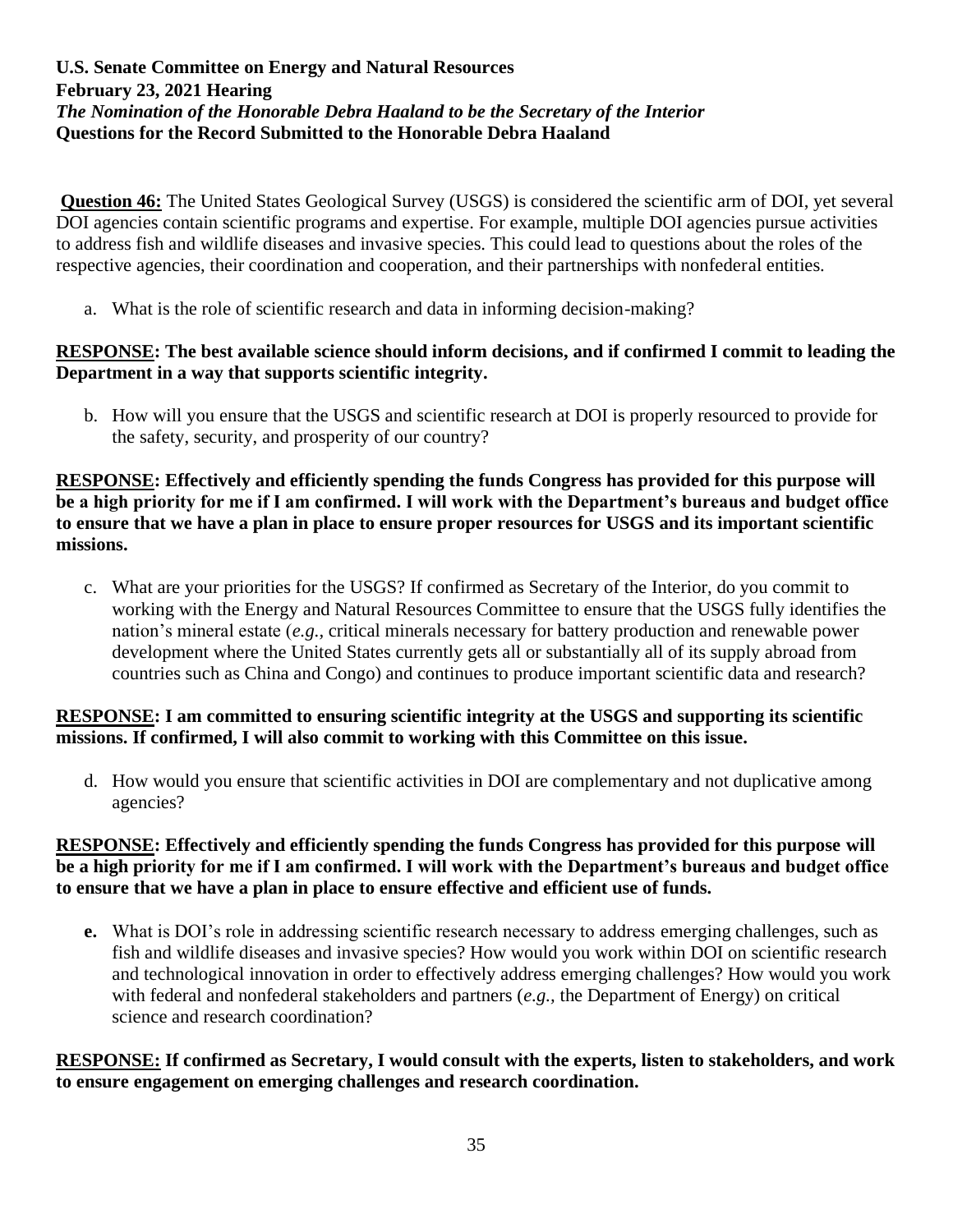**f.** How will you preserve where necessary and alter where necessary cooperative scientific partnerships with other federal agencies? How will you preserve where necessary and alter where necessary cooperative public-private partnerships related to science with nonfederal agencies? What standards will you apply to make these decisions?

### **RESPONSE: If confirmed, I will carefully consider the Department's approach to science partnerships with other agencies and the private sector and seek the right approach to best achieve the Department's important science missions.**

**Question 47:** Wyoming ranks 2nd in the nation in renewable energy production, and I am very familiar with the benefits. Renewable energy is an important asset in the federal lands energy portfolio. However, it can have adverse effects on wildlife and intrusive visual impacts that cannot be ignored, especially when a renewable energy installation becomes a permanent fixture on public lands and essentially eliminates any other use or enjoyment.

- a. Under your leadership, would you prioritize certain geographic areas or zones for renewable energy projects?
- b. Do you agree that renewable energy projects and development contributes to environmental and resource impacts, including impeding important wildlife migration corridors and impacting avian species?

**RESPONSE: As I said during the hearing, I am committed to working cooperatively with all stakeholders and all of Congress to strike the right balance going forward. As part of this balance, the Department has a role in harnessing the clean energy potential of our public lands to create jobs and new economic opportunities. The President's agenda demonstrates that America's public lands can and should be engines for clean energy production and I agree that smart planning and a careful approach is needed to determine the best locations for projects.**

**Question 48:** Wyoming has been the leader on sage grouse habitat conservation efforts for years. Sage grouse conservation across the West has included years of significant time and monetary investment, including by landowners and land managers such as ranchers. The sage grouse Records of Decision finalized at the end of 2020 are currently frozen under the Biden Administration's regulatory freeze. This freeze results in unpredictability for land managers across many western states.

- a. If confirmed as Secretary, what would be your direction to BLM related to sage grouse planning?
- b. How will you ensure that the greater sage grouse does not end up on the threatened and endangered species list?
- c. Will you work collaboratively with the governors of the most highly impacted states to find the best approach to manage the sage grouse?
- d. Ravens are an aggressive predator and threaten sage grouse nests. Ravens are protected under the Migratory Bird Treaty Act, despite having a booming population that has present threats to lambs, calves, baby deer and antelope, and other wildlife. Land managers across the west need a better tool to manage ravens. Will you expand opportunities for depredation permits?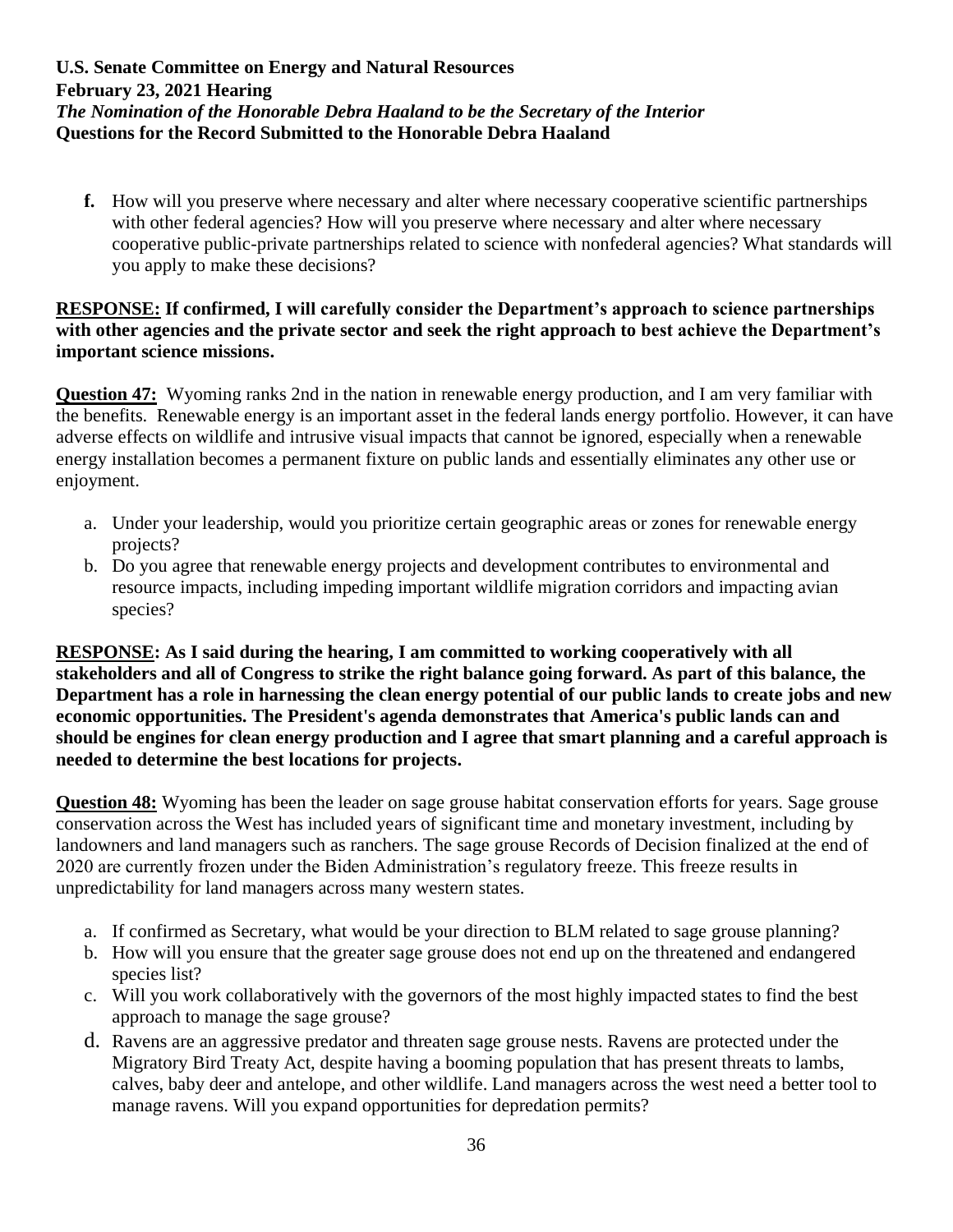# **RESPONSE: I understand that sage grouse conservation plans reflect a lot of work and collaboration from many stakeholders. If confirmed, I will seek briefings on this issue, review the status of those plans, pending agency actions, ongoing litigation and their status in the courts – and determine a path forward.**

**Question 49:** At her confirmation hearing, Governor Granholm responded to a question about whether or not to source the raw mined materials necessary for clean energy technologies domestically or continue our nation's increasing reliance on foreign sources. She responded: "I think it's important to promote responsible mineral development that will protect the environment and provide the United States a competitive advantage in producing batteries and other technologies that will enable us to advance renewable energy, and other industries supported by critical mineral development. If confirmed as Secretary, I am eager to work with you and others to make sure that the United States has its own critical mineral supply."

- a. Would you associate yourself with Governor Granholm's response? If not, why not?
- b. Should DOI support and promote a healthy and expanding mining sector to support domesticallyproduced critical mineral supply chains?
- c. If so, please describe how you will work to support the mining industry and promote domestic resource production. If not, please describe why you do not believe the U.S. should produce the metals and minerals necessary to support economic recovery and national defense.

**RESPONSE: My view is consistent with Secretary Granholm's and the Biden Administration approach. I agree it is important to promote responsible mineral development that will protect the environment. America's public lands have long been – and will continue to be – an important source of the minerals that power our economy, from gold and copper to the critical minerals that we use in our advanced technologies. If confirmed, I will look to take a balanced approach to oversee mining on our public lands and waters. I believe we can use our natural resources, create new jobs, and protect our environment.** 

**Question 50:** Nuclear energy is the largest source of emission-free energy in the United States. Any realistic emission-free future will necessarily require us to sustain and expand the use of nuclear energy. Governor Granholm, during her nomination hearing, committed to working to "continue to support the research, development, and demonstration of technologies to preserve our existing fleet, deploy advanced reactor technologies, and expand nuclear energy to markets beyond electricity to meet our carbon reduction goals in the United States and globally."

- a. Do you agree with Governor Granholm? If confirmed, what specific actions will you take at the DOI to ensure the U.S. regains its global leadership in nuclear energy and has a robust domestic supply chain of uranium?
- **b.** If confirmed, what specific actions will you take at the DOI to ensure the U.S. regains its global leadership in nuclear energy and has a robust domestic supply chain of uranium?

**RESPONSE: The Department of the Interior does not participate in nuclear energy research, and I believe Secretary Granholm's comments pertain to an area managed by the Department of Energy. I am in agreement with the Biden administration's approach to support the development of many technologies to achieve the goal of net zero carbon emissions by 2050 and I look forward to inter-agency collaboration**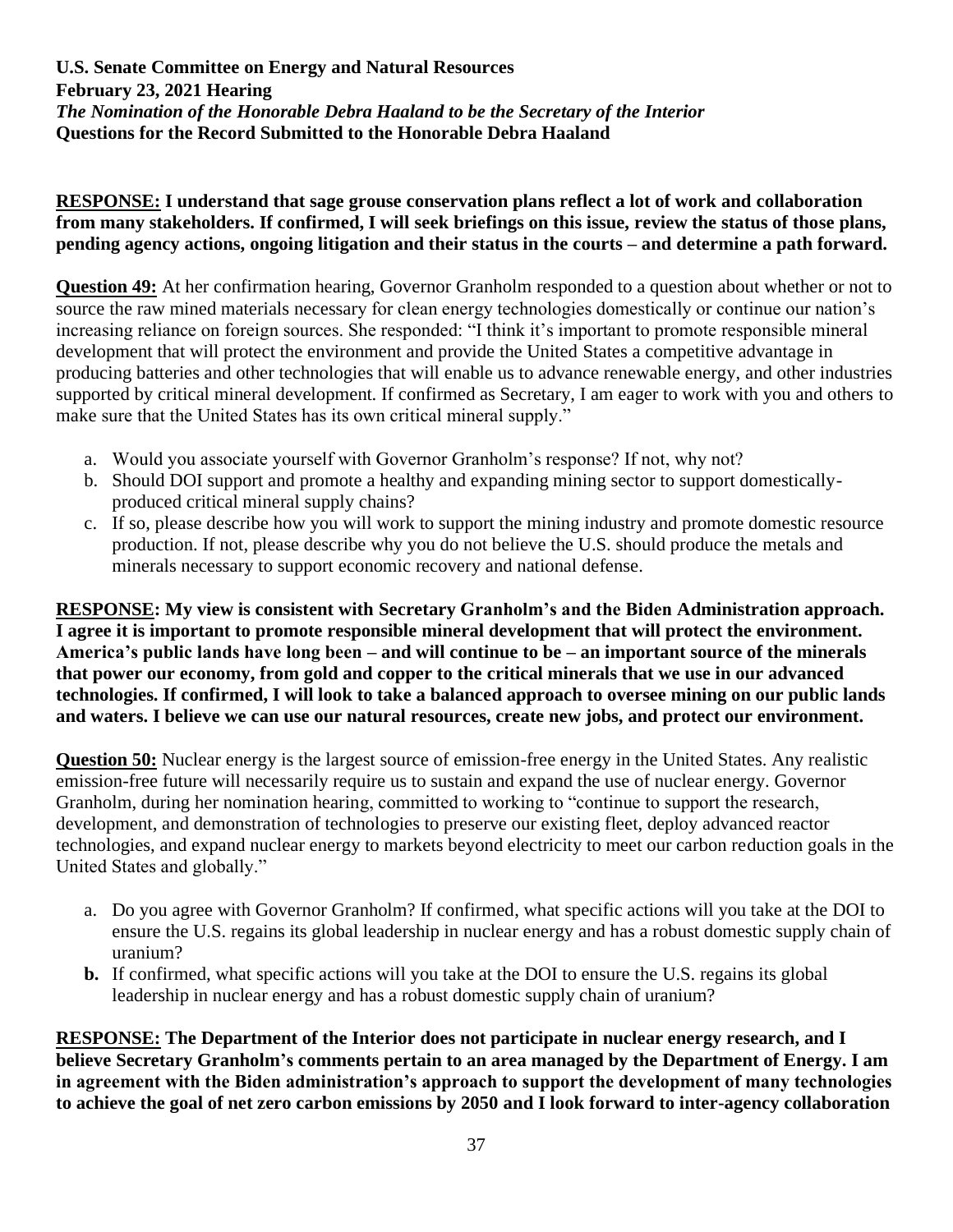**if there are ways to partner with other federal agencies in pursuit of that goal. I understand that America's public lands have long been – and will continue to be – an important source of the minerals that power our economy. As a member of the Pueblo of Laguna, I am also familiar with the legacy of toxic pollution from uranium mining in Native communities. If confirmed, I will look to take a balanced approach to oversee mining on our public lands while protecting public health and the environment.** 

**Question 51:** If confirmed, you will be responsible for the issuance of federal leases as well as oversight of the permitting of existing leases. Restricting production on federal lands will drive production to state and private lands and encouraging flaring in areas of the country without sufficient takeaway capacity. In the Wamsutter Basin of Wyoming, for example, there is a surplus of processing, gathering and takeaway capacity for natural gas, while in neighboring states there is a takeaway capacity deficit, often resulting in the flaring of the natural gas produced attendant to oil production. Moreover, industry- opposition groups are making it increasingly difficult to site, permit, and construct the much-needed new takeaway capacity.

- a. Does this change your perspective at all on how you would control leasing and permitting on federal lands, with high environmental standards and sufficient gas takeaway capacity?
- b. Will you commit to issuing permits for existing federal leases where there is sufficient takeaway capacity to gather, process and transport the resource?

**RESPONSE: I believe we can use our natural resources, create new jobs, and protect our environment, and I believe it is prudent to continue focusing development in areas where the necessary infrastructure, such as feeder lines and pipeline capacity, exists. The President has paused new oil and gas leasing and directed a review of the program, and I believe that review can include factors such as those included in your question. I agree that methane pollution is a serious issue and I am committed to action to reduce it if confirmed.**

**Question 52:** You completed your sworn Statement for Completion by Presidential Nominees ("Questionnaire") dated January 27, 2021 on the form requested by the Committee on Energy and Natural Resources ("Committee"). The Committee Questionnaire has been in substantially the same form for many years. It has been provided by the Committee during the tenure of Chairmen of both parties to all nominees of Presidents of both parties for appointment with the advice and consent of the Senate for positions within the jurisdiction of the Committee. For example, every person who has served as Secretary of the Interior in at least the last two Presidential administrations has completed a Committee Questionnaire in substantially the same form. The information a nominee provides in response to the Committee Questionnaire and throughout the time a nomination is pending before the Committee informs the Committee about a nominee's background and qualifications, and, ultimately, assists the Senate in fulfilling its constitutional duty to provide advice and consent with regard to nominations.

As you know, certain of your answers prompted follow up communications on February 8 to which you responded on February 12 by the requested time. Certain of your supplemental responses on February 12 prompted further follow up questions on February 18. (Attached to the questions sent to you on February 8 were copies of disclosure forms that you filed with the House of Representatives on May 13, 2019 and January 5, 2021.) You responded to these questions on February 22, 2021 after the requested time for response.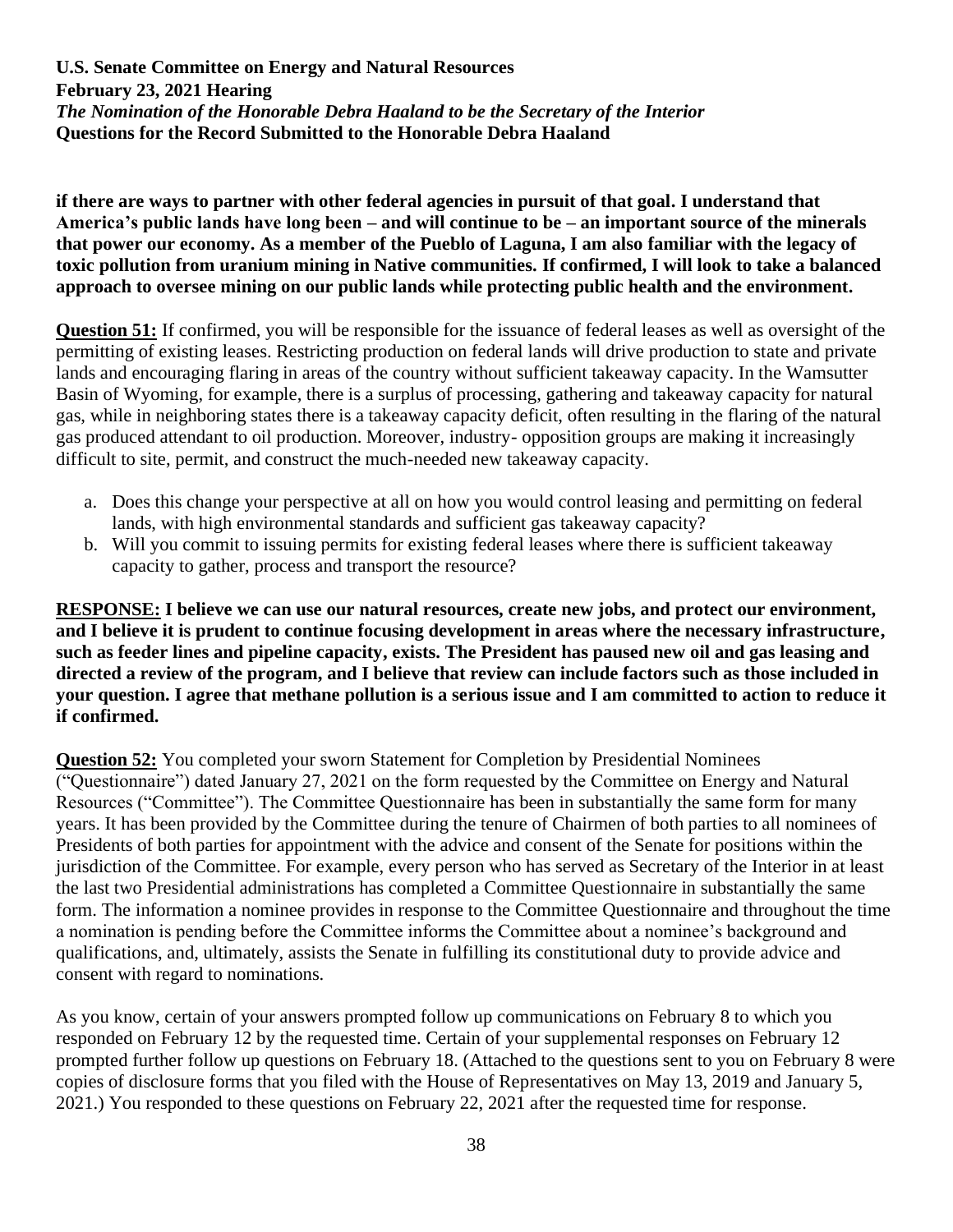- a. Do you include by reference the supplemental responses transmitted on your behalf by your representative on February 12 and February 22 in your written and sworn response to the Committee Questionnaire dated January 27? My answers to Ranking Member Barrasso's questions following up on the Committee Questionnaire have been made in good faith as part of the Senate confirmation process.
- b. Your supplemental response of February 22 to six separate questions included in the follow-up questions of February 18 was as forth below in **bold**:

#### **"My income for federal income tax purposes for 2018 was \$2,250. To the extent that financial disclosure filings to the United States House of Representatives include inadvertent errors, I will correct them as soon as possible."**

With respect to your answer of February 22 above:

1. Are all of the financial disclosure filings you made to the United States House of Representatives true, accurate, and complete? If not, please identify in any respect how such disclosures should be amended and provide the facts as they should be or have been amended. Please include in your answer a specific discussion of any amendment to your May 13, 2019 or January 5, 2021 disclosures and explain the reasons for the initial error, if any, and all other relevant circumstances.

**RESPONSE: I made a good faith effort to complete financial disclosure filings for the United States House of Representatives. I have recently filed additional amendments to remedy inadvertent errors, which I will provide to the committee. In the process of amending my House Financial Disclosure forms, I became aware of an additional final retirement distribution in June of 2018, from which taxes had been withheld for that distribution. If additional amendments are made, I will provide additional information to the committee to ensure my responses are accurate and complete.** 

- 2. If you have filed since January 5, 2021 an amendment to any disclosure form that you previously filed, please provide it.
- 3. If you have not filed an amendment to any disclosure form that you previously filed but you now believe an amendment is required, when will you make such filing? Have you notified the House of Representatives of your intention to file an amendment?
- c. The Department of the Interior has standards for the vetting of applicants for positions in the Department. By analogy, if the Committee Questionnaire were the Department's questionnaire and the supplemental questions above were your questions, and a candidate for a position in the Department of the Interior (and especially a candidate for a position requiring a Presidential Appointment with Senate Confirmation) answered as you have done, would such answers and the related course of conduct be a source of concern for you or for the Department? If not, why not? Please be specific.

# **RESPONSE: I have worked in good faith to respond to the Committee's questionnaire. As I am not yet at the Department, I cannot speak to the specifics of its hiring processes.**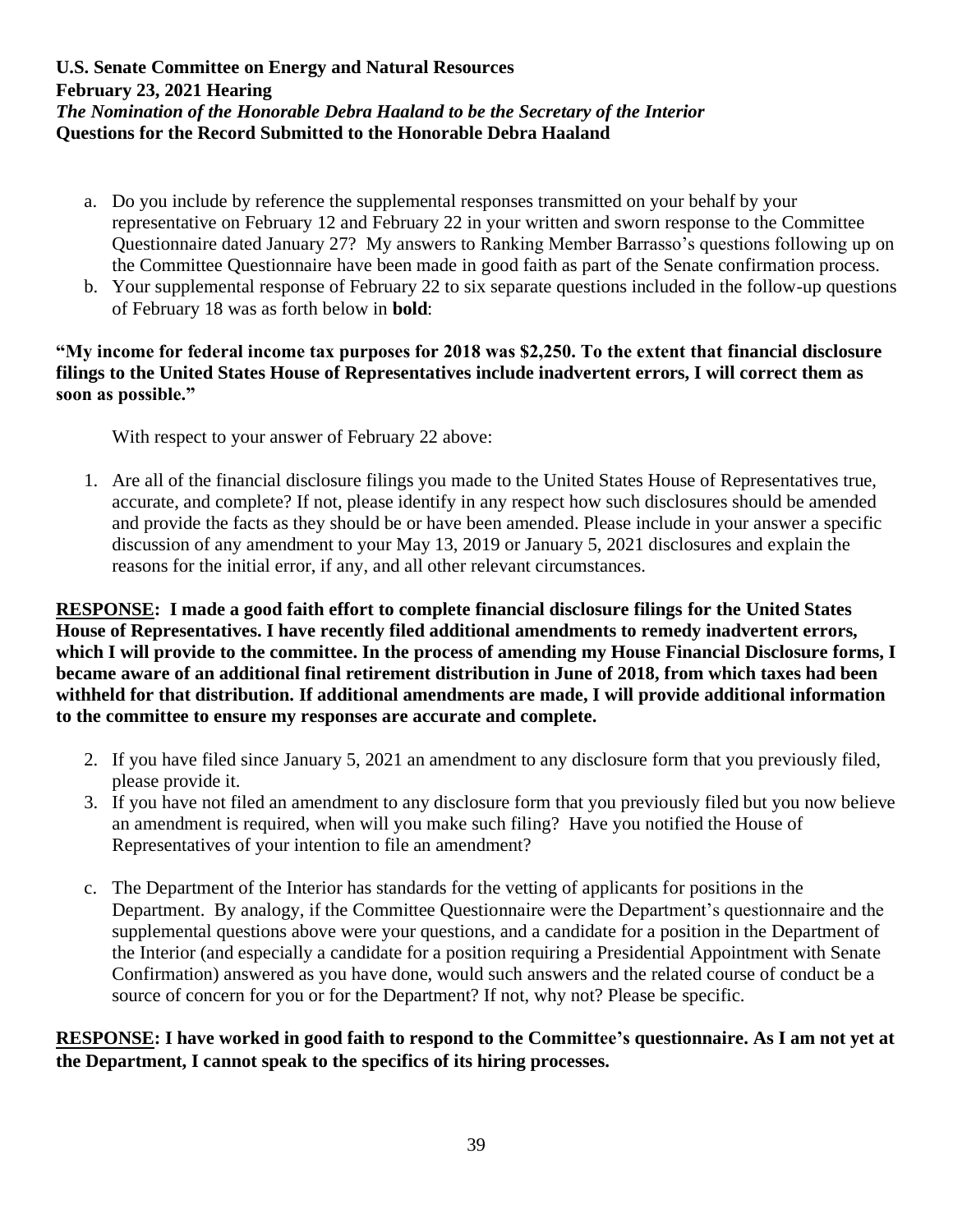d. Are candidates for employment in the Department of the Interior expected and required to provide complete, accurate and timely answers to questions related to their background and qualifications for employment? If so, what are the potential consequences for failure to respond, completely, accurately, and on time to questions posed to candidates for positions?

#### **RESPONSE: I have worked in good faith to respond to the committee's questionnaire. As I am not yet at the Department, I cannot speak to the specifics of its hiring processes.**

**Question 53:** I submit this question on behalf of Senator Wicker. Congress has authorized the U.S. Army Corps of Engineers to construct flood control projects to protect communities from disastrous flooding. Through the U.S. Fish and Wildlife Service, the Department of Interior serves an important role as a consulting agency with the U.S. Army Corps of Engineers pursuant to Section 7 of the Endangered Species Act. There have been significant floods in Mississippi, including some with unique duration and devastation, that have affected communities awaiting completion of an authorized U.S. Army Corps of Engineering flood control project. If confirmed, will you commit to ensuring that the U.S. Fish and Wildlife Service, including Region 4 staff, will work in a cooperative, responsive manner with the U.S. Army Corps of Engineers on major flood control projects in Mississippi, particularly as projects move through the preconstruction engineering and design phase?

**RESPONSE**: **As I said in our call, I know that this is an issue that is important to you and to the people of Mississippi. If I am confirmed I commit that the U.S. Fish and Wildlife Service and all the bureaus in the Department will responsibly and cooperatively carry out their missions, including cooperating in interagency matters. I will look into this issue further and commit to being responsive to you and your office on this matter.**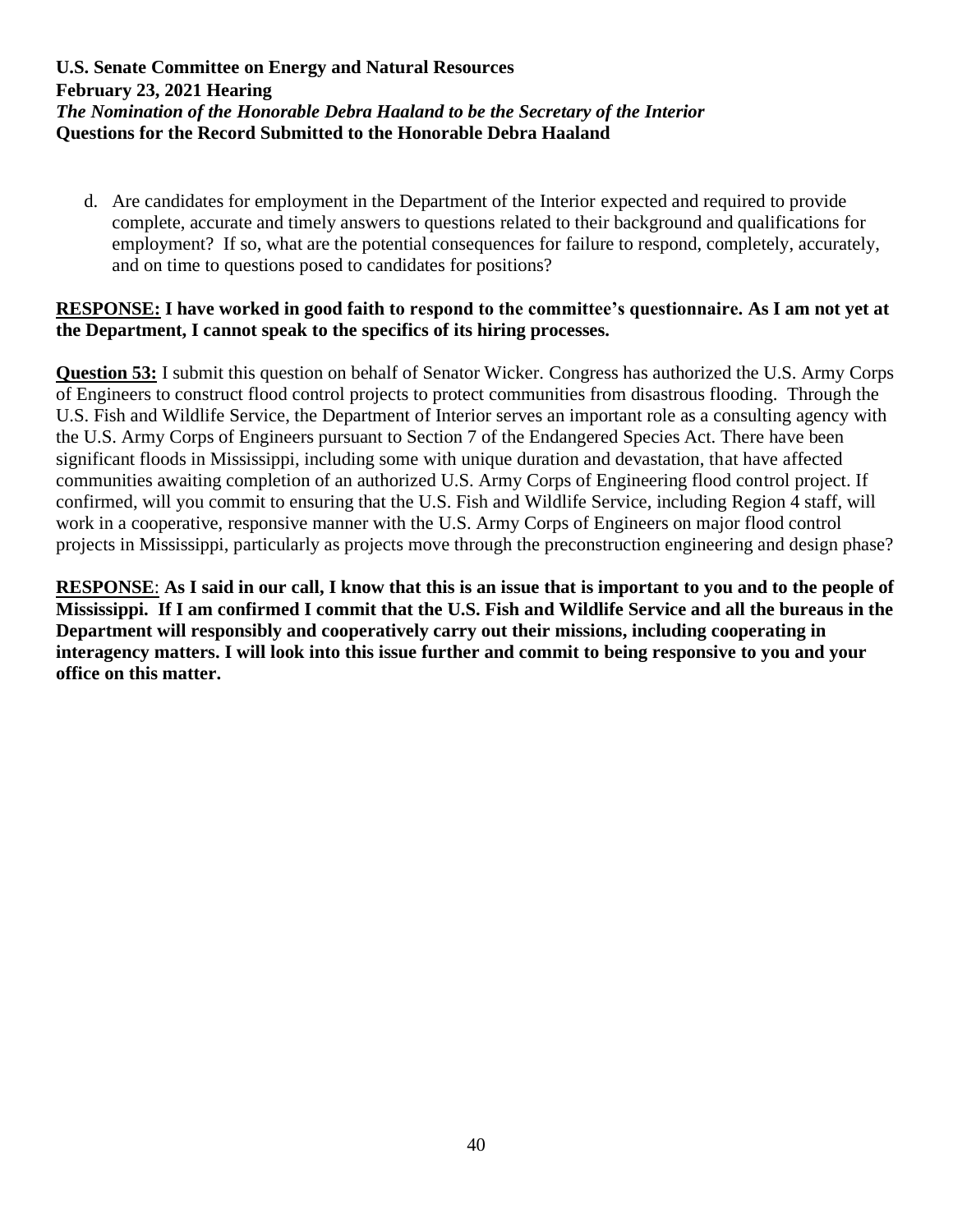#### **Questions from Senator James E. Risch**

**Question 1:** In 2010, Secretary of Interior Ken Salazar issued Secretarial Order 3310 giving BLM the authority to designate areas with wilderness characteristics as 'Wild Lands' and to manage them as wilderness. Congress objected to this order and Secretary Salazar rightly revoked the policy as it was out of the agency's authority and disregarded Congressionally mandated multiple use and Congress's sole authority to designate wilderness.

If confirmed, in your efforts to reach a 30 by 30 target or in other land management, will you stay consistent with the Obama and Biden administration policy first, that only Congress has the authority to designate wilderness and second, that these efforts are best driven locally?

**RESPONSE: As a matter of law, only Congress can designate wilderness, and I commit that I will follow the law. As I understand it, the 30 by 30 goal includes areas already under protection. Moving forward, the 30 by 30 goal is inclusive: it will include state and local parks, tribal lands, voluntary private conservation, and working lands cared for by generations of farmers and ranchers. This is not intended to be a top-down approach but must be locally-engaged, science-based, and respectful of private landowners, Tribal Nations and existing user groups like hunters, anglers, farmers and ranchers. 30 by 30 is about setting a goal and bringing people together on conservation to conserve lands for future generations.**

**Question 2:** You have made statements implying you would support an increase in energy prices to curb use. My home state of Idaho is the state with the third highest use of renewables in the country. It's also the state with the lowest utility prices per household, but at the same time has one of the lowest median household incomes. I can assure you that raising energy prices will not curb use, instead it will leave the most vulnerable of my constituents with a dilemma of how to make ends meet.

Can you please explain why you believe raising energy prices – especially in states like mine that is leading the way in the use of renewable energy – is a good idea? Can you instead commit to an all-of-the-above energy strategy like Idaho has embraced to keep emissions and utility bills low?

**RESPONSE: As I stated at my hearing, there is no question that fossil energy does and will continue to play a major role in America for years to come. At the same time, the energy industry is innovating, and our climate challenge must be addressed. As in Idaho, diversifying our energy supply and sources need not raise prices, as innovation and new technology can benefit consumers. If confirmed as Secretary, I will work together with all stakeholders to strike the right balance going forward.** 

**Question 3**: During our phone call, we discussed multiple use, and we both agreed in the millions of acres the Department manages—over 12 million of BLM acres just in Idaho—they must be managed for different things. Can you tell me what your approach will be for handling requests to simply terminate lawful, Congressionally mandated multiple use or projects that have been completed through proper public processes?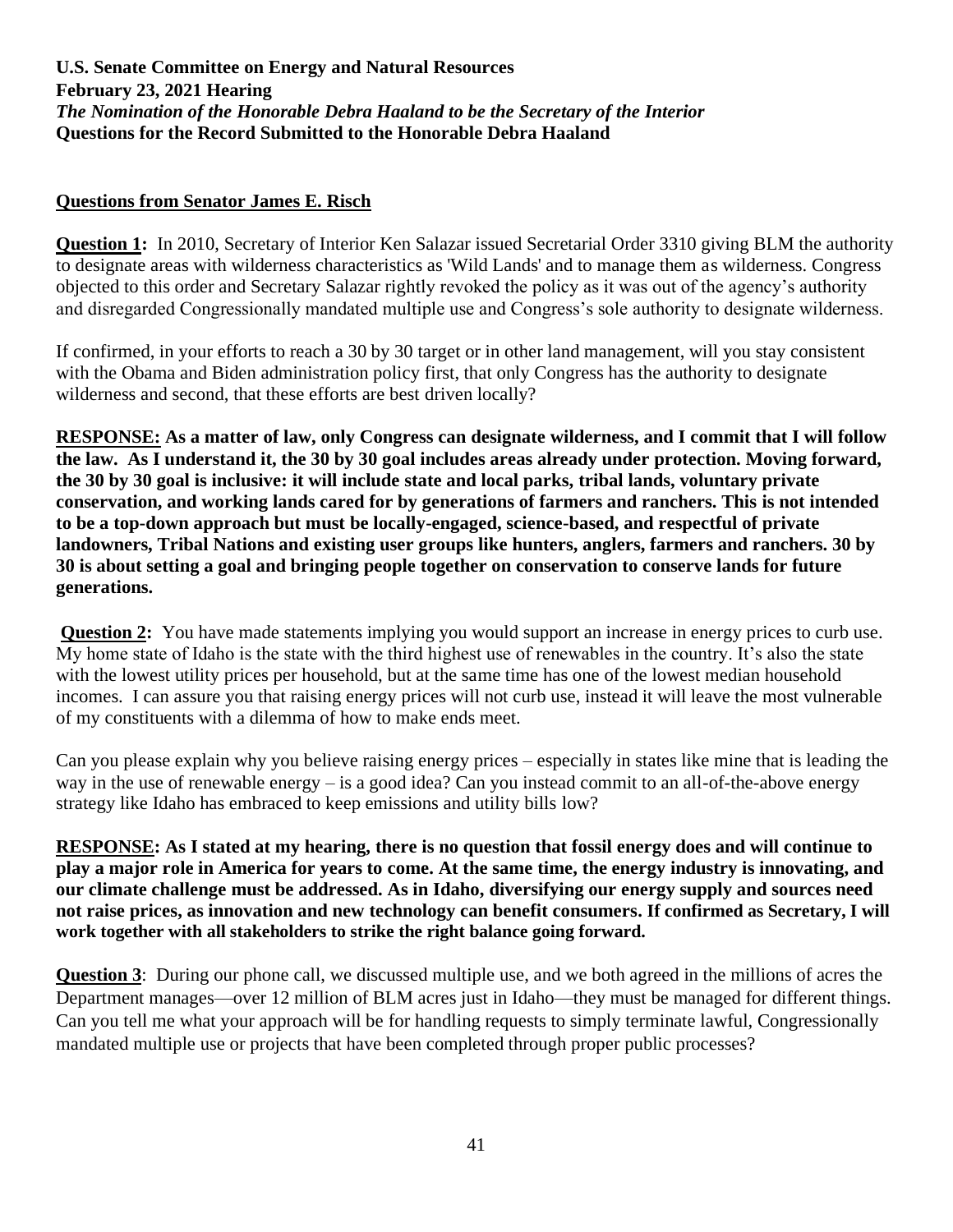When we spoke, you reiterated you were always willing to have a conversation. Before Interior terminates a project, permit, or RMP amendment that affects Idaho, I would like for you to inform my office, talk to local BLM field office, and hear all sides of the issue before making a decision. Can you commit to that approach?

**RESPONSE: Multiple use is a central tenet of public lands management. In some places more uses are possible than in other places; it is a matter of establishing the appropriate balance among the resource values that are present. If confirmed as Secretary, I commit to engaging with you and with stakeholders, and I will strive to achieve an appropriate balance.** 

**Question 4:** Can you speak to your views about the Antiquities Act? In Idaho, from Roadless to wilderness, we have had a great deal of success in locally driven, consensus building initiatives and very little success with top down, federal mandates. Would you agree with me that Congressional consultation and local community buy-in is very important when designating National Monuments?

**RESPONSE: The Antiquities Act is a Presidential authority with a rich and successful legacy of preserving our heritage. I agree with you that that conservation efforts are most successful when they reflect input from local communities and states and are done in consultation with Tribal Nations.**

**Question 5:** In administering the Endangered Species Act, how would you engage the states as critical partners – not mere stakeholders – in the process?

**RESPONSE: While authority for the Department to administer the Endangered Species Act is provided to the Secretary of the Interior, in general the states are the primary managers of fish and wildlife. The knowledge and experience that states have to offer is invaluable. If I am confirmed as Secretary, I would ensure that the Fish and Wildlife Service and other relevant Department bureaus engage with states to the greatest extent possible.** 

**Question 6:** In Idaho, we have had the most success in species recovery when listing can be prevented due to state-led collaborative efforts. How do you define success under the Endangered Species Act? Does the number of species listed constitute success or is success achieved when a common sense plan is developed that precludes the need to list while also maintaining predictable levels of land use?

## **RESPONSE: I agree that collaboration on habitat conservation is a key conservation strategy. Once a species is listed, the recovery of that species is the goal of the Endangered Species Act.**

**Question 7:** What role do you believe science should play in the determination to list or delist a species under the Endangered Species Act?

# **RESPONSE: Under the Endangered Species Act, a listing is solely a science-based decision.**

**Question 8:** The Department of the Interior manages lands for a number of different purposes. Many of these lands are managed for particular dedicated purposes, such as national parks. Others are managed for multiple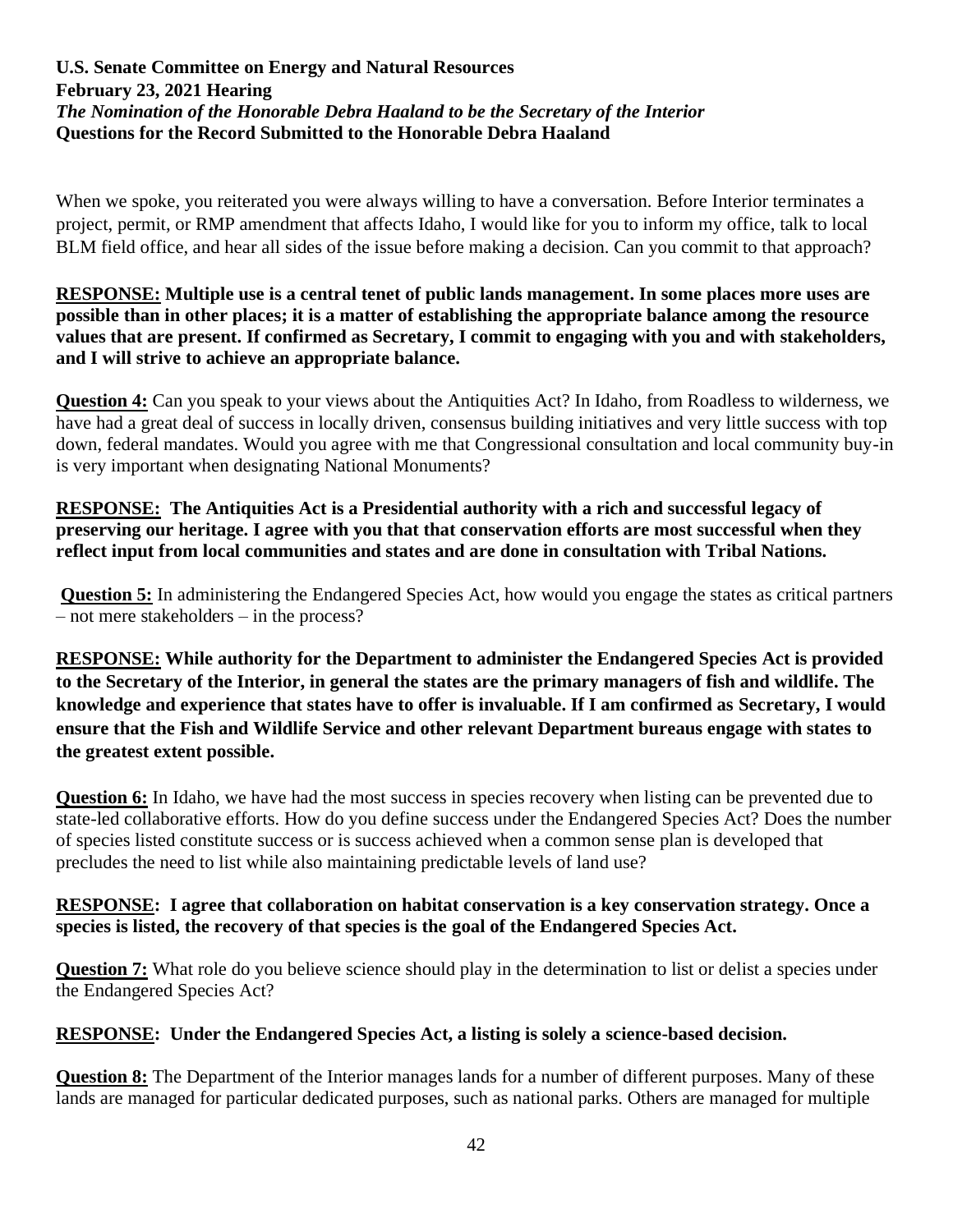use. Please describe your understanding of the term "multiple use" and how this understanding would guide your administration of the Department should you be confirmed as Secretary.

**RESPONSE: As I said during the hearing, multiple use is a tenet of our public lands. The Bureau of Land Management's multiple-use mission was set in the Federal Land Policy and Management Act of 1976 and mandates the management of public land resources for a variety of uses, such as energy development, livestock grazing, outdoor recreation and timber harvesting, while protecting a wide array of natural, cultural and historical resources. I am committed to working cooperatively with all stakeholders, with the folks on the ground, and all of Congress to strike the right balance going forward. If confirmed, I will look to strike the right balance and believe that we can.**

**Question 9:** Over the last 12 years of greater sage-grouse management, Interior has swung back and forth between a collaborative, science-based approach that incorporates input from western states, and a top-down, restrictive, one-size-fits-all mandate. Now after a series of lawsuits, this Administration appears to want to simply return to the Obama-era plans without any state input. This is a complicated issue of great importance to Idaho, the West, and multiple uses of public lands. What is your approach for resolving this more than a decade long battle?

# **RESPONSE: I understand that the sage grouse conservation plans reflected a lot of work and a lot of compromise from many stakeholders and that there were a lot of good aspects to those plans related to habitat protections that struck a balance with other land uses. If I am confirmed, I will review the status of those plans and determine an appropriate path forward.**

Idaho and other states went through a long and collaborative process to develop a plan for management of the greater sage-grouse, bringing a wide array of diverse interests to the table. Can you commit to supporting the collaborative process when making decisions regarding sage grouse and the individual BLM plans that bipartisan western states utilized collaboration to develop?

# **RESPONSE: As I indicated in the response to the previous question, if I am confirmed I will review the status of those plans and determine an appropriate path forward.**

How will you involve state governors in your decision making? Will the conservation measures in BLM's plan actually be commensurate with the threats facing the species? If you revert to the Obama plans, will BLM commit to a real NEPA cumulative effects analysis of Sagebrush Focal Areas, mitigation measures, lek buffers, and drastic and unworkable grazing standards on their impact to the human environment as well as the sagegrouse?

**RESPONSE: I have said that I believe in cooperative solutions and I believe that state partnerships would be a positive approach. I will also follow the law and will ensure that any measures that are necessary are based on science.**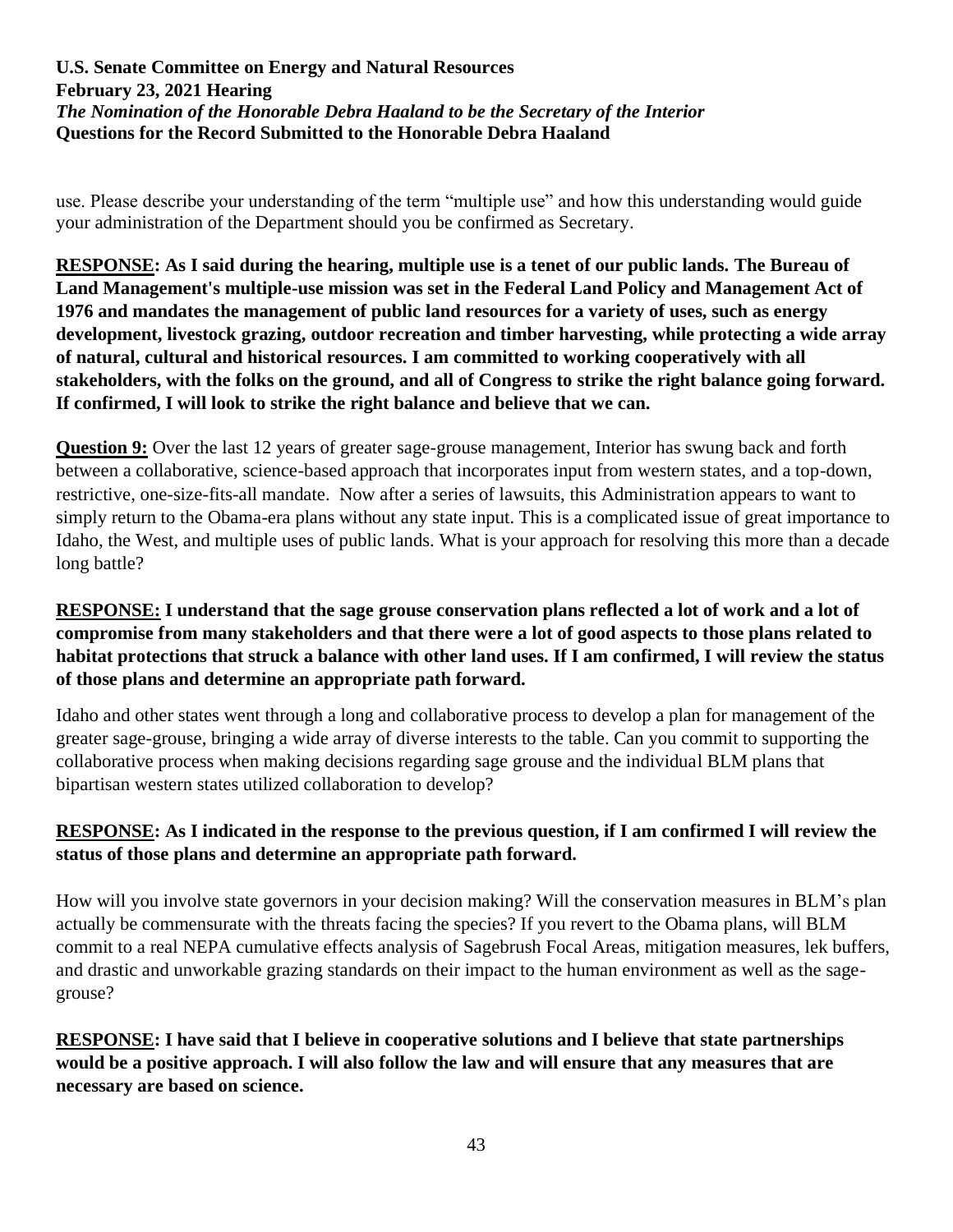**Question 10:** Oil and gas production on federal lands is an essential component of America's energy independence strategy. In addition to preserving critical supply chains, this production also lowers energy costs and creates jobs for Americans. President Biden has already signed an executive order banning mineral and energy leasing on federal lands. Do you stand with him in this decision? At what point would you consider this tradeoff between employment and conservation incongruent with multiple use mandates?

**RESPONSE: The President's Executive Order paused the issuance of new oil and gas leases on federal lands and waters while the Administration reviews the leasing program in the interests of taxpayers and for climate change. Existing oil and gas leases will continue under their terms. Private entities currently have rights to drill on 26 million acres of public lands and 12 million acres of ocean – an area larger than the state of Iowa. In total, the oil and gas industry is sitting on approximately 7,700 unused, approved permits to drill. Onshore, 53% of the area leased is currently unused, and offshore over 77% of the area is currently unused.**

**Question 11:** You have expressed support for the acquisition of additional federal land. With the extreme backlog of deferred maintenance on federal lands, how would you address increased land upkeep without cost to the taxpayer, especially in the constraint of the recent actions against energy development?

## **RESPONSE: I support the Great American Outdoors Act, bipartisan legislation signed into law by President Trump, which secures permanent funding of the Land and Water Conservation Fund and addresses the maintenance backlog on Federal lands. If confirmed, I will work with Interior staff to ensure that the Department implements the Act as Congress intended.**

**Question 12:** The West has seen record-setting fire seasons each year for the past decade, with over 8 million acres burned in 2020. There are many factors that increase the spread of wildfires, but fuel loads are a critical and indisputable piece that we have the ability to control. If confirmed as Secretary of the Interior, what management strategies would you employ to reduce fuels and prevent another catastrophic fire season?

**RESPONSE: We are experiencing more frequent, severe, and catastrophic wildfires across the West. There are many factors that contribute to worsening wildfire seasons, including a century of fire suppression, more and more structures in wildfire prone areas, and climate change. If confirmed, I will ensure that the Department of the Interior is working closely with the Forest Service, states, Tribal Nations and local communities to reduce wildfire risk and restore the ecological health of our forests and rangelands. I will make sure that our decisions on forest management and hazardous fuels reduction are guided by the best available science on forest health and wildfire management. I am also committed to helping communities after fires to recover and restore their landscapes to be more resilient.**

Q**uestion 13:** Over 60% of land in Idaho is federally managed, leaving many rural communities without essential revenue from property taxes. The Secure Rural Schools (SRS) and Payment in Lieu of Taxes (PILT) programs have helped fill this hole in local budgets, helping to provide for emergency services, public schools, infrastructure, and other essential services. However, these programs do not fully account for lost economic and tax revenue and face an uphill battle to be reauthorized and funded each year. You have expressed support for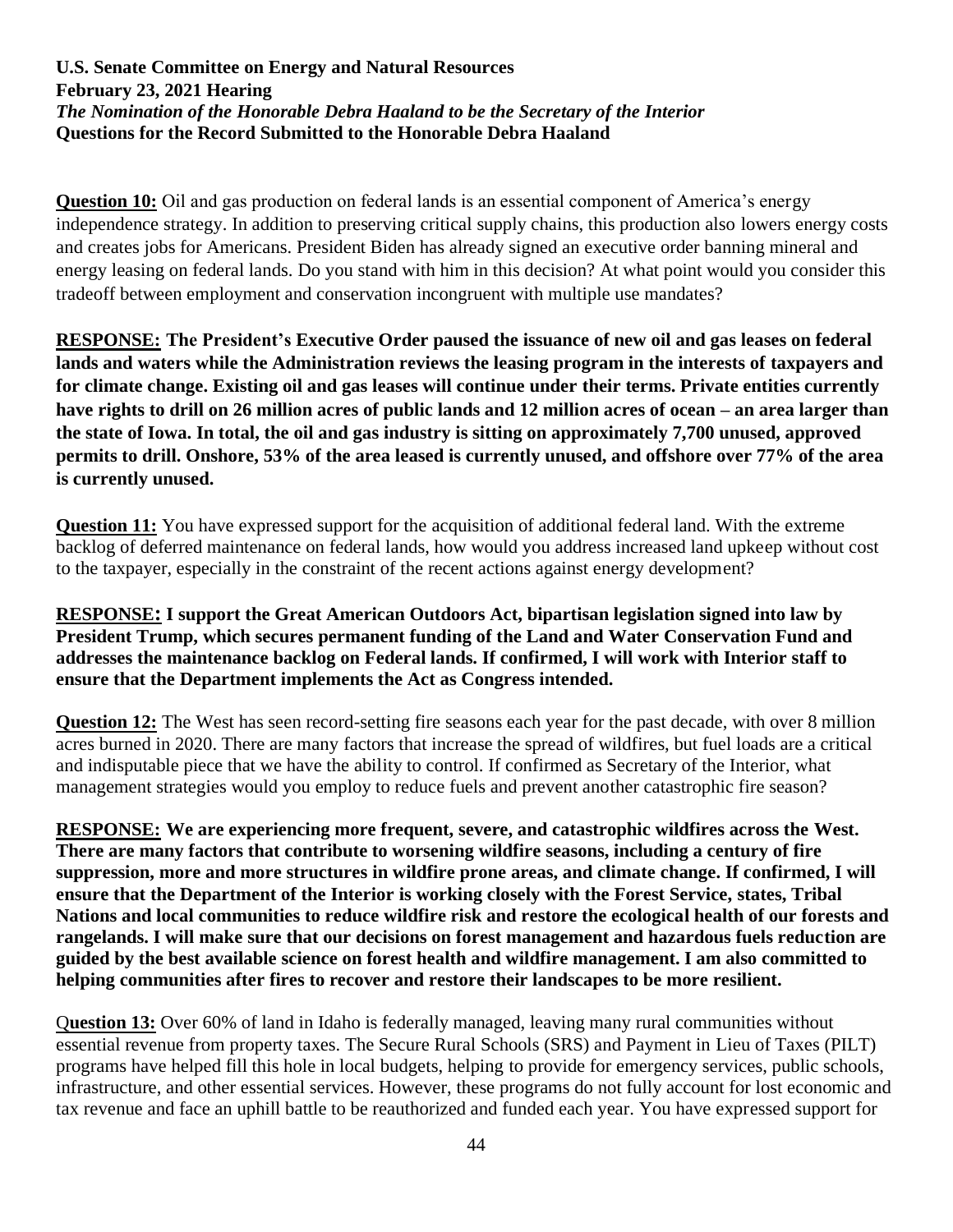additional federal land acquisition. If confirmed, how would you ensure your actions would not have an increased burden on counties in Idaho?

# **RESPONSE: I am a strong supporter of the PILT and SRS programs and, if confirmed, I will work with Congress on these important programs.**

**Question 14:** Transmission Permitting: It's important that we take a holistic look when talking about expanding the use of renewable energy technologies. If we are facing a climate emergency, we will need renewable energy projects and transmission lines to connect them to the grid. There are ongoing efforts to develop transmission projects in Idaho and elsewhere, and if confirmed you would play a role seeing them come to fruition. Do you support the development of new transmission infrastructure, and will you commit to supporting projects that are already permitted and ongoing?

**RESPONSE: I agree that electricity transmission is an important component of incorporating new renewable energy production into our domestic supply. If confirmed, I will aim to ensure the Department takes a smart planning approach, in concert with other relevant federal agencies, in order to avoid conflicts and ensure transmission needs can be met in a way that is balanced and consistent with the law**.

**Question 15:** This administration has stated that it will shut down new oil and gas development on federal lands. This is inconsistent with FLPMA's directive to manage public lands for "multiple-uses", in other words, subordinating multiple-uses for a single non-use. Does this view extend to other uses – grazing, mining, transmission lines, land exchanges? Is it your view that the Secretary has the authority to simply ignore Congressional mandates?

**RESPONSE: The President's Executive Order pauses the issuance of new oil and gas leases to review the federal fossil fuel program but does not impact existing oil and gas leases. With respect to multiple use, as I said during the hearing, multiple use is a central tenet of managing our public lands. And I am committed to working cooperatively with all stakeholders, with the folks on the ground, and all of Congress to strike the right balance going forward. If confirmed, I will look to strike the right balance and believe that we can.**

**Question 16:** COVID-19 taught us that we cannot always rely on other countries for energy, food and other essential supplies. If confirmed, how would you ensure your policies won't drive more key domestic businesses out of the country, thereby exacerbating our reliance on foreign suppliers? Do you think it's important to maintain these domestic sources, and if so, how would you plan to do so?

**RESPONSE: I support American economic resilience and energy independence. If I am confirmed, I would take a balanced approach to development of our public lands, including for essential and critical minerals. I agree with the President that we can use what the earth gives us, our natural resources, create new jobs, and protect our environment. If confirmed, I would work with Congress to find ways to work together to provide for responsible resource development.**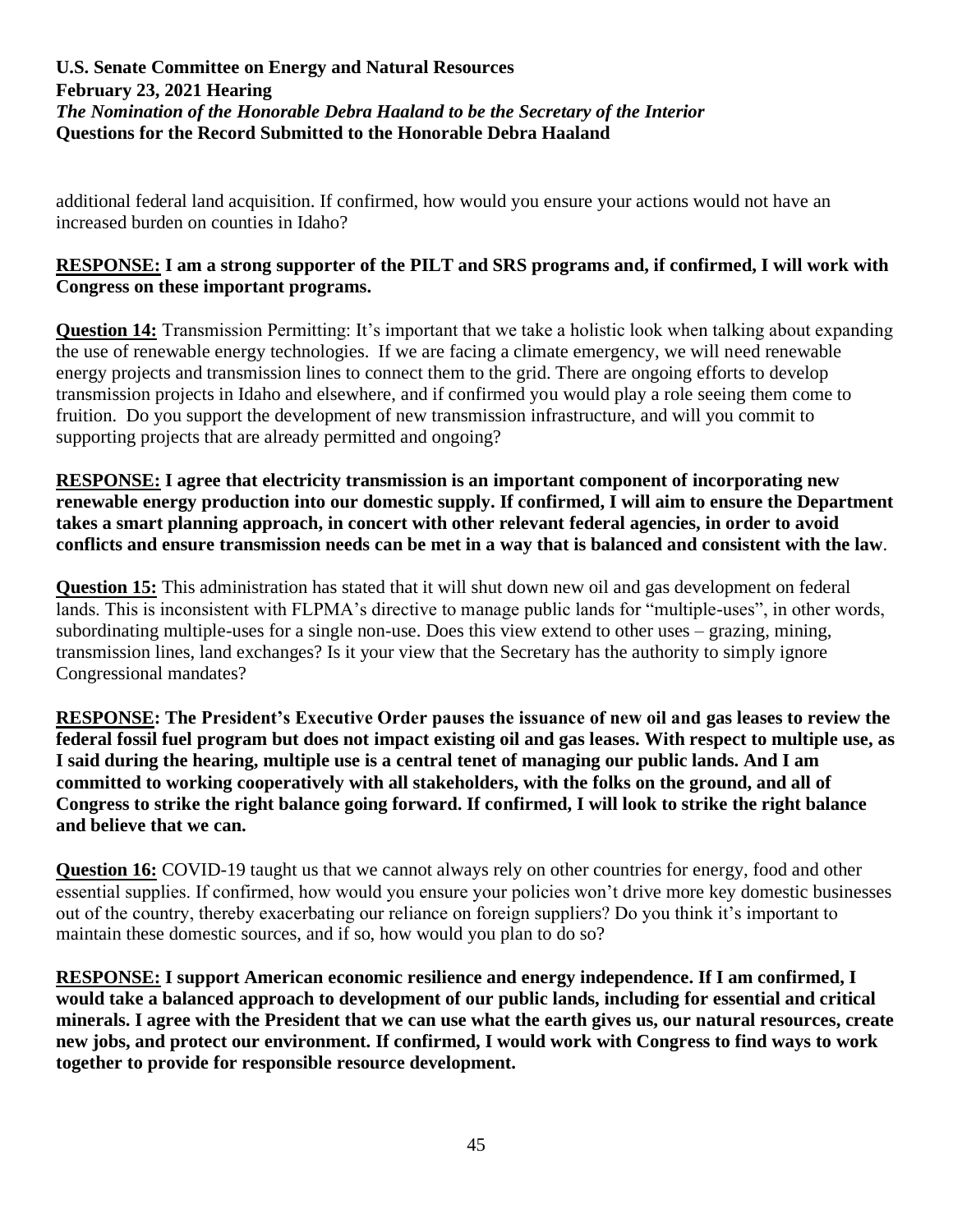**Question 17:** Collaboration and cooperation between public and private stakeholders can play a critical role in wildlife conservation. Across our country, the future of fish and wildlife depends heavily on private landowners. For example, many private forest owners are currently voluntarily collaborating with the Fish and Wildlife Service to protect and conserve at-risk species. What role do you believe private landowners should play in conservation initiatives?

### **RESPONSE: I agree that private landowners can and do play a very positive role in conservation initiatives. Voluntary private conservation should be encouraged and is part of the Biden Administration's plan to achieve its 30 by 30 goal, and it can be a critical part of implementing the Endangered Species Act and other activities.**

**Question 18:** Livestock grazing on federal lands plays an important role across the West in not only sustaining rural communities, but also in supporting and maintaining a thriving ecosystem. In your role as Secretary of Interior, how would you promote and protect this continued, sustainable use of our public lands?

### **RESPONSE: As I mentioned when I appeared before the Committee, my sister has a ranching family and I understand the importance of grazing in the West. I support sustainable use of public land and the use of best grazing practices. If confirmed as Secretary, I would consult with the experts, listen to stakeholders, and work to ensure sustainable grazing practices are widely adopted.**

**Question 19:** Collaboration with those that use the land and make a living on it is the most successful way to achieve positive results in sustainable, long-term stewardship and conservation. In no situation is this more evident than with species management. Particularly with sage-grouse, the state of Idaho has been a leader in bringing together diverse interests to develop workable solutions to managing the species and its habitat.

If confirmed, can you commit to using your position to foster these types of collaborative efforts and encourage local, site-specific decision-making for land and species management decisions that utilize beneficial grazing tools when necessary?

# **RESPONSE: I support collaborative, science-based approaches to conserving wildlife and managing our public lands and forests. I think if we work together with all stakeholders we can get a lot accomplished. If confirmed, I look forward to working with you on this issue.**

**Question 20:** The proliferation of catastrophic wildfires across the West is cause for great alarm. One effective tool for managing fuel loads across the millions of acres of federal rangelands is livestock grazing. More nimble land management policies can help enable the use of prescriptive grazing, fuel breaks, and other grazing management methods to better reduce fuel loads and control and prevent wildfires. Studies done across the nation, including those done at the University of Idaho Range Land Center, have shown these strategies to be among the most effective fire-prevention tools at our disposal.

How would you utilize livestock grazing and other multiple use tools available to you, along with new and developing research, to address the catastrophic fuels and fire problem?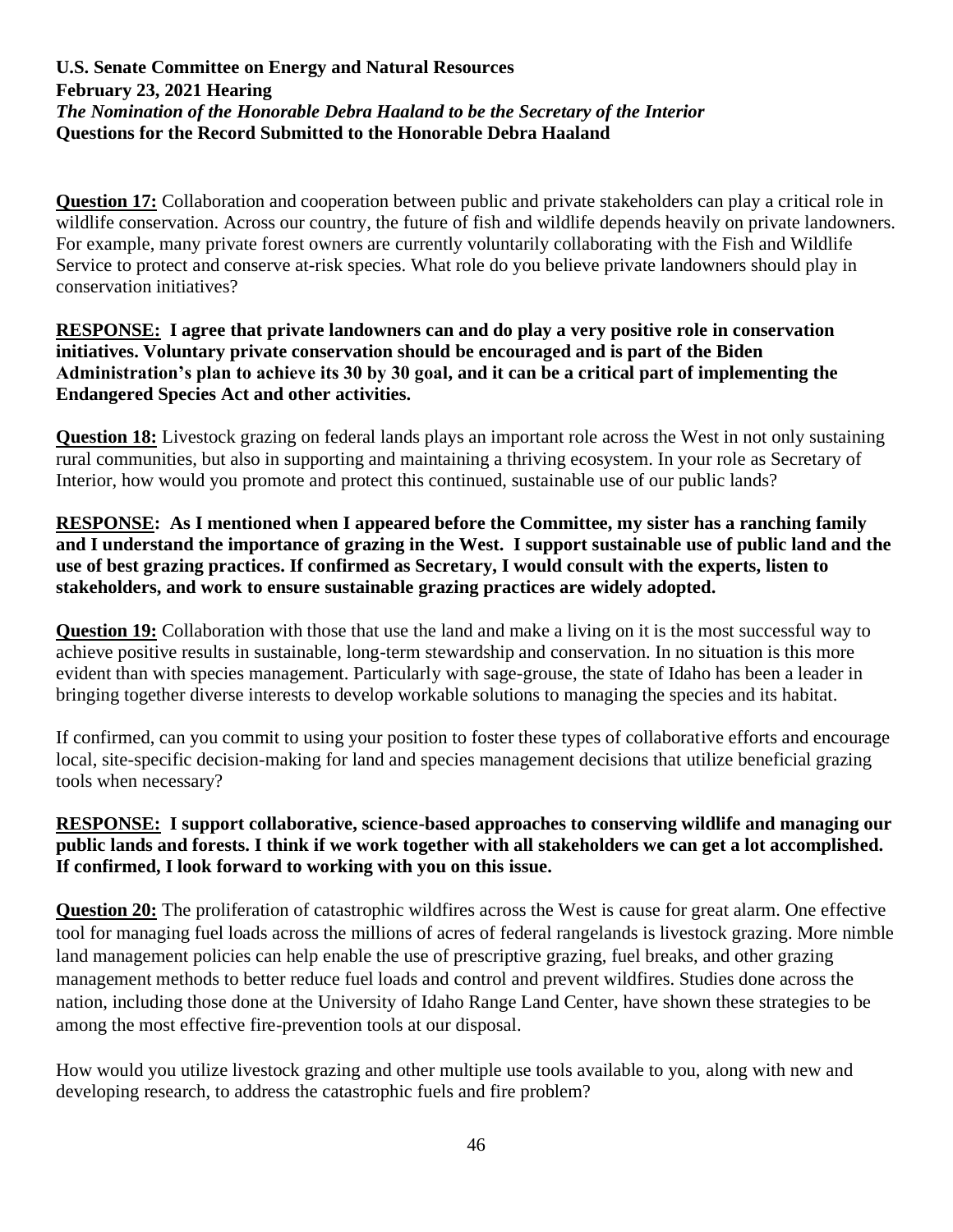**RESPONSE: If confirmed, I will work to make sure the Department is using all the tools available to address wildfire issues. I will ensure that the Department is working closely with the Forest Service, states, Tribal Nations and local communities to reduce wildfire risk and restore the ecological health of our forests and rangelands. I will make sure that our decisions on forest and rangeland management and hazardous fuels reduction are guided by the best available science on forest health and wildfire management.** 

**Question 21:** Do you support new taxes on the materials (crude ore, waste rock, and dirt, etc.) displaced during the mining and reclamation process on public, state, and private lands?

### **RESPONSE: I understand that this is not an issue that falls within the authority of the Department of the Interior and, if confirmed, I would need to confer with my legal and policy team at the Department to understand the issue and its impact better.**

**Question 22:** If confirmed, will you support efforts to streamline the mineral permitting process at the Department of the Interior in order to help boost domestic production and decrease our reliance on foreign sources of metals and minerals necessary for clean energy technologies?

**RESPONSE: As I said during the hearing, the Earth is here to provide for us. And our grandchildren should be able to rely on what they get from the Earth as much as we do. America's public lands have long been - and will continue to be - an important source of the minerals that power our economy, from gold and copper to the critical minerals that we use in our advanced technologies. If confirmed, I will look to take a balanced approach to oversee mining on our public lands. I believe we can use our natural resources, create new jobs, and protect our environment for future generations.**

**Question 23:** As Secretary of the Interior, how would you work with mining companies and renewable energy stakeholders to encourage, incentivize, remove barriers to, and enact permitting reforms that will support and enable President Biden's clean energy goals without increasing our mineral imports from other countries?

**RESPONSE: If confirmed, I will listen to all stakeholders, to ensure that we are harnessing the minerals we need while safeguarding public health and important natural and cultural resources. I will look to take a balanced approach to oversee mining on our public lands and waters. I believe we can use our natural resources, create new jobs, and protect our environment for future generations.**

**Question 24:** Do you think mining and resource development can be done responsibly and should be done in the U.S.?

**RESPONSE: As I said during the hearing, the Earth is here to provide for us. And our grandchildren should be able to rely on what they get from the Earth as much as we do. America's public lands have long been – and will continue to be – an important source of the minerals that power our economy, from gold and copper to the critical minerals that we use in our advanced technologies. If confirmed, I will**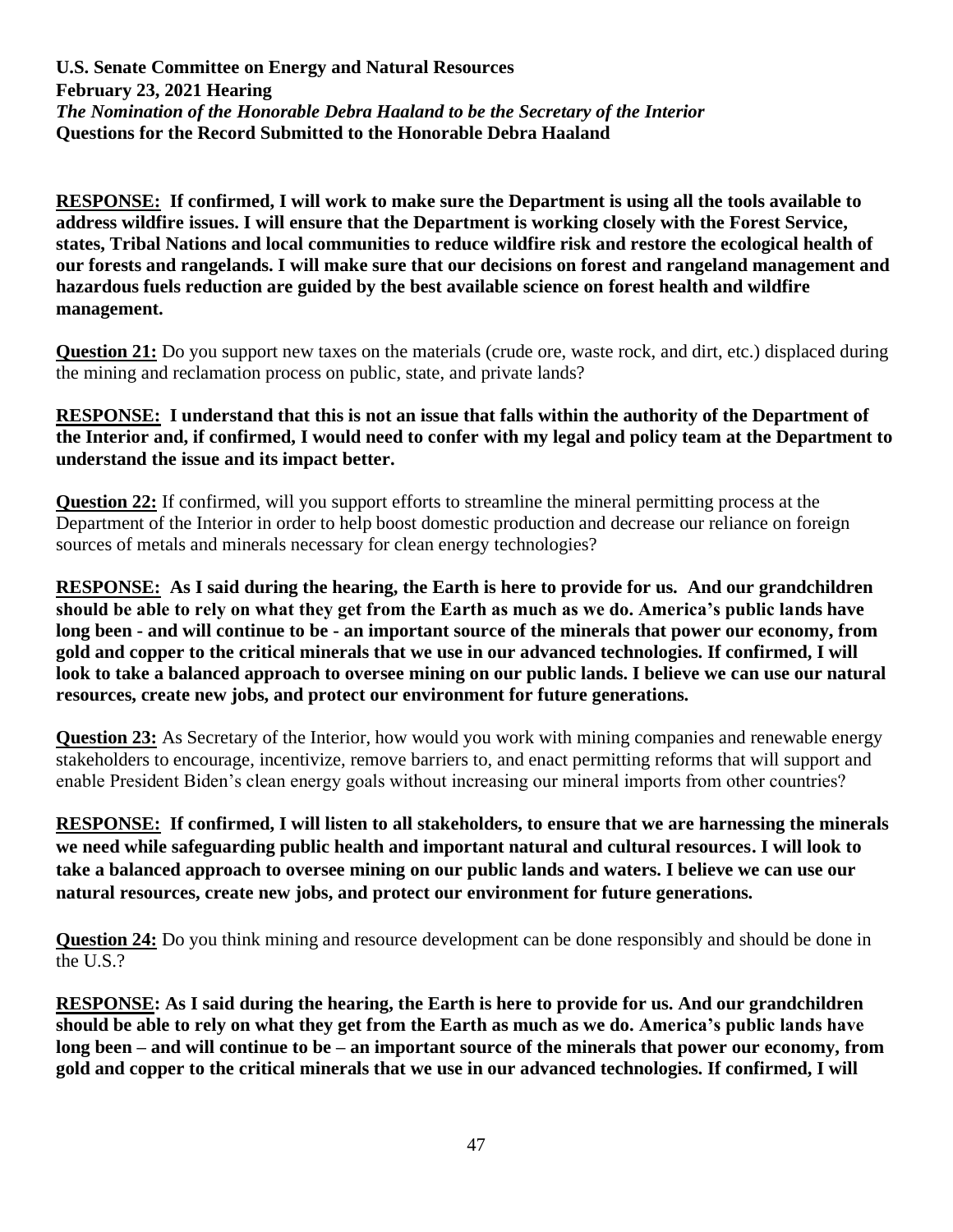**look to take a balanced approach to oversee mining on our public lands and waters. I believe we can use our natural resources, create new jobs, and protect our environment for future generations.**

**Question 25:** Do you believe that resource development projects on federal lands and waters deserve the same level of prioritization as conservation and recreation?

**RESPONSE: I support the principle of multiple use concerning the management of our public lands. I believe we must strike the right balance in the use of our public lands, and that can depend on the area and on the activities proposed.**

**Question 26:** Should there be constraints on what the DOI can do to support species conservation?

**RESPONSE: If confirmed, I will work to support collaborative approaches to conserving wildlife, including supporting the stewardship efforts of farmers, ranchers, states, and tribes. I will ensure that any decision we make is guided by science and the law.**

**Question 27:** Do you support delisting a species if prescribed population targets have been achieved?

## **RESPONSE: It is my view that Endangered Species Act listings should be driven by the science, and species should be delisted when they have recovered.**

**Question 28:** In your time in the House, you supported efforts which would mandate the most restrictive management designation on 23 million acres of land and 1800 miles of rivers in 5 Western states, including my home state of Idaho. You have also been quoted as saying "we need to protect every single open space that we possibly can." If confirmed, will your general approach be to restrict as much public land as possible from multiple use?

#### **RESPONSE: As I stated at my hearing, service as a cabinet secretary representing every single American is far different from being a member of Congress where I am representing the interests of a single district. I take this responsibility seriously. If confirmed, I will work collaboratively and make decisions based on science and the law, for the benefit of all Americans.**

**Question 29:** NEPA is a procedural statute; it doesn't dictate outcomes like other environmental statutes such as the Clean Air Act or Clean Water Act. If a project has completed a detailed NEPA analysis at the state level, will you honor that result?

# **RESPONSE: While I believe it would depend upon the specific circumstances of the situation, if confirmed I would consult with my legal and policy team at the Department to understand the issue better. I would work closely with the Council on Environmental Quality if called upon to address policy questions about NEPA.**

**Question 30:** In January, the U.S. Fish and Wildlife Services (FWS) and the National Marine Fisheries Service (NMFS) published a proposed rule to amend Section 7 consultation regulations under the Endangered Species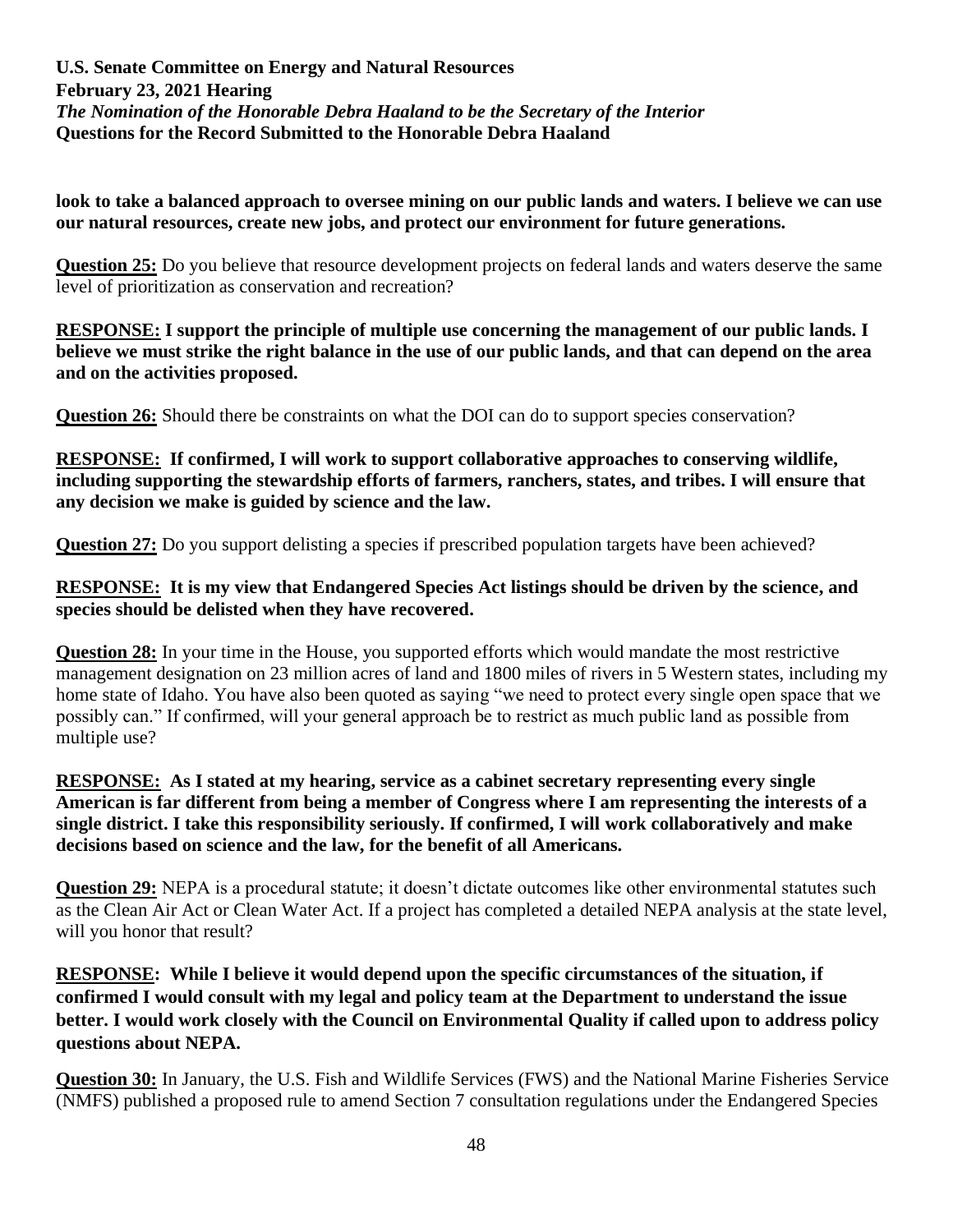Act. Current regulations have unnecessarily halted conservation and management projects in Idaho, New Mexico, and many other states. Moreover, these changes have been supported on a bipartisan basis in Congress, as well as by the last two administrations. If confirmed, would you complete this rulemaking to support these important projects?

### **RESPONSE: If confirmed, I would review the proposal carefully and would consult with my legal and policy team to determine a path forward.**

**Question 31:** Hydropower is incredibly important to the Idaho, providing the majority of our state's energy needs. Preserving hydroelectric facilities was even cited by the National Academies of Science, Engineering, and Medicine as a necessity for reaching carbon emission targets.

- Do you agree hydropower is a clean and renewable resources?
- Do you support the continued use of already operating hydropower projects, and do you support additional hydropower development?

**RESPONSE: Hydropower is a source of clean, renewable energy that is an essential part of our energy future. Hydropower can also help support the deployment of other renewable technologies on our electricity grid. It is also critical that hydropower is developed and operated in a way that supports healthy rivers and the communities that rely on them. If confirmed, I will work to support hydropower on public lands in a way that is environmentally sustainable and resilient to climate change.**

**Question 32:** Given the Biden administration's urgent focus on climate change, will you support streamlined or more efficient permitting of renewable energy projects on federal lands that fall under the Department of the Interior's control?

# **RESPONSE: If confirmed as Secretary, I will work to support smart planning and permitting of renewable energy projects in order to increase production on public lands and waters.**

**Question 33:** The shift to "green technologies" like wind, solar, battery storage and others is projected to create a huge surge in demand for minerals. Electric vehicles require almost four times more copper than conventional cars, and every 3 MW wind turbine requires about 9400 pounds of copper. The World Bank estimates we will need to mine more copper in the next 25 years than we have in the last 5,000. So, with that in mind, I return to the inefficiency and uncertainty we see in the regulatory process – particularly NEPA. The same permitting problem we see in getting approval for a solar farm in Nevada plagues silver or phosphate mines in Idaho. On average, it takes 7-10 years to get a hard rock mine through the federal permitting process. What ideas do you have to address these NEPA inefficiencies?

**RESPONSE: America's public lands have long been – and will continue to be – an important source of the minerals that power our economy, from gold and copper to the critical minerals we use in our advanced technologies. If confirmed I will look to take a balanced approach to oversee mining on our**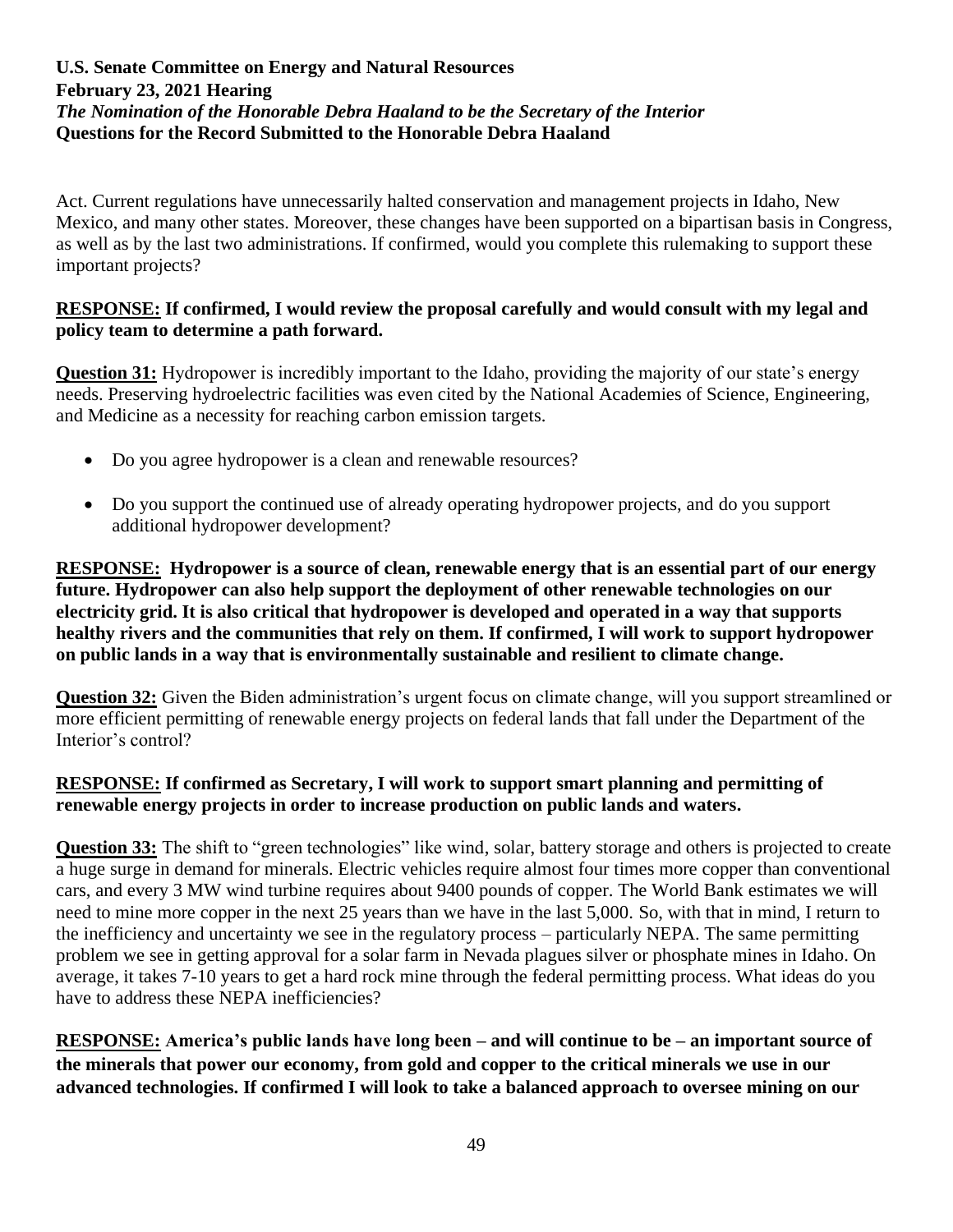# **public lands and waters. I would work closely with the Council on Environmental Quality if called upon to address policy questions about NEPA.**

**Question 34:** Are you familiar with FAST-41 (Section 41 of the Fixing America's Surface Transportation Act of 2015), which created the Federal Permitting Improvement Steering Council (FPISC)? Mining was approved as an eligible sector in January 2020, and a rule to this effect was finalized in January 2021. As you may know, FAST-41 is set to expire in September 2021, and the Biden administration has made infrastructure a central part of its economic recovery plan. American minerals are important inputs for construction products like steel, concrete and asphalt, and would obviously contribute to President Biden's "Buy American" goals. Given this big-picture view, will you support retaining mining as an eligible sector in the FAST-41 reauthorization?

# **RESPONSE: If confirmed, I am interested in learning more about the process and its relation to Department activities from the appropriate staff at the Department.**

**Question 35:** On February 4, 175 solar energy companies signed a pledge swearing off products in their supply chain that are sourced in China, due to concerns about slave labor and human rights violations, particularly in the Xinjiang region. Electric vehicle makers, cell phone manufacturers and battery suppliers have also grown uneasy about human rights issues in China and child labor in the Congo, as well as the widespread environmental degradation in both places. The United States is a leader in producing minerals in a manner that protects workers and the environment and has strong child labor laws. How can the Department of Interior work with mining companies to help them meet the rising demand for products while ensuring compliance with US laws in these areas?

**RESPONSE: I am a strong supporter of human rights and as I said during the hearing, the Earth is here to provide for us. And our grandchildren should be able to rely on what they get from the Earth as much as we do. America's public lands have long been – and will continue to be – an important source of the minerals that power our economy, from gold and copper to the critical minerals that we use in our advanced technologies. If confirmed, I will look to take a balanced approach to oversee mining on our public lands and waters. I believe we can responsibly use our natural resources, create new jobs, and protect our environment for future generations.**

**Question 36:** As the steward of the United States' mineral estate, which provides the inputs for so many renewable energy technologies, how do you plan to work with other agencies like DOE, USDA, Department of Commerce and others to implement the Biden administration's whole-of-government approach to climate change?

# **RESPONSE: If confirmed, I will work collaboratively with all of the other cabinet secretaries as a team to implement President Biden's vision to address climate change.**

**Question 37:** According to the Congressional Research Service, the federal government owns about 28 percent of the land mass in the United States. On January 27, President Biden signed an executive order committing the administration to efforts to conserve 30 percent of U.S. land and waters by 2030. Clearly, even if we placed all federal lands off limits to logging, grazing, mining, and wind and solar development, we would only reach 28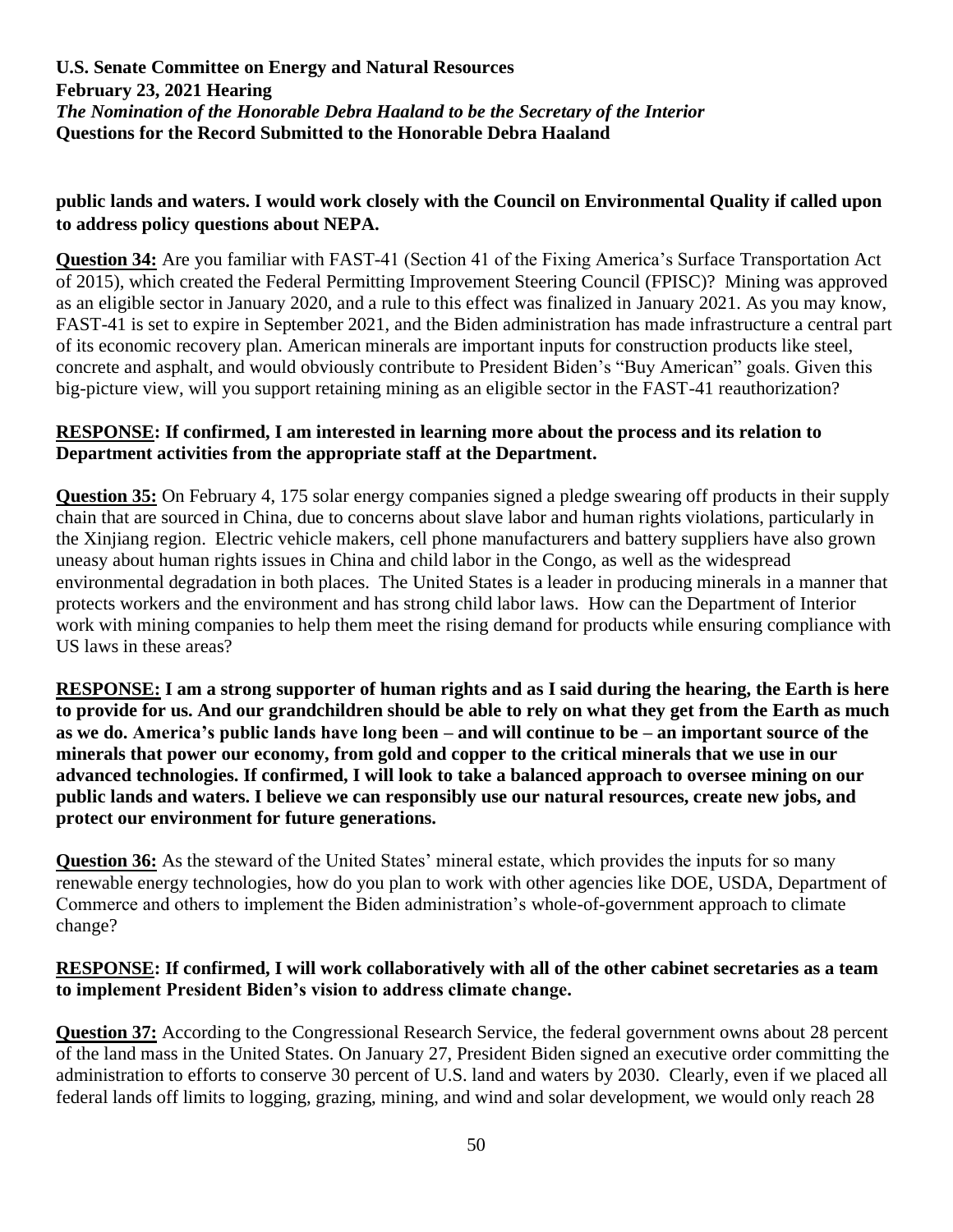percent. Because Interior is the largest landowner in the federal portfolio, can you tell us what "30 by 30" means to you, and how you would achieve that goal?

**RESPONSE: As I understand it, the 30 by 30 goal is intended to be inclusive and inspiring. It will honor state and local parks, Indigenous-led conservation, voluntary private conservation, and working lands cared for and by generations of farmers and ranchers. To be successful, this can't be a top-down approach but must be locally driven, science-based, and respectful of private landowners, Tribal Nations and existing user groups like hunters, anglers, farmers, ranchers, and outdoor enthusiasts. 30 by 30 is about setting a goal and bringing people together conserve lands for future generations.**

In Idaho, we already have over 60% of our land managed by the federal government. Will you focus this initiative on places with less than 30% of land and water already conserved?

**RESPONSE: As stated above, the 30 by 30 goal is inclusive: it will include state and local parks, tribal lands, voluntary private conservation, and working lands cared for by generations of farmers and ranchers. This can't be a top-down approach but must be locally engaged, science-based, and respectful of private landowners, tribal nations and existing user groups like hunters, anglers, farmers and ranchers. 30 by 30 is about setting a goal and bringing people together on conservation to conserve lands for future generations—a bipartisan idea that is very popular with the American people.**

In 1999, a report by the National Science Foundation of the National Academy of Sciences noted "Only a very small portion of Earth's continental crust (less than 0.01%) contains economically viable mineral deposits. Thus, mines can only be located in those few places where economically viable deposits were formed and discovered." In short, locating mineral deposits is incredibly difficult. We have many beautiful places in this country that are worth protecting and that have been protected. That said, initiatives like "30 by 30" seem to call for closing off more public land to mineral entry and exploration, while a fight against climate change signals skyrocketing demand for minerals. How do you plan to help resolve this tension?

Can you describe how the 30 by 30 goal of preservation or conservation is consistent with the multiple use mandate under FLPMA and NEPA?

**RESPONSE: As I said during the hearing, I will follow the law. The 30 by 30 goal is inclusive: it will include state and local parks, Indigenous-led conservation, voluntary private conservation, and working lands cared for by generations of farmers and ranchers. This can't be a top-down approach but must be locally-engaged, science-based, and respectful of private landowners, Tribal Nations and existing user groups like hunters, anglers, farmers and ranchers. 30 by 30 is about setting a goal and bringing people together on conservation to conserve lands for future generations.**

How will you engage local and state governments in this 30 by 30 goal?

# **RESPONSE: We will actively reach out and encourage state, local, Tribal and voluntary private conservation efforts.**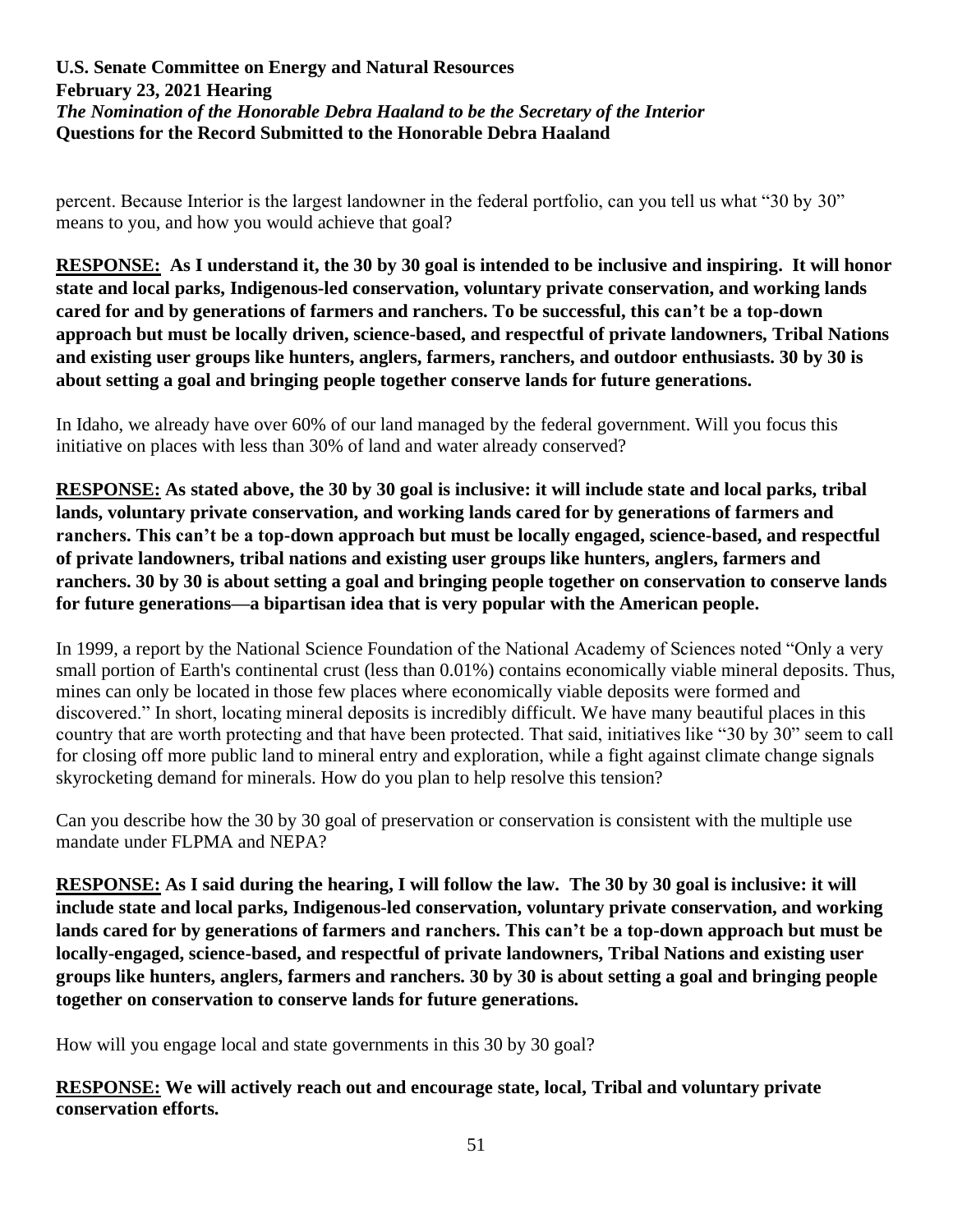Will there be a NEPA process that involves robust public involvement in whatever process or tools you use to change land designations and reach this 30 by 30 goal?

## **RESPONSE: It will be an inclusive process.**

What are your highest priority areas you plan to target for conservation, and will you provide Congress and the public with maps of these areas?

#### **RESPONSE: It is not a top down plan but rather a grassroots process that is inclusive of all areas, federal, state, local, Tribal and voluntary private conservation.**

Most groups advocating for 30 by 30 note that 30 percent is just a minimum, and that we need to preserve or conserve something more like 50 percent of lands worldwide. Do you share this goal? Is 30 by 30 just a checkpoint on the way to something larger?

**RESPONSE: The 30 by 30 goal is inclusive: it will include state and local parks, Indigenous-led conservation, voluntary private conservation, and working lands cared for by generations of farmers and ranchers. This can't be a top-down approach but must be locally-engaged, science-based, and respectful of private landowners, Tribal Nations and existing user groups like hunters, anglers, farmers and ranchers. 30 by 30 is about setting a goal and bringing people together on conservation to conserve lands for future generations—a bipartisan idea that is very popular with the American people.**

**Question 38:** In 2018, BLM determined they didn't have authority to require compensatory mitigation on projects. Do you agree with this decision? If not, why?

## **RESPONSE: If confirmed, I will rely on the scientific and legal experts at the Department and in the states to brief me on these matters.**

**Question 39:** For BLM mine permitting projects on which NEPA was initiated prior to the new administration, would you honor the EIS time limits established by Secretarial Order 3355?

## **RESPONSE: NEPA is managed under the auspices of the White House Council on Environmental Quality. If confirmed I will consult with CEQ on matters of NEPA policy.**

**Question 40:** BLM Idaho has completed or authorized numerous permits, resource plan amendments, rights-ofway, mining permits and land exchanges over the past 5 years. These projects were managed at the state and local BLM level with expertise provided by state agencies, and in many cases, span years and multiple administrations to complete. These projects have also been through extensive NEPA processes, and in turn, BLM has responded, resolved, or made significant changes to these projects in response to various stakeholder comments. If confirmed, you will likely encounter requests from stakeholders dissatisfied with the final decision seeking to undermine these projects through the so-called "sue and settle" method. Are you familiar with the "sue and settle" approach to resolving lawsuits?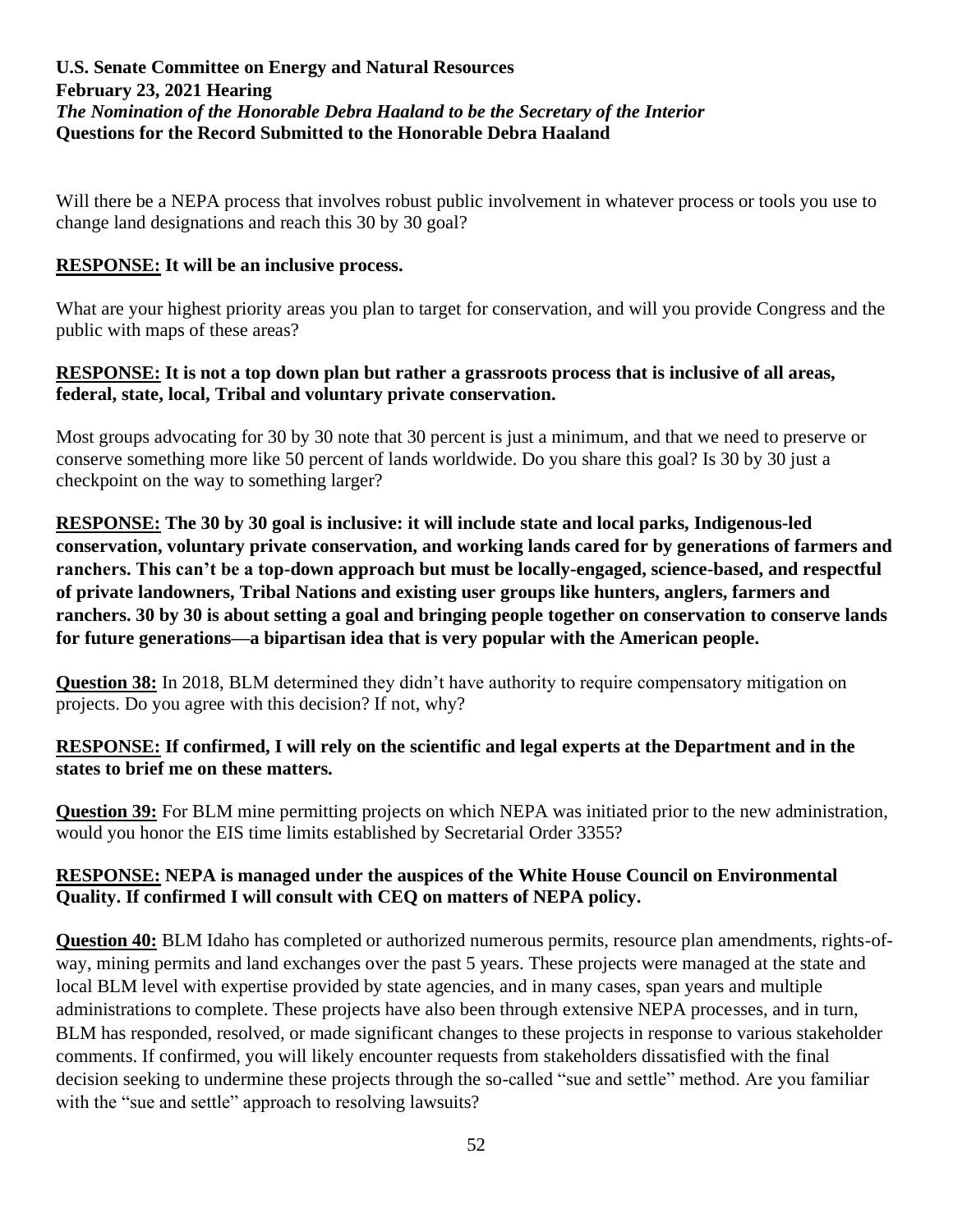## **RESPONSE: If I am confirmed I would look forward to learning more from the Department's legal team on the Department's approach to resolving lawsuits.**

What is your approach for resolving this type of request? Can you describe your commitment to public transparency in making these litigation settlement decisions? How will you involve the state BLM, the state of Idaho, and to the extent relevant, the project proponent in your decision making?

## **RESPONSE: I am committed to transparency and to following the law. If I am confirmed, I will rely on the Department's legal team to brief me on all litigation matters.**

**Question 41:** Your nomination has been supported by a number of groups that have pointed to your legislative history and regulatory agenda, much of which is not consistent with the President's. Throughout your confirmation process, when questioned, you have deferred to his positions. If confirmed, will your past record or the President's record take precedent?

**RESPONSE: As I said during the hearing, if I am confirmed as Secretary, it is President Biden's agenda, not my own, that I would be moving forward. I recognize that role of a congresswoman in one district in the country is much different than the role of a Secretary who is fighting and working for every single American in all of our public lands across the country.**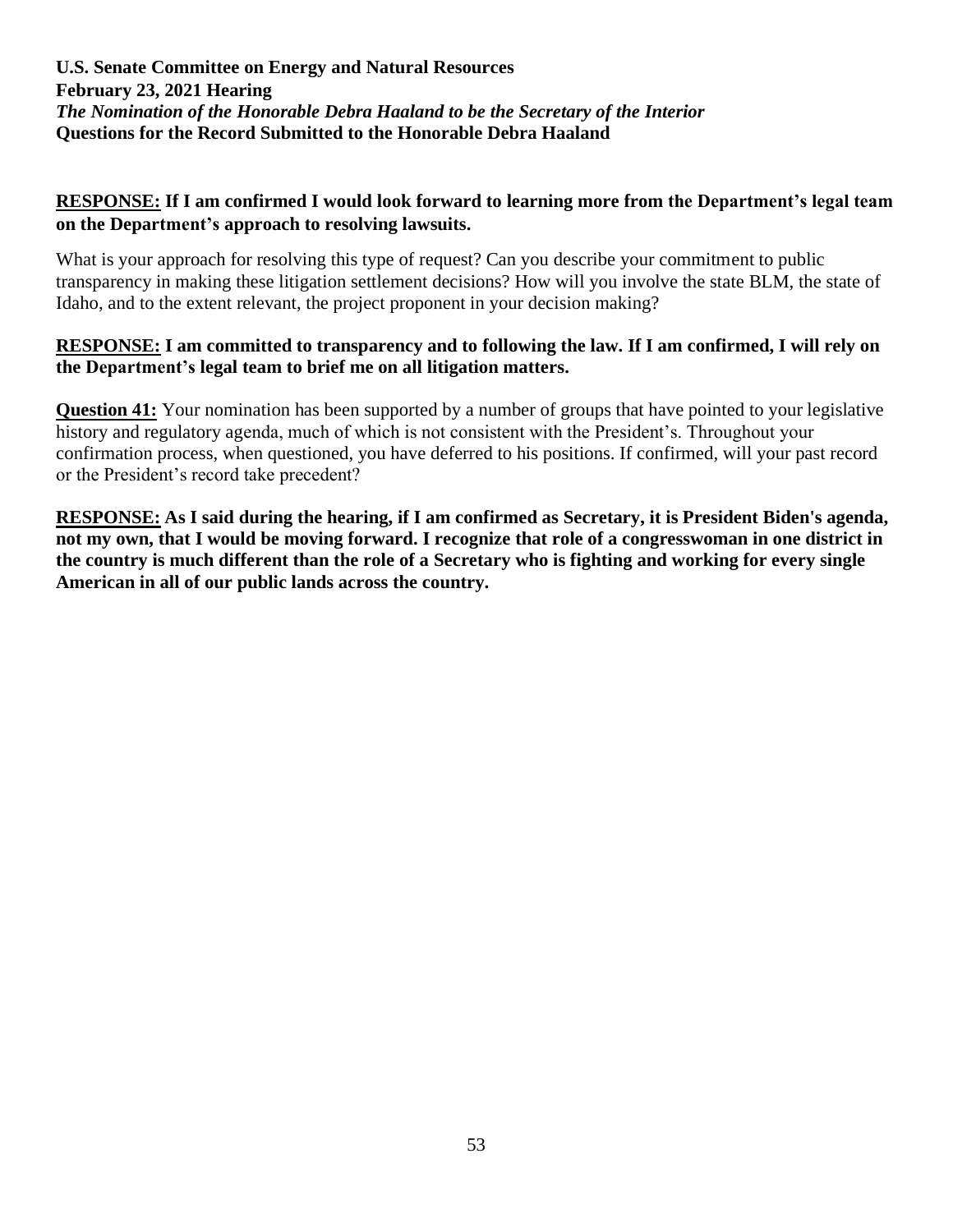#### **Questions from Senator Maria Cantwell**

**Question 1:** The Bureau of Indian Affairs' Puget Sound Agency Office in Everett, WA, serves 15 Indian tribes but currently has only two full-time employees. This has resulted in a massive backlog of fee-to-trust applications, routine approvals, and other transactions for the tribal governments served by the office and their tribal citizens.

As the Department considers options to permanently fill these vacancies, will you commit to swiftly deploying personnel from other Departmental offices and bureaus to resolve the current backlog of transactions?

### **RESPONSE: If confirmed, I will work closely with Department officials to receive the most current information on challenges facing the Puget Sound Agency Office in Washington and to determine the best steps forward on addressing both the personnel shortage and the application backlog. I am committed to working with you on this important issue.**

**Question 2:** The North Cascades Grizzly Bear Restoration Plan process, led by the National Park Service and the U.S. Fish and Wildlife Service, was started in 2015 under President Obama and Secretary Sally Jewell. The National Park Service and the U.S. Fish and Wildlife Service continued through the environmental review process until the Trump abruptly terminated the Final Environmental Impact Statement (FEIS) in July 2020. A Record of Decision was never issued.

Can you commit to resuming the FEIS and issuing a Record of Decision on the North Cascades Grizzly Bear Restoration Plan?

**RESPONSE: If confirmed, I will rely on the expertise of my legal and policy team to brief me on the previous Administration's termination of the Final Environmental Impact Statement (FEIS) and best steps forward for the North Cascades Grizzly Bear Restoration Plan. I am committed to working with you on this important issue.**

**Question 3**: On January 15<sup>th</sup>, the U.S. Fish and Wildlife Service issued a rule that revised the designation of critical habitat for the Northern Spotted Owl. The rule removed 3.4 million acres of critical habitat in the states of Washington, Oregon and California, well beyond the U.S. Fish and Wildlife Service's original recommendations to remove a little over 200,000 acres in Oregon.

I was pleased that President Biden announced that the effective date of the rule will be pushed back from March 15, 2021 to April 15, 2021 and in the meantime, the Department of Interior would be reviewing the Trump Administration rule. It's important that science drive critical habitat designations and the Northern Spotted Owl be protected.

Can you commit to reviewing the U.S. Fish and Wildlife Service rule to remove 3.4 million acres of critical habitat for the Northern Spotted Owl and take actions to ensure Northern Spotted Owl populations have the habitat it needs to recover?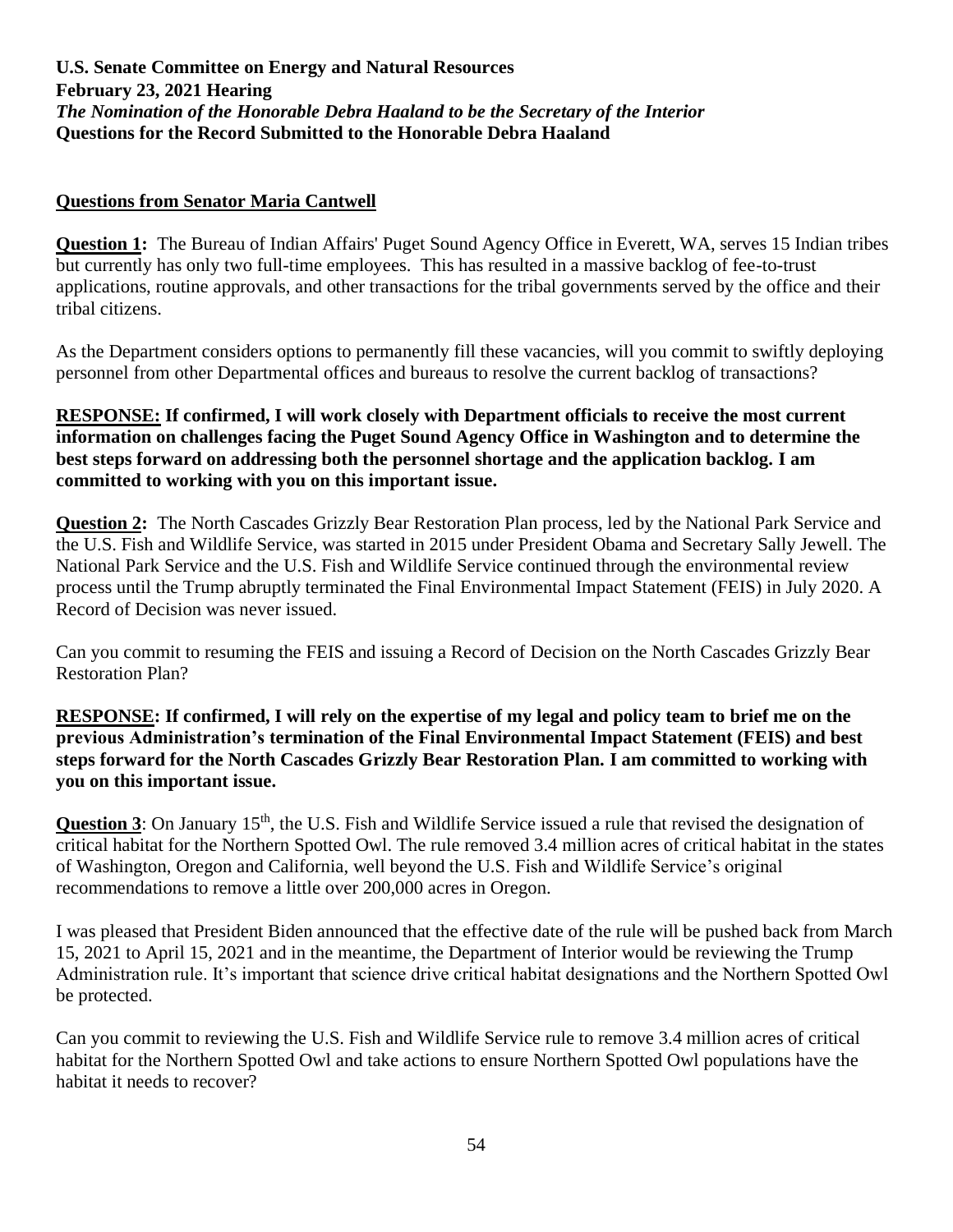**RESPONSE: Yes. As you indicate in your question, the President has directed the Department to carry out this review and, if confirmed, I commit to reviewing the U.S. Fish and Wildlife Service rule and working with you on this important issue.**

**Question 4:** Senator Collins and I will be reintroducing the Native Plant Species Pilot Program Act. This bill would establish a pilot program to prompt the National Park Service to give preference to locally adaptive native plant materials and incorporate efforts to prevent the spread of invasive, non-native species. It would also authorize the Department of the Interior to conduct a study to determine the cost-effectiveness of using native plants.

Do you support the Native Plant Species Pilot Program and commit to helping Senator Collins and I get this legislation signed into law?

**RESPONSE: As I said at the hearing, I know first-hand the impact of invasive species. It happened in Laguna with the salt cedar. It just took over immediately and there was an effort to try to eradicate the salt cedar on the banks of the Rio San Jose. I understand how quickly invasive species can take over and I look forward to working with you to find ways to remedy those situations. The idea of using native plants to combat invasive species and carry out restoration work is a creative idea and, if confirmed, I would welcome the opportunity to learn more and work with you on this effort.**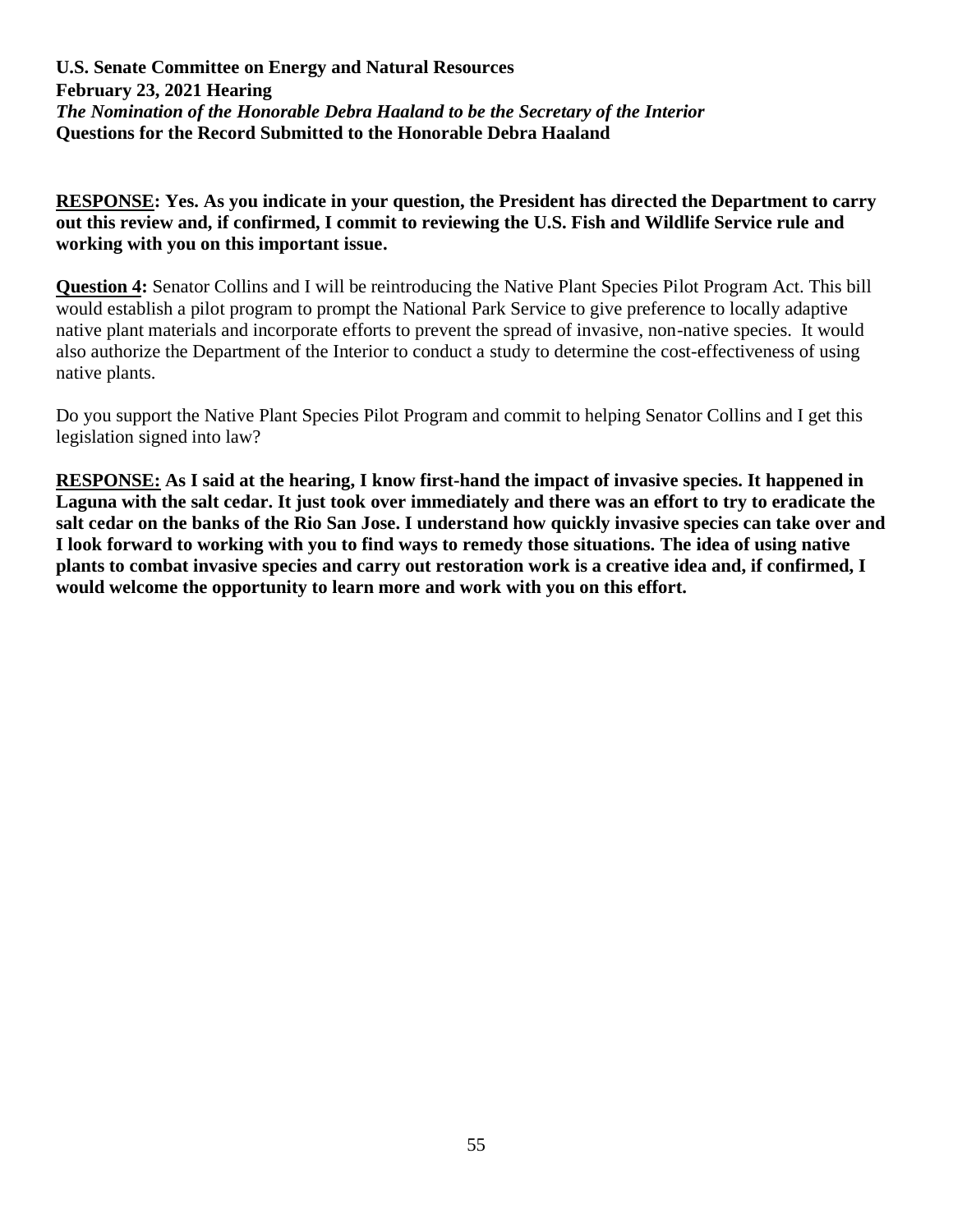## **Questions from Senator Mike Lee**

**Question 1:** The prior administration took steps to increase efficiency in the NEPA process. Can you discuss those changes and tell me which provisions you believe would or would not be compatible with your vision for the department?

# **RESPONSE**: **If I am confirmed I would consult with my legal and policy team at the Department to understand the issue better. I would work closely with the Council on Environmental Quality if called upon to address policy questions about NEPA implementation.**

**Question 2:** Livestock producers in the west are fighting for space on the range every day. In my state, there are approximately 5,700 wild horses and burro while the Appropriate Management Level only calls for there to be 1,900. That's about three times the acceptable amount. Tell me, how will you work to preserve the ability of producers to operate and reduce horse and burro populations on the range?

# **RESPONSE**: **I know that this is a longstanding and difficult issue with passionate advocates. If I am confirmed I would comply with the law and rely on the BLM experts on this issue so that I understand it and the role of livestock producers better, and so that we can move towards a resolution.**

**Question 3**: In a 2019 article published by The Guardian, you are quoted saying, "I am wholeheartedly against fracking and drilling on public lands." The Biden Administration agrees with you and recently issued a pause on administrative procedures for activities like extraction and mining. However, these activities on tribal lands were later 'clarified' to be exempt from the order. Tell me, would you like to see fracking, and other extractive activities similarly phased out on tribal lands?

# **RESPONSE: The President has been clear that he opposes universally shutting down the industry practice of fracking and I will support his position.**

If your desires to end fracking and extractive activities are truly rooted in concerns for the public health and welfare, don't you think that would be reflected in your obligations in managing lands as a trustee to tribes?

**RESPONSE: Interior holds tribal lands in trust for the benefit of a tribe or individual Indian. Interior's mission with tribal lands is different from public lands. For tribal lands, Interior works with the sovereign landowner to provide the best possible technical and economic advice and services in assisting Indian mineral owners to achieve economic self-sufficiency by creating sustainable economies through the environmentally sound development of their energy and mineral resources.**

**Question 4:** New Mexico Governor Lujan Grisham previously stated her intention to request a waiver exempting your state from any drilling ban, highlighting the importance of oil and gas revenues to support education funding. What is your response to State Governors who plan to request an exemption from the Biden Administration's oil and gas moratorium?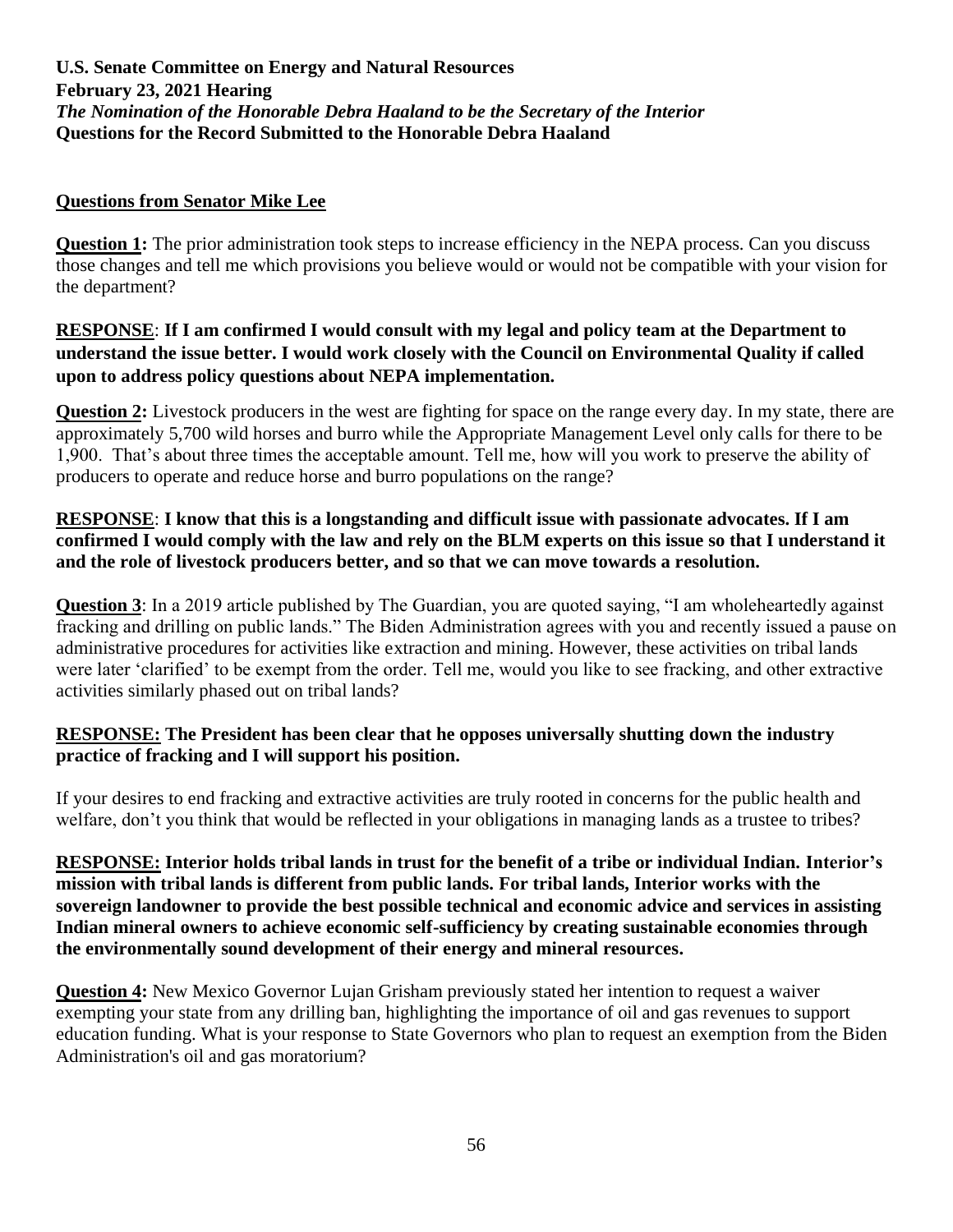**RESPONSE: There is no drilling ban in place. The President's Executive Order paused the issuance of new leases while the Administration reviews the fossil fuel leasing program. This pause does not affect existing, valid oil and gas leases where permits continue to be reviewed and approved. There are currently 26 million acres of public lands onshore and 12 million acres of public lands offshore under existing leases. Of that, over 13 million acres onshore and 9 million acres offshore are currently not producing. As such, about 53 percent of all public lands under lease onshore and 77 percent of all public lands under lease offshore are not producing. Permits continue to be reviewed on these existing leases and there are approximately 7,700 unused, approved permits to drill.**

If you were confirmed, would you recommend to the president that he issue a permanent moratorium on oil and gas leasing?

# **RESPONSE: I will not prejudge the outcome of the review of the fossil fuel program which will take place during the pause on new oil and gas leasing.**

**Question 5:** The Trump Administration was committed to making sure decisions in land management were made closer to the citizens they impact. They were so committed that they moved BLM headquarters to Junction, CO. Do you plan to keep BLM headquarters in the West?

**RESPONSE: As I said during the hearing, if I am confirmed, I will look forward to consulting with important stakeholders involved in this issue and I understand that we absolutely need to make sure that we have a full team at BLM and that our leaders can be accessible to the American people. It is my understanding that 90 percent of Interior employees are based outside of D.C. and I look forward to learning more about how the BLM is functioning despite the significant loss of personnel resulting from the recent reorganization.**

**Question 6:** The U.S. government has long recognized the strategic value of helium gas to the nation's economy and national security and has supported domestic helium production on a bipartisan fashion. Helium is designated as a critical mineral that is vital to the Nation's security and economic prosperity. How will the recent suspension of the Bureau of Land Management's authority to issue new federal oil and gas leases effect the timely development of helium and other critical minerals?

**RESPONSE: While I am not familiar with the details involved in the helium program, I look forward to learning from the appropriate staff and look forward to learning more about the program. As I have noted in previous responses, this pause does not affect existing, valid oil and gas leases where permits continue to be reviewed and approved.** 

**Question 7:** Access for recreation and community events on federal public land is very important in Utah and many other states. This is especially true in units under the jurisdiction of the National Parks Service. These units are natural resources that deserve to be preserved but should also be allowed to help sustain the communities that facilitate visitation to them. A good example of this is the Mount Rushmore National Memorial. You may be aware that Tourism is South Dakota's 2nd largest industry, and the Mount Rushmore firework celebration is an important driver for tourism in the Black Hills. Visitors to the event spent over \$2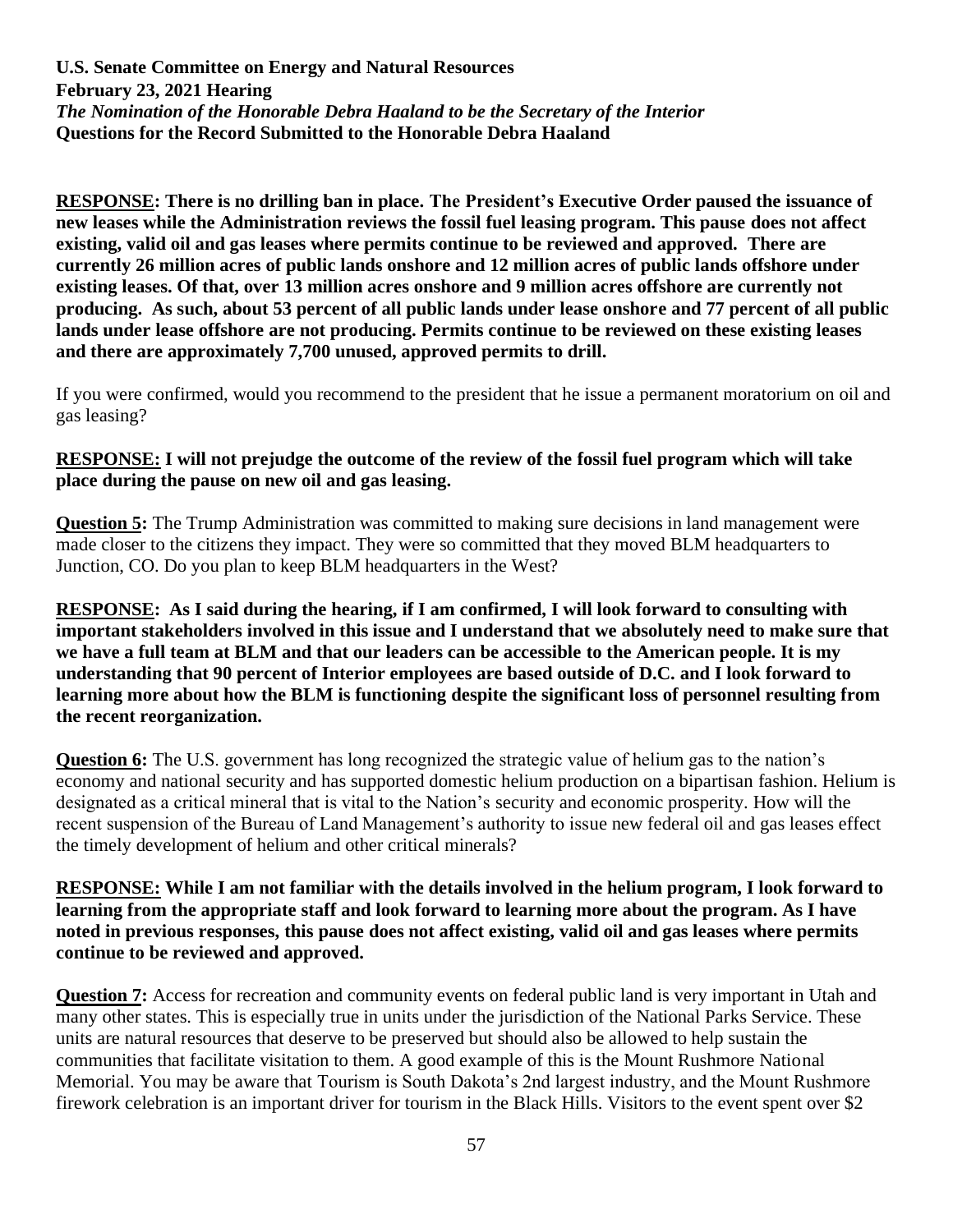million in South Dakota, generating \$160,000 in state and local tax revenue. Are you committed to helping states and local communities facilitate events such as the Mount Rushmore firework show?

**RESPONSE: If confirmed, I will learn more about this issue from Department staff and commit to both following the science and soliciting proper stakeholder engagement.**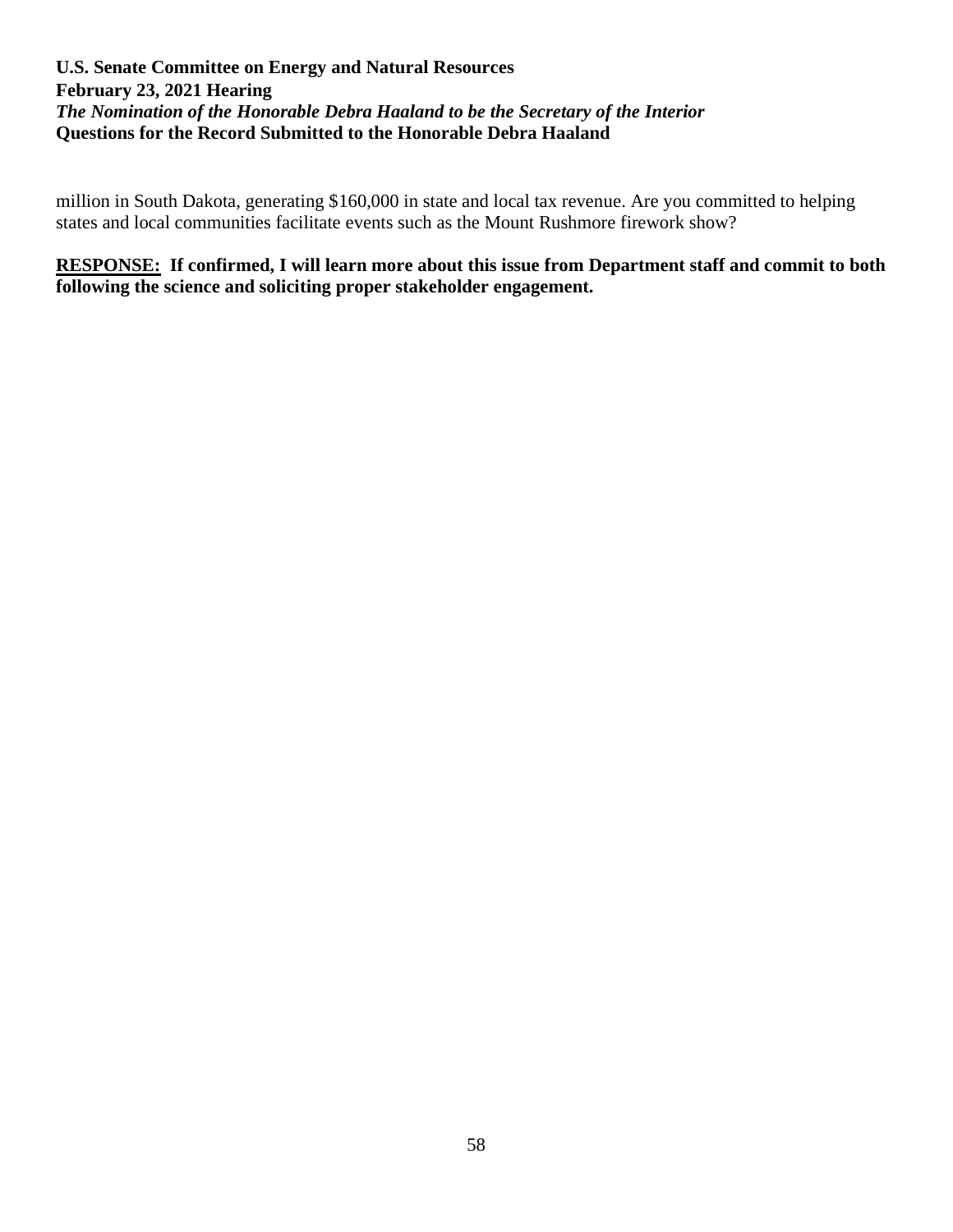## **Questions from Senator Steve Daines**

**Question 1:** Representative Haaland, Indian Country is facing numerous public safety issues, including the Missing and Murdered Indigenous Women Crisis. Tribal communities are lacking the infrastructure and officers needed to keep their communities safe. Will you commit to doing a thorough review of the hiring process for BIA law enforcement to ensure that BIA hires prospective officers in a timely manner?

#### **RESPONSE: If confirmed, staffing at the Bureau of Indian Affairs would be a high priority and I would commit to advancing a hiring process that results in well qualified people being hired and trained in a timely way.**

**Question 2:** Representative Haaland, will you commit to aggressively addressing infrastructure backlogs, such as providing the funding needed for the Lame Deer detention facility in order to get it back up and running as a holding facility in Northern Cheyenne?

# **RESPONSE: If confirmed, I look forward to being briefed by the Department regarding Indian Country detention facilities and look forward to working with Congress on funding issues.**

**Question 3:** Representative Haaland, currently, no BIE schools in Montana are open for in-person teaching. As the country continues to get vaccinated, how quickly can we get students back into the classroom?

**RESPONSE: If confirmed, I will work to ensure the Bureau of Indian Education works closely with state, local, and tribal governments and public health departments to coordinate with local jurisdictions. I am hopeful that the effective, equitable distribution of treatments and vaccines under President Biden's Administration can secure a safe and swift return to in-person instruction for the benefit of all children, including BIE students.**

**Question 4:** Representative Haaland, will you commit to having BIA work with the Little Shell Tribe in order to provide base level funding to meet their needs?

# **RESPONSE: As discussed, I support the BIA working with the Little Shell Tribe to support their new Tribal government and operations.**

**Question 5:** Representative Haaland, there are a number of new wind and solar projects being developed in Montana. However, we have heard from stakeholders that they chose to locate on private land as working with federal agencies on permits is lengthy and expensive. As Secretary what is your plan to attract new projects to public land?

**RESPONSE: If confirmed as Secretary, I commit to consulting with experts at the Department and with stakeholders on finding ways to ensure the Department takes a smart approach to planning in order to ensure the process of permitting for renewable energy development on public lands and waters is efficient and effective.**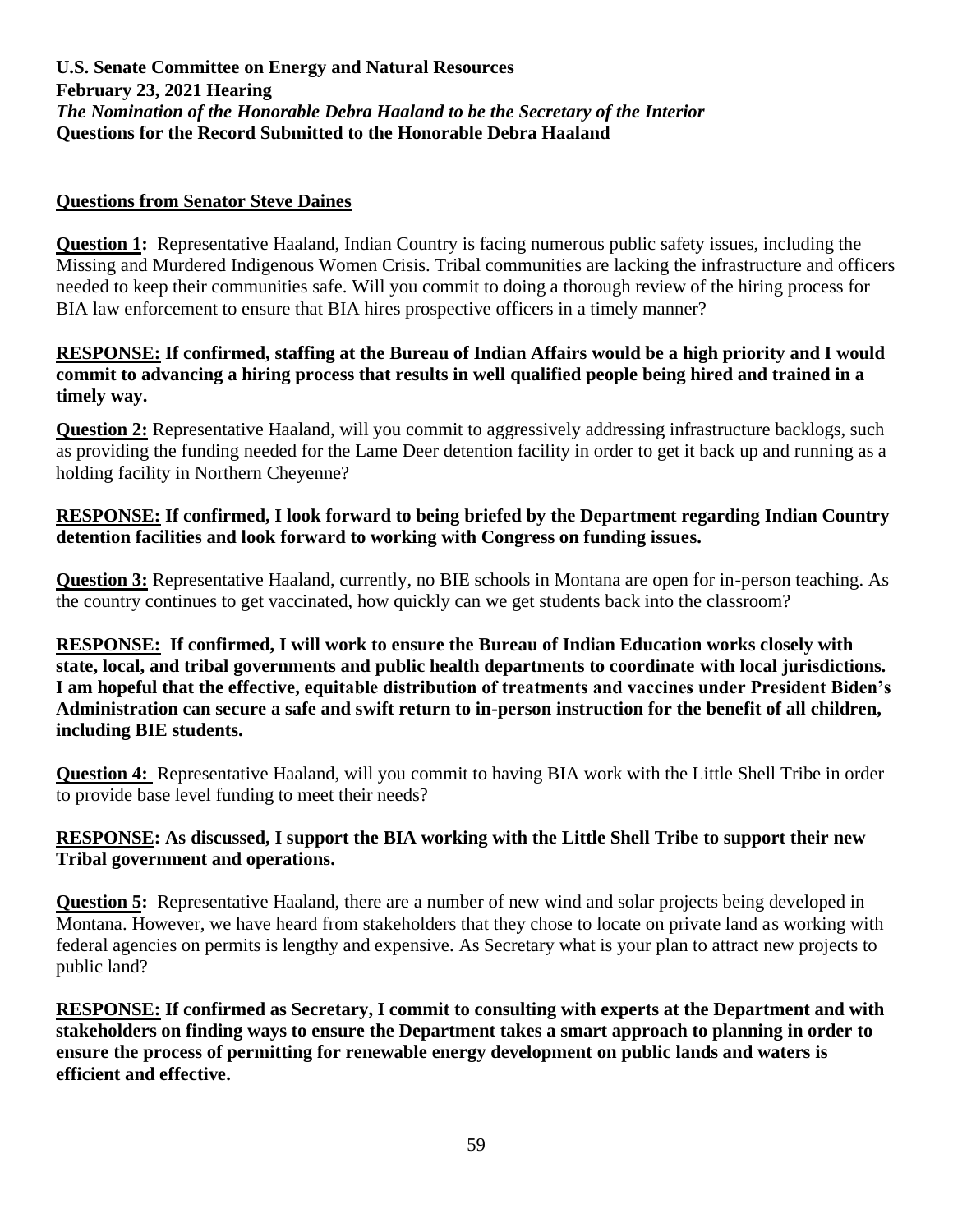**Question 6:** Representative Haaland, storage will be an essential part of any expansion of intermittent energy resources. Pumped hydro storage is one of these technologies and Montana is leading the nation on the development and use of this technology. What actions will you take to facilitate storage projects on federal lands?

**RESPONSE: Hydropower is a source of clean, renewable energy that is an essential part of our energy future. Pumped storage hydropower accounts for the vast majority of energy storage currently on the grid. If confirmed, I will work to support hydropower on public lands in a way that is environmentally sustainable and resilient to climate change.** 

**Question 7:** Representative Haaland, when speaking of a clean energy future, would you include hydropower as important component in a carbon free energy grid?

**RESPONSE: Hydropower is a source of clean, renewable energy that is an essential part of our energy future. Hydropower can also help support the deployment of other renewable technologies on our electricity grid. It is also critical that hydropower is developed and operated in a way that supports healthy rivers and the communities that rely on them. If confirmed, I will work to support hydropower on public lands in a way that is environmentally sustainable and resilient to climate change.** 

**Question 8:** Representative Haaland, do you believe we should build more hydropower dams and units on public lands and waters or do you think we should remove existing dams?

**RESPONSE: Hydropower is a source of clean, renewable energy that is an essential part of our energy future. Hydropower can also help support the deployment of other renewable technologies on our electricity grid. It is also critical that hydropower is developed and operated in a way that supports healthy rivers and the communities that rely on them. If confirmed, I will work to support hydropower on public lands in a way that is environmentally sustainable and resilient to climate change.**

**Question 9**: Representative Haaland, do you support the breaching of hydropower dams in the Columbia Snake River System?

## **RESPONSE: If confirmed as Secretary, I look forwards to learning more about this issue and consulting with experts at the Department and with stakeholders, including Congress, on this topic.**

**Question 10**: Representative Haaland, do you believe we should streamline permitting for offshore marine and in-stream hydrokinetic power?

**RESPONSE: If confirmed as Secretary, I look forward to consulting with experts at the Department and with stakeholders on finding ways to ensure the Department takes a smart approach to planning in order to ensure the process of permitting for renewable energy development on public lands and waters is efficient and effective.**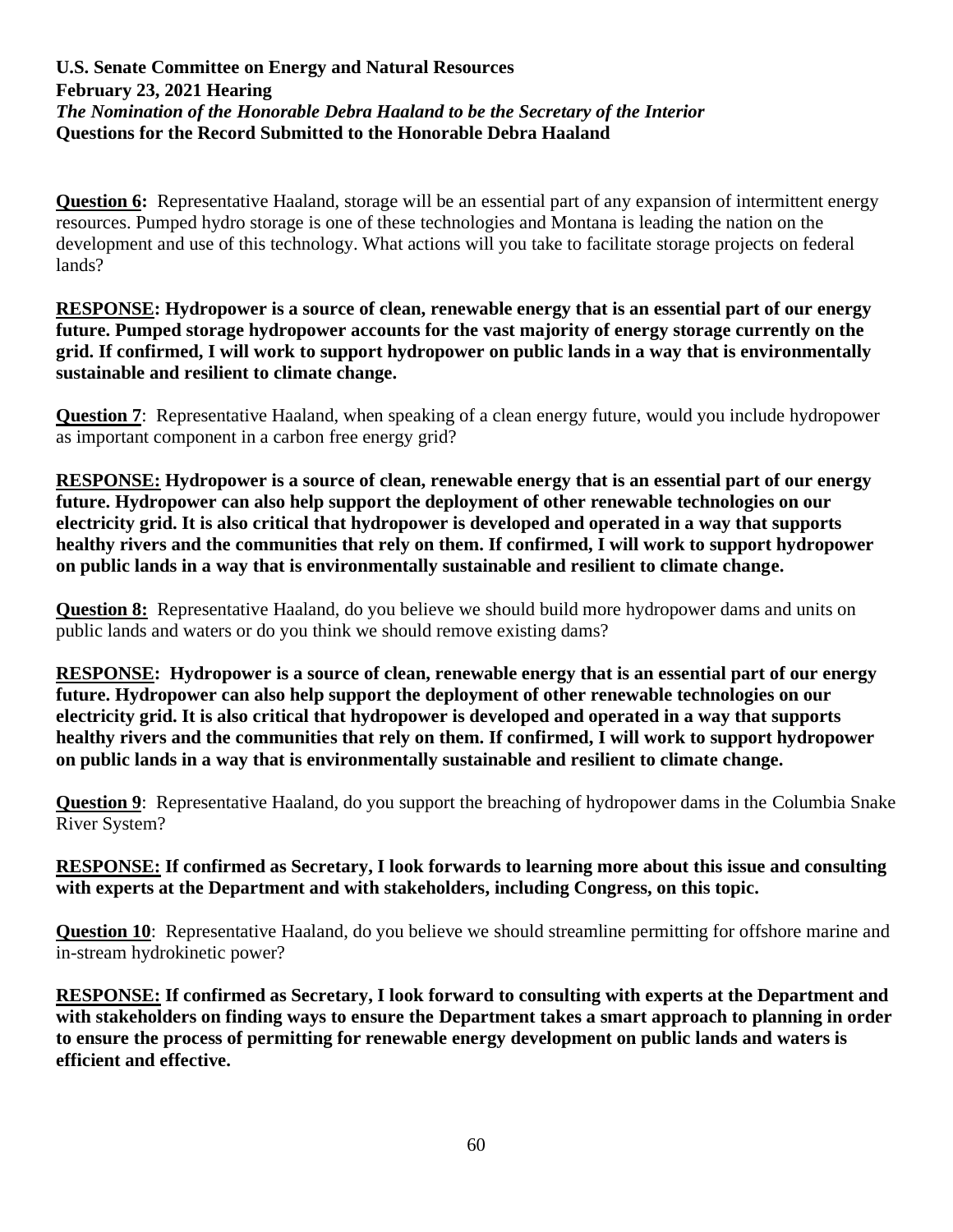**Question 11:** Representative Haaland, you were a cosponsor for the Public Land Renewable Energy Development Act which was signed into law last congress. As a cosponsor and strong supporter of streamlining renewable energy projects on federal lands I believe this was an important bill. What are your plans to implement this legislation?

#### **RESPONSE: If confirmed I commit to working hard to ensure this legislation is implemented as Congress intended.**

**Question 12:** Representative Haaland, where else do you see opportunities to streamline permitting on federal lands?

## **RESPONSE: If confirmed as Secretary, I commit to consulting with experts at the Department and with stakeholders to find ways of ensuring the Department takes a smart approach to planning in order to minimize conflicts.**

**Question 13:** Representative Haaland, do you believe it is necessary to decommission coal fired power plants and remove coal from the U.S. energy mix to meet President Biden's climate goals?

**RESPONSE: As I said during the hearing, we need to move forward with technology and innovation for our energy needs. That's not going to happen overnight, but the energy industry is innovating. I believe it is fundamental that we tackle the climate crisis by innovating, harnessing our technology and creating jobs. Together we can work to position our nation and all of its people for success in the future. And I am committed to working cooperatively with all stakeholders and all of Congress to strike the right balance going forward.**

**Question 14:** Representative Haaland, with the advancements in clean coal technology and carbon capture, it will be possible to run coal plants with zero carbon emissions. Would you support or oppose the construction of a new coal plant with CCUS technology or the retrofitting of an existing plant with CCUS technology?

**RESPONSE: As I said during the hearing, we need to move forward with technology and innovation for our energy needs. That's not going to happen overnight, but the energy industry is innovating. I believe it is fundamental that we tackle the climate crisis by innovating, harnessing our technology and creating jobs. Together we can work to position our nation and all of its people for success in the future. And I am committed to working cooperatively with all stakeholders and all of Congress to strike the right balance going forward.**

**With regard to carbon capture and sequestration, the Biden Administration is open to many technologies to meet our net zero goal by 2050, including CCUS and I support that approach.**

**Question 15**: Representative Haaland, it is estimated that coal, gas, and nuclear energy use approximately 12 acres of land per megawatt of energy produced. Solar needs approximately 43 acres per megawatt and wind approximately 70 acres per megawatt. With the expansion of wind and solar energy there will need to be an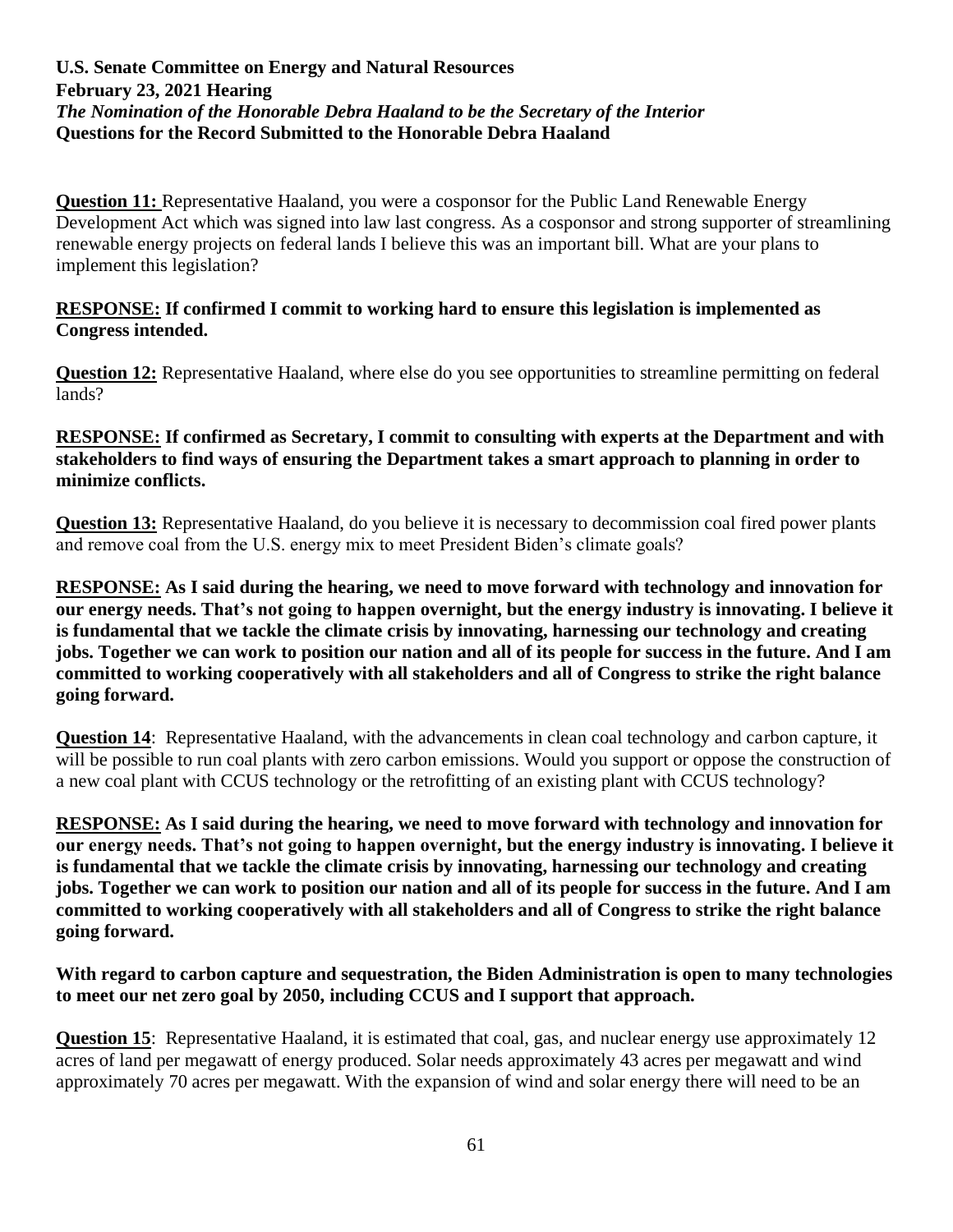exponential increase of land use to generate the same amount of energy. How do you plan to balance conservation of land and species with the increase in land use for wind and solar?

#### **RESPONSE: We can protect wildlife and manage our public lands and forests, including the development of renewable energy. If confirmed, I will ensure that any decision we make is guided by science, and I support the President's goal of conserving 30% of our nation's land and waters by 2030 to ensure that we conserve enough habitat for nature to thrive.**

**Question 16:** Representative Haaland, coal development is major economic driver for the Crow tribe in Montana and represents a major portion of their non-federal budget and the employment of tribal members. Will you take a different stance on tribal development of natural resources than you will on other public lands?

**RESPONSE: I believe that honoring our nation-to-nation relationship with sovereign Tribal Nations, upholding the trust and treaty responsibilities to them, and engaging in regular, meaningful and robust consultation are paramount to fulfilling the Department's mission. The President made this commitment clear in his recent memorandum on consultation. I am committed to robust tribal engagement and tribal consultation when the Department is making decisions that affect them, so that our actions are inclusive of Tribal Nations' priorities and recommendations.**

**Question 17:** Representative Haaland, there are many tribes around the nation who use natural resource development to grow their economy. A leasing/mining ban on all federal land will impact tribal communities due to the legacy of fractionated interests on reservation. Coal production in particular provides for housing and public safety for many tribes. How will President Biden's push to reduce coal, oil and gas production impact our energy producing tribal communities?

## **RESPONSE: As I said during the hearing, President Biden's Executive Order does not affect lands that the United States holds in trust or restricted status for Tribal Nations or individual Indians.**

a. Representative Haaland, how many tribal jobs will be impacted?

# **RESPONSE: As I said during the hearing, President Biden's Executive Order does not affect lands that the United States holds in trust or restricted status for Tribal Nations or individual Indians.**

b. Representative Haaland, how will this impact revenue?

## **RESPONSE: As I said during the hearing, President Biden's Executive Order does not affect lands that the United States holds in trust or restricted status for Tribal Nations or individual Indians.**

**Question 18:** Representative Haaland, a Wyoming study found that a leasing moratorium would "…have implications for the Montana economy. During the first year under a leasing moratorium, value added is \$29 million lower…which reduces personal income by \$13 million and lowers employment by 210." This price tag would continue to grow each year, resulting in thousands of lost jobs and millions in lost local revenues. Do you support the leasing moratorium and how long do you think it should last?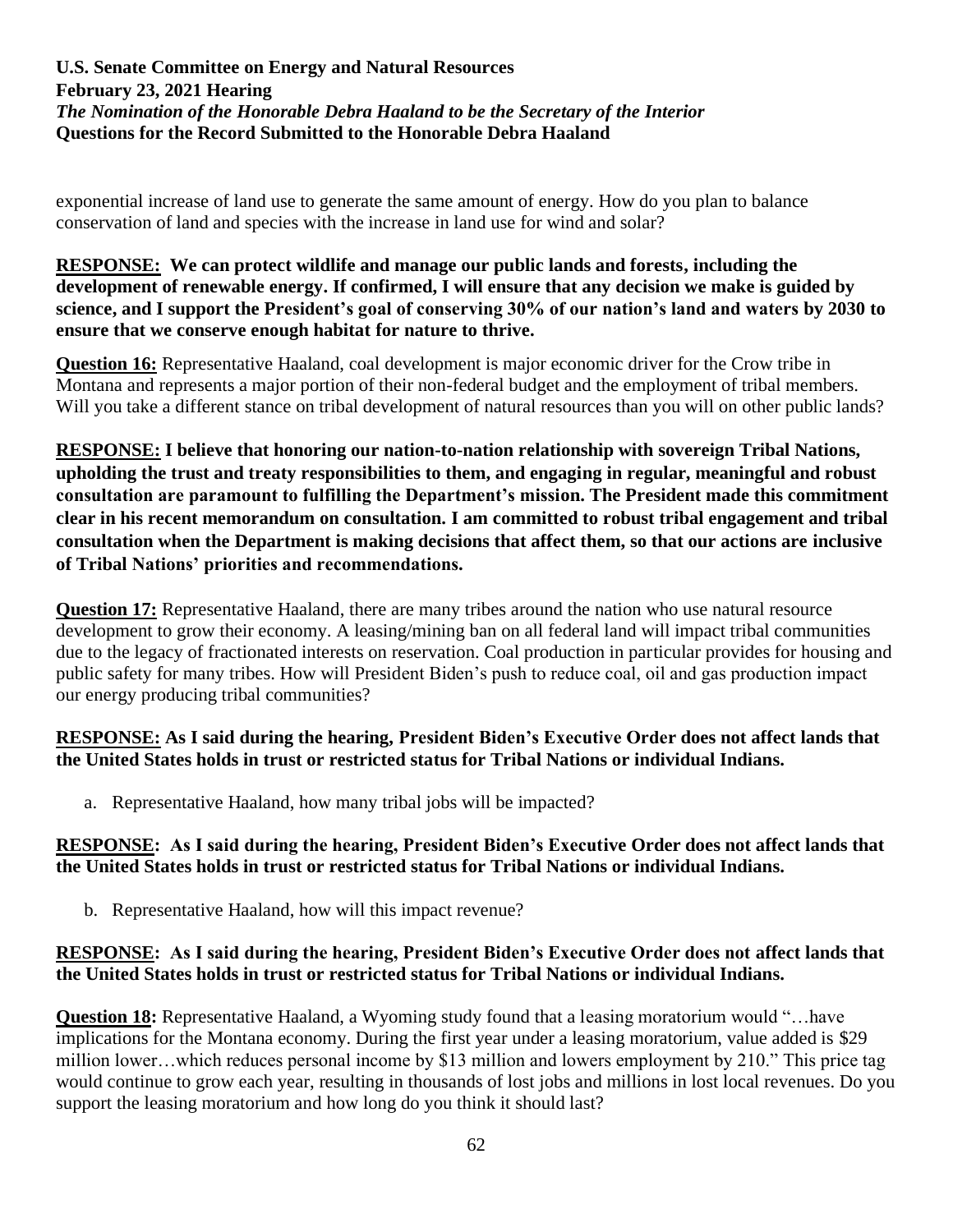**RESPONSE: The President's executive order paused the issuance of new oil and gas leases while the Administration reviews the fossil fuel leasing program. This pause does not affect existing, valid oil and gas leases where permits continue to be reviewed and approved. There are currently 26 million acres of public lands onshore and 12 million acres of public lands offshore under existing leases. Of that, over 13 million acres onshore and 9 million acres offshore are currently not producing. As such, about 53 percent of all public lands under lease onshore and 77 percent of all public lands under lease offshore is not producing. Permits continue to be reviewed on these existing leases and there are approximately 7,700 unused, approved permits to drill.**

**Question 19:** Representative Haaland, many rural Montana communities rely on revenues generated from oil and gas development on federal lands. Montana has received over \$123 million for schools and essential services from oil and gas development on federal lands since 2016. You have called for a stop of oil and gas development on federal lands. What would your plan be to replace that local revenue if you are confirmed?

**RESPONSE: The President's Executive Order paused the issuance of new oil and gas leases while the Administration reviews the fossil fuel leasing program. This pause doesn't affect existing, valid oil and gas leases where permits continue to be reviewed and approved. There are currently 26 million acres of public lands onshore and 12 million acres of public lands offshore under existing leases. Of that, over 13 million acres onshore and 9 million acres offshore are currently not producing. As such, about 53 percent of all public lands under lease onshore and 77 percent of all public lands under lease offshore is not producing. Permits continue to be reviewed on these existing leases and there are approximately 7,700 unused, approved permits to drill.**

**Question 20:** Representative Haaland, unlike oil and gas development on federal lands, wind and solar development on federal lands does not create direct revenue for local communities. Do you support creating a revenue sharing arrangement for wind and solar like there is for oil and gas?

#### **RESPONSE: I am aware that the methods of revenue collection for renewable energy development differ from oil and gas development. I look forward to learning more about the differences and the reasons for those differences if confirmed and working with Congress on any improvements.**

**Question 21:** Representative Haaland, based on 2019 estimates of oil, gas, solar, and wind federal revenues and generation production and capacity, it is estimated that wind and solar generated \$2.5 million per terawatthour of equivalent energy produced on federal land, whereas oil and gas generated \$4.08 million per terawatthour equivalent energy produced on federal land. If the U.S. implemented a 'keep-it-in-the-ground' policy on federal lands, which you have supported, the Federal government would see a 40% decrease in revenue per kilowatt-hour of equivalent energy produced. As Secretary what are your plans to make up for the difference in federal compensation and would you increase or decrease federal fees on energy production?

**RESPONSE: The President's Executive Order temporarily paused the issuance of new oil and gas leases while the Administration reviews the fossil fuel leasing program. This pause doesn't affect existing, valid oil and gas leases where permits continue to be reviewed and approved. There are currently 26 million acres of public lands onshore and 12 million acres of public lands offshore under existing leases. Of that,**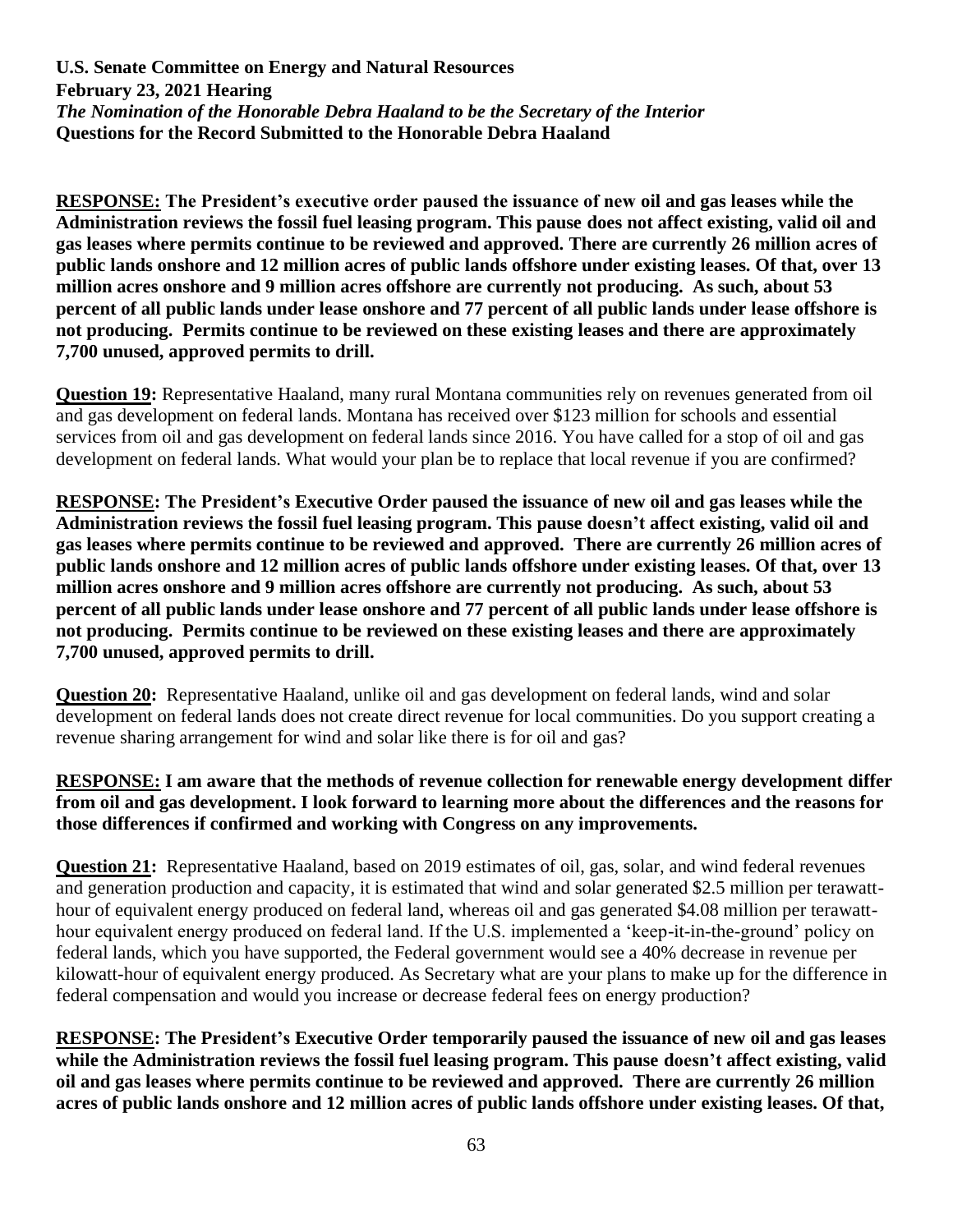**over 13 million acres onshore and 9 million acres offshore are currently not producing. As such, about 53 percent of all public lands under lease onshore and 77 percent of all public lands under lease offshore is not producing. Permits continue to be reviewed on these existing leases and there are approximately 7,700 unused, approved permits to drill.**

**Question 22:** Representative Haaland, you were a cosponsor of H.R. 5552 which expands the prohibition on the unauthorized take or killing of migratory birds including incidental take by commercial activities. This includes incidental take by electric transmission, wind power generation and oil and gas facilities. As Secretary do you intend to maintain the current prosecutorial standards at DOI or will you increase prosecutions of unintentional migratory bird takes?

### **RESPONSE: As I said during the hearing, I understand that this is a different role. I am committed to upholding our environmental laws. Law enforcement authorities need tools to enforce these laws. If I am confirmed, I will learn more from Department experts and consult with stakeholders on this issue.**

**Question 23:** Representative Haaland, all energy production on public lands has an impact on native species. For example, wind production can have impacts on protected species like the bald eagle, solar production can have impact on desert species like native lizard populations, and oil and gas development can have impacts on various ground nesting birds. As Secretary will you evaluate the impacts of wildlife fairly and equally for all forms of energy development?

**RESPONSE: I do not believe we need to choose between protecting our wildlife and having a strong economy – we can strike the right balance to have both. If confirmed I will work to support collaborative approaches to conserving wildlife, including supporting the stewardship efforts of farmers, ranchers, states, and tribes. I will ensure that any decision we make is guided by science and the law.**

**Question 24:** Representative Haaland, the Keystone XL pipeline would cross 44 miles of BLM land in Montana. As Secretary, you would play a key role in administering that right-a-way. Do you support the Keystone XL pipeline and would you support or remove the right-a-way that was granted to Keystone XL Pipeline?

**RESPONSE: Since I am not a confirmed member of President Biden's Administration, I was not consulted on this decision. President Biden's Executive Order to tackle the climate crisis launched a whole-of-government approach to address the climate crisis and create millions of jobs in clean energy while putting America on a path to achieve net zero emissions by 2050. The President's Build Back Better plan aims to create millions of jobs and support workers and, if confirmed, I look forward to helping him move his plan forward. If confirmed, I can also commit to listen to all stakeholders and take a balanced approach on any pipeline issues that arise before the Department.** 

**Question 25:** Representative Haaland, "multiple use" is a bedrock of BLM's mission. As Secretary you will have the ability to advance BLM's multiple use mission or reduce it. According to the current BLM mission statement: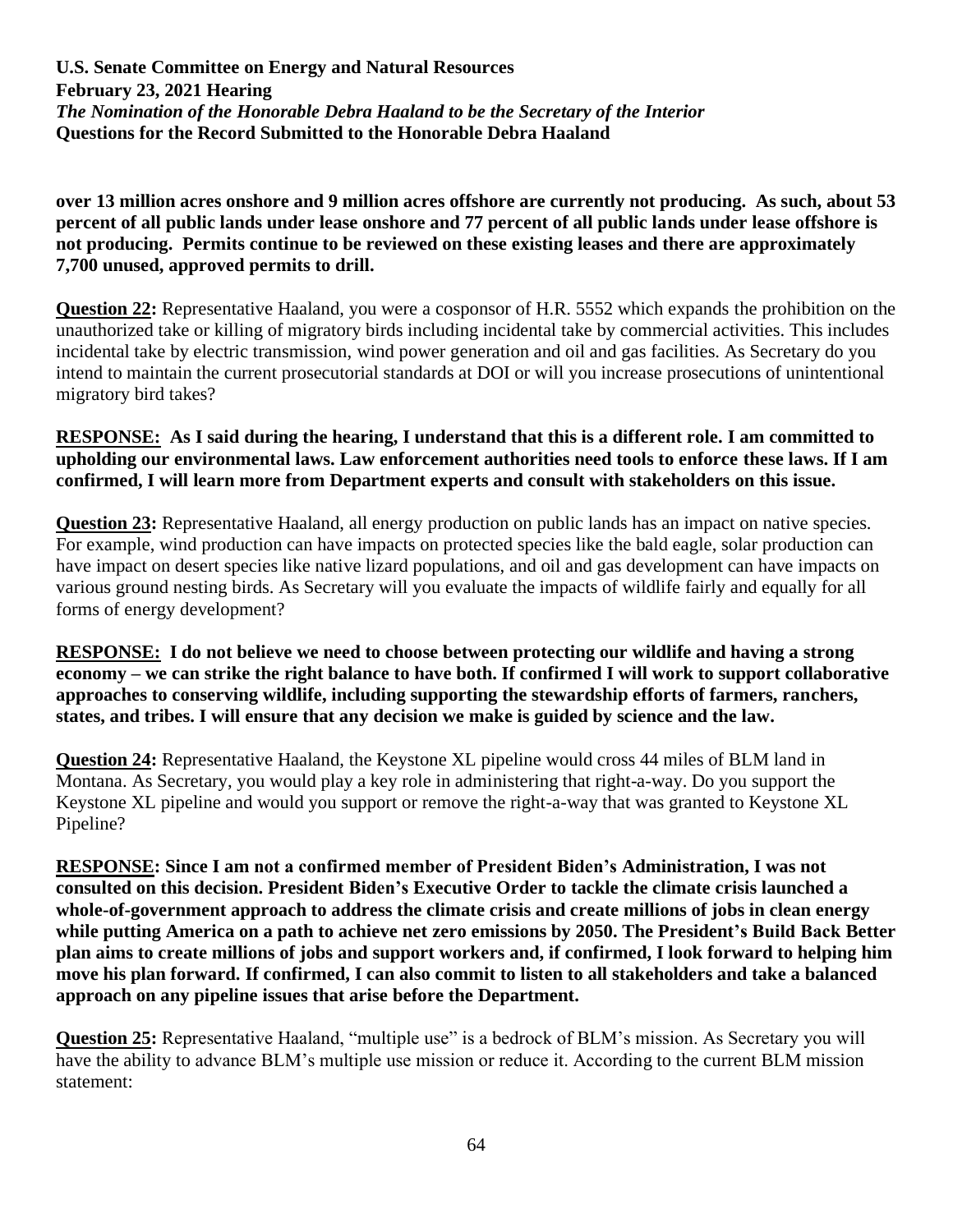"Congress tasked the BLM with a mandate of managing public lands for a variety of uses such as energy development, livestock grazing, recreation, and timber harvesting while ensuring natural, cultural, and historic resources are maintained for present and future use.

To do this, we manage public lands to maximize opportunities for commercial, recreational, and conservation activities. This promotes healthy and productive public lands that create jobs in local communities while supporting traditional land uses such as responsible energy development, timber harvesting, grazing, and recreation, including hunting and fishing."

Do you have plans to change BLM's multiple use statement?

## **RESPONSE: I understand and respect BLM's mission with regard to multiple use.**

**Question 26:** Representative Haaland, do you believe that responsible energy development, including coal, oil, gas, and geothermal development is part of BLM's multiple use directive?

#### **RESPONSE: I agree that responsible energy development is a part of BLM's multiple use mandate in the Federal Land Policy and Management Act.**

**Question 27:** Representative Haaland, what does multiple-use and sustained-yield mean to you?

### **RESPONSE: I understand and respect BLM's mission with regard to multiple use land management. I also believe that multiple uses must be managed appropriately so that public lands are sustained for the benefit of future generations.**

**Question 28:** Representative Haaland, reclaimed coal and mining operations are often times more productive for wildlife and plant species. In fact, Montana has frequently been awarded for our reclamation efforts. In some places the reclaimed areas have better habitat and at one site I have heard that we are seeing elk and deer that were not present beforehand. Have you visited a world-class reclamation site before and would you agree that post extraction reclamation can be better for habitat than it was before extraction?

## **RESPONSE: As I indicted at my confirmation hearing, I believe mining reclamation is critically important to protecting the health and safety of Americans. If confirmed I would welcome the opportunity to visit a reclaimed site.**

**Question 29:** Representative Haaland, the U.S. is reliant on many critical minerals and metals that are essential for healthcare, renewable energy, communications, and more. Do you believe that the U.S. should decrease its dependency on foreign countries, particularly adversarial countries, by increasing responsible mining in the U.S.?

**RESPONSE: As I said during the hearing, the Earth is here to provide for us. And our grandchildren should be able to rely on what they get from the Earth as much as we do. America's public lands have long been – and will continue to be – an important source of the minerals that power our economy, from gold and copper to the critical minerals that we use in our advanced technologies. If confirmed, I will**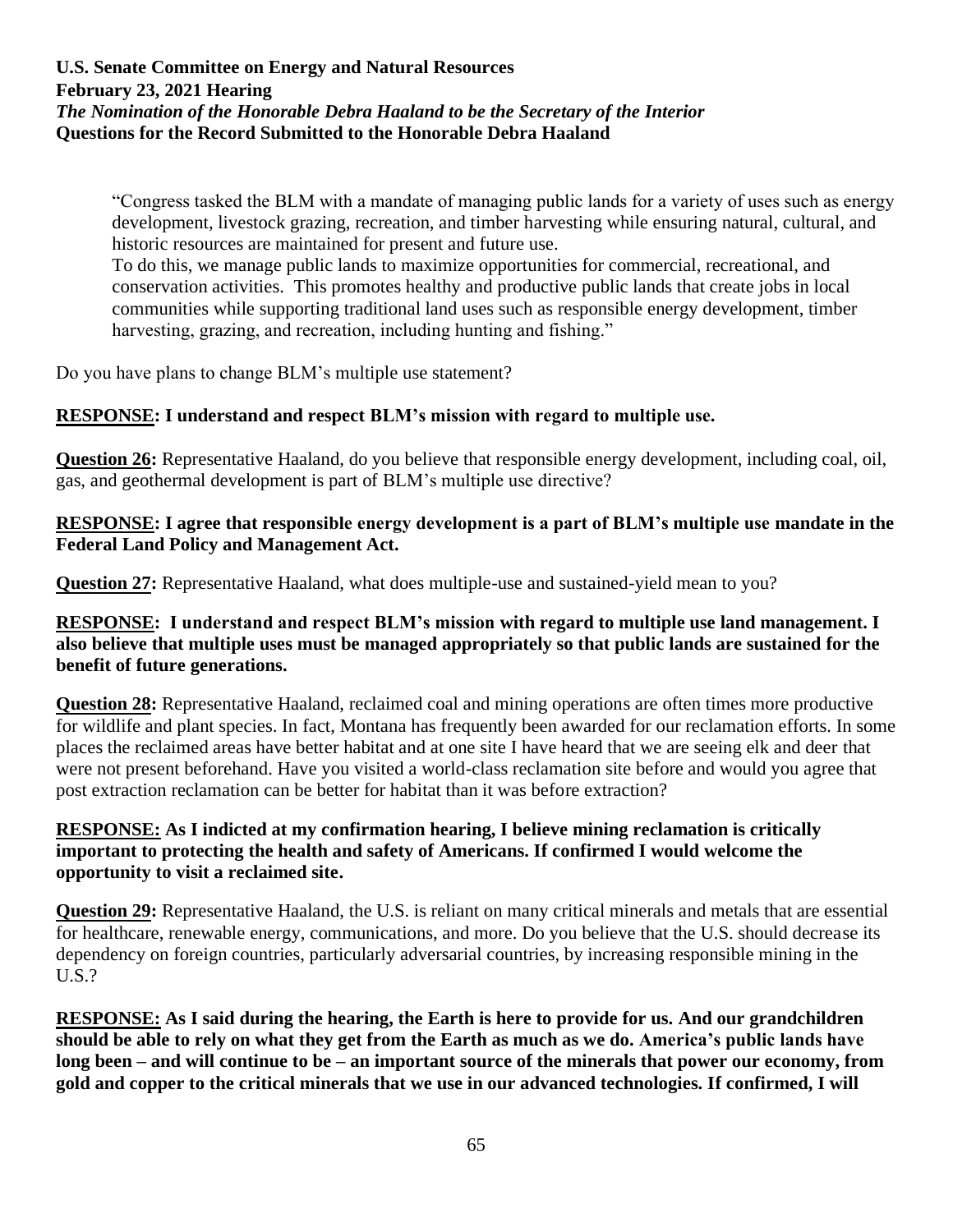### **look to take a balanced approach to oversee mining on our public lands. I believe we can use our natural resources, create new jobs, and protect our environment for future generations.**

**Question 30:** Representative Haaland, do you believe the U.S. has better or worse environmental and labor standards when it comes to mining than China, Indonesia, Russia, Venezuela, or the DRC Congo?

## **RESPONSE: I am not familiar with those countries' environmental rules. I support American energy independence and strong standards for workers and public health in the U.S.**

**Question 31:** Representative Haaland, as we discussed during the hearing, in order to produce wind, solar, and storage technology you need raw materials that need to be mined and extracted from the earth. You have previously introduced legislation that would increase the costs and lengthens the permitting for hard rock mining. Where do you believe we should source raw materials for renewable energy?

**RESPONSE: As I said during the hearing, the Earth is here to provide for us. And our grandchildren should be able to rely on what they get from the Earth as much as we do. America's public lands have long been – and will continue to be – an important source of the minerals that power our economy, from gold and copper to the critical minerals that we use in our advanced technologies. If confirmed, I will look to take a balanced approach to oversee mining on our public lands. I believe we can use our natural resources, create new jobs, and protect our environment for future generations.**

**Question 32:** Representative Haaland, with my strong support, in 2018, Congress amended the Federal Land Management Policy Act (FLPMA) to streamline vegetation management approvals necessary for utilities to access federal rights-of-way to enhance electric system reliability, promote public safety, protect natural resources, and mitigate wildfire risk. To my knowledge, the Bureau of Land Management has yet to implement these critical changes. If confirmed, will you commit issuing the vegetation management rule this year, to promote the long-term, cost-effective, and efficient management of electric facilities on federal lands?

# **RESPONSE: If confirmed, I will commit to learn more about this issue, and to ensuring the Bureau of Land Management complies with the law and moves forward with appropriate wildfire prevention and mitigation policies.**

**Question 33:** Representative Haaland, The Department of the Interior issued Order No. 3395, which suspended the BLM and BIA authority "to grant rights of way, easements, or any conveyances of property or interest in property, including land sales or exchanges, or any notices to proceed under previous surface use authorizations that will authorize ground-disturbing activities." Federal rights of way are an essential component to ensure rural communities can receive safe, reliable electric power and broadband access. If confirmed how will you ensure timely access to federal rights of way are not inhibited?

**RESPONSE: I am informed that S.O. 3395 created a temporary elevation of the process for reviewing permits during the transition. I also understand permits are still being reviewed and approved, with an additional last level of review taking place in a timely way. If confirmed, I look forward to finding a productive path forward.**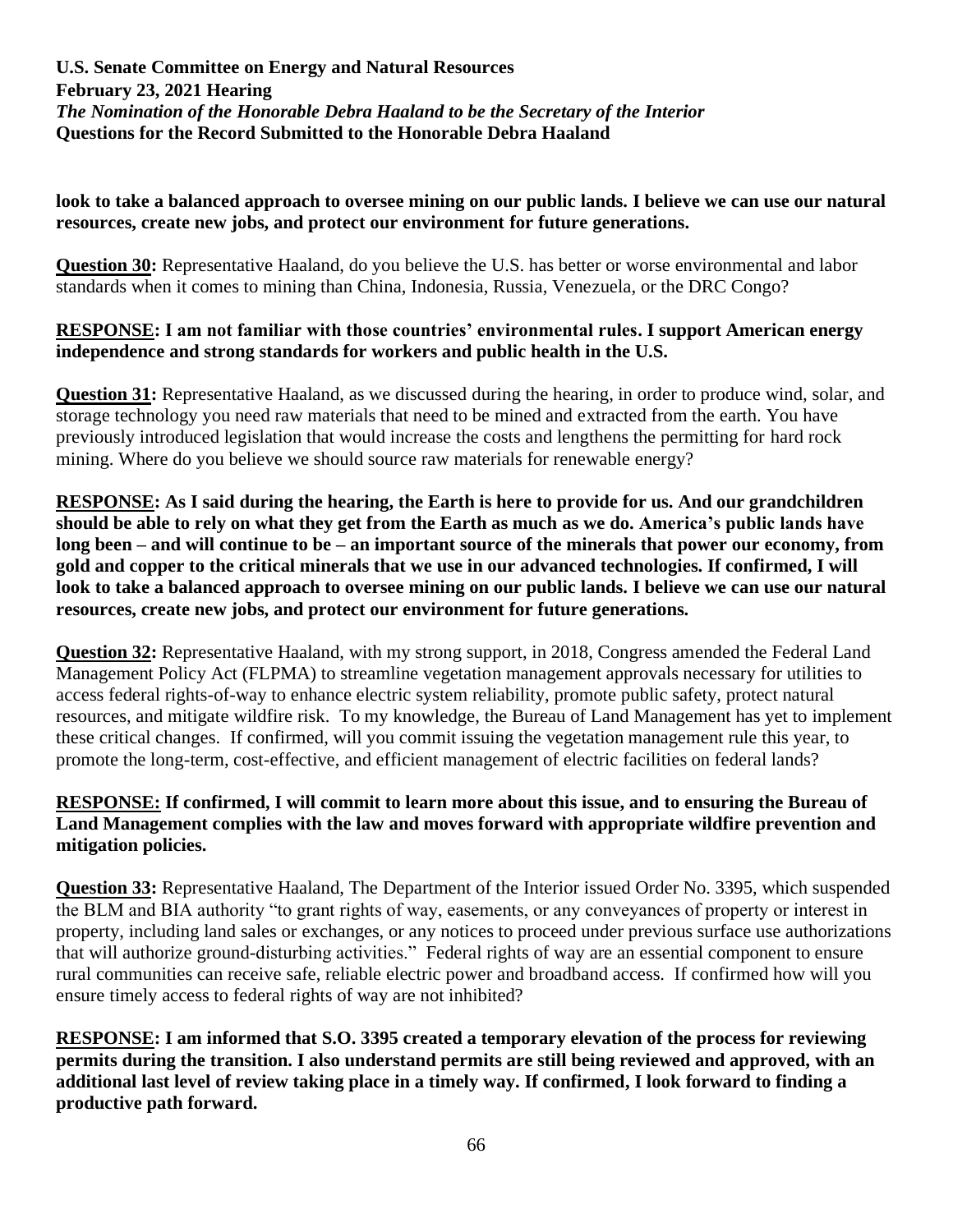**Question 34:** Representative Haaland, our National Park System is the envy of the world. If confirmed what steps will you take to increase visitors experience in our national parks?

**RESPONSE: If confirmed, I will support the implementation of the Great American Outdoors Act as Congress intended, which permanently funds the Land and Water Conservation Fund and provides funds to address the maintenance backlog on federal lands. Implementation of the Great American Outdoors Act, and permanent funding for the Land and Water Conservation Fund will lead to increased access to public lands, including our national parks.** 

**Question 35**: Representative Haaland, The Great American Outdoors Act is a historic law that takes the revenue from energy development on public lands and uses it to reduce the backlog of maintenance on our parks and public lands. The program is estimated to reduce the backlog on parks by half over the next 5 years. Would you support extending the program, which means continuing energy development on public lands, in order to continue to reduce the backlog on public lands?

### **RESPONSE: I support the Great American Outdoors Act which permanently funds the Land and Water Conservation Fund and provides funds to address the maintenance backlog on federal lands. If confirmed, I will work with Interior staff to ensure that the Department implements the Act as Congress intended.**

**Question 36:** Representative Haaland, will you take actions to change the implementation of the Great American Outdoors Act as it relates to our National Park System?

## **RESPONSE: As stated above, if confirmed I will work with Interior staff to ensure that the Department implements the Act as Congress intended.**

**Question 37:** Representative Haaland, how would the Department of the Interior under your leadership, prioritize deferred maintenance projects in National Parks under the Great American Outdoors Act?

# **RESPONSE: If confirmed, I will work with Interior staff to understand the current process, and, as stated above, will ensure that the Department implements the Act as Congress intended.**

**Question 38:** Representative Haaland, as of 2018, Glacier National Park has an estimated maintenance need of approximately \$176 million, when you include deferred maintenance, capital improvements, and other facility maintenance needs. Montana is also home to a number of amazing small and mid-size parks that have similar maintenance issues. As Secretary, how will you balance the needs of larger, highly visited parks, like Glacier, that might see 3 million visitors a year, with those of a smaller park like Grant Kohrs?

## **RESPONSE: If confirmed, I will work with Interior staff to understand the current process for prioritizing maintenance needs at national parks. Prioritization involves balancing the needs of various parks, park visitors, and other stakeholders, with available resources.**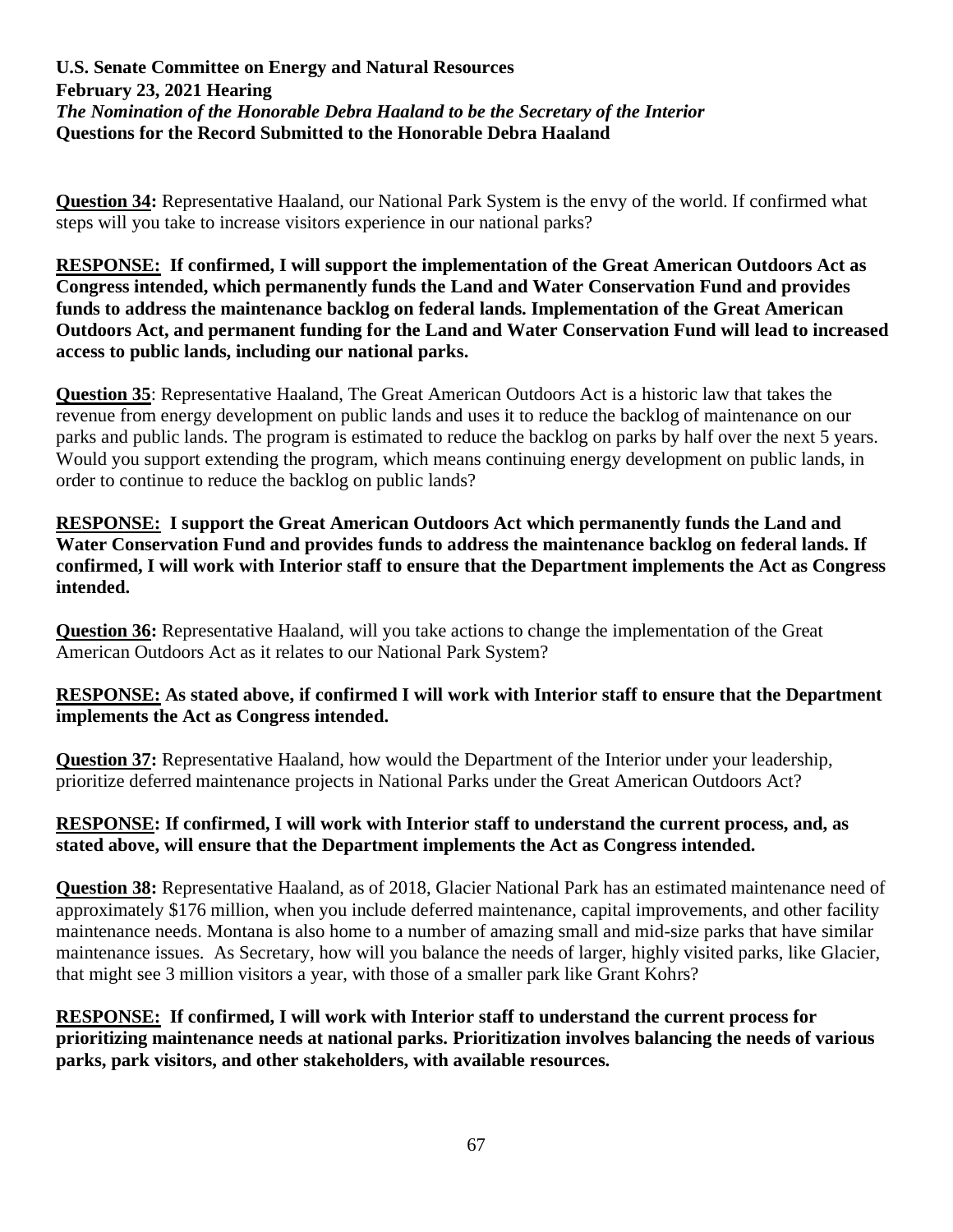**Question 39:** Representative Haaland, keeping up with all the costs in National Parks and public lands is expensive. Partnerships have been a prime example of how the Department of the Interior can work with private and public groups to increase visitor experiences at parks. For example, in Montana, the National Park Foundation, the Leona M. and Harry B. Helmsley Charitable Trust, and the Friends of the Little Bighorn Battlefield partnered together with the National Park Service to construct a new visitor center at the Little Bighorn National Monument. Do you support these types of public/private partnerships and what actions will you take as Secretary regarding these types of projects?

# **RESPONSE: I believe that collaboration and working together yields the best outcomes. If confirmed, I look forward to learning more about these types of partnerships across our federal lands.**

**Question 40:** Representative Haaland, just before the inauguration of President Biden, the Department of the Interior announced a final rule relating to improving concessionaire contracts in National Parks. The rule was postponed for review by the new administration. Do you have any concerns with the rule and if confirmed will you work to publish and implement the rule?

## **RESPONSE: I have not had the benefit of being briefed by National Park Service officials on this rule. If confirmed, I look forward to working with Department experts on reviewing the rule and pursuing next steps from there.**

**Question 41:** Representative Haaland, some groups have proposed to increase park entrance fees, increase franchise fees, or impose new fees to fund national parks and public lands. As Secretary will you increase visitation fees, franchise fees, or implement new fees to fund public land management?

## **RESPONSE: If confirmed, I look forward to learning more from the National Park Service on issues surrounding park entrance fees and how best to proceed in a way that allows all individuals to enjoy our great outdoors.**

**Question 42:** Representative Haaland, last year you signed a letter urging the administration to close parks and public lands in response to the COVID-19 pandemic. As Secretary will you move to close any park units or publicly accessible lands?

#### **RESPONSE: As I said during the hearing, I believe now that President Biden is in office, there is a mask mandate on our public lands and in our national parks. If everyone does their part to social distance and be careful and wear their masks, we will have more of those opportunities. I will support every effort by the Biden Administration to address the COVID-19 pandemic.**

**Question 43:** Representative Haaland, our National Parks support large and small tourism companies throughout the state. From outfitters and guides to motorcoaches, it is important that companies have fair access and up to date information on the parks and their operations. If confirmed, what steps will you take to ensure continued partnerships, access, and information with Montana tourism companies?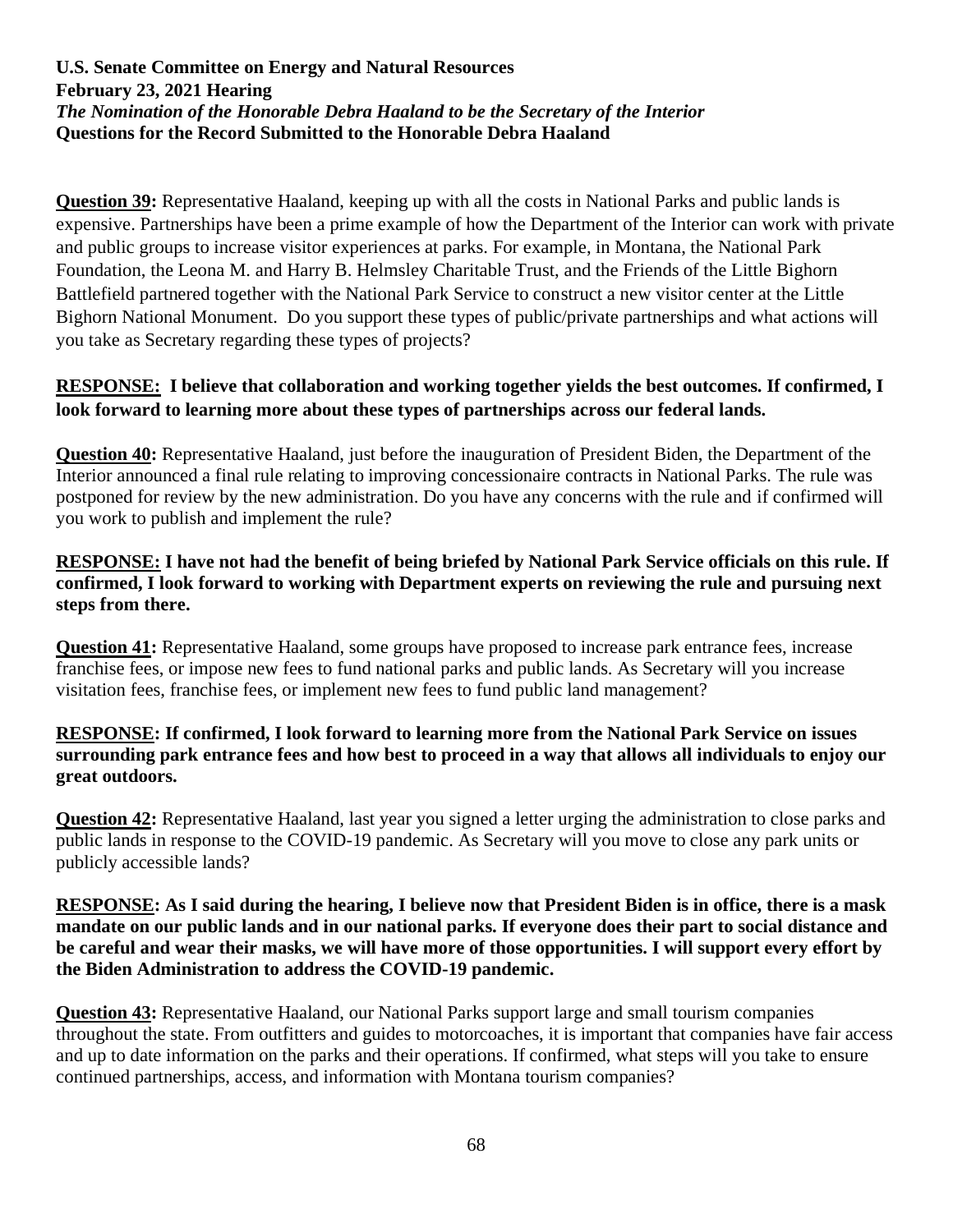**RESPONSE: As I stated at my hearing, I know that President Biden supports a strong outdoor economy, and so do I. I believe that collaboration and working together yields the best results. If confirmed, I look forward to learning more about how the Department partners with the outdoor economy in your state.**

**Question 44:** President Biden's Executive Actions to Tackle the Climate Crisis at Home and Abroad, Create Jobs, and Restore Scientific Integrity Across Federal Government commits the U.S. to the goal of conserving at least 30% of our lands and oceans by 2030. You have introduced a resolution along the same premise, the detail of which have been sparse. Please answer the following questions in regards to the 30 X 30 initiative:

- a. What is your baseline definition of "conserving" in this case?
- b. Does the 30 X 30 initiative apply only to public land or all U.S. lands?
- c. How many acres of land do you estimate still need to be "conserved" in order to reach this goal?
- d. Will you recognize existing management levels and activities that currently afford protections?
- e. How will you recognize motorized recreation?
- f. Will you recognize activities such as logging and grazing, and reclamation as contributing to conservation?
- g. Do you foresee changes to current management levels or reductions on current or historic uses?
- h. Do you believe working lands (i.e. forest restoration, grazing) are an important component of 30 X 30?
- i. How will you incorporate and enhance sportsmen and hunting opportunities in the 30 X 30 initiative?
- j. Extensive environmental review is required before any project or action may be carried out on public land to ensure proper mitigation and restoration plans are in place. In what meaningful way are ground-disturbing activities contrary to conservation principles or environmental stewardship?
- k. Between Areas of Conservation Concern, Critical Habitat, Wilderness, Wilderness Study Area, Land with other protective designations and classifications—in what meaningful way the majority of our public lands not being protected?
- l. How do you intend to engage stakeholders and will you commit to prioritizing the input of local governments and the community?
- m. Will you commit to providing sportsmen, ranchers, timber, and energy stakeholders an equitable voice in the stakeholder-engagement process?
- n. Land is reclaimed following mining and other extractive or ground-disturbing activities and mitigation measures must also be followed. More often than not, the land is left healthier and sustains more wildlife than prior to energy development. In what meaningful way is this not conservation?
- o. Will you commit to providing the Energy and Natural Resources Committee with bi-monthly updates on 30X30 planning and implementation efforts?
- p. Will you commit that these bi-monthly updates include a detailed briefing to discuss planned recommendations to the National Climate Task Force, what factors will be used to determine successful completion of the goal, and what steps will need to be taken to achieve the goal?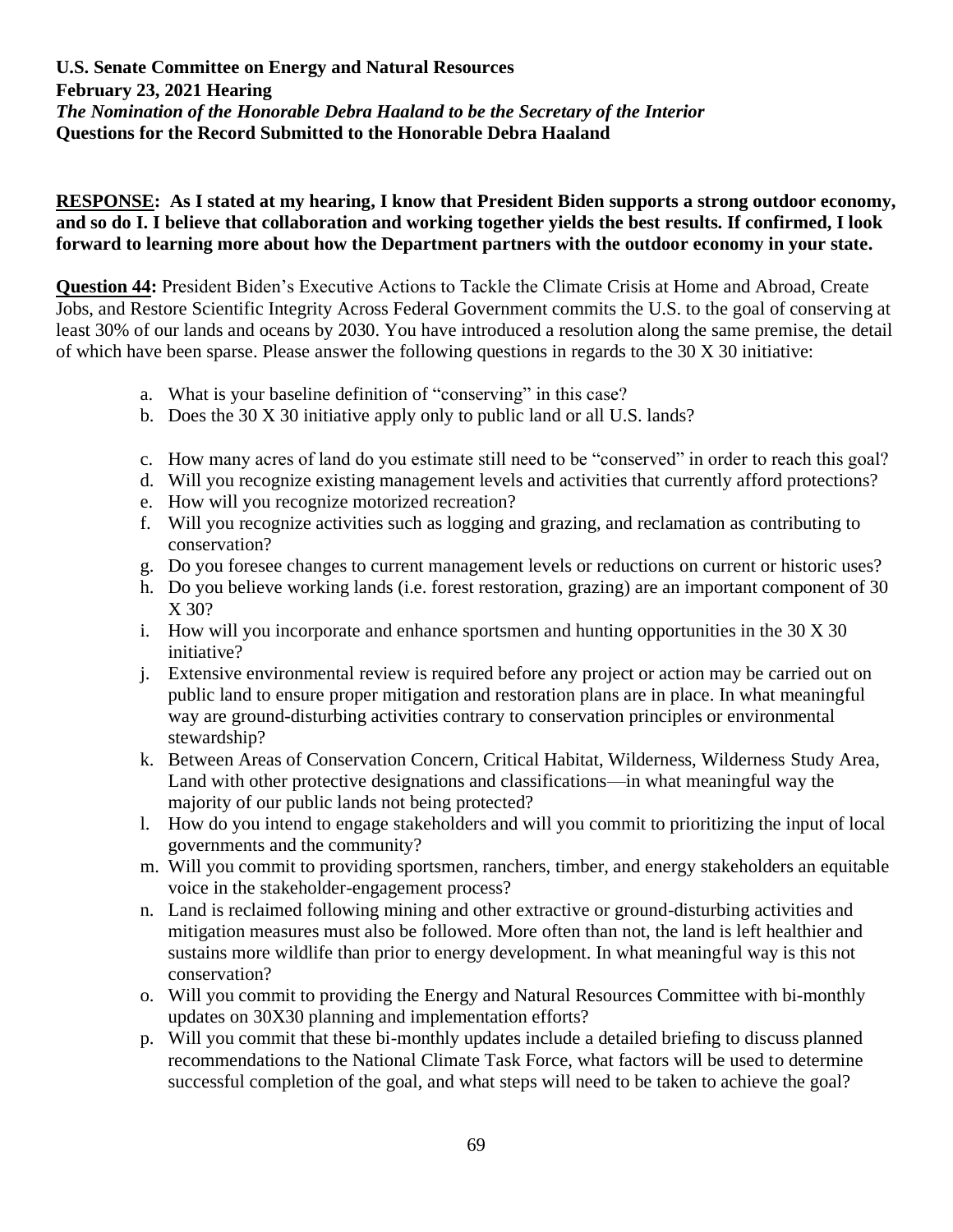- q. Do you believe the National Climate Task Force is the most appropriate entity to be tasked with the 30 X 30 initiative and why?
- r. Do you foresee utilizing authorities in the Antiquities Act to achieve 30% conservation status?

**RESPONSE: The 30 by 30 goal is inclusive: it will include state and local parks, Indigenous-led conservation, voluntary private conservation, and working lands cared for by generations of farmers and ranchers. This can't be a top-down approach but must be locally-engaged, science-based, and respectful of private landowners, Tribal Nations and existing user groups like hunters, anglers, farmers and ranchers. 30 by 30 is about setting a goal and bringing people together on conservation to conserve lands for future generations—a bipartisan idea that is very popular with the American people. I look forward to working with Congress to move this important goal forwards and will work with Congress and interested stakeholders as we do so.**

**Question 45:** Representative Haaland, the Great American Outdoors Act provided the largest investment in conservation and our public lands in history. How will you go about implementing this act to ensure stewardship of this significant investment?

# **RESPONSE: As I previously stated, if confirmed, I will work with Interior staff to ensure Department implements the Act as Congress intended. Effective and efficient use of the funds that Congress provided will be a high priority for me.**

**Question 46:** Representative Haaland, you have repeatedly called for a permanent moratorium on energy development on our federal land. Offshore and onshore energy revenues fund the Land and Water Conservation Fund. How do you plan to make up the loss in revenue that funds conservation programs like the Land and Water Conservation Fund?

**RESPONSE: As I stated at my hearing, President Biden has placed a pause on new oil and gas leases on public lands to review the program. During that time production and therefore revenue from existing leases continues, so I am not aware of any loss in revenue that needs to be made up. I understand the role of Secretary is different and I take that seriously and I will not prejudge the outcome of the review of the oil and gas leasing program. I appreciate your concern on this issue and these factors can be considered as part of that review.**

**Question 47:** Representative Haaland, state and local input is absolutely critical in land management decisions. If confirmed, how will you incorporate state planning efforts in land management decisions and include state and local governments in the process?

**RESPONSE: As I said at the hearing, it is important for local communities to weigh in on important decisions that affect them, and if confirmed I would seek partnerships with states, with tribes, and with local communities to ensure effective collaboration on land management decisions.**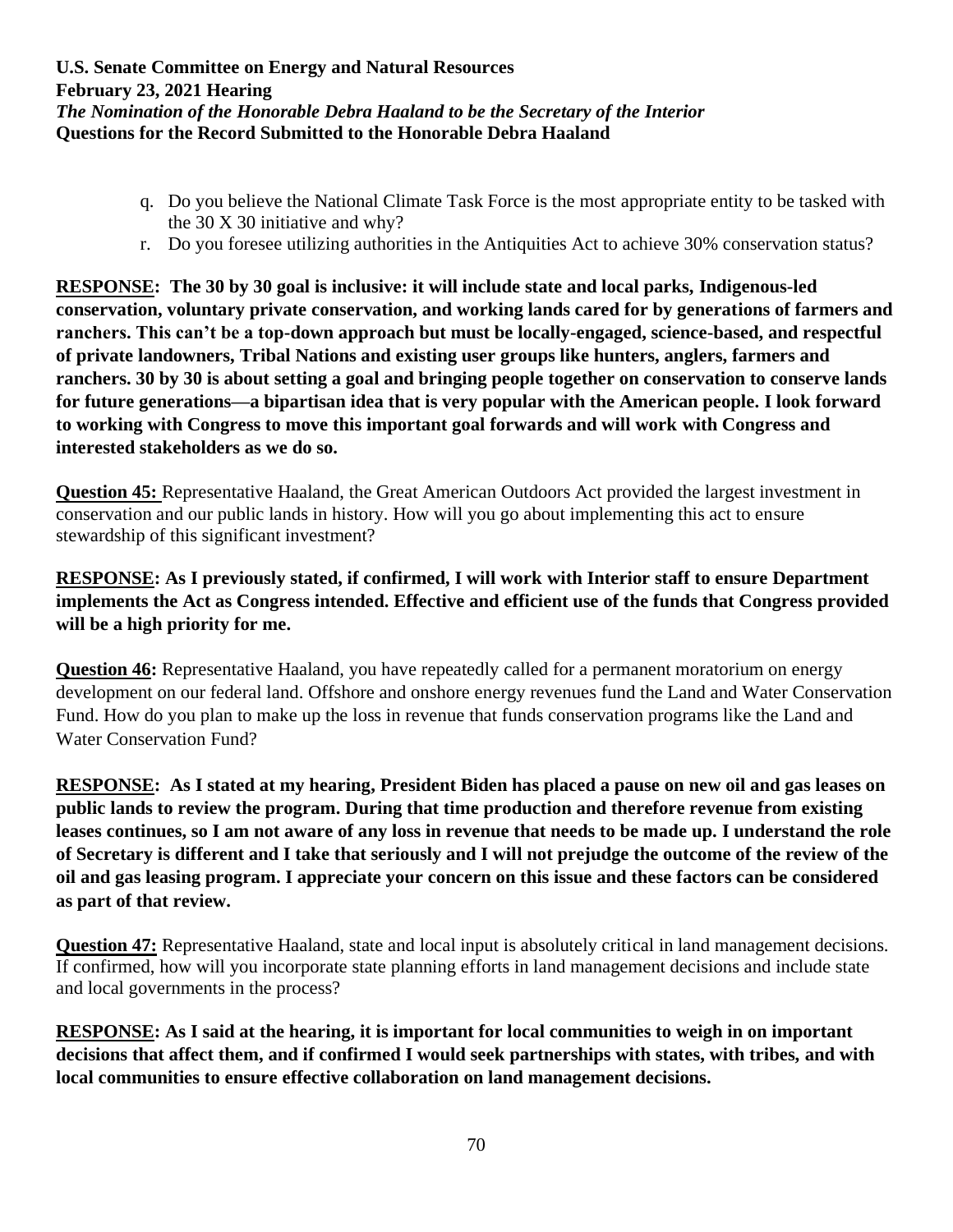**Question 48:** Representative Haaland, federal land management can sometimes be contentious. How do you intend to navigate through conflict on federal lands and federal land management? How important are local voices in reaching management decisions and how do you intend to protect those voices, particularly when local opinions differ from those of national organizations or the administration?

## **RESPONSE: If confirmed I will work to support collaborative approaches to land management decisions. I will work to support the stewardship efforts of farmers, ranchers, states, and tribes, and I will ensure that any decision we make is guided by science and the law.**

**Question 49:** Representative Haaland, you have indicated your commitment to addressing climate change. You have also indicated your support of President Biden's Executive Actions relating to climate and energy. The cancellation of the Keystone XL pipeline and the moratorium on energy leasing is expected to increase emissions. How will you address the increase in emissions caused by President Biden's actions over the last month?

**RESPONSE**: **President Biden's Executive Order to tackle the climate crisis launched a whole-ofgovernment approach to address the climate crisis and create millions of jobs in clean energy while putting America on a path to achieve net zero emissions by 2050. The President's Build Back Better plan aims to create millions of jobs and support workers and, if confirmed, I look forward to helping him move his plan forward.**

**Question 50:** Representative Haaland, you cosponsored the Northern Rockies Ecosystem Protections Act which designates 23 million acres of Wilderness, including 7 million acres in Montana. Which Montana officials and local Montana stakeholders did you receive input from to inform your support?

**RESPONSE: As I stated at my hearing, the role of an individual Member of Congress to her constituents is different than the role and responsibilities of a cabinet secretary to the public. While I was one of 44 cosponsors of this legislation in the 116th Congress, the bill addressed more than the congressional designation of wilderness in the State of Montana, comprising seven titles and including provisions regarding Indian Tribes.**

**Question 51:** Representative Haaland, do you support CEQ's final rule in July of 2020 to modernize and clarify the CEQ regulations to facilitate more efficient, effective, and timely NEPA reviews by simplifying and clarifying regulatory requirements, incorporating key elements of the One Federal Decision policy and codifying certain case law and CEQ guidance?

# **RESPONSE: If I am confirmed, I look forward to consulting with my legal and policy team at the Department to understand the issue better. I would work closely with the Council on Environmental Quality if called upon to address policy questions about NEPA implementation.**

**Question 52:** Representative Haaland, Montana is home to hundreds of iconic wildlife species—some of which are endangered, some of which have recovered, many of which drive our hunting and sportsmen heritage, all of which are cherished by Montanans who have championed some the most successful wildlife conservation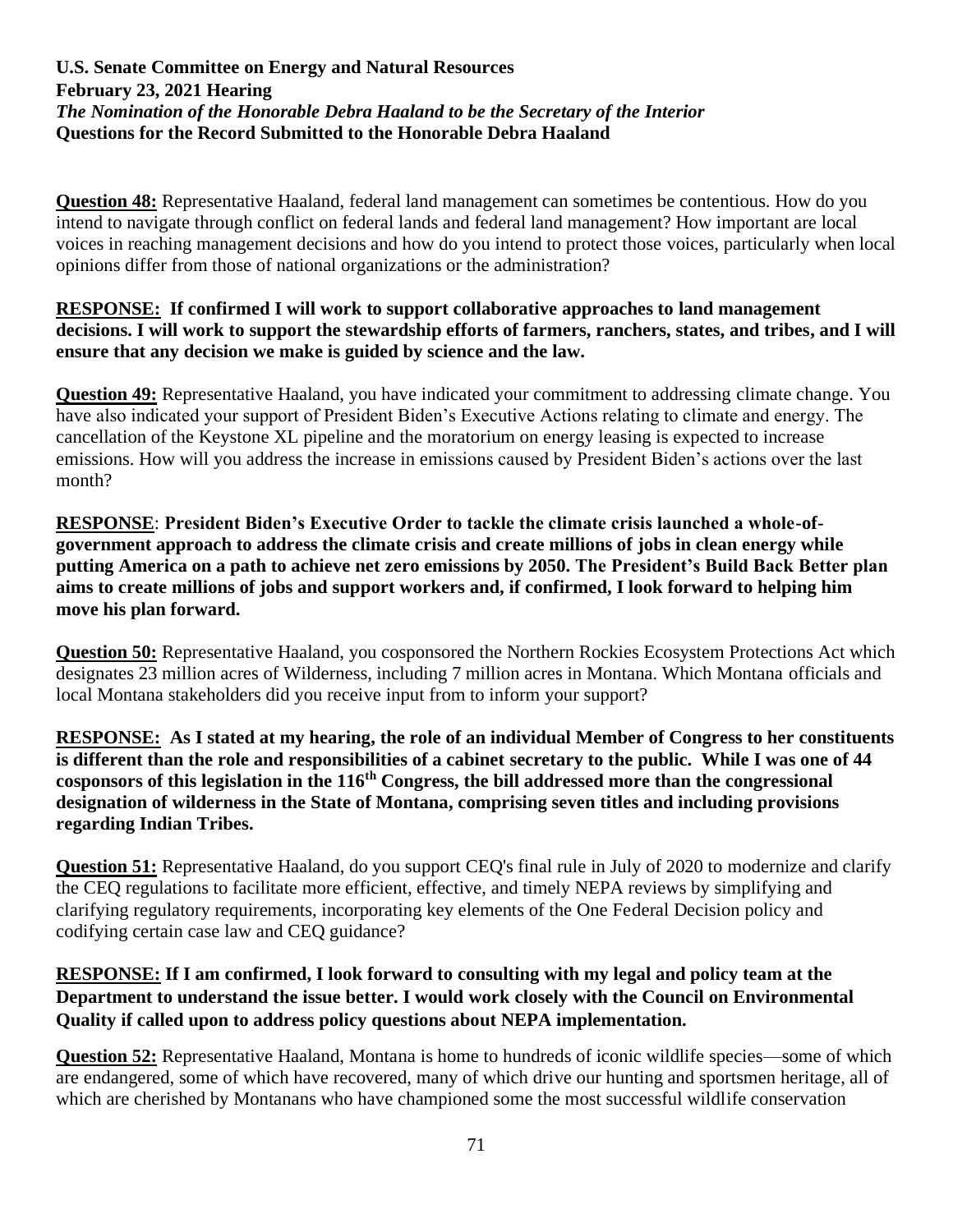stories in the West. When do you believe an endangered species should be considered recovered? When a species has recovered, do you support returning management to the state and removing federal protections?

**RESPONSE**: **If confirmed I will work to support collaborative approaches to conserving wildlife, including supporting the stewardship efforts of farmers, ranchers, states, and tribes. I agree that collaboration on habitat conservation is a key conservation strategy. Once a species is listed, the recovery of that species is the goal of the Endangered Species Act. I will ensure that any decision we make is guided by science and the law.**

**Question 53:** Representative Haaland, the recovery criteria for the grizzly bear in the Greater Yellowstone Ecosystem and the North Continental Divide Ecosystem has been met for several years. Will you commit to moving forward with delisting the grizzly bear in each of these distinct population segments?

# **RESPONSE: ESA listing should be driven by the science and it is appropriate for species to be delisted when they have recovered. I will ensure that any decision we make is guided by science and the law.**

**Question 54:** Representative Haaland, the grizzly bear in the Greater Yellowstone Ecosystem and the North Continental Divide Ecosystem has not only recovered but is flourishing. While this recovery is something to be celebrated, it has also led to an increase in human/livestock and bear conflict. While delisting the grizzly bear will help with this problem, other steps must be taken. The Boone and Crockett Club recently convened a roundtable in Dupuyer to address the issue and the Department of the Interior provided additional funds to cooperative efforts run by USDA Wildlife Services. If confirmed, will you continue this funding commitment to support cooperative problem-solving efforts?

# **RESPONSE: If confirmed I will work to support collaborative approaches to conserving wildlife and avoiding conflicts.**

**Question 55:** Representative Haaland, the 2015 *Cottonwood* decision has compromised the integrity of our land planning process. Its court case has raised bipartisan concerns, even the Obama Administration said at the time that the decision "had the potential to cripple forest management." Do you agree with the Obama Administration that the *Cottonwood* decision was problematic and has caused undue delay of needed forest management?

#### **RESPONSE: If confirmed I will work hard to support collaborative, science-based approaches to conserving wildlife and managing our public lands and forests. On this particular matter, I look to learning more about the status of the issue and how the Department is making decisions on this matter and I would consult with the Department's legal and policy team.**

**Question 56**: Representative Haaland, Montana has been ground-zero for copy-cat litigation, delaying habitat management and fuel reduction projects. However, more recently New Mexico forests were also impacted. As you know, a court issued a total injunction and completely shut down 2 ½ Forests. Do you support the draft rule pending at the U.S. Fish and Wildlife Service that would address this situation?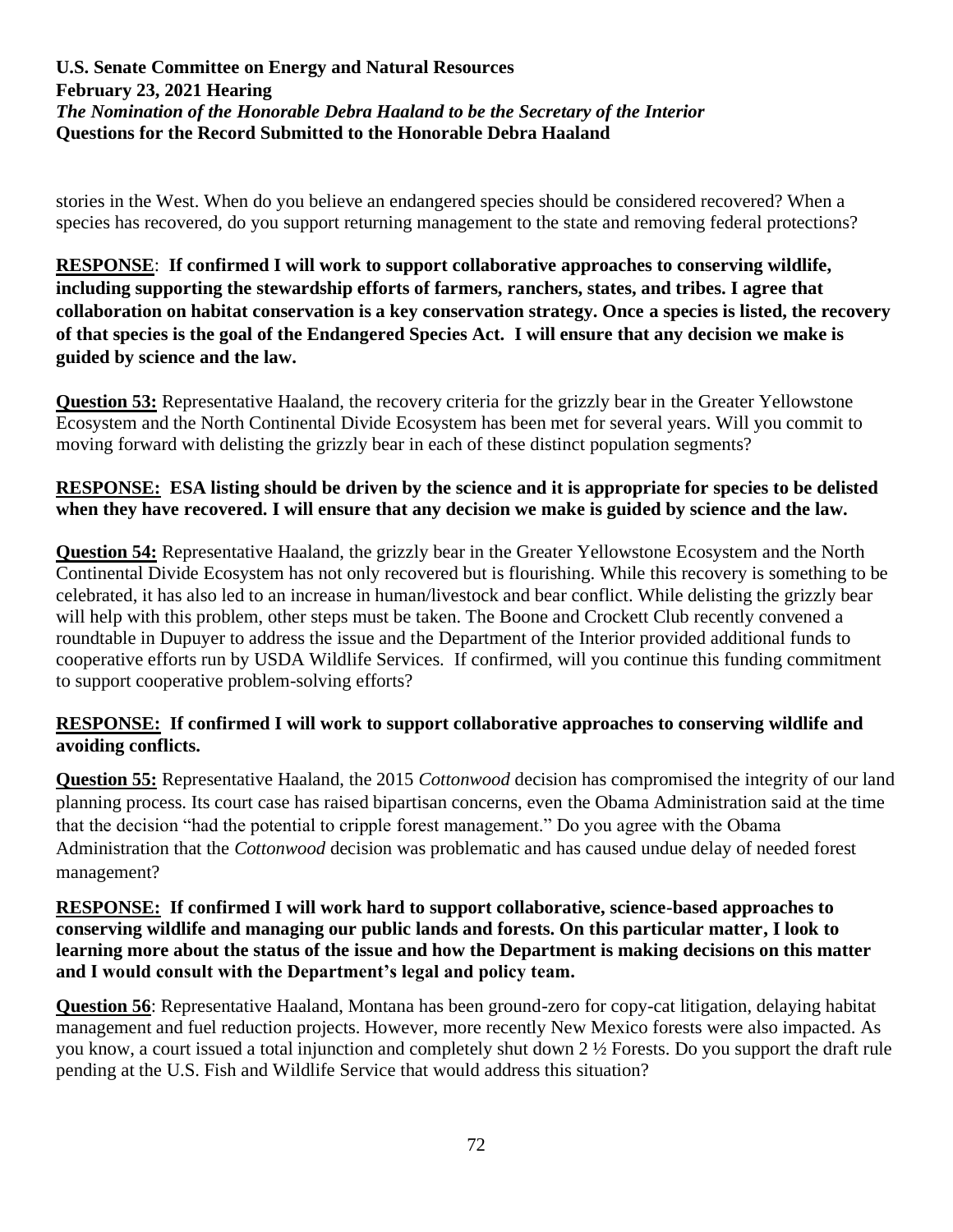**RESPONSE: As I said in my response to the previous question, I will work hard to support collaborative, science-based approaches to conserving wildlife and managing our public lands and forests. On this particular matter, I would consult with the Department's legal and policy team. My experience in New Mexico included the delegation working with the Forest Service and other agencies and stakeholders to find productive paths forward and that is the approach I would bring if confirmed as Secretary.**

**Question 57:** Representative Haaland, you have spoken out against the U.S. Fish and Wildlife Service rulemaking clarifying that for an area to be "critical habitat" it must first be habitat of the species in question. Please explain why you believe critical habitat should not have to be an area that sustains the species. If confirmed, do you intend to rewrite this rulemaking and if so, how will you define "critical habitat"?

**RESPONSE: As a member of Congress, I spoke on this issue based on my concern that the previous administration was removing conservation options that could help the species recover, which is the goal of the ESA. I understand that being a cabinet Secretary is a different role and that's one I take seriously. If confirmed I look forward to getting more fully informed on this issue by Interior staff. I will ensure that any decision we make is guided by science and the law and the Department will continue to listen to the input of Congress and stakeholders on these matters.**

**Question 58:** Representative Haaland, you have also spoken out against the U.S. Fish and Wildlife Service rulemaking that defined "foreseeable future" as far "into the future as the Services can reasonably determine that both the future threats and species responses to those threats are likely." Given your opposition, please explain how the agency is expected to analyze the effects on an action into the foreseeable future beyond what they can reasonably determine?

## **RESPONSE**: **If confirmed I look forward to learning more about this particular part of the FWS decision making process under the ESA from Interior staff. I will ensure that any decision we make is guided by science and the law.**

**Question 59:** Representative Haaland, the U.S. Fish and Wildlife Service is in the process of reviewing the listing status of the Canada Lynx. What factors will you taking into consideration determining recovery criteria and how soon do you anticipate a decision to be made?

**RESPONSE: ESA listing should be driven by the science and the law, and the law provides for delisting when a species has recovered. If confirmed, I look forward to getting more fully informed on how these decisions are made by Interior's expert staff. I appreciate you raising this particular species and I agree that this matter deserves the Department's close attention. As Secretary, I will ensure that any decision we make is guided by science and the law and seek to foster conservation partnerships that help species recover and support rural communities.**

**Question 60:** Representative Haaland, past appropriations bills have included language directing the Bureau of Land Management to work with stakeholders to resolve risks shared by wild and domestic sheep in areas where they occupy the same range. This has created collaborative breakthroughs, maintaining grazing operations while restoring bighorn sheep herds and reducing conflict. While the Bureau of Land Management has policy in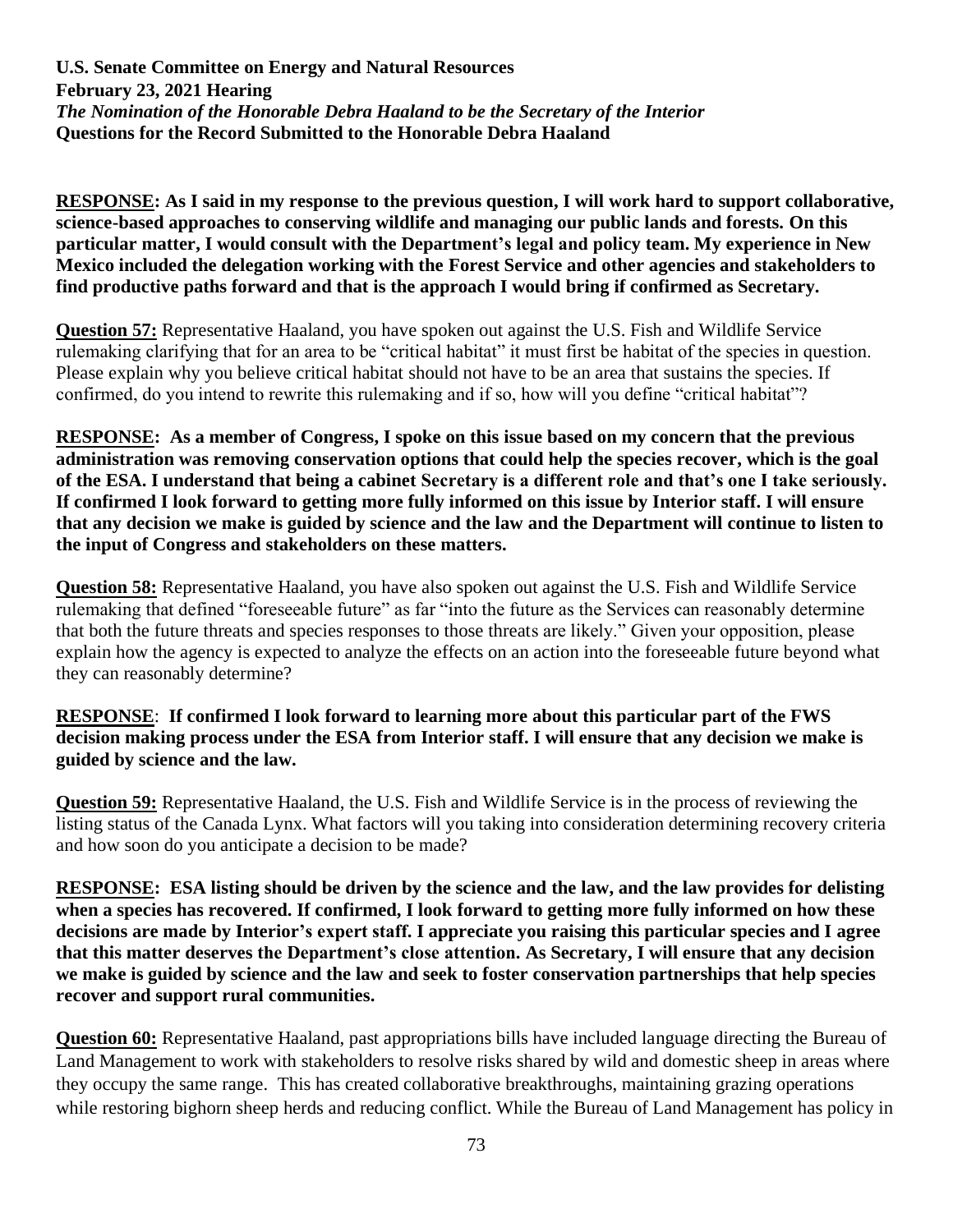place, they have not been implementing it thoroughly. If confirmed, will you commit to work with me to ensure this policy carried out?

## **RESPONSE: If confirmed I look forward to learning more about this issue and working to ensure that when successful collaborative breakthroughs take place they are used to model development of solutions to other land management challenges.**

**Question 61:** Representative Haaland, the gray wolf has also successfully recovered returned to state management. This has been supported by the Fish and Wildlife Service since the Clinton Administration which prepared the first proposal to delist. Since then, states have enacted wolf management policies. Do you agree that management of the gray wolf should be left to states?

# **RESPONSE: If confirmed, I will follow the science and the law on listing decisions, and work with farmers, ranchers, states, and tribes. I commit to getting more fully informed on matters related to the Gray Wolf and the ESA.**

**Question 62:** Representative Haaland, you have made statements advocating to ban trapping on public lands. If confirmed, you will have the authority to implement a ban on trapping on lands under the jurisdiction of the Department of the Interior. If confirmed, will you move to take action to ban trapping on public lands?

**RESPONSE: As I said at my hearing, I recognize that the role of a cabinet secretary with regard to the American public is much different that the role of a congresswoman who is addressing the concerns of her district constituents. I commit to you that if confirmed any actions taken on wildlife management will incorporate input from state and local stakeholders and be based upon the best available science.**

**Question 63:** Representative Haaland, what has informed your opinion on the practice of trapping?

# **RESPONSE: I understand the history of trapping in America and I will not prejudge decisions and will consider the issues and input from stakeholders carefully.**

**Question 64:** Representative Haaland, why should hunters and sportsmen feel confident that hunting and shooting opportunities on public lands will not be compromised given your call to ban all semi-automatic rifles, the most common modern hunting rifle?

**RESPONSE: As I said during the hearing, I am a Pueblo woman. We've been hunting wild game for centuries. In fact, the reason that I'm sitting here today is because my ancestors sustained themselves through those practices. My dad, my grandparents, my brother, they all hunt. In fact, I was fortunate to harvest an Oryx from the White Sands Missile Range. It fed my family for about a year. I absolutely understand and respect the sportsmen and the anglers and their traditions. If confirmed, I look forward to working to ensure that all Americans have those kinds of opportunities that my family and I have had.**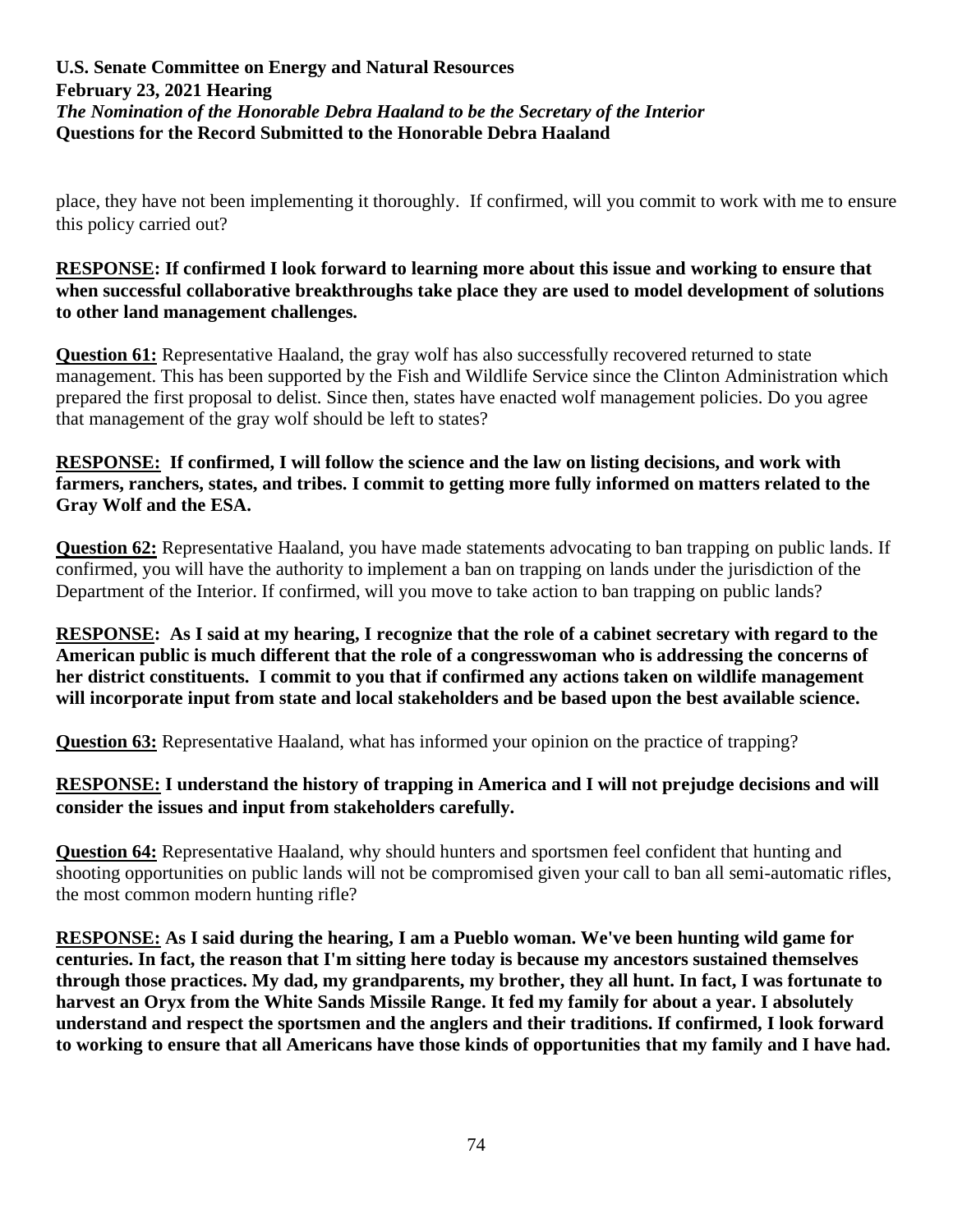**As I said at the hearing, I advocated for my constituents in Congress but I understand that being a cabinet Secretary is a different role and I take that seriously. I am not aware of a role for the Department of the Interior in regulating the types of firearms that can be sold.**

**Question 65:** Representative Haaland, will you commit to a no-net-loss policy for hunting and fishing access on public lands?

**RESPONSE**: **As I said during the hearing, multiple use is a central tenet of managing public lands. And I am committed to working cooperatively with all stakeholders, with the folks on the ground, and all of Congress to strike the right balance going forward. If confirmed, I will look for opportunities to increase access for hunting and angling including by implementing the Great American Outdoors Act as Congress intended.**

**Question 66:** Representative Haaland, former President Obama banned the use of lead ammo and tackle on public lands. The Trump Administration reversed this move. If confirmed, will you consider restrictions on lead ammo and tackle on public lands?

## **RESPONSE: Hunting and fishing are key components to the success of wildlife conservation. If confirmed, I commit to being briefed on learning more about this issue from Interior staff, and to ensuring that any decisions on this matter are based upon the best available science.**

**Question 67:** Representative Haaland, the Administration recently announced the Executive Order on Advancing Racial Equity and Support for Underserved Communities. With that in mind, FWS programs and regulations directly impact the welfare of indigenous people around the world. For example, hunting programs regulated by FWS generate revenue for indigenous communities in Africa. Were you aware of this when you supported the CECIL Act during the 116th Congress?

### **RESPONSE: I understand that the FWS International Affairs program provides domestic and international conservation. If confirmed, I look forward to learning more about this program. As I testified, I understand the role of a cabinet Secretary is different from the role of a Member of Congress and I take that seriously.**

a. If confirmed, will you review and revise FWS regulations with consideration of relevant countries, indigenous communities, and rural communities throughout the FWS decision-making process?

## **RESPONSE: If confirmed I look forward to learning more about this issue and I will carefully consider the relevant issues when decisions come before me.**

**Question 68:** Representative Haaland, the USFWS has an inconsistent record regarding the information it discloses in response to FOIA requests, especially related to the identities of international hunters. In some instances, information disclosed has been abused on social media and elsewhere to attack, harass, and threaten law-abiding hunters. Federal courts have upheld the USFWS' ability to withhold personal information from disclosure and faulted the USFWS for its inconsistent approach in determining what information it can legally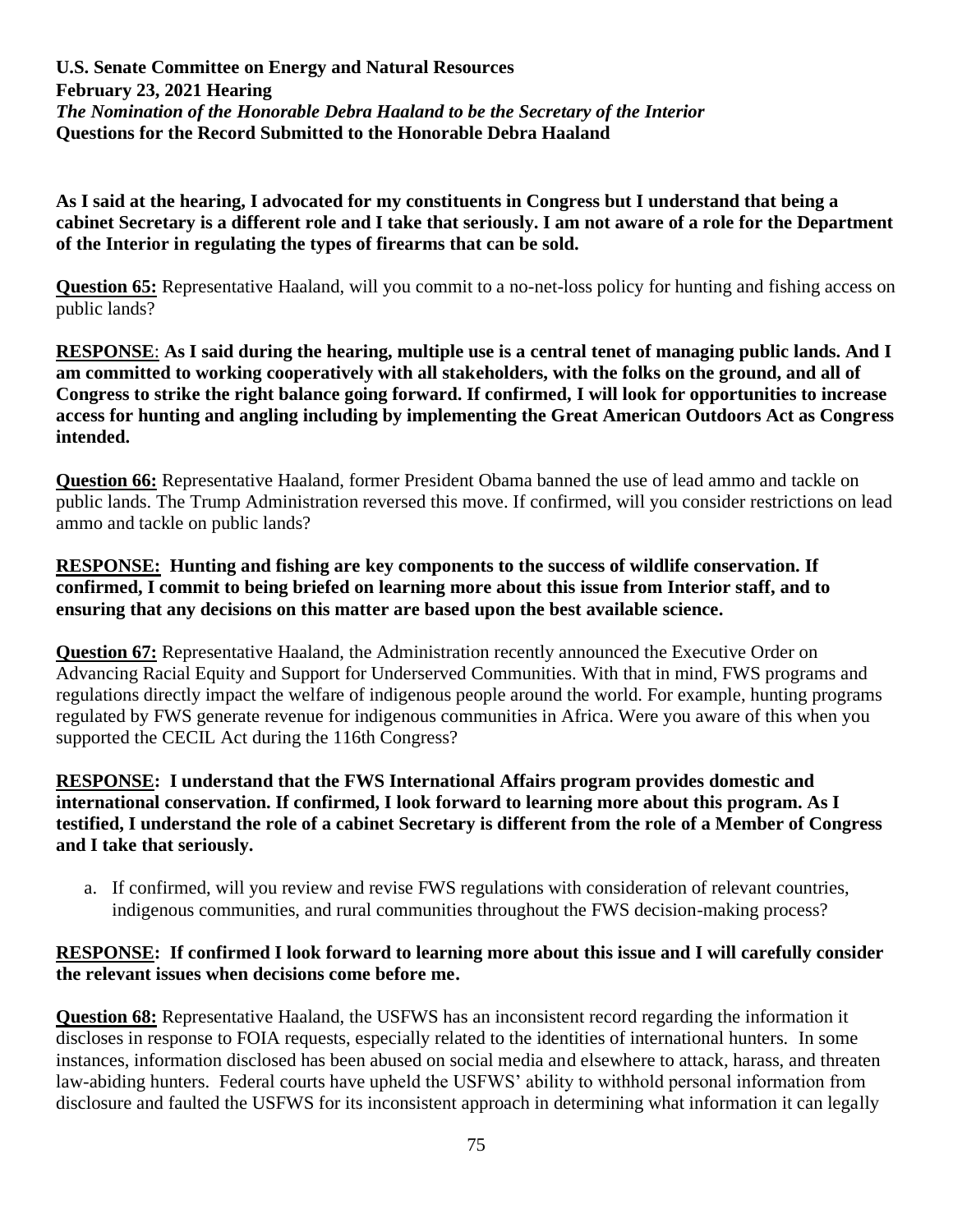withhold. Will you commit to protecting individuals' personal information from disclosure under FOIA, as the law allows? Will you commit to directing DOI FOIA offices to consistently withhold personal information, as permitted by federal law, to protect the privacy rights of American citizens?

## **RESPONSE: If confirmed I will respect and follow the law when it comes to FOIA and personally identifiable information and I would expect the Department's bureaus, including the U.S. Fish and Wildlife Service, to do the same.**

**Question 69:** Representative Haaland, will you commit to no-net-loss of motorized recreation on public lands?

**RESPONSE: As I said during the hearing, multiple use is a central tenet of managing our public lands. Motorized recreation can have impacts on wildlife and habitat and in some places, must be considered carefully, according to applicable law. I am committed to working cooperatively with all stakeholders, with the folks on the ground, and all of Congress to strike the right balance going forward. If confirmed, I will look to strike the right balance and believe that we can.**

**Question 70:** Representative Haaland, the Trump Administration opened up over 4 million acres at national refuges and fish hatcheries to the public for hunting, fishing, and trapping. If confirmed, do you intend to keep these newly accessible public areas open for hunting, fishing, and trapping? Do you intend to explore opening additional public lands to hunting, fishing, and trapping?

**RESPONSE: Multiple use is a central tenet of managing our public lands. And I am committed to working cooperatively with all stakeholders, with the folks on the ground, and all of Congress to strike the right balance going forward. If confirmed, I will look to strike the right balance and believe that we can. I was excited to work on the Great American Outdoors Act in part because of the opportunities it can provide to increase access for hunting and fishing on public lands.**

**I absolutely understand and respect the sportsmen and the anglers and their traditions. If confirmed, I look forward to working to ensure that all Americans have those kinds of opportunities that my family and I have had.**

**Question 71**: Representative Haaland, if confirmed, will you place a priority on collaboration with the hunting and conservation community by continuing the USFWS Hunting and Shooting Sports Conservation Council and appointing representatives to the Council that represent the hunting and shooting sports public? Do you also intend to designate a representative in your office, someone who hunts, as a liaison to the hunting and conservation community?

**RESPONSE: I recognize that hunting and fishing are integral to wildlife conservation and that hunters and anglers are key to the success of wildlife conservation. If confirmed, I look forward to learning more about the Hunting and Shooting Sports Conservation Council and the role it plays in the Department's work to collaborate with partners. I would commit to maintaining meaningful communication with the hunting conservation community.**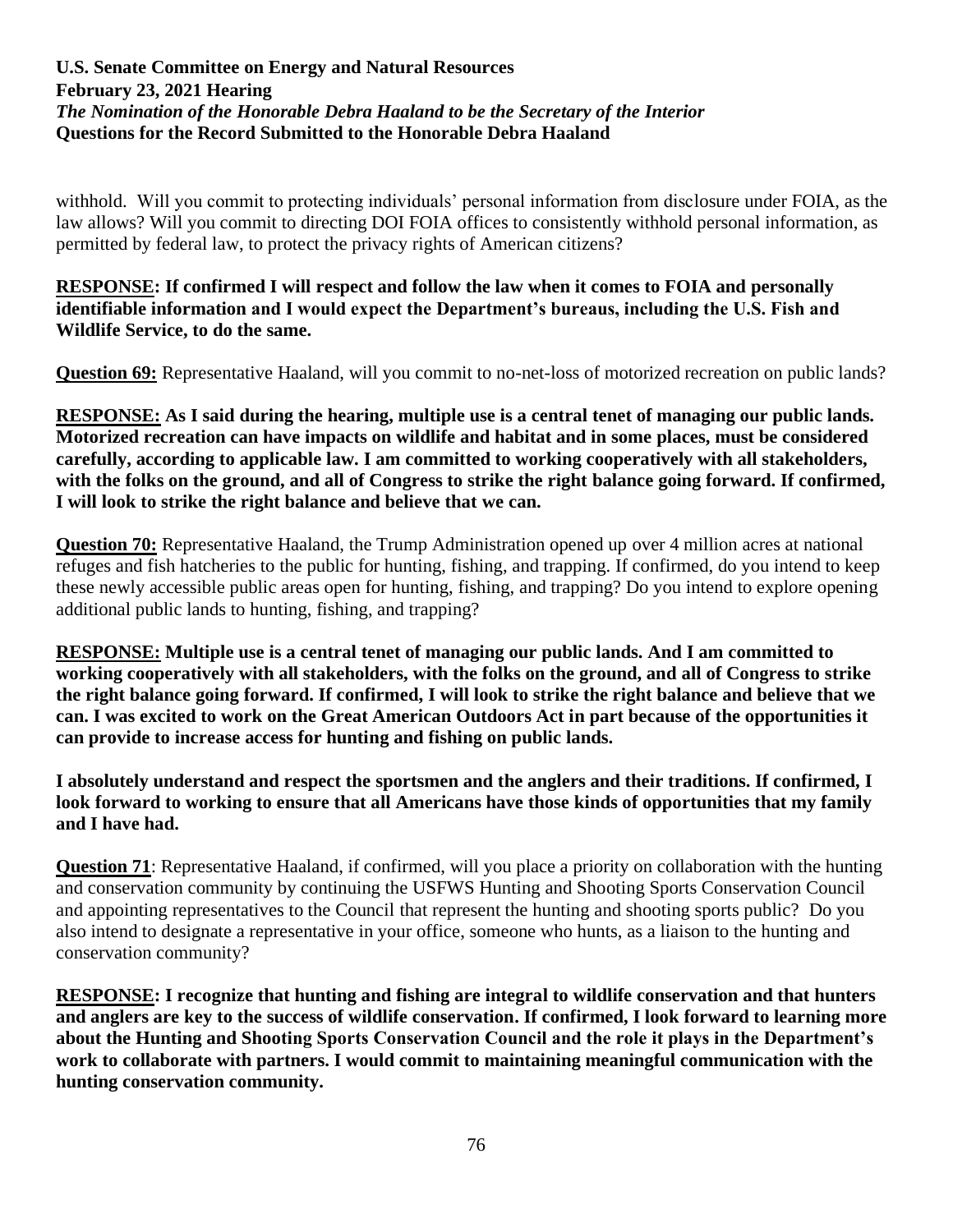**Question 72**: Representative Haaland, this year, wildfires in California produced more carbon dioxide than the power sector. In Oregon, wildfires accounted for more carbon dioxide than the transportation sector. Studies have shown that healthy forests can act as a carbon sink whereas dead, dying, diseased, and infested trees emit carbon into the atmosphere. Do you intend to increase active forest management on our public lands as a key component of your initiative to reduce greenhouse gas emissions on our public lands?

**RESPONSE: Wildfires are becoming more common and more severe due to a number of factors, including climate change and the emissions are a further concern. If I am confirmed, I will consult with the Forest Service, states, Tribal Nations and local communities to help ensure that we make decisions with the best science on forest health and wildfire management to help guard against wildfires and to help communities to recover and be more resilient. I believe that restoration of nature is a powerful tool in the effort to address climate change and look forward to working with other agencies and Congress on this topic.**

**Question 73:** Representative Haaland, modelling has predicted several giga-fire scenarios within the next ten years unless vegetation management increases two to four times what is currently occurring on our timberlands. If confirmed, what steps will you take to increase the scope and scale of active forest management?

**RESPONSE: As I said in response to the previous question, wildfires are becoming more common and more severe due to a number of factors, including climate change. If I am confirmed, I will consult with the Forest Service, states, Tribal Nations and local communities to help ensure that we make decisions with the best science on forest health and wildfire management to help guard against wildfires and to help communities to recover and be more resilient.**

**Question 74:** Representative Haaland, I understand certain Bureau of Land Management field offices have interpreted Secretarial Order 3395 to apply to all ground-disturbing activities and are refusing to sign a contract to proceed on NEPA-cleared vegetation management projects. What authority does the BLM have to stop these timber sales and projects and do you agree with this decision?

**RESPONSE: It is my understanding that this order is a temporary elevation of the process for reviewing permits and other actions, and that processing of these actions is taking place on a timely basis. I do not believe that this would impact the need to comply with underlying authorities. I know there have been many questions about the process, and if I am confirmed I will be committed to ensuring certainty and transparency in these processes.** 

**Question 75:** Representative Haaland, how might the delay of timber projects caused by S.O. 3395 increase the wildfire risk for nearby communities and if confirmed, how will you make up time lost by the undue delay to complete time-sensitive timber projects?

**RESPONSE: It is my understanding that this is order is a temporary elevation of the process for reviewing permits and other actions, and that processing of these actions is taking place on a timely basis. I do not believe that this would impact the need to comply with underlying authorities. Regarding**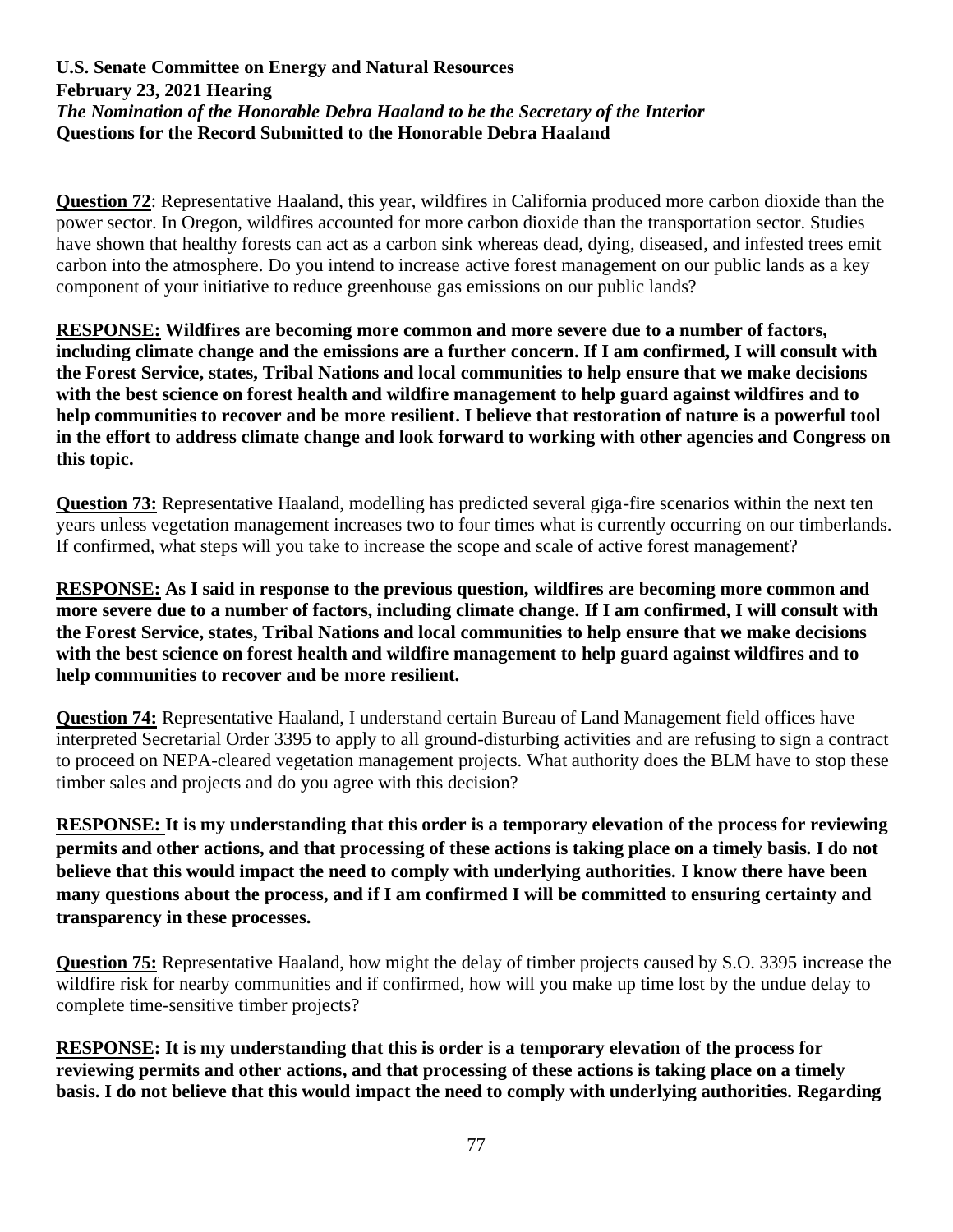**addressing the wildfire risk, if I am confirmed I will consult with the Forest Service, states, Tribal Nations and local communities to help ensure that we make decisions with the best science on forest health and wildfire management to help guard against wildfires and to help communities to recover and be more resilient.**

**Question 76:** Representative Haaland, what will your priorities be as your review the timber sale protest process?

# **RESPONSE: I would look forward to learning more about this process at the BLM, if confirmed.**

**Question 77:** Representative Haaland, the Department of the Interior and Department of Agriculture were incorporated into a "wildfire subcabinet" during the Trump Administration to increase coordination during the agencies during wildlife season. If confirmed, would you support keeping a wildfire subcabinet? How do you intent to coordinate wildland firefighting efforts with the U.S. Department of Agriculture?

**RESPONSE: Wildfires are becoming more common and more severe due to a number of factors, including climate change. If I am confirmed, I will consult with the Forest Service, states, Tribal Nations and local communities to help ensure that we make decisions with the best science on forest health and wildfire management to help guard against wildfires and to help communities to recover and be more resilient.**

**Question 78:** Representative Haaland, ranchers are the stewards of the West and the original conservations. Grazing permits have decreased drastically in Montana over the past two decades. How do you intend to improve grazing permit administration to increase certainty and flexibility for ranchers?

**RESPONSE: As I said at my hearing, I understand how important grazing is to many ranchers. If confirmed I would welcome ideas for improvement to the grazing permit program and be happy to work with you on this important subject for ranchers and their communities.**

**Question 79:** Representative Haaland, will you commit to no net-loss of grazing permits or allotments?

**RESPONSE: As I said at my hearing, I cannot make such a commitment at this moment. But if I am confirmed, I appreciate knowing and understanding your concern about this and I will carefully consider any grazing policy decisions that may come before me if confirmed.**

**Question 80:** Representative Haaland, what is your strategy for reducing or eliminating invasive and noxious weeds?

**RESPONSE: I know that invasive and noxious weeds can be a problem on our public lands. At my hearing I mentioned my Tribe's effort to eradicate salt cedar at Laguna Pueblo, and I understand how difficult that task can be. I know that the Department has a number of authorities to address this problem and I would look forward to working with the Department's stakeholders and Congress to make sure that these programs are effective.**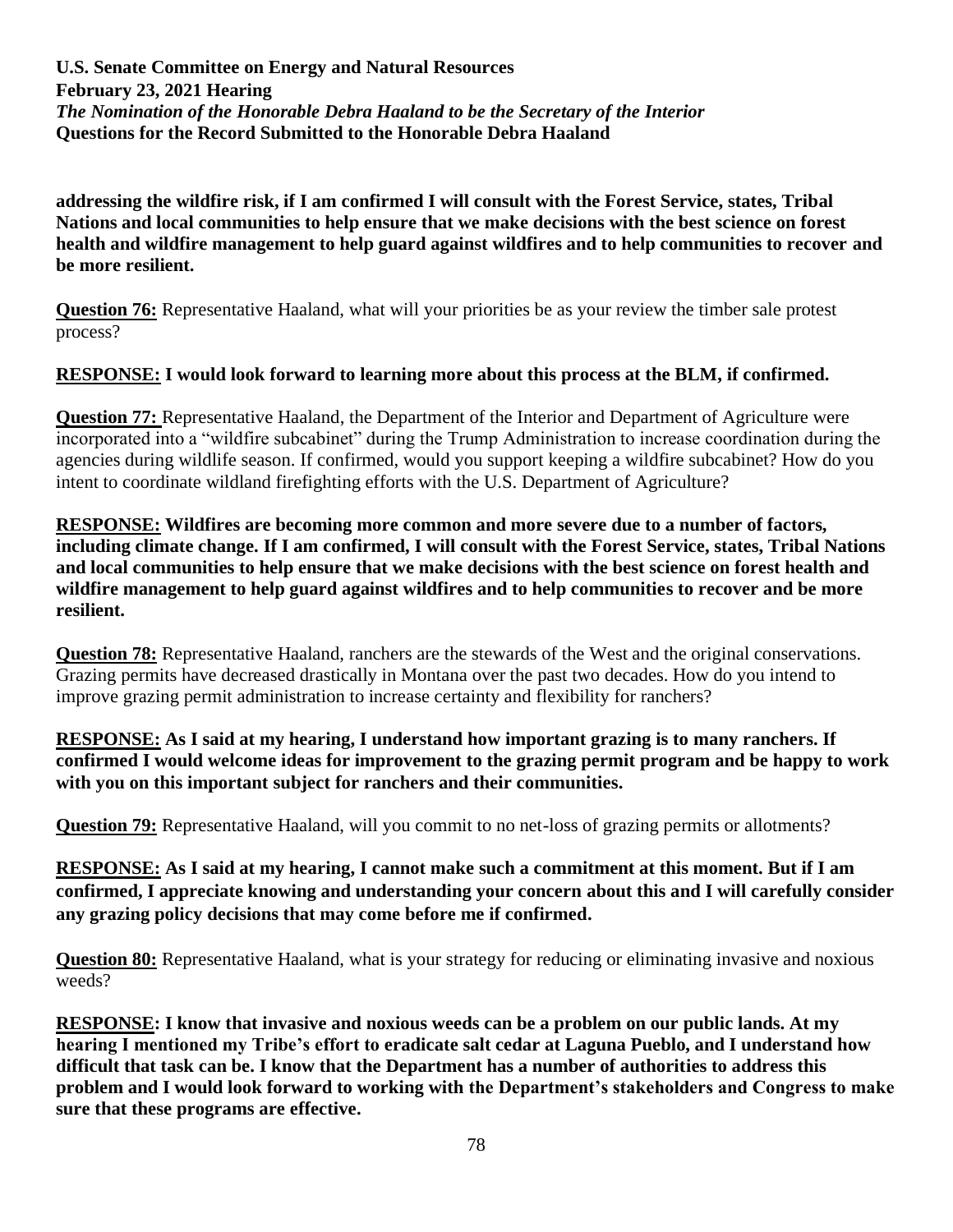**Question 81:** Representative Haaland, you have repeatedly said that public lands are responsible for 25% of carbon going into the atmosphere in this country. Please explain which uses you believe are contributing to emissions and the level in which they are contributing.

# **RESPONSE: The figure of 25% of U.S. carbon emissions is a commonly cited statistic from a 2018 U.S. Geologic Survey study. Fossil fuel emissions are the primary sources of these emissions which contribute to climate change.**

Question 82: Representative Haaland, in the 116<sup>th</sup> Congress, you supported the Tribal Wildlife Corridors Act of 2019 and the Wildlife Corridors Conservation Act of 2019. The previous Administration issued a Secretarial Order conserving wildlife migration corridors. Land used for Agricultural purposes and privately owned property play important roles in protecting wildlife corridors in the West. Will you commit to collaborating with ranchers and private land-owners on any future wildlife migration corridor initiative proposed?

**RESPONSE: If I am confirmed, I look forward to hearing from the experts and with local stakeholders to look at this issue and to understand it more fully. As I said during the hearing, my sister married a rancher and gave birth to three cowboys and a cowgirl. They care deeply about the land and their animals. I am committed to working cooperatively with all stakeholders and all of Congress to strike the right balance going forward. I believe the previous administration's Secretarial Order on this topic had positive aspects and I look forwards to considering how to make further progress on wildlife corridors if confirmed.**

**Question 83:** Representative Haaland, in the last Congress, Democrat members of the Natural Resources Committee were very critical of the ethics record of officials in the Department of the Interior under the prior administration. In particular, the Natural Resources Committee majority criticized Interior appointees because interests they represented prior to their appointments were affected by Interior activities or programs. Many of the people appointed to positions at Interior in the present administration previously worked for or represented interests affected by Interior. As an example, it was reported yesterday that Daniel Cordalis has been appointed as deputy solicitor for water issues. Mr. Cordalis is a lawyer who previously worked for Earthjustice the Yurok Tribe. If confirmed, what steps will you take to ensure Mr. Cordalis and other appointees avoid perceived conflicts of interest of the type alleged against Interior appointees during the Trump administration?

**RESPONSE: While I am not familiar with any perceived potential conflict of interest that you reference, President Biden has asked all who serve in his administration to conduct themselves with the highest ethical standards. The Department has an Ethics Office which is there to provide employees with advice and guidance on ethics issues, and I will expect and encourage them to do so, if I am confirmed.**

**Question 84:** Representative Haaland, as discussed during the hearing you criticized the decision to move the BLM headquarters to Grand Junction. Do you still believe that moving the BLM headquarters to Grand Junction, Colorado was the wrong decision?

a. As DOI Secretary will you commit to keeping the HQ in Grand Junction?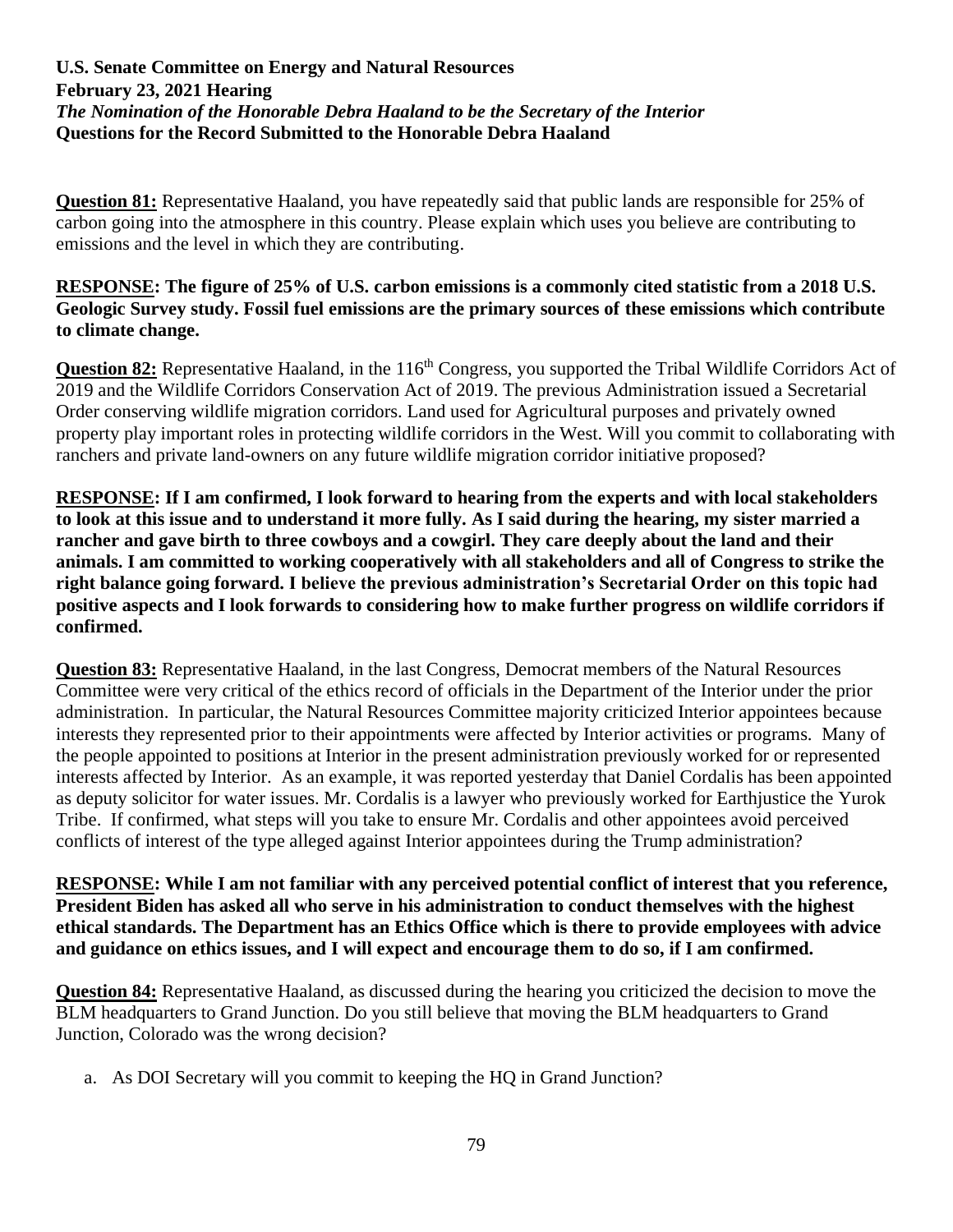**RESPONSE: As I said during the hearing, if I am confirmed, I will look forward to consulting with everyone involved in this issue and I understand that we absolutely need to make sure that we have a full team at BLM and that our leaders can be accessible to the American people. It is my understanding that 90 percent of Interior employees are based outside of D.C. and I look forward to learning more about how the BLM is functioning despite the significant loss of personnel from the recent reorganization.**

**Question 85:** In the 116th Congress, the House passed the Open Book on Equal Access to Justice Act which would require the Federal Government to keep a record on payouts from the Equal Access to Justice Act to ensure transparency. Unfortunately, implementation of this important, bipartisan act has been abysmal. The information is inconsistently reported and not easily accessible. If confirmed, would you work on ensuring the nature of the law is met and the Department reports on information as needed?

**RESPONSE: I am aware that provisions of the Open Book on Equal Access to Justice were contained in S.47, the John D. Dingell, Jr. Conservation, Management, and Recreation Act. If I am confirmed, I would ensure that I am fully briefed on the status of implementation of the provisions of this important conservation legislation.** 

**Question 86:** The Administration has touted the idea of bringing "ethics" back to Washington, yet has appointed several individuals who have participated in the practice known as "Sue-and-Settle." This practice eliminates transparency and public comments, while denying any dissenting viewpoints and the past Administration worked to eliminate this practice. Do you believe this practice should be resurrected?

**RESPONSE: If I am confirmed I would look forward to learning more from the Department's legal team on the Department's approach to resolving lawsuits.**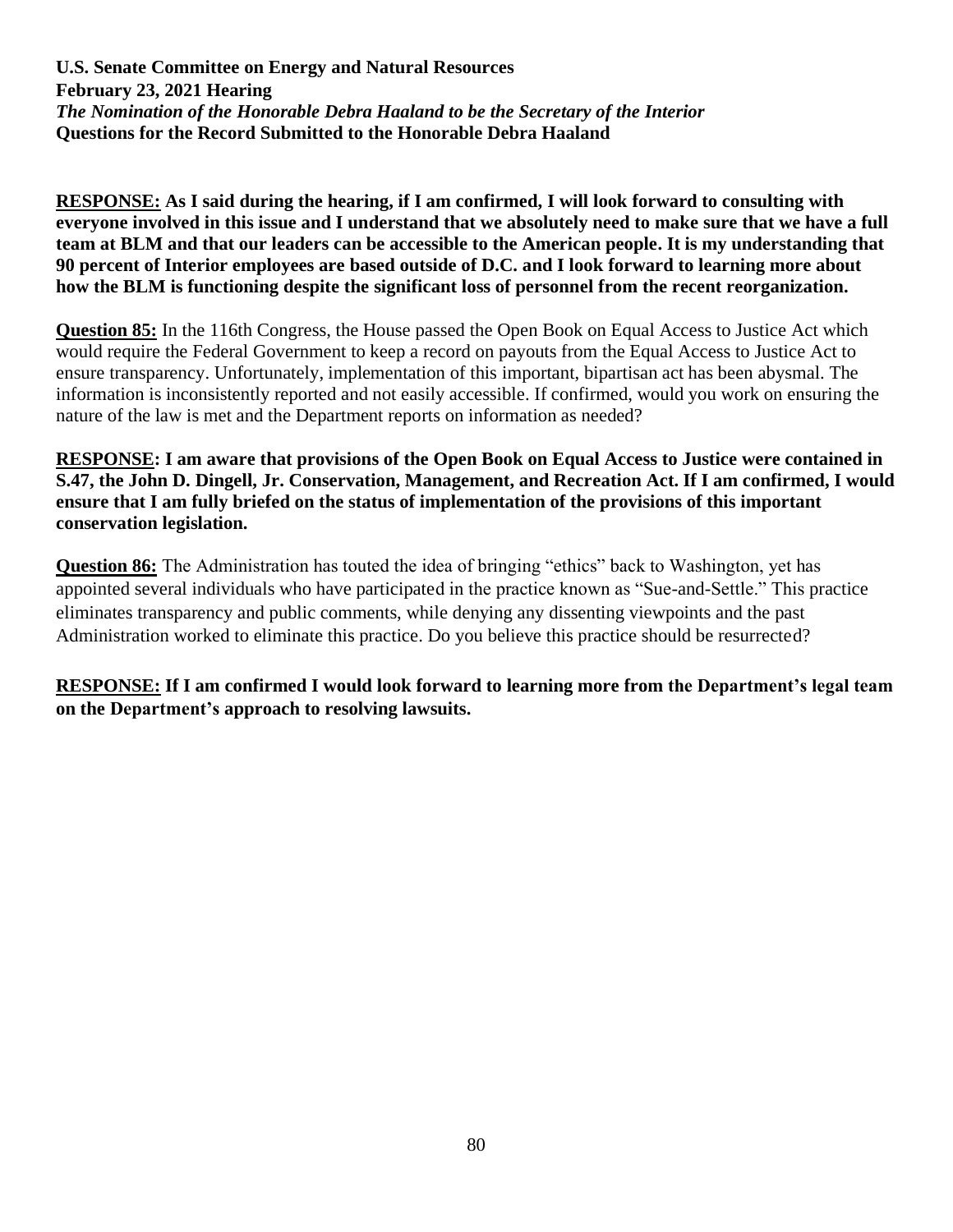# **Questions from Senator Lisa Murkowski**

**Question 1:** A critical element of statehood is the primary authority to regulate resident fish and wildlife and establish the means, methods, seasons, and bag limits for the taking of such resident fish and wildlife. This state authority also extends to federal lands unless and until expressly and specifically countermanded by Congress using its Property Clause authority. Congress later provided that federal land designations and administration were not to diminish this State authority. Do you concur that states, possess primary authority to regulate hunting and fishing on federal lands?

## **RESPONSE: Yes, I recognize that states have significant responsibility to protect and manage wildlife within their borders and in many cases that includes on federal public lands for these purposes. If confirmed I commit to cooperating with states to the maximum extent possible in carrying out Departmental responsibilities in managing wildlife.**

**Question 2:** Many promises and commitments were made by the federal government to Alaska Native peoples and the State of Alaska that have yet to be fulfilled. These promises and commitments are embodied in statutes, including the 1959 Alaska Statehood Act, the Alaska Native Claims Settlement Act (ANCSA), the Alaska National Lands Interests and Conservation Act (ANILCA) and the recently enacted, Alaska Native Vietnam-era Veterans Allotments at Section 1119 of the John D. Dingell Jr. Conservation, Management and Recreation Act. The Department of the Interior is charged under these statutes with upholding and fulfilling these promises and commitments which includes land transfer entitlements. The Alaska land transfer program is the largest ever undertaken in the United States. According to the Bureau of Land Management's website:

- The total entitlement to the State of Alaska is 104.5 million acres, roughly the size of California.
- The remaining state entitlement is 5.2 million acres, roughly the size of New Jersey.
- The total ANCSA entitlement is 45.7 million acres, roughly the size of the state of Washington.
- The remaining ANCSA settlement is 1.8 million acres, roughly the size of Rhode Island and Delaware combined.

What assurances can you give to the people of Alaska that these promises, these commitments, particularly with respect to these land entitlements that have been made to our state, to our native peoples, to our Vietnam veterans, that you will make it a priority to fulfill these promises, and complete these land entitlements?

**RESPONSE: I appreciated the information you have provided to me, which I have reviewed and I am looking forward to learning more about this history and past Department actions regarding these issues. If confirmed I will respect and follow the law, and I commit to working with you, the State of Alaska, and Alaska Natives to make progress on meeting those federal commitments that are within the Department of the Interior's authority.**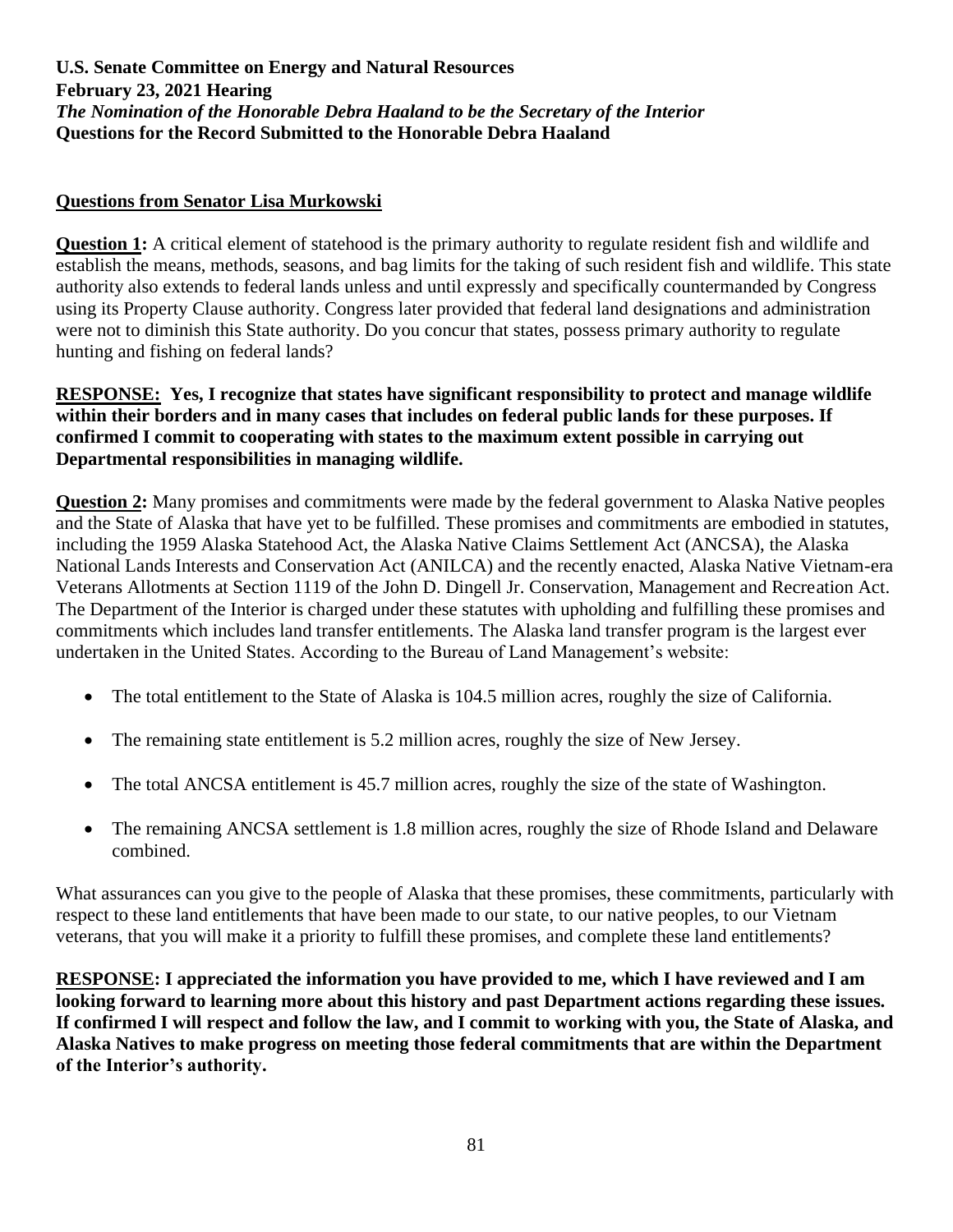**Question** 3: In 2019, as our public lands package, which I sponsored, was being considered in Congress, the Washington Post published a perspective piece by a reporter titled the ["The big Alaskan land giveaway tucked](https://www.washingtonpost.com/outlook/2019/02/13/big-alaskan-land-giveaway-tucked-into-sweeping-conservation-bill/?noredirect=on&utm_term=.bb41fea6607b)  [into a sweeping conservation bill"](https://www.washingtonpost.com/outlook/2019/02/13/big-alaskan-land-giveaway-tucked-into-sweeping-conservation-bill/?noredirect=on&utm_term=.bb41fea6607b) attacking section 1119, of the package, that would allow Alaska Native Vietnam veterans the opportunity to claim up to 160 acres of land in Alaska. The reporter characterized section 1119 as "…hand[ing] over nearly a half-million acres of federal lands in Alaska — your land and mine — to private hands." This reporter argues that transferring public lands to Indigenous people could lead to energy development or prevent sportsman, hunters and those who truly "love" the land from having access to it. In other words, giving land back to Alaska Natives will lead to its destruction. I have heard this perspective articulated more broadly to apply to the land entitlements I mentioned in the previous question too. In other words that these land entitlement transfers are a mass give away of public lands. Do you believe that carrying out these land transfers to fulfill these land entitlements is giving away our public lands?

Please explain your views in detail about land transfer in Alaska.

**RESPONSE: I appreciate the information that you provided to me on this issue. As a general matter, I support public lands being available for the public, but I respect this is a unique situation in terms of meeting the needs of Alaska Natives and an important issue for you and for the people of your state. I want you to know that I have committed to you that if I am confirmed I will follow the law, and that includes in this instance. I commit to working with you, the State of Alaska, and Alaska Natives to make progress on meeting those federal commitments that are within the Department's authority.**

**Question 4:** All of these land transfers to fulfill these land entitlements including the allotments to Native Vietnam Veterans were put on hold by the Biden administration when it pulled back the Trump administration's decision to partially revoke 11 PLOs, as recommended in the Kobuk-Seward Peninsula Resource Management Plan. In total, this would make nearly 10 million acres of land available for selection by the State, ANCs, and Alaska Native Vietnam veterans.

- Do you agree that PLOs that are no longer needed to fulfill their original purpose, should be revoked?
- If confirmed, will you uphold the Trump administration's order to partially revoke these 11 PLOs?
- Will the lands affected by the delay of these PLOs be available for application and selection by Alaska Native veterans prior to their effective date?

**RESPONSE: I appreciate the information that you provided to me on this issue. While I am not yet at the Department and do not know all of the facts related to this matter, I understand and appreciate that this is an important issue for you and for the affected people of your state and I commit that if I am confirmed I will learn more about it and that I will do what the law requires.** 

**When it comes to these PLOs I look forward to learning more about the Resource Management Plan in question and the recent actions by the Department, including your question about the selection by Alaska**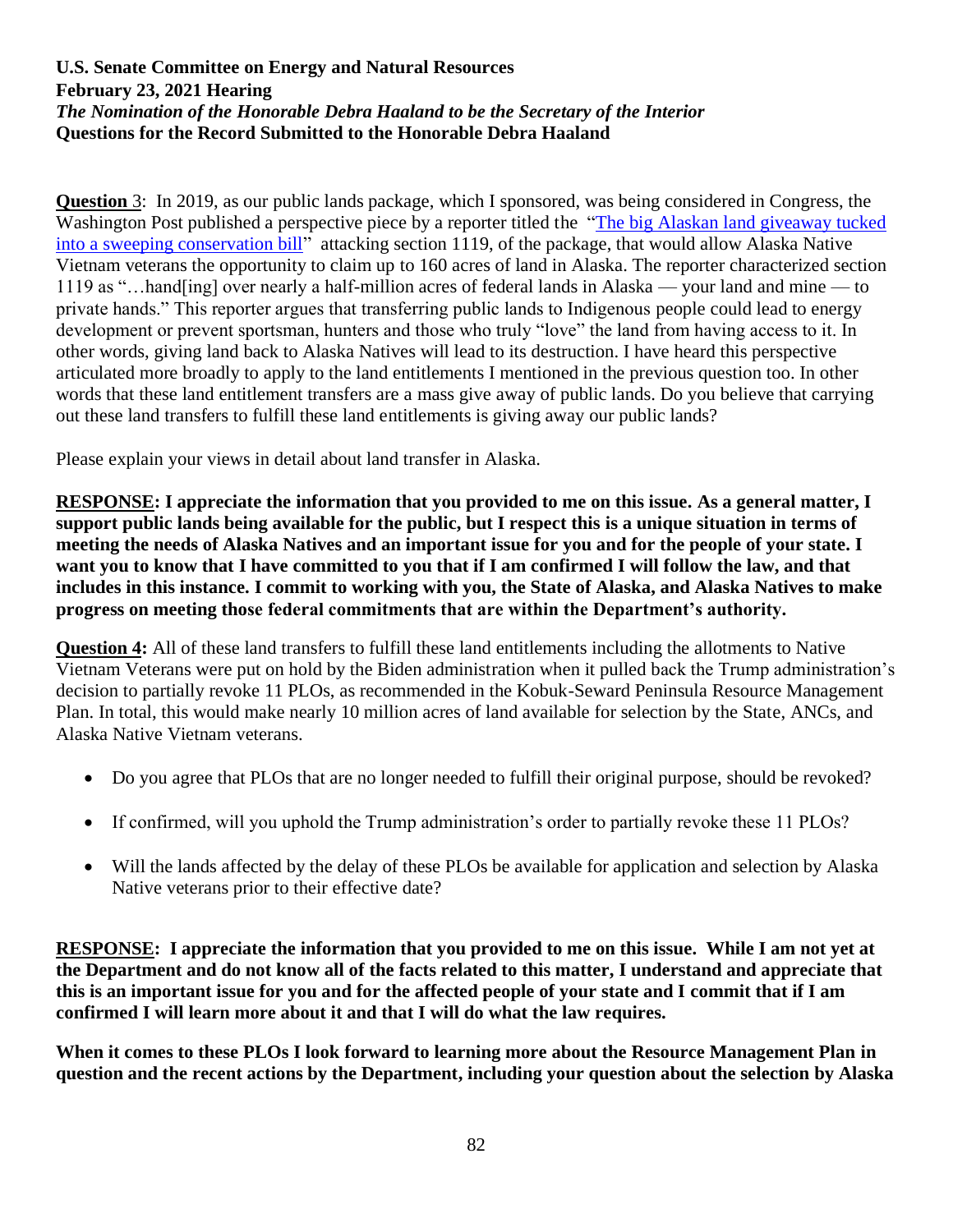#### **Native veterans prior to the effective date. I would like to learn more from you, Alaska stakeholders, and the Department key staff before making any decisions on this matter.**

**Question 5:** As you are of course well aware, an important duty of the Secretary is to oversee numerous programs for the indigenous population of the United States, including Native Americans and Alaska Natives. As Vice Chair of the Senate Committee on Indian Affairs, I look forward to a constructive relationship with the Secretary and the Department of the Interior. Through my role as Ranking Member of the Interior, Environment, and Related Agencies Appropriations Subcommittee, I work closely with the Department to ensure it has the budget necessary to function. Will you commit to appearing before and being responsive to these committees when requested of you and the Department?

# **RESPONSE: Yes, I will.**

**Question 6:** Another decision that targeted Alaska on President Biden's first day was a pause on all federal activities in the 1002 Area. I was proud to champion the authorization of responsible development in 2017 and excited to see the completion of the first congressionally mandated lease sale earlier this year. In our conversation previously, you committed to following the law if confirmed as Secretary? Will you commit to complying with the statutory mandate to manage an oil and gas program on the Coastal Plain and to conduct another lease sale by the end of 2024, in accordance with all relevant environmental regulations and laws?

**RESPONSE: I know this matter is important to you and there are strong feelings on the issue. The President has issued an executive order pausing any federal oil and gas activity in the Refuge. As you know, the President's general policy position on oil and gas development in the Refuge is clear. If confirmed, I will always seek input from all sides and follow the law. As Secretary, I will get a full briefing on the legal status going forward, and commit to open communication with you and being responsive to your requests for engagement**

**Question 7:** Traditionally, the Secretary of the Interior has had a designated senior advisor to advise them on Alaska, given the massive scope of DOI-jurisdictional issues in our home state. This advisor is supposed to provide fair and factual guidance to inform the Secretary's decisions pertaining to Alaska.

- What qualities or background if any do you believe someone who would advise you on these issues should possess?
- If confirmed, will you commit to working with me in selecting the individual who will assume that role?

**RESPONSE: I am aware of this practice in past administrations and agree that it makes a lot of sense to continue. If I am confirmed and am able to choose a senior advisor, I would want someone who possesses a strong knowledge of the many Department issues involving Alaska and who works in a collaborative fashion with Alaska stakeholders. I would always welcome your thoughts and advice on issues related to your state.**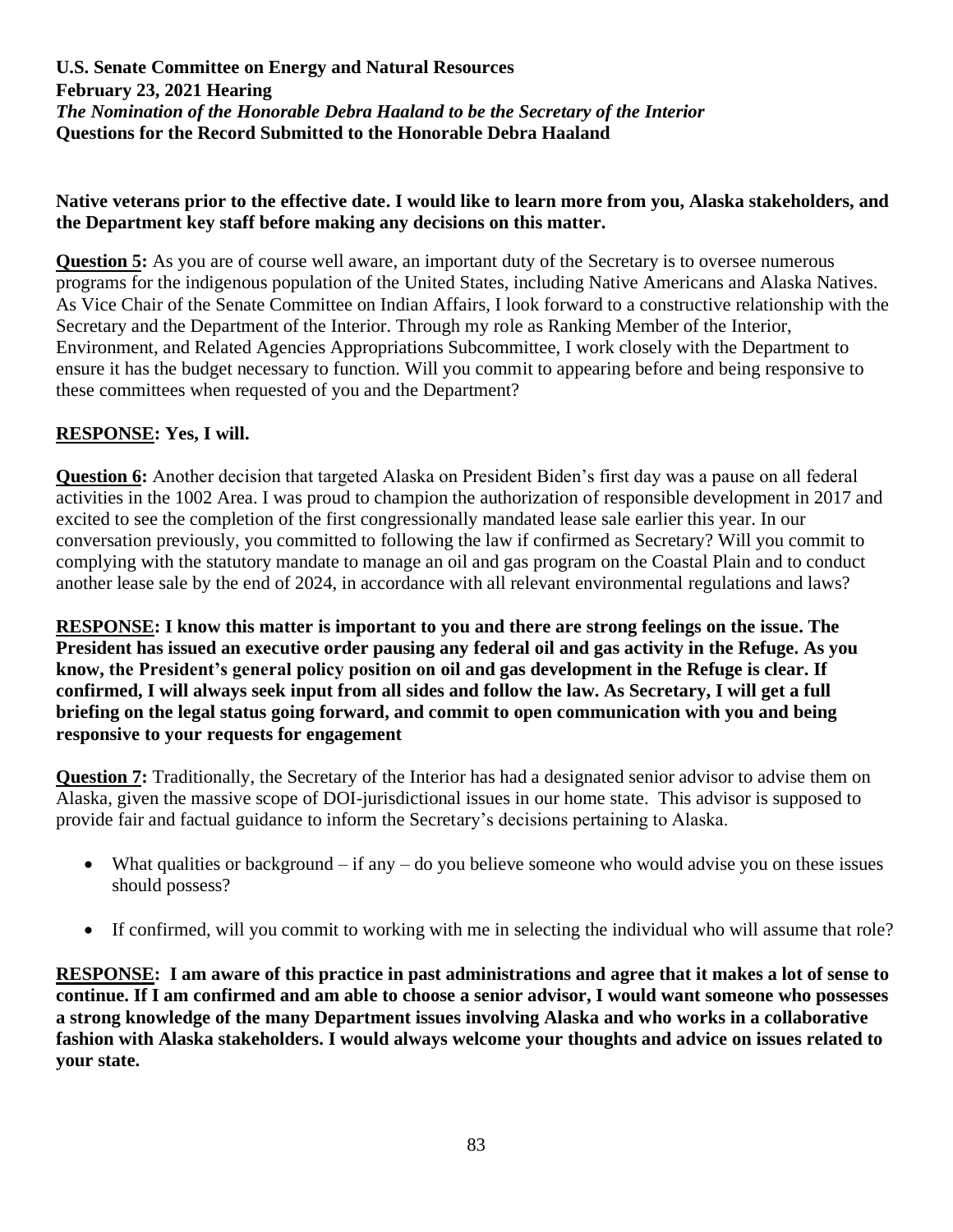**Question 8:** I was proud to work with Senator Sullivan and Congressman Young to include section 1119 in my Dingell Act back in 2019. That section created a program to correct an issue whereby Alaska Natives who served during the Vietnam War were unable to apply for allotments, which they were previously eligible for under now-expired statutes. As a result, roughly 450,000 acres of Bureau of Land Management land has been made available for the remaining eligible allotees. The downside is that this land is overwhelmingly difficult to access, because it can only be reached by boat or plane. This is particularly difficult for aging veterans who face physical difficulties reaching the land, or those who are financially unable to do so. Per a mandate in the Dingell Act, the U.S. Fish and Wildlife Service recently released a study identifying and recommending that over three million additional acres within the National Wildlife Refuge System be made available for selection. This land is closer to population centers like Bethel and significantly easier to access for these veterans.

- Do you agree with that recommendation? If confirmed, can you commit to supporting that position?
- In general, do you recognize the importance of this program and of resolving this long-standing inequity for Alaska Native Vietnam veterans? Will you commit to implementing the program fully, and to making the conveyance of allotments a priority if you are confirmed?

**RESPONSE: As the daughter of two veterans, including a combat decorated Marine who is buried at Arlington National Cemetery, I recognize the importance of supporting our military veterans. I look forward to learning more about the history of the Alaska Native veteran land allotment process and the issue that the provision in the Dingell was intended to address. I understand this issue is important to you and if confirmed, I commit to reviewing the FWS study that you reference, and to ensuring the Department and its bureaus work to comply with the law without undue delay.**

**Question 9:** Alaska faces numerous geological, seismological, and related natural hazards including volcanoes, earthquakes, landslides, and tsunamis. Recently, Alaskans have experienced the awful impacts of these disasters, including a landslide in the town of Haines in Southeast Alaska, which tragically claimed the lives of two young Alaskans. Over a dozen families remain homeless.

Additionally, in November 2018, Alaskans experienced a magnitude 7.1 earthquake which damaged buildings, homes, roads, and infrastructure throughout Southcentral Alaska. For many, this brought to mind images and experiences of the catastrophic magnitude 9.2 earthquake, the second most powerful in recorded history, which struck Alaska on Good Friday in 1964. Alaskans have also received several alerts from the tsunami warning system; media reports have indicated that warnings were sent erroneously to people not within the geographic area at risk, or not sent to people within the area. It is imperative that these warning systems function to the highest degree of accuracy possible, as they have and will save lives.

• How do you view the Department's role in disaster response?

**RESPONSE: The landslide in Haines was a heartbreaking tragedy and if confirmed I am committed to ensuring that the Department is an active and effective partner in natural disaster prevention, warning and recovery in Alaska and throughout the Nation.**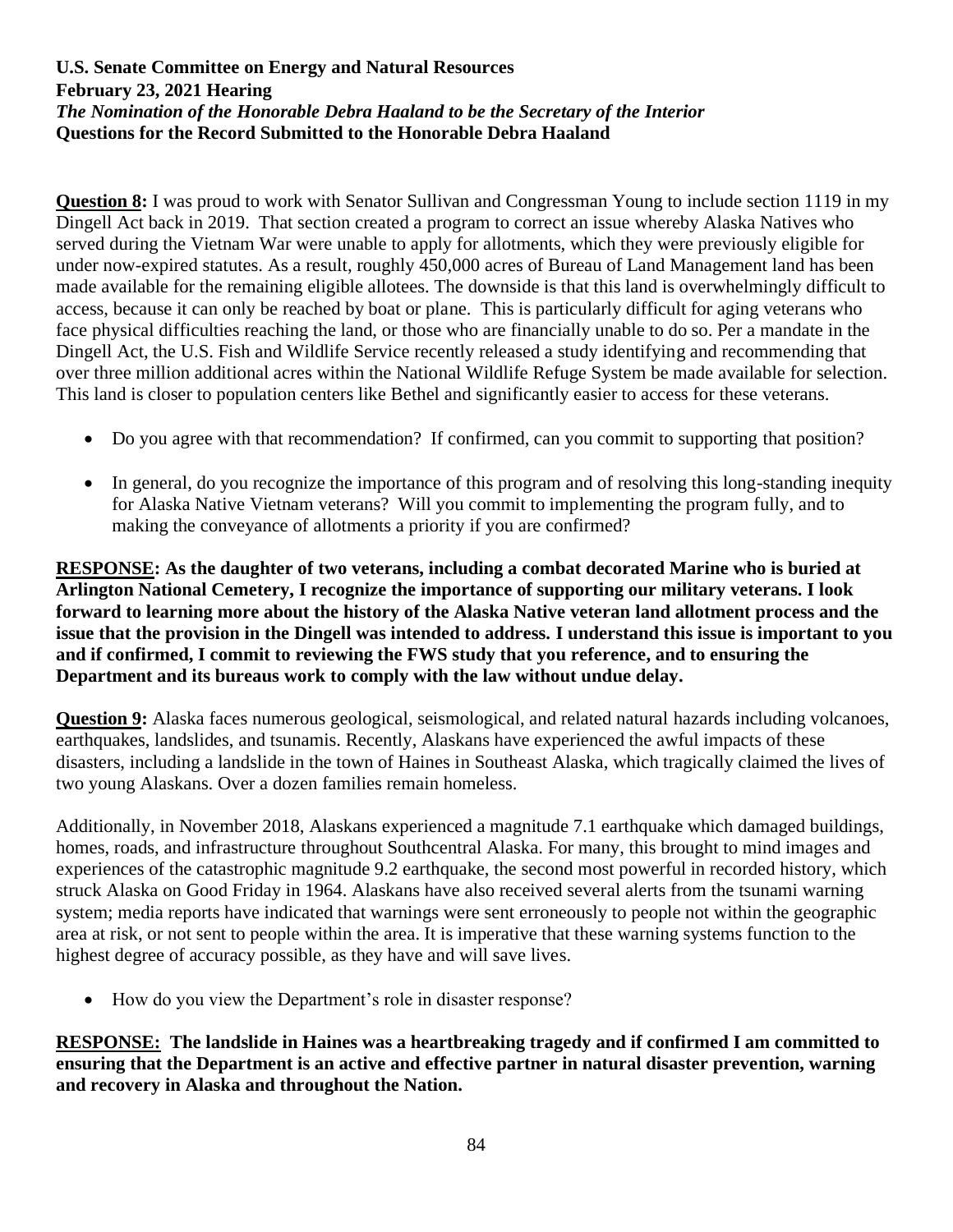**It is my understanding that the U.S. Geological Survey (USGS) is responsible for the National Landslide Hazards Program, the primary objective of which is to reduce long-term losses from landslide hazards by improving our understanding of the causes of ground failure and suggesting mitigation strategies. The USGS also monitors and reports on earthquakes, assesses earthquake impacts and hazards, and conducts targeted research on the causes and effects of earthquakes as part of the National Earthquake Hazards Reduction Program, a four-agency partnership established by Congress.**

**I also understand that the Department's role in disaster response is multifaceted and includes protecting employees and visitors from impacts of disasters on lands managed by the Department, supporting national responses to wildfires, hurricanes, oil spills and other natural disasters, and providing technical expertise to support states, Tribal Nations and territories to understand, prepare for, respond to, and recover from natural disasters.**

### **I support these roles and am committed to working with you to ensure that these programs are effective and have the funding that they need.**

**Question 10:** In the past, the U.S. Geological Survey has had difficulties working with the U.S. Forest Service and the National Oceanic and Atmospheric Administration on deploying monitors for volcanoes, earthquakes, landslides, and lahars. The Trump administration worked hard to facilitate agreements between the three departments to work on monitoring, but more coordination is needed.

• If confirmed, can you commit to working with the U.S. Department of Agriculture and the Commerce Department on this issue?

## **RESPONSE: Yes. If confirmed, I look forward to working with my colleagues across the Cabinet to enable a whole-of-government approach to this issue.**

• What work do you believe, if any, needs to be done to improve coordination between the Department of the Interior and other federal partners that oversee disaster response in the wake of disasters?

## **RESPONSE: If confirmed, I look forward to learning more from the Department's staff on this issue. Generally, if previous coordination has not been effective enough, it may be that established processes need to be created and senior leadership needs to send the message to make such coordination a priority.**

• The previous administration revived Village Fire Crews, which tap into local and rural talent to respond to wildfires. If confirmed, can you commit to increasing this program?

**RESPONSE: I am very interested in learning more about this issue and working with you to build on past success on fighting wildfires in Alaska. Local people know their land best and providing employment in rural areas can provide great benefits, especially at a time of natural disaster. If confirmed, I look forward to being more fully informed by the Department's staff on the recent administration's effort on Village Fire Crews and to working with Congress.**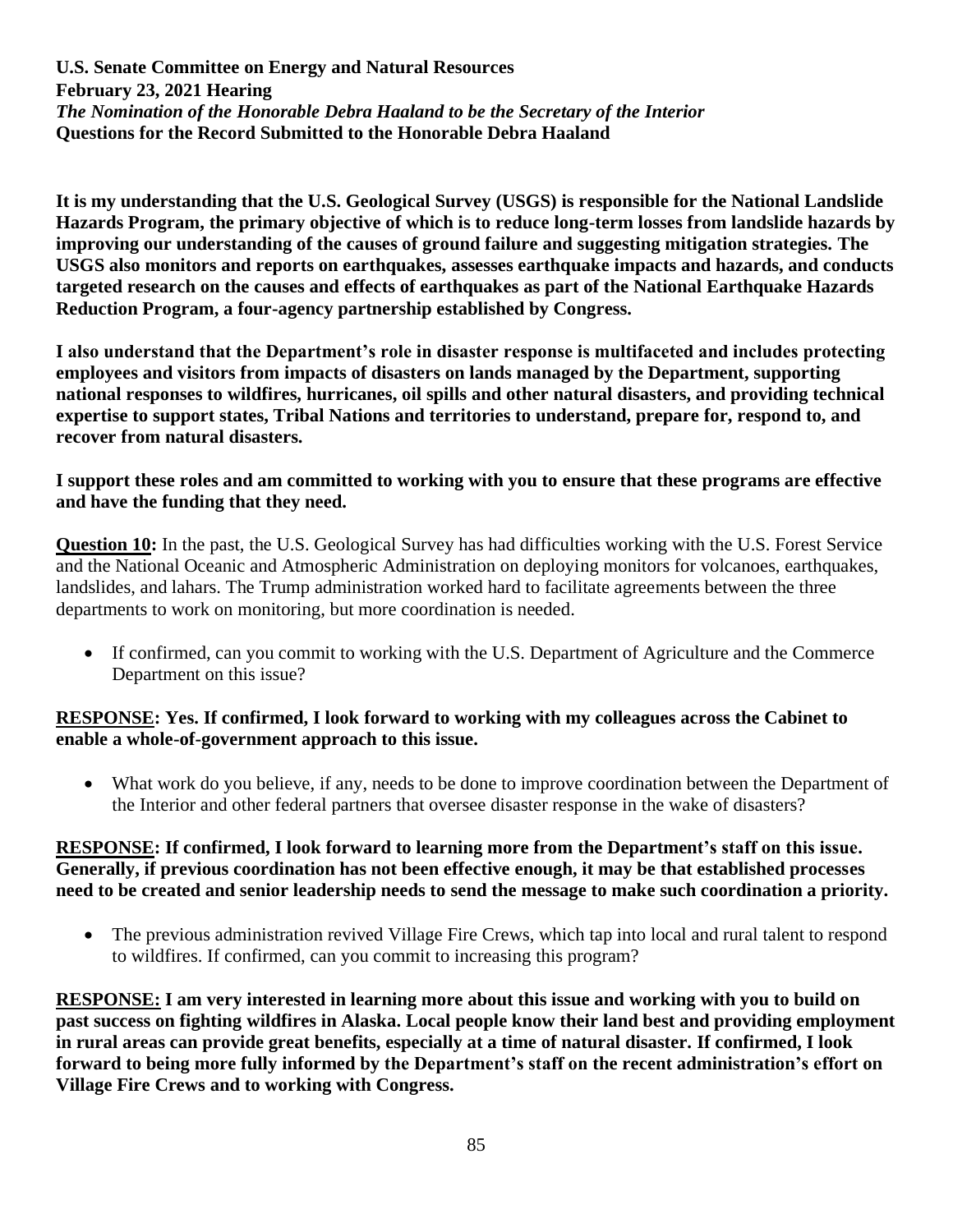**Question 11:** Critical minerals are one of the greatest challenges facing American supply chains today. This is a series of 35 elements identified by the U.S. Geological Survey in 2018, which are necessary for the production of high-technology devices across the spectrum. Notably, these minerals are necessary for green energy technologies, such as electric vehicles, solar panels, and more. These elements are also utilized in defense technologies and medical devices integral to combatting COVID-19, and Chinese dominance over their supply chains leaves us vulnerable to supply manipulation and competitive disadvantage. According to the most recent figures, the United States imports more than 50 percent of its supply of 31 of these minerals, and is wholly reliant on imports to satisfy demand for 14 of them. Do you believe that the lack of domestic production of critical minerals represents an economic and national security threat to the United States?

- If confirmed, will you commit to supporting the responsible development of these supply chains, including traditional, primary production, where available in the United States?
- Will you support the continued work of the USGS in preparing and updating lists of critical minerals?
- If confirmed, would you support domestic mining activities that are integral to developing and building clean energy infrastructure?

## **RESPONSE: If confirmed I look forward to working with other agencies on how critical minerals and supply chains impact our economic and national security.**

**As I said during the hearing, the Earth is here to provide for us. And our grandchildren should be able to rely on what they get from the Earth as much as we do. America's public lands have long been – and will continue to be – an important source of the minerals that power our economy, from gold and copper to the critical minerals that we use in our advanced technologies. If confirmed I will work with other agencies on responsible development of critical minerals.**

**I will support the continued work of the USGS when it comes to objective and scientific information about mineral resources to inform policymakers.**

## **If confirmed, I will look to take a balanced approach to oversee mining on our public lands and waters. I believe we can use our natural resources, create new jobs, and protect our environment for future generations.**

**Question 12:** The Denali Park Road in Denali National Park and Preserve is the sole means of access for motor vehicles going into and out of the park. For most of the year, vehicles are restricted to authorized tour buses and official vehicles. It remains the most convenient and accessible way for tourists to experience the grandeur of one of the crown jewels of the National Park System. In particular, the area of the road known as Polychrome Pass, running alongside a sheer cliff face, is under imminent and near constant threat from collapse and landslides, and is only kept open through temporary fixes. In tandem with these maintenance issues, and the COVID-19 threat, delays in park opening and related falls in visitation have caused an incredible collapse in tourism revenue for the Park and surrounding communities. If confirmed, can you commit to prioritizing funding and resources to fix the segment at Polychrome Pass so that it is fully repaired in the next two years?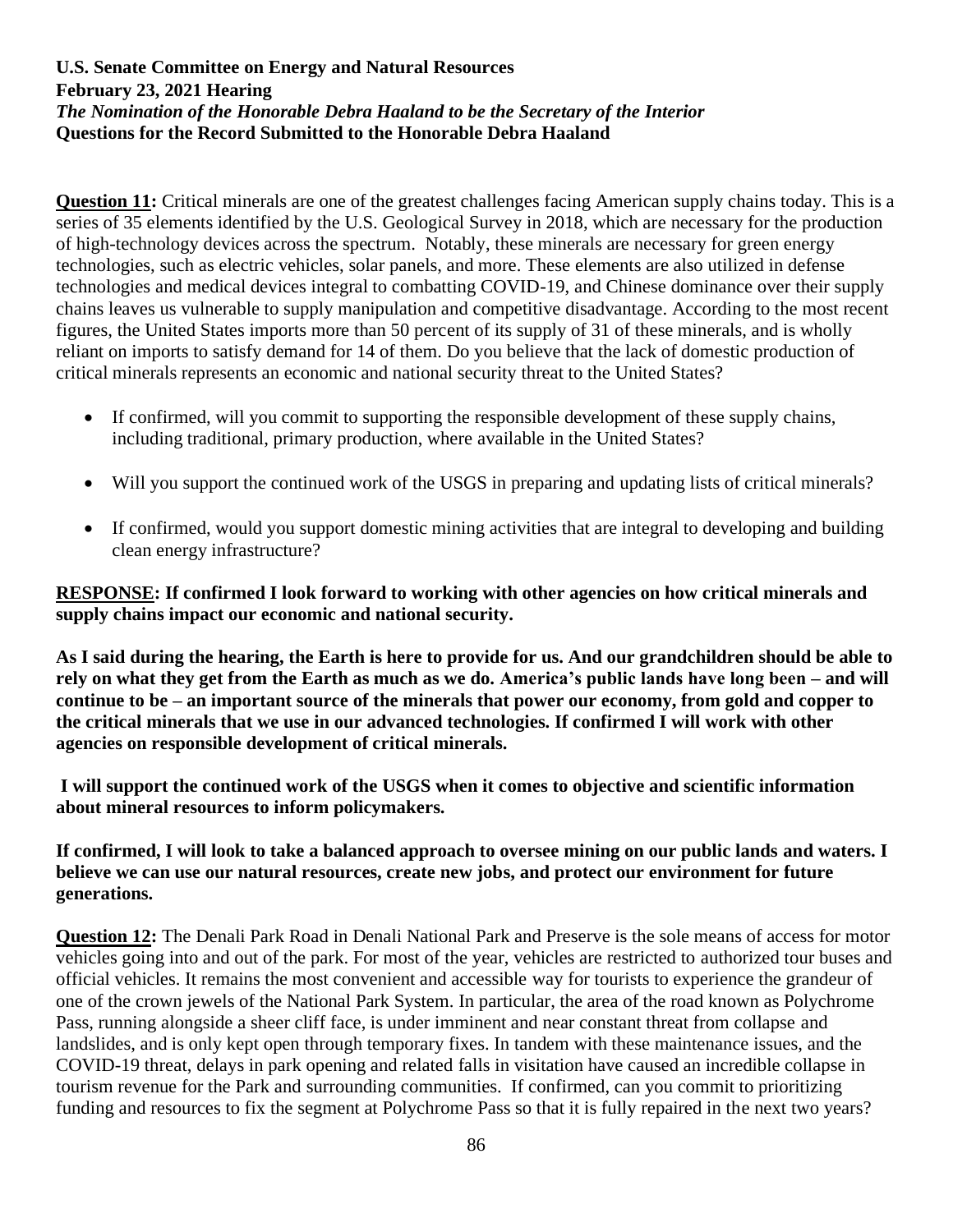**RESPONSE: I understand that this is an important issue for visitors to Denali National Park and if the road were to fail it would have a significant impact on tourism for the surrounding community. If confirmed, I commit to working with you to address this issue to avoid a failure of the road, public safety risks, and an economic hit to families in the area. As I am not yet in the Department, I am not involved in the budget planning for Fiscal Year 2022 but effective implementation of funding for the public lands maintenance backlog is going to be a high priority for me.**

**Question 13:** The Ambler Mining District in northwest Alaska is a resource-rich area with potential for significant development. Resources identified include deposits of copper, silver, zinc, and gold, as well as the one of the world's largest copper-zinc deposits. The Ambler Mining District was recognized by the Alaska National Interests Lands Conservation Act (ANILCA), passed into law in 1980, which mandated the Secretary of the Interior to permit "access for surface transportation purposes across the Western (Kobuk River) unit of the Gates of the Arctic National Preserve (from the Ambler Mining District to the Alaska Pipeline Haul Road)." BLM issued an affirmative Record of Decision on July 23, 2020, for a 211-mile road in accordance with ANILCA. On January 11, 2021, Ambler road ownership signed 50-year rights-of-way agreements with BLM and the National Park Service. This will allow for potential development within the Ambler Mining District. Will you commit to upholding the statutory mandate under ANILCA? Will you direct DOI bureaus to cooperate with the developers of Ambler road?

**RESPONSE: I understand that this project is important to economic activity in your state. If confirmed you have my commitment that the Department will comply with the law, and to work with you to ensure this issue is addressed. I look forward to learning more about this provision of ANILCA and the status of this road project and future Department actions and decisions.** 

**Question 14:** Beginning in World War II, the U.S. Navy, and later the USGS, initiated efforts to explore for oil and natural gas on the North Slope of Alaska, largely in the 23.7-million acre area now designated as the National Petroleum Reserve-Alaska (NPR-A). Some 136 core tests and wells were drilled between 1944 and 1982. Many of these wells and drilled cores were abandoned hastily, prior to significant protections such as the National Environmental Policy Act, leading to issues with proper remediation and land contamination surrounding these wells.

- Will you commit to prioritizing legacy well cleanup in the Department's budget proposals?
- Will you commit to diligent oversight of these cleanup activities?

**RESPONSE: Yes, cleanup of nonoperational oil and gas wells will be a priority of mine at the Department. The Biden Administration is committed to this work as a way of supporting jobs and protecting the environment. If confirmed, you have my commitment to work together on this issue and oversight of these projects to ensure they are conducted properly.** 

**Question 15:** The COVID-19 pandemic is posing an unprecedented challenge to Alaska's tourism industry, including National Park visitation. We've already lost one tourism season, and with Canada announcing a large ship ban until February 2022, we are going to lose another. Some Parks have had to close entirely, but the Park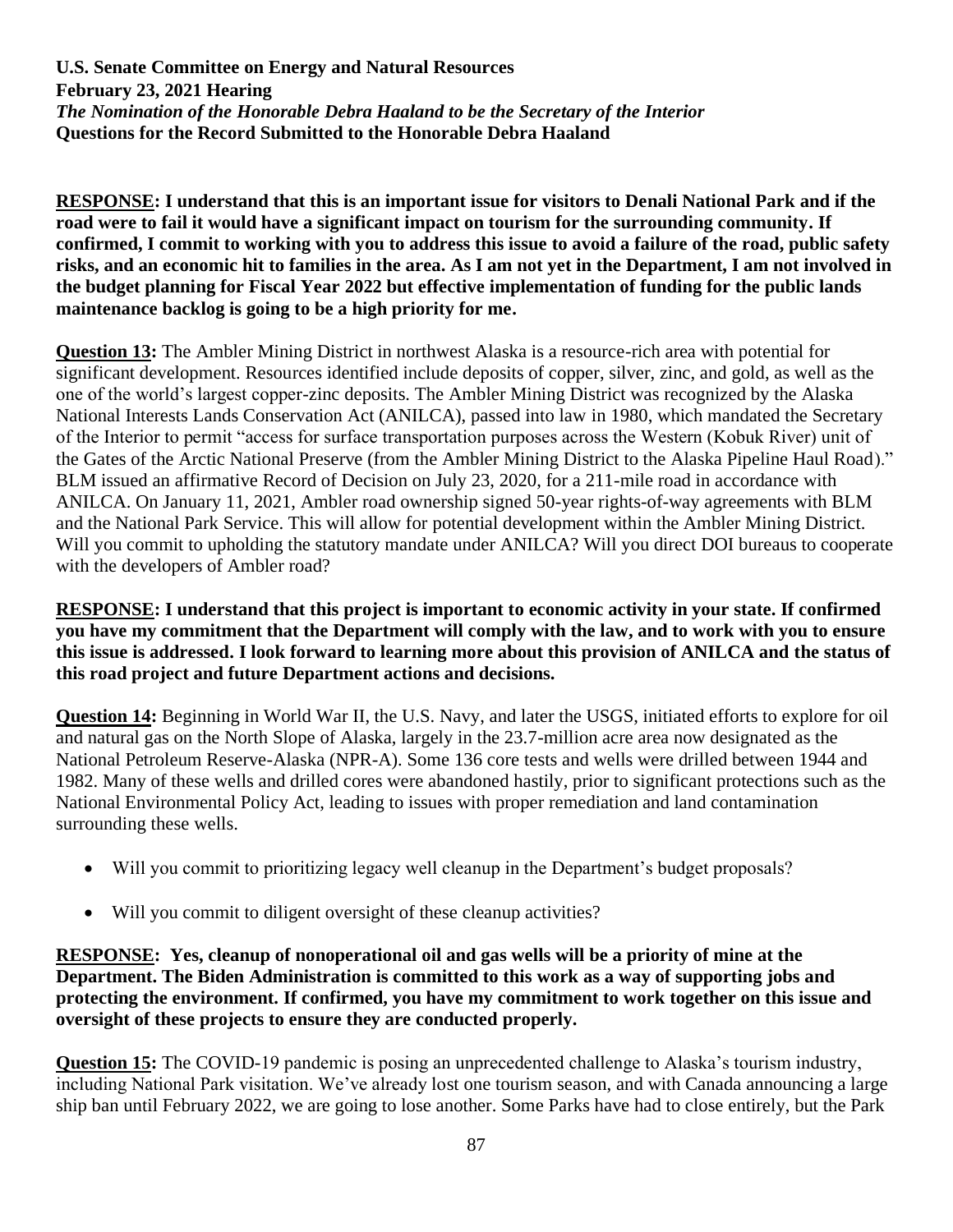Service has worked to keep others, including Denali National Park, open on a limited basis. This has salvaged some seasonal jobs and access to recreation for Alaskans, but the situation is putting tremendous economic pressure on the concessionaries who manage, maintain, and invest in these critical facilities. Concessionaries have formally requested fee and contract relief not unlike what the Park Service has provided in the past for disruptions like wildfires, hurricanes, and government shutdowns. If confirmed, will you work with the Park Service to respond to these applications quickly and provide relief consistent with past practice?

**RESPONSE: The impacts of the pandemic are significant across the nation, and my heart goes out to those impacted, including business operators who have been impacted. Tourism is a significant part of New Mexico's economy and I am familiar with the pain this is causing in my home state as well. If confirmed, I commit to learning more from the National Park Service to understand the issues facing operators in our National Parks and the relief efforts for concessionaires to date. Going forward as Secretary, I would work with the Park Service to respond to applications and provide relief, consistent with applicable law and available funds, in a timely and fair manner.**

**Question 16:** There is an ongoing dispute between the Ukpeaġvik Iñupiat Corporation (UIC) and the Bureau of Land Management over 936 acres of land that UIC is owed. Over the past two years, UIC has been working with BLM and the U.S. Navy to resolve this outstanding issue, but so far agreement has not been reached. If confirmed, can you commit to having DOI staff engage with stakeholders, including UIC, the Navy, and the Alaska delegation to quickly resolve this issue?

## **RESPONSE: Yes. You have my commitment if confirmed to look into this matter, to seek a resolution of the dispute, and to ensure the Department complies with the law.**

**Question 17:** A provision in the 2019 Dingell Act required the Bureau of Land Management to work with Chugach Alaska Corporation (CAC) and the Forest Service to conduct a study of CAC's split estate in the Chugach National Forest and to make recommendations on land exchanges that could resolve the split estate. My understanding is that BLM has almost completed the report and that it should be released soon. If confirmed, can you commit to quickly releasing the report?

## **RESPONSE: If confirmed I commit to ensuring that BLM works cooperatively on this matter, that the BLM complies with the law, and releases this report as soon as it is ready and appropriate to do so consistent with the Department's processes for such reports.**

**Question 18:** Since the Great American Outdoors Act (GAOA) became law last year, my office has worked with stakeholders in Alaska to build a cohesive strategy on how to leverage this new funding for the stateside portion of the Land and Water Conservation Fund (LWCF). Unfortunately, the State's Statewide Comprehensive Outdoor Recreation Plan will lapse in 2021, and, if it is not renewed, Alaska will not receive any stateside funding. The State's grant administrator also retired last year, meaning no one was in place to oversee LWCF grants and funding. Alaska and several other states have proposed amendments to the GAOA that would allow LWCF funds to assist with administrative expenses (such as a grant coordinator) as well as using LWCF funds for deferred maintenance projects on state land. Do you support the nature of these proposals, to fund administrative and state deferred maintenance costs?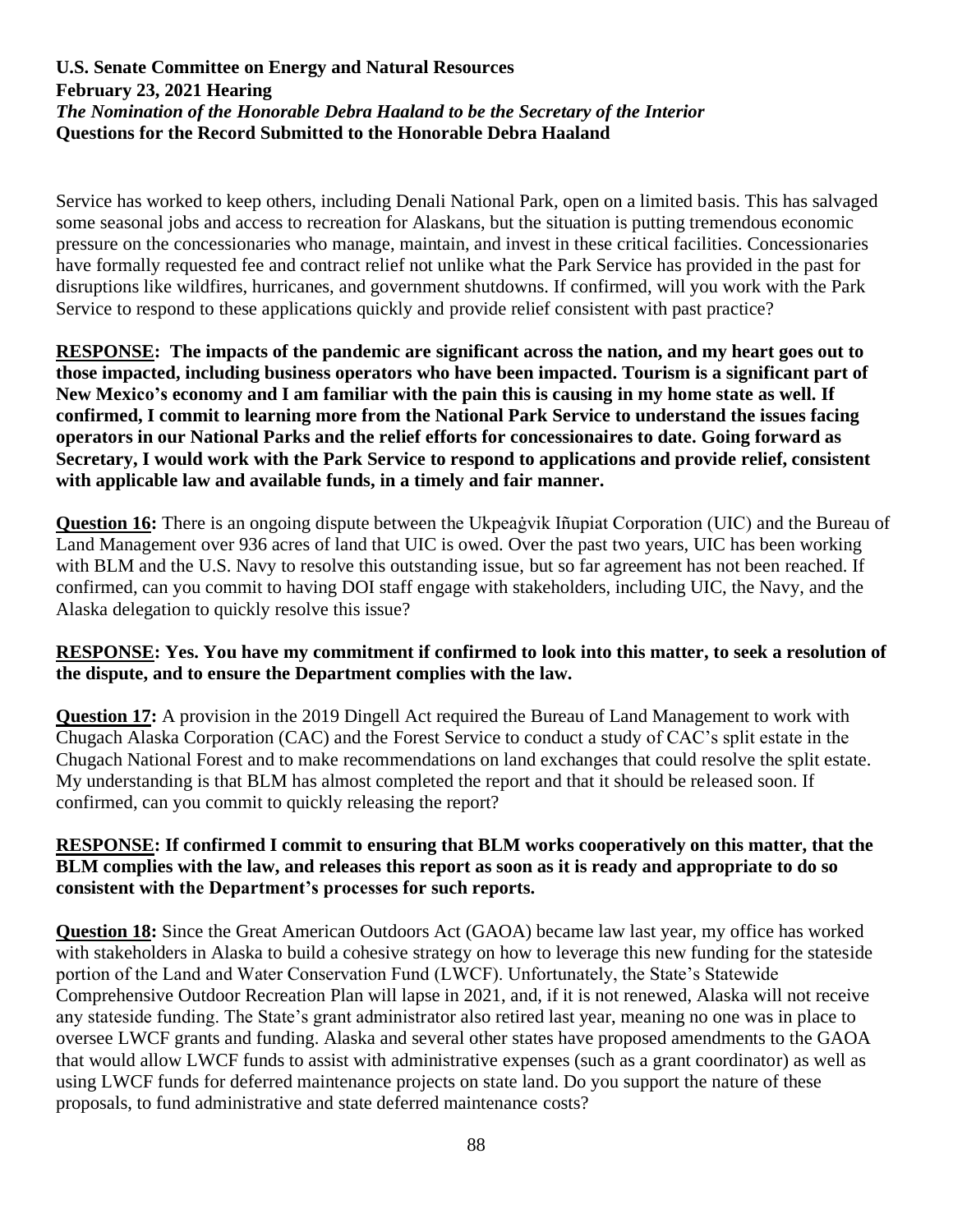In the Dingell Act, Congress required that at least 40 percent of LWCF funds be allocated to the stateside portion and at least 40 percent of funds be allocated for federal purposes.

- What do you view as a "federal purpose"?
- What do you believe is an appropriate use of funds for "other purposes"?
- If confirmed, how will you propose to set the allocations between state, federal, and other purposes?
- Where and how should Interior prioritize federal land acquisition?

**RESPONSE: I support the Great American Outdoors Act and, if confirmed, will work to ensure that the law is implemented as intended by Congress. I would need to consult with Department attorneys before deciding on any definitions on these specific questions. If confirmed, I commit to working with Interior staff on the implementation issues for the Land and Water Conservation Fund that you have raised, and to consult with you and other stakeholders to ensure that the Act works as intended. I understand your support for the stateside portion of LWCF and concern about implementation issues in Alaska. As Secretary, I would work with you to help your state successfully benefit from the GAOA. In terms of proposing the allocations, I am not currently in the Department so am not involved in the budget preparations for Fiscal Year 2022, but I will carefully consider this issue and listen to Congress and stakeholders.**

**Question 19:** How will the Department allocate sufficient resources and implement the statutory delegation of authority contained in Title V of the Marine Mammal Protection Act to ensure that the Alaska Nannut Co-Management Council, a tribally-chartered Alaska Native Organization, is authorized and supported in its administration and enforcement of a local co-management program for polar bears?

**RESPONSE**: **If confirmed, I look forward to learning more from the appropriate staff in the Department and stakeholders on this issue and I will respect and follow the law on this topic. I respect that this is an example of the unique management issues the Department is involved in with regards to Alaska. I will support adequate resources for all of agency functions, consistent with budgetary constraints and the resources provided by Congress.**

**Question 20:** How will the Department invite the participation of tribes, tribal organizations, and their members in the cooperative or co-management of natural resources currently managed by the Federal government, but which hold significant economic, nutritional, and spiritual importance to tribes, tribal organizations, and their members?

**RESPONSE: I am committed to robust tribal engagement and tribal consultation when the Department is making decisions that affect them, so that our actions are inclusive of Tribal Nations' priorities and recommendations. If confirmed, I look forward to implementing President Biden's memorandum on tribal consultation. It is my understanding that the Department Manual requires consultation with Alaska Native Corporations when their interests are involved. I look forward to learning more about how**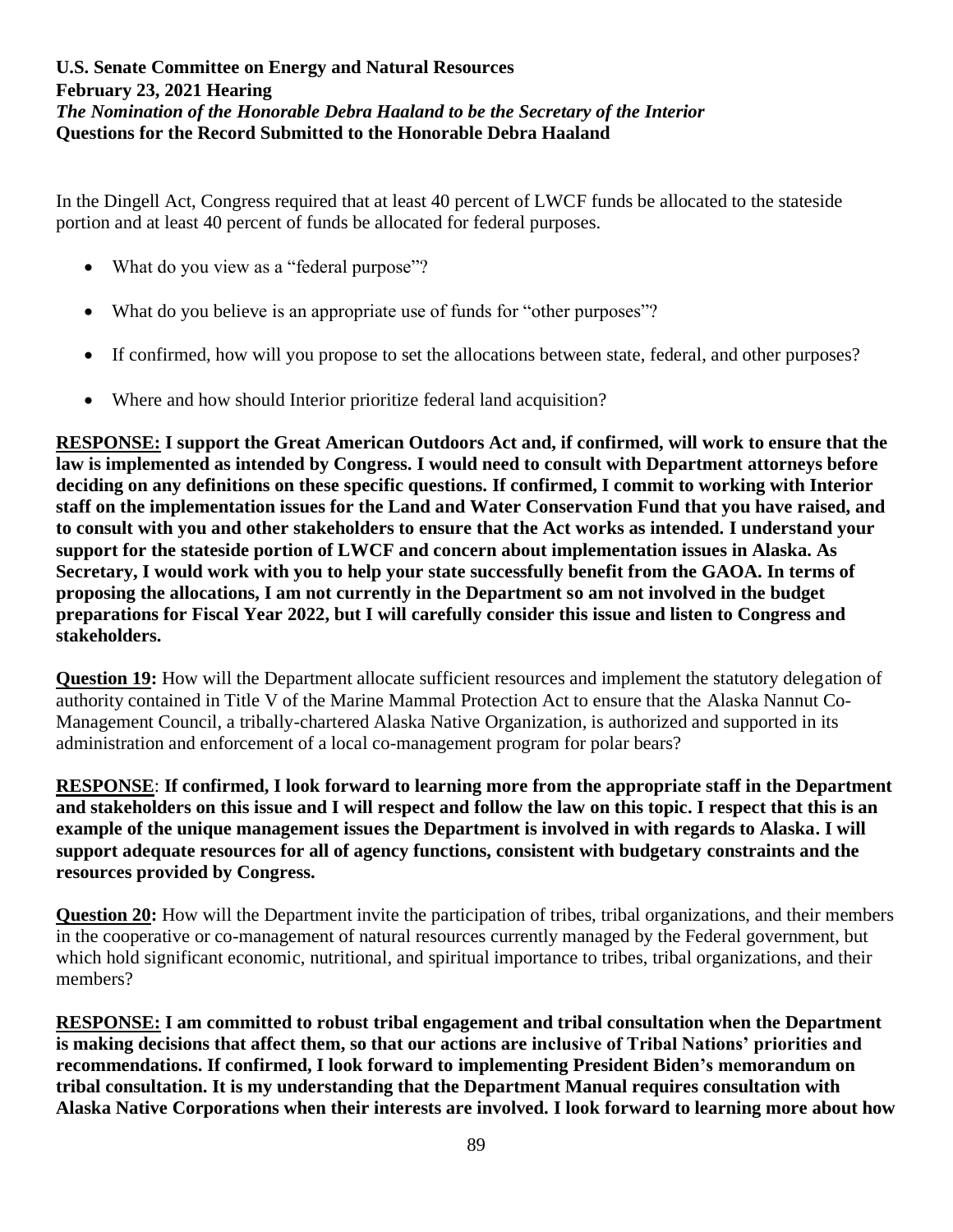**the Department has engaged Tribal Nations and tribal organizations in cooperative management of natural resources by the federal government, and I am looking forwards to finding areas to work together to support tribal engagement in these topics and advance the Department's mission, consistent with applicable law.**

**Question 21:** In the last Congress, you introduced a resolution expressing the sense of Congress that the United States should establish a national goal of protecting 30 percent of all lands and waters within U.S. territory by the year 2030. The resolution states that this action was needed to address climate change. This goal has since been adopted and put forward by President Biden. As Interior Secretary, you would be responsible for implementing that order, considering the input from communities and Tribes, and determining how the United States will measure progress toward this goal.

- Can you describe the scientific justification for the 30 percent goal? Is this goal premised on research conducted by federal scientists?
- How would you define lands and waters that are in "conservation status" under this order? Would they need to have designations from Congress to be considered conserved?
- How will you treat states that already have more than 30 percent of their lands and waters in some sort of conservation status? How will you treat private and state lands?
- Can you explain to me your understanding of ANILCA's statutory "no more" clause?
- Would Alaska be exempt from the 30X30 initiative because of ANILCA's "no more" clause?

**RESPONSE: The 30 by 30 goal has scientific justification in work by scientists around the world. The President's Executive Order includes direction to the Interior Department to propose how to best honor the myriad approaches to conservation of lands and waters. As I said at the hearing, the President's 30 by 30 plan is about setting a goal and bringing people together on conservation to conserve lands for future generations. I also know that it is inclusive: it will include state and local parks, tribal lands, voluntary private conservation, and working lands cared for by generations of farmers and ranchers. This can't be a top-down approach but must be locally engaged, science-based, and respectful of private landowners, tribal nations and existing user groups like hunters, anglers, farmers and ranchers.** 

**Some states like Alaska have significant amount of land in conservation status while others do not and if confirmed I believe that 30 by 30 will recognize that fact. I look forward to increasing my understanding of the history and effect of ANILCA's provisions, and when it comes to any actions under the 30 by 30 initiative the Department will follow the law.** 

**Question 22:** The President issued a document in his first week in office announcing "agency actions that heads of the relevant agencies will review in accordance with the Executive Order: 'Protecting Public Health and the Environment and Restoring Science to Tackle the Climate Crisis.'" This list included the "Notice of Availability of the Record of Decision for the Proposed Willow Master Development Plan Project, Alaska," 85 Fed. Reg. 69351 (November 2, 2020). This project is incredibly important for the State of the Alaska and the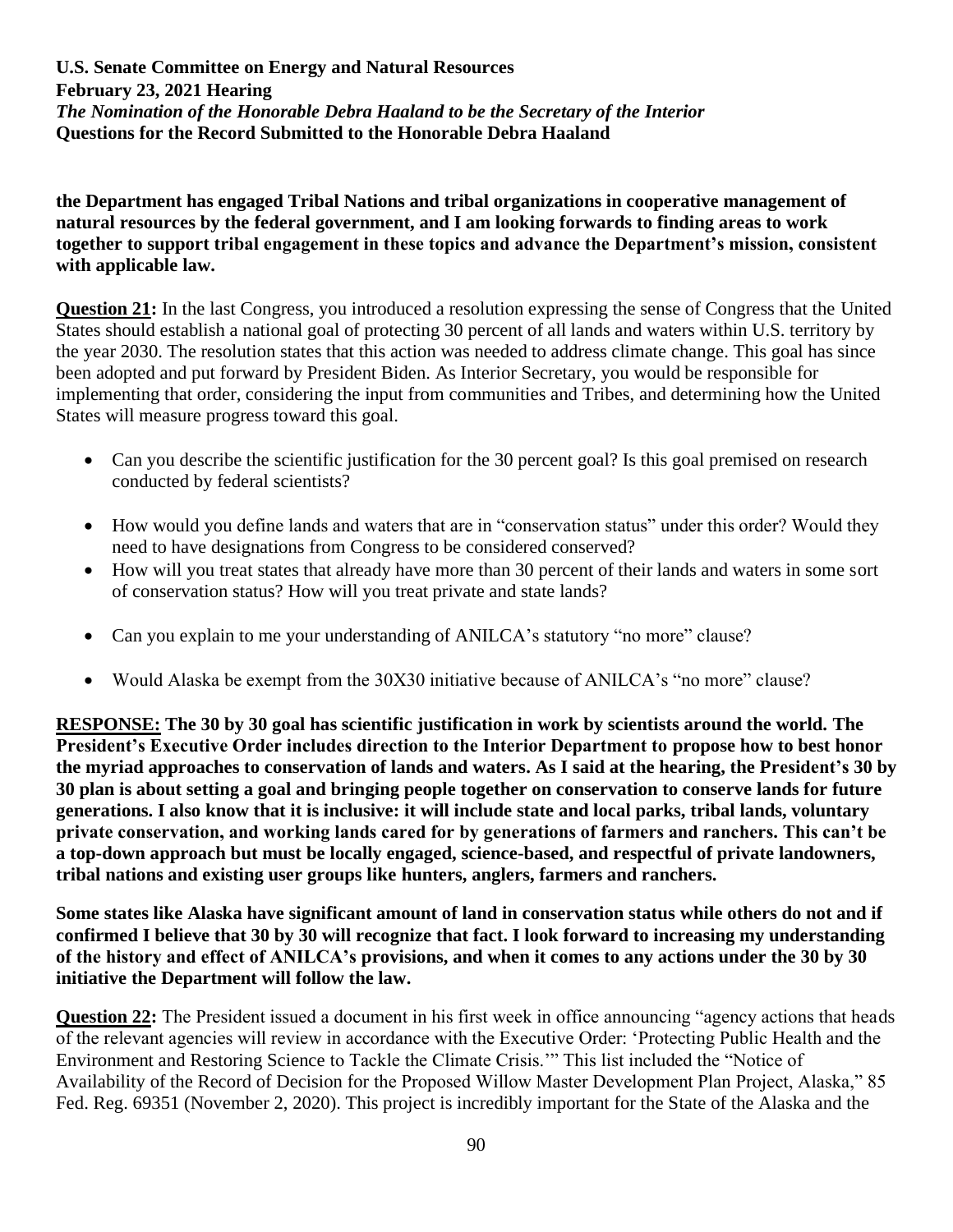Alaska Native people that will benefit from infrastructure development and revenues from this project. The project is estimated to contain 450 to 800 million barrels of recoverable oil. It will provide over 2,000 construction jobs and hundreds of long-term jobs. Revenues to the State of Alaska from the project will raise about \$2.3 billion and there will be an additional \$7.6 billion in federal revenues. Under the Impact Mitigation Plan for the project, \$2.6 billion in funds will be provided to North Slope communities, which are largely populated by Alaska Natives; \$1.2 billion in revenues will go to the North Slope Borough. These revenues and impact mitigation funds provide critical public services, schools, emergency response, health clinics, drinking water, wastewater, roads, power, and solid waste infrastructure and assistance. The leases for this project were signed under the Clinton administration and the project was developed under the Integrated Activity Plan for the NPR-A from 2013 under the Obama administration. The project is currently in litigation, impacting this season's construction and the long term permitting and development of the project in the future.

- Will you commit to defending the robust environmental impact statement and record of decision for the project during the existing litigation and future litigation on the plan and project?
- Will you follow your stated commitment to follow the law and provide objective permitting for all future permit applications on the project?
- On your congressional website you "pledge to vote against all new fossil fuel infrastructure." The Willow project was leased by the Clinton administration and the project was pursued under the Obama administration's management plan. Thus, the Willow project is not a new plan or commitment of infrastructure. Do you support the Clinton and Obama administration's actions to lease and issue development planning programs consistent with federal statute to responsibly develop these lands? Do you commit to following the Clinton and Obama administration's example to review and allow development consistent to the leasing program for the NPR-A mandated by federal law?

**RESPONSE: As I stated at the hearing, I know that President Biden does not want to cripple any state. His Executive Order has directed a review of that regulatory action from November 2, 2020, as you note in your question. As a nominee who is not yet within the Department, I cannot prejudge the outcome of that review. I can commit to following the law and overseeing an objective permitting process for all projects in all states.**

**When it comes to my statements and actions as a Member of Congress, I am aware that being a cabinet Secretary is a different job and I take that seriously. If confirmed as Secretary of the Interior, I will be responsible to all Americans; I will no longer represent the interests of constituents in a single congressional district. I want you to know that if I am confirmed I want to work with you, and I will rely heavily on our relationship moving forward. I want to make sure that I understand the unique issues in Alaska, and to make sure that we are doing all we can to ensure that your constituents have the opportunities that they need. Although it is beyond my current capability as a nominee to make commitments or representations about pending litigation, I want to assure you of my commitment to follow the law if confirmed as Secretary.**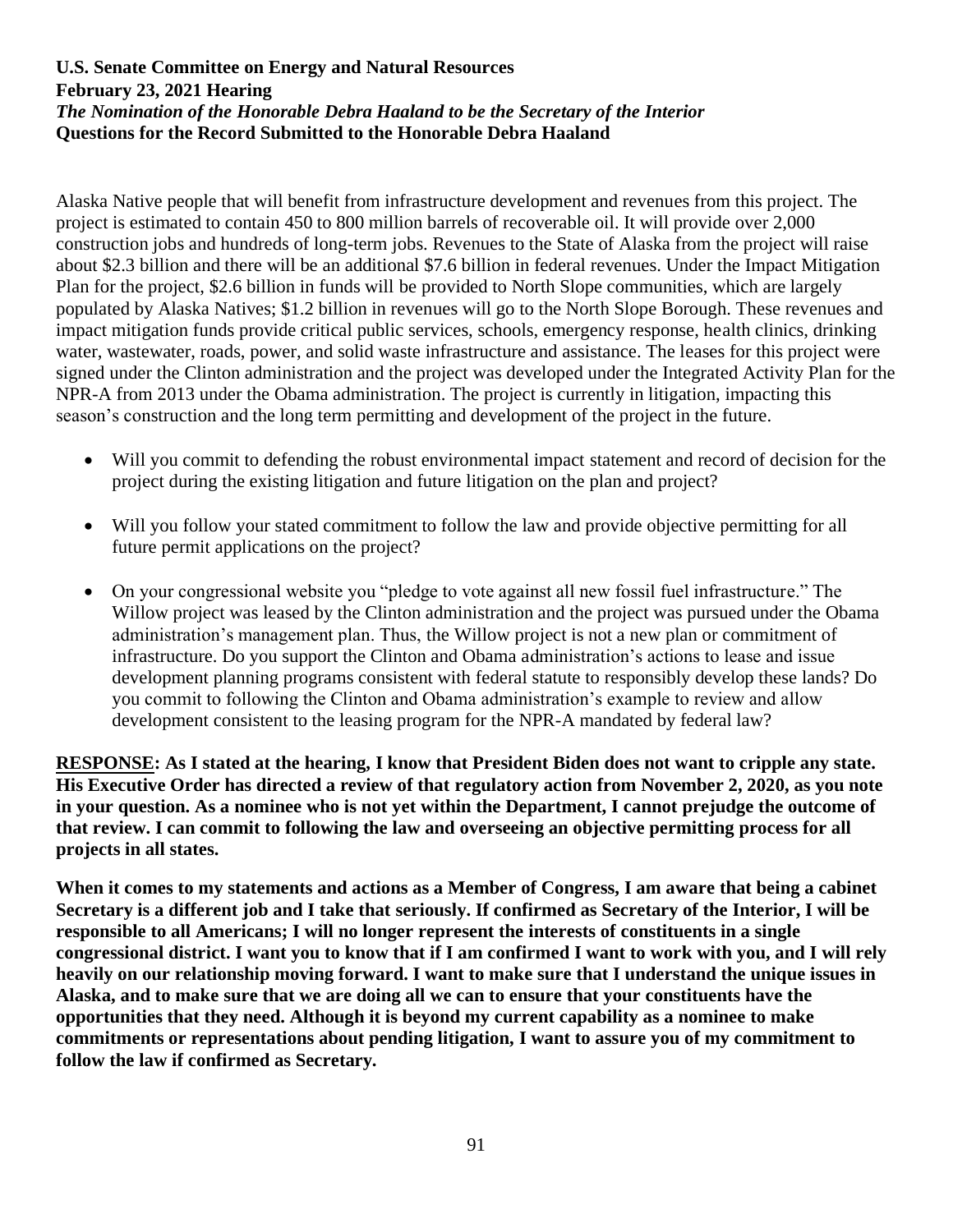**Question 23:** As you know, during the challenging economic conditions that the COVID-19 pandemic has created, it is more important than ever to make sure we are creating and maintaining stable, high-paying jobs. In my state, 24 percent of all jobs and 27 percent of all wages are tied either directly or indirectly to the oil and gas industry. I worry that the unilateral actions this administration have already taken, resulting in the loss of 11,000 jobs in the case of the Keystone Pipeline project, and hundreds of job losses in Alaska already. You supported legislation and letters in the past that single out Alaska in banning oil and gas exploration and development in the 1002 Area and NPR-A. The law explicitly states that the federal government must conduct lease sales for development in the 1002 Area and the NPR-A. The enabling act for the NPR-A directly states that "The Secretary shall conduct an expeditious program of competitive leasing of oil and gas in the Reserve in accordance with this Act" (42 U.S.C § 6506a). The Tax Cuts and Jobs Act mandates at least two area-wide lease sales in the Coastal Plain within 10 years. An initial lease sale is required within four years, by 2021, of the law's enactment, and a second lease sale is required within seven years, by 2024, of enactment. Each lease sale must offer at least 400,000 acres and must include those areas with the highest potential for discovery of hydrocarbons. The recent executive actions by the President indicate to me that the President intends to indefinitely delay these lease sales and development, which I do not think is legal.

- Do you agree that the federal government has a legal obligation under the plain language of these statutes to continue leasing and development?
- Given your past statements and sponsored legislation, will you recuse yourself from decision making on the oil and gas leasing and development in the 1002 Area and the NPR-A?

**RESPONSE: As I mentioned during the hearing, I recognize that the role of a cabinet secretary is far different from that of a member of Congress representing one congressional district, and I take that fact seriously. If confirmed I will need to consider interests across the broad geographic spectrum of lands and resources the Department of the Interior manages. This will require adopting a different perspective, and you have my commitment to consider state and local views.**

**I know Arctic Refuge leasing means a lot to you and there are strong feelings on the issue. The President has issued an executive order pausing any oil and gas activity in the Refuge. If confirmed, I will get a full briefing on the legal status of this matter.** 

**With respect to energy development in the NPR-A, I understand that the President's recent executive order paused new leasing while the Administration reviews the leasing program, but that oil and gas development can continue under existing leases as these are valid existing rights.**

## **If confirmed, I commit to consult with career ethics officials and to seek advice on whether particular matters require my recusal.**

**Question 24:** Last year, a group of several tribes filed suit against the Department of the Treasury arguing Alaska Native Corporations (ANC) do not meet the legal definition of a tribe under the CARES Act and as such are not eligible for CARES Act funds allocated to tribes, despite the fact that Congress used a definition of tribe that clearly includes Alaska Native Corporations. In May, the United States District Court for the District of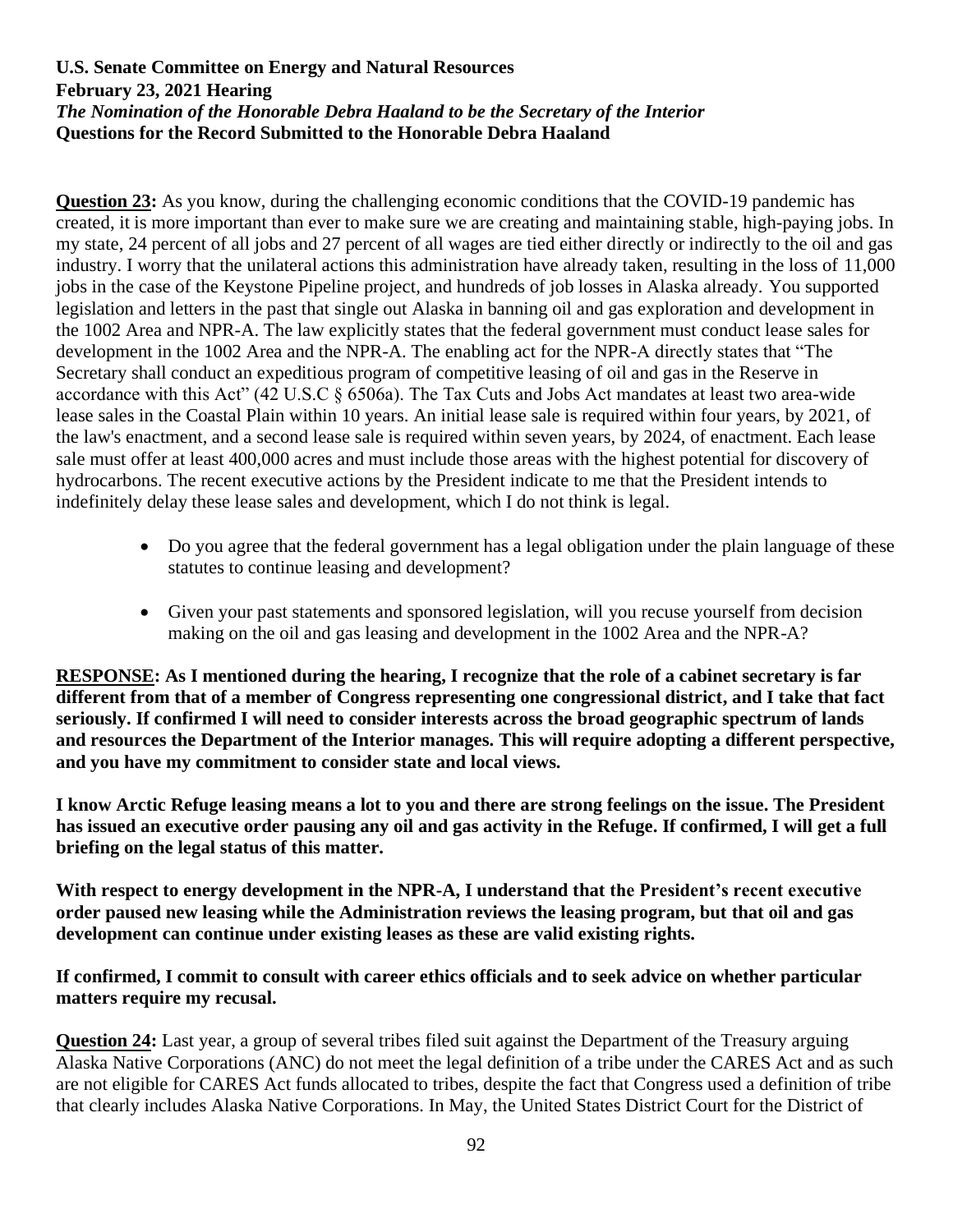Columbia issued a preliminary injunction to stop the transfer of funds to the ANCs during the trial and to continue to administer funding directly to tribal governments. The Treasury, however, refused, claiming that the court "has not yet arrived at a determination." In June, when funds had still not been distributed, the District Court issued another order to send the remaining \$679 million being withheld to tribes. You spoke out in support to the district court decision, tweeting "Tribes needed these funds right away, but the Trump Administration put corporations first & delayed the process," referring to Alaska Native Corporations. Senator Schumer also attacked former Assistant Secretary for Indian Affairs Tara Sweeney saying "Pres. Trump's @ASIndianAffairs Tara Sweeney is diverting funds for tribal governments during coronavirus to for-profit Alaska Native Corporations. We can't put these corporations before tribal governments & people. Sweeney used to be an exec for an ANC, and she wants to profit!" In May 2020, you led a letter with Chairman Grijalva to the DOI Inspector General (IG) requesting an investigation of then Assistant Secretary for Indian Affairs Tara Sweeney. The letter asked the IG to investigate "whether Sweeney violated ethics rules, regulations, laws, or pledges as part of her involvement in the administration of \$8 billion in relief funding for tribal governments under the Coronavirus Aid, Relief, and Economic Security (CARES) Act." You also said of ANCs, "Unlike federally recognized tribal governments, ANCs do not have sovereign status, nor do they maintain a formal relationship with the federal government. They are for-profit companies that, in most cases, have continued to generate revenue during the pandemic." The Treasury Department and the Alaska Native Corporations have appealed the case all the way to the Supreme Court. Cert was granted and the case is pending.

• Given your past statements against Alaska Native people, in particular ANCs, which were created by Congress for the benefit of the Alaska Native people under the Alaska Native Claims Settlement Act (ANCSA), will you recuse yourself from any involvement on the current Chehalis lawsuit before the Supreme Court?

**RESPONSE: President Biden has asked all who serve in his administration to conduct themselves with the highest ethical standards. The Department has an Ethics Office which is there for employees to seek advice and guidance on ethics issues. If confirmed, I commit to consult with career ethics officials and to seek advice on whether particular matters require my recusal.**

• I was truly shocked by your hostility towards Tara Sweeney, the first Alaska Native Assistant Secretary of Indian Affairs and your comments on Alaska Native Corporations. Do you stand by these criticisms of ANCs and former Assistant Secretary Sweeney?

**RESPONSE: I do not carry any hostility to Ms. Sweeney and I respect her public service. I was acting in my capacity as a member of Congress, hearing from many of my constituents and tribal leaders who had serious concerns about this issue at a difficult time for many in Indian Country.**

**I know that Alaska is a unique situation with the Alaska Native Corporations, and I take seriously my commitment to you to better understand their history and range of purposes. I understand that ANCs provide services, health services, social services, to the Alaska Native people. I also understand, as I stated at my hearing, that ANCs are not like other corporations when we think of corporations. If confirmed, I look forward to working for Native communities in Alaska, including ANCs, Hawaii, and the lower 48 states.**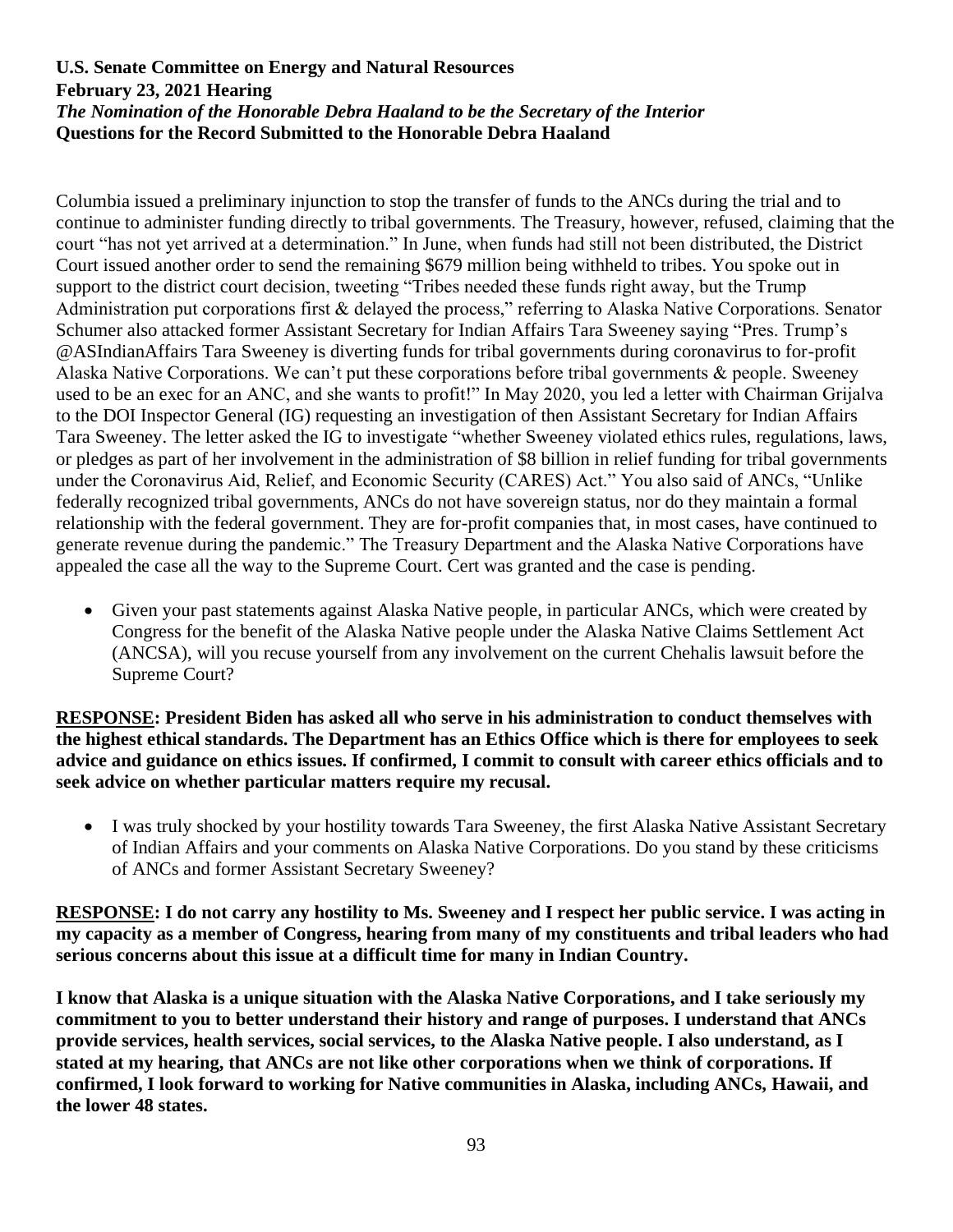**With regard to the Committee request into the decision-making by then Assistant Secretary for Indian Affairs Tara Sweeney, my committee chairman and all subcommittee chairs asked for a review as part of our congressional oversight duties. Going forward, I want to seek solutions in the future that work for Tribal Nations and Alaska Natives, including ANCs.**

What is your familiarity with ANCSA? Do you understand what Alaska Native Regional and Village Corporations are? How has your experience as a tribal member shaped your views on how for profit or corporate actions can provide support for tribes and Native Americans from healthcare and other social services to infrastructure? Haaland?

**RESPONSE: I know that Alaska is a unique situation with the Alaska Native Corporations. I also understand that ANCs provide services, health services, social services, to the Alaska Native people. I also understand, as I stated at my hearing, that ANCs are not like other corporations when we think of corporations. If confirmed, I commit to learning more with your help to make sure that the Alaska Native people get the services that they need, whether through the Alaska Native Corporations or any other organizations.** 

**Question 25**: During your hearing, you stated multiple times that if confirmed, you would work and coordinate with me and my colleagues on the Committee. Please describe how you plan to work and coordinate with me.

**RESPONSE: First, given the large role that the Department plays in Alaska and your senior role on three Senate Committees with oversight over the Department, it would be a priority of mine to speak with you regularly and communicate often.** 

**While we will not always agree on the administration's policy, I want to be clear and open with you, and by communicating regularly I would hope that we and our respective leadership teams could identify areas of cooperation. I respect your reputation as someone who is thoughtful and civil and has a tremendous amount of experience working productively with administrations of both parties, and I will seek to do the same as I have done during my time in Congress.**

**If confirmed, I would work to ensure that the Department and its staff are responsive to you and that we provide information and notice about significant actions that the Department is taking that are important in Alaska. I would love an opportunity to visit parts of Alaska with you in order to get to know you and the people of Alaska better.**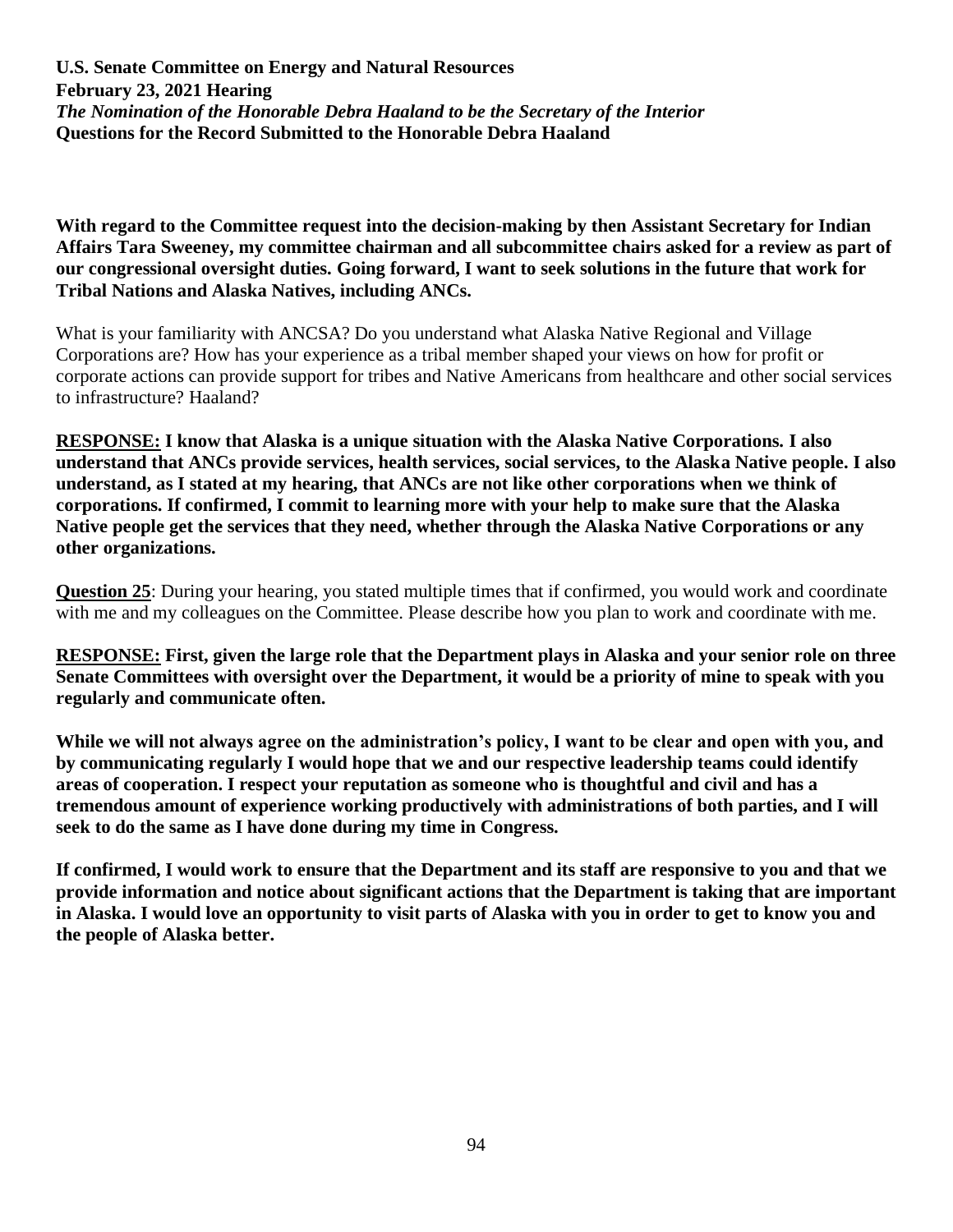### **Questions from Senator John Hoeven**

**Question 1:** The Biden administration's early executive actions, including the Department of the Interior's 60day moratorium, prevents the construction of the infrastructure needed to capture natural gas and prevent flaring. Our gas capture rate is 94 percent in North Dakota; however, it drops to 91 percent on Fort Berthold due to a lack of gathering infrastructure. Do you agree that we should reduce flaring, and if so, will you commit to supporting necessary infrastructure projects, like gas gathering pipelines, needed to capture natural gas and prevent flaring?

#### **RESPONSE: The Biden Administration wants to reduce methane emissions and flaring, and gathering lines are a part of the solution to these problems. Gathering lines can reduce the amount of methane that is released into the atmosphere. Less methane pollution is better for taxpayers, clean air, and our climate.**

**Question 2:** I've been working on mineral spacing reform legislation to ensure that states and local governments remain the lead permitting authority for oil and gas wells where the Bureau of Land Management (BLM) has only a minority share in the subsurface mineral rights and no surface rights. My bill would remove duplicative permitting requirements and free up resources at the BLM, preventing unnecessary delays that we have seen in in high production areas, like North Dakota.

Will you work with us to remove duplicative permitting requirements where less than 50 percent of the minerals are owned or held in trust by the federal government, and the federal government owns no surface area?

## **RESPONSE: If confirmed I would be glad to review your legislation and to continue the conversation with you and your office.**

**Question 3**: There are five tribes located at least partially within North Dakota. As Chairman of the Senate Committee on Indian Affairs, I held a field hearing in North Dakota where we discussed best practices for public safety, drug enforcement, and ensuring the security of tribal members and their families.

We made important progress on tribal safety issues in the last Congress, from securing \$5 million over the last two years to fund specialized law enforcement trainings and help set up a new BIA law enforcement training center at Camp Grafton, North Dakota, to the enactment of Savanna's Act.

The Bureau of Indian Affairs (BIA) law enforcement officer shortage continues to create substantial challenges for tribes in the Great Plains, who have the largest officer turnover and vacancy rate in the country.

If confirmed, how will the Department of Interior address the ongoing BIA law enforcement officer shortage?

## **RESPONSE: If confirmed, ensuring adequate BIA staffing would be a high priority of mine and I would commit to the efficient and effective recruitment of qualified people.**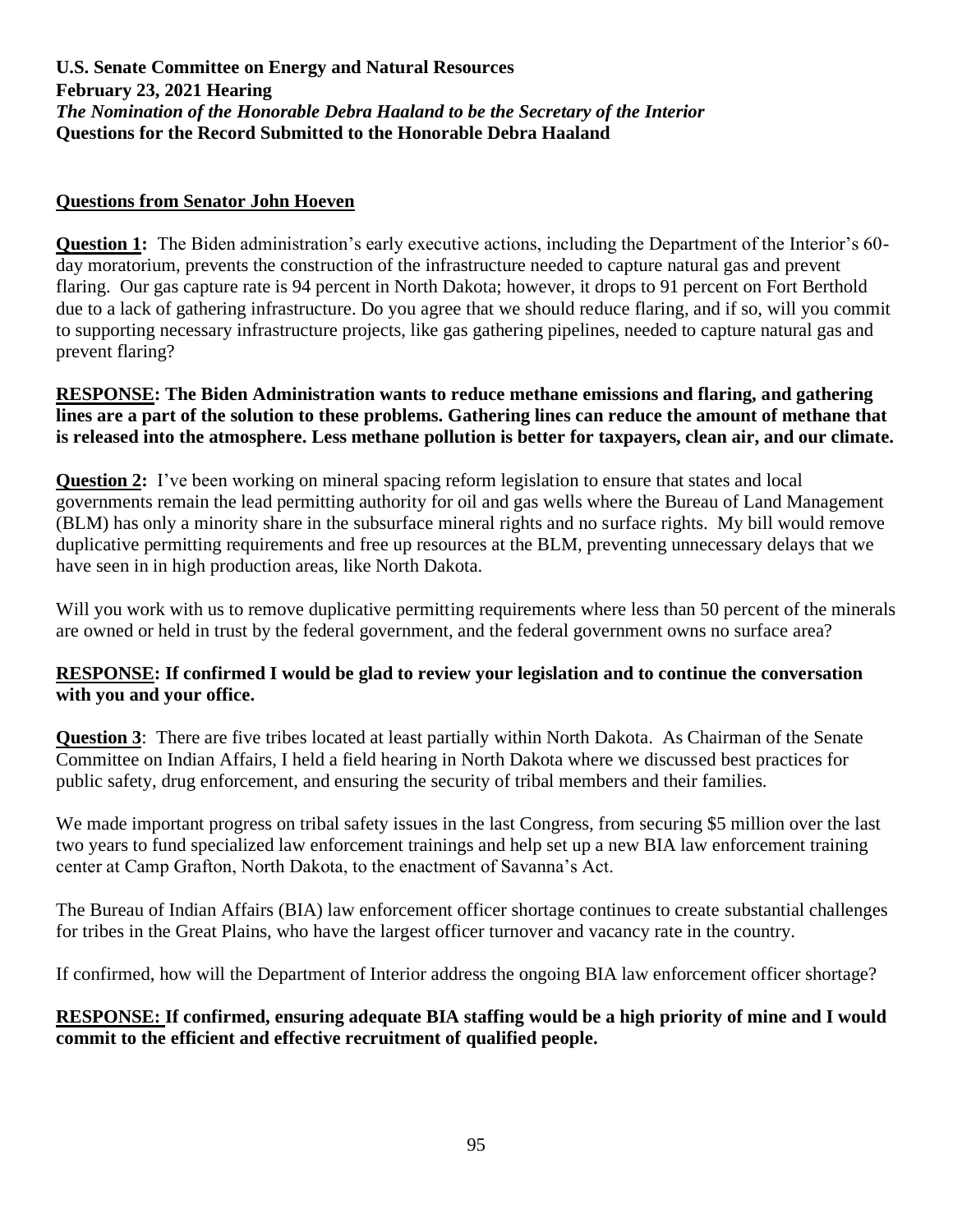**Question 4:** What do you see as the best course of action to address missing and murdered indigenous women and children?

**RESPONSE: With respect to the crisis of Missing and Murdered Indigenous Women, I am grateful for the bipartisan work of Members of the House and Senate who have helped make progress to protect Indigenous women. To break the cycle of victimization and promote accountability, I support effective federal agency partnering with tribal leaders and tribal women's advocates. Tracking data and information sharing is necessary for effective law enforcement and social services action. The attention and effective action these partnerships bring can ensure tribal lands are safe and focus on ending violence against Native women and children, and ending the epidemic of missing and murdered indigenous women and girls. I am confident that this Administration will take a comprehensive approach and ensure Native people are at the table, listened to, and part of the solution to this tragic crisis.**

**Question 5**: How do you believe the Department of Interior should assist tribes in addressing substance abuse and mental health challenges prevalent on our reservations?

**RESPONSE: It is my understanding that the Biden Administration will renew that commitment to healing and supportive services in Native communities by increasing the availability of addiction treatment, mental health and trauma recovery services, building on the Obama-Biden Administration's support for the Adult Tribal Healing to Wellness Programs and Juvenile Treatment Drug Court.**

**Question 6:** Theodore Roosevelt National Park is North Dakota's #1 tourist attraction, and plans are underway to construct the Theodore Roosevelt Presidential Library on land adjacent to the Park. It's important that the infrastructure in the adjacent park be able to provide a safe and enjoyable visitor experience. If confirmed, will you work with me to coordinate efforts between the National Park Service and the Theodore Roosevelt Presidential Library so that we enhance the visitor experience?

**RESPONSE**: **While I am not yet familiar with this proposal, I support opportunities for collaboration with the National Park Service when they are in the best interest of the NPS unit. If confirmed, I look forward to learning more about the opportunities for partnership between the Theodore Roosevelt Presidential Library and the national park.**

**Question 7:** The Great American Outdoors Act includes \$1.9 billion annually for the next 5 years to address deferred maintenance on our public lands. One such deferred maintenance project is the ongoing road repair of the Scenic Loop Drive in Theodore Roosevelt National Park. This road is critical to the mission of the park, and as such we worked to secure funding for this project in the Great American Outdoors Act's Fiscal Year 2021 priority funding list. If confirmed, will you work with my staff and I to keep us updated on NPS' progress on the project?

**RESPONSE: I support the Great American Outdoors Act and, if confirmed, will work to ensure that the law is implemented as intended by Congress. If confirmed, I will also work with Interior staff to ensure that you and your staff are kept appropriately updated on its progress.**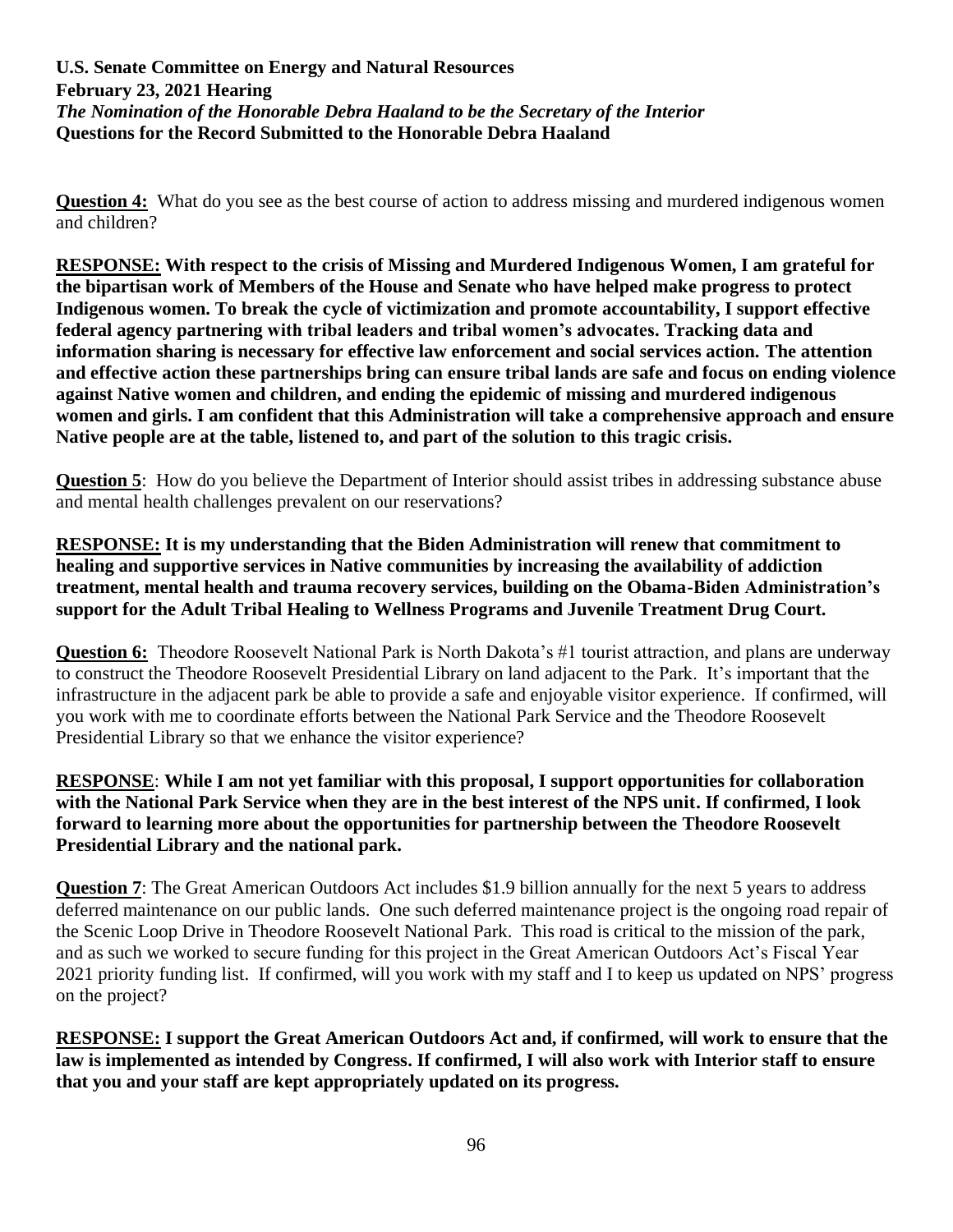**Question 8**: The U.S. Fish and Wildlife Service (FWS) has a large footprint in North Dakota through many National Wildlife Refuges and perpetual conservation easements. Landowners and farmers have continually expressed frustration with the Fish and Wildlife Service's enforcement of these easements. In some cases farmers and landowners have been taken to court and faced bankruptcy over supposed infractions.

Along with Senator Cramer, I worked with the FWS to modernize the enforcement of these easements by updating the landowner's maps, establishing clear setbacks for subsurface water management, and creating the first-ever appeals process at the Department of the Interior to create an administrative record and incentivize cooperation.

What are your general thoughts on FWS conservation easements, and do you see efforts to modernize regulations as a positive development?

**RESPONSE: Conservation easements are voluntary conservation programs that help promote healthy habitats on privately owned lands. They provide cost-effective habitat conservation through the purchase of limited interests in private land from willing sellers. I know that this is particularly important in your state. If confirmed I will work to learn more about this issue and to support collaborative approaches to conserving wildlife. I am not yet familiar with this process that you have worked on, but I respect your engagement and will seek to foster further cooperation on this matter where possible.**

**Question 9:** Do you believe the current Fish and Wildlife Service (FWS) appeals process should be continued, and do you believe FWS enforcement is limited to the acreage the agency purchased when the easement was signed?

## **RESPONSE: I believe that conservation easements are an important part of habitat conservation. If confirmed, I will seek a collaborative approach to ensure good environmental stewardship. I will listen to all stakeholders and look forward to learning more about the issues raised in this question.**

**Question 10:** If confirmed, will you work with me to help address additional landowner concerns pertaining to Fish and Wildlife Service (FWS) easements?

#### **RESPONSE**: **If confirmed I will work hard to create a culture of collaboration across the Department, and to ensure that local landowner and stakeholders concerns are heard. I will work hard to strike the right balance on public land management issues.**

**Question 11**: We must make sure that local landowners continue to have a say in Federal land acquired through the Land and Water Conservation Fund (LWCF). I was disappointed to see the Biden administration's efforts to remove state and local oversight of land acquisitions within their borders, and have concerns that this policy change will lead to the federal government acquiring land and water resources without adequate local consultation. If confirmed, how will you ensure that communities who are most impacted by federal land acquisition have a voice in the process?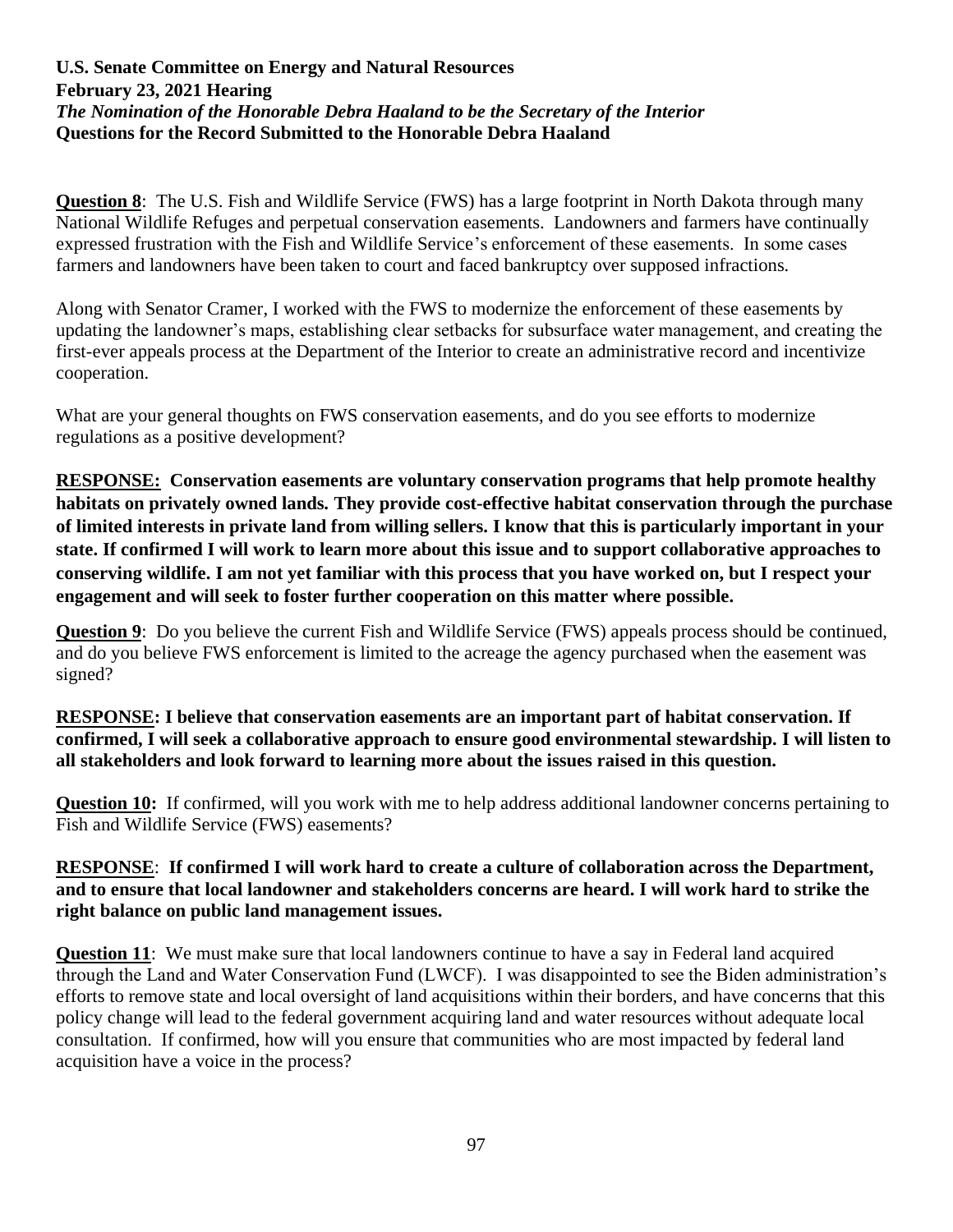**RESPONSE: The Land and Water Conservation Fund is an important conservation tool, including for increasing access for hunters and anglers, and I am excited about the funds that Congress has provided for this program. I believe that local stakeholder collaboration is the best approach for conservation. If confirmed, I will make sure the Department will listen to local stakeholders, including you and your state's leadership, about specific project proposals.** 

**Question 12**: The Red River Valley Water Supply Project (RRVWSP) provides extreme weather resilience and would help protect North Dakota communities from the devastating effects of drought. The estimated financial impact of a drought similar to the one North Dakota experienced in the 1930s is \$27 billion over a 10-year period. Surface water supplies in central North Dakota and the Red River Valley are limited and are threatened by drought, creating reliability concerns. The supplemental RRVWSP to central and eastern North Dakota during times of water scarcity will protect public health, help the economy, and provide for environmental benefits in the river systems. In December 2020, the Bureau of Reclamation (BOR) released its Final Environmental Impact Statement for the Eastern North Dakota Alternate Water Supply Project (ENDAWS) and signed a Record of Decision in January, advancing an important alternate water supply for the RRVWSP.

Will you support BOR's important work to bring the extreme weather resilient RRVWSP, in particular the ENDAWS alternate water supply, online?

**RESPONSE: It is my understanding that BOR has been working to advance this important project. If confirmed, I would look forward to ensuring that BOR was working with the State of North Dakota and the Garrison Diversion Conservancy District on the next steps in the project to help the State meet its goals related to resilient water supplies, including managing and developing water resources in an environmentally sound manner.**

**Question 13:** As part of the administration's infrastructure goals and related infrastructure investments, will you support maintenance and repair of existing Bureau of Reclamation (BOR) infrastructure?

**RESPONSE: Maintaining and addressing aging infrastructure across bureaus is a top priority for the Department right now and is important to BOR's mission. The bureau's asset management program assesses the condition of its infrastructure and plans for and addresses maintenance needs to ensure the reliability of its water and power resources. I also understand that, where appropriate, BOR is also looking for opportunities where repairs can be used to improve and modernize infrastructure. I look forward to working with Congress on infrastructure funding issues within BOR and the Department.**

**Question 14:** Garrison Diversion is negotiating a repayment contract rate for the Garrison Diversion Unit, which is well understood to be a system with different priorities than were originally intended. Do you support negotiating a reduced, affordable repayment rate for stakeholders in order to put this underused infrastructure to positive, profitable use for the federal government and the taxpayer?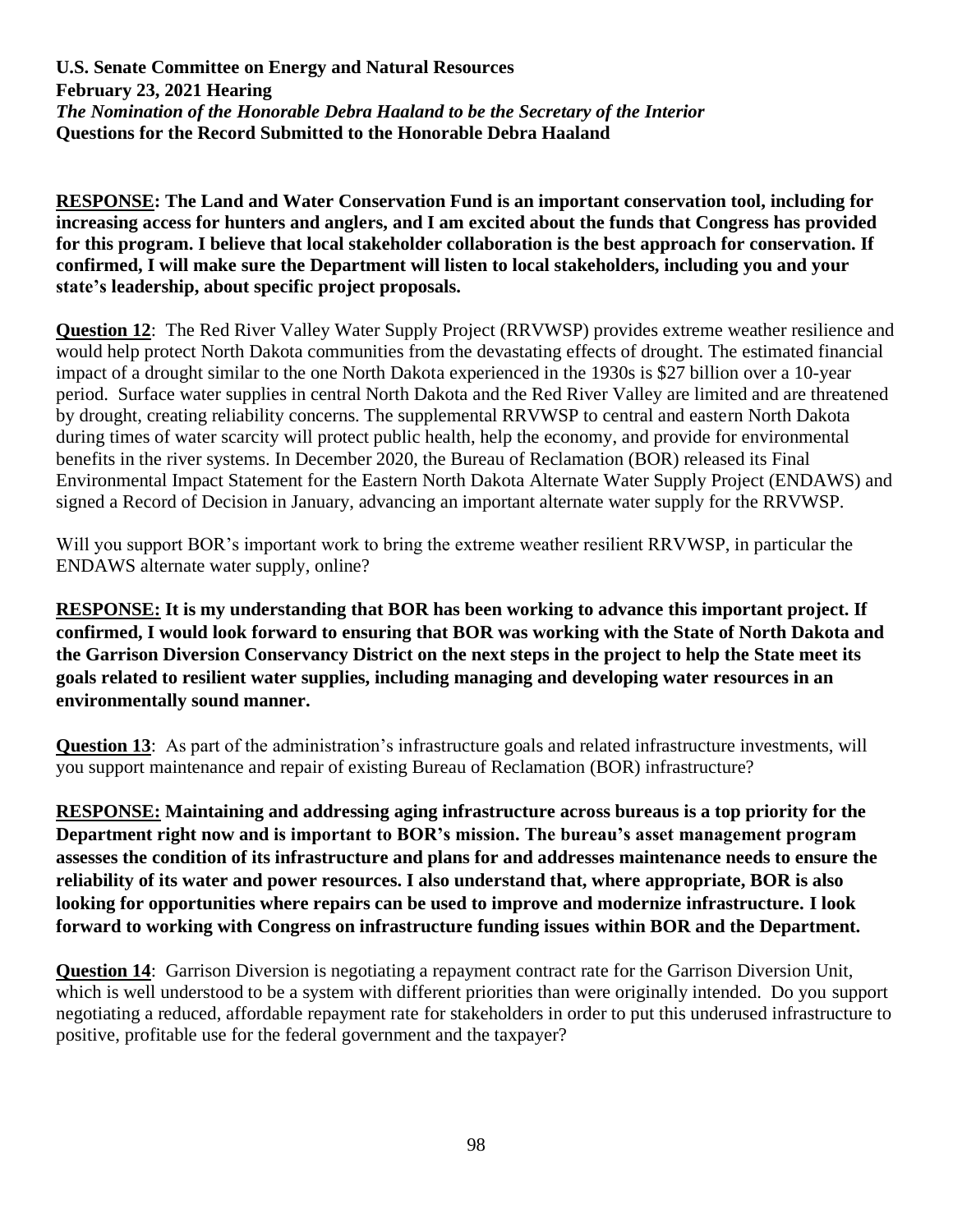# **RESPONSE: If confirmed I would look forward to learning more about this matter and to consulting with subject matter experts in the Bureau of Reclamation to determine if we can find a productive path forward that is in the public interest.**

**Question 15**: Like New Mexico, upon statehood, North Dakota was granted school trust lands scattered across our state designed to fund education and other vital functions of state government. The creation of several Tribal Reservations within the State subsequent to statehood and the creation by Congress of the Little Missouri National Grassland resulted in the capture of approximately 31,583 acres of surface lands and 192,610 acres of minerals lying within the Reservations and another 108,840 acres of surface lands and 149,073 acres of minerals lying within the National Grasslands. That is over 480,000 acres of lands that cannot be utilized for their intended purpose. I am preparing to introduce legislation that would allow our state trust lands to be traded out of the Reservations and the National Grasslands for other Federal lands or minerals within the state. The lands and minerals relinquished by the State within the Reservations would be held in trust for and on behalf of the underlying Tribes. This legislation will provide greater ownership and control of the reservations for the Tribes and help fulfill promises to our Tribal communities. Likewise, this exchange will further preserve the National Grasslands.

If confirmed, will you make this effort a priority within your Department, and will you dedicate Department level staff to help us resolve any possible concerns so that we can enact this legislation?

### **RESPONSE: If confirmed, I commit to ensuring the Department is responsive to any Congressional requests for technical assistance or briefings on this issue. I respect that you are putting time and attention into this issue and I appreciate your engagement on behalf of your constituents. I will commit to working with you and learning more about these underlying issues and your proposed legislation.**

**Question 16:** Last Congress, the U.S. House of Representatives passed the Lumbee Tribe of North Carolina Recognition Act (H.R. 1964) by voice vote. Companion legislation (S. 1368) was introduced in the Senate by Senators Richard Burr and Thom Tillis and was referred to the Senate Indian Affairs Committee, a committee I chaired for the last four years and of which I remain a member. Do you support the goals of the Lumbee Tribe of North Carolina Recognition Act? Specifically, do you support extending federal recognition to the Lumbee Tribe of North Carolina?

**RESPONSE: I recognize that federal recognition is extremely important to communities seeking to establish a government-to-government relationship with the United States. The administrative federal recognition process is complex and may take many years. I am familiar with the decade's long pursuit of federal recognition by the Lumbee Tribe of North Carolina, and supported this legislation as a Member of the House of Representatives. As I testified, I recognize that being a member of the Cabinet is a different role and one I take seriously. If confirmed I commit to carefully considering this issue in the context of the Department's federal recognition process. Additionally, I respect that Congress has the power to recognize tribes, and if confirmed, I commit to working with Congressionally recognized tribes.**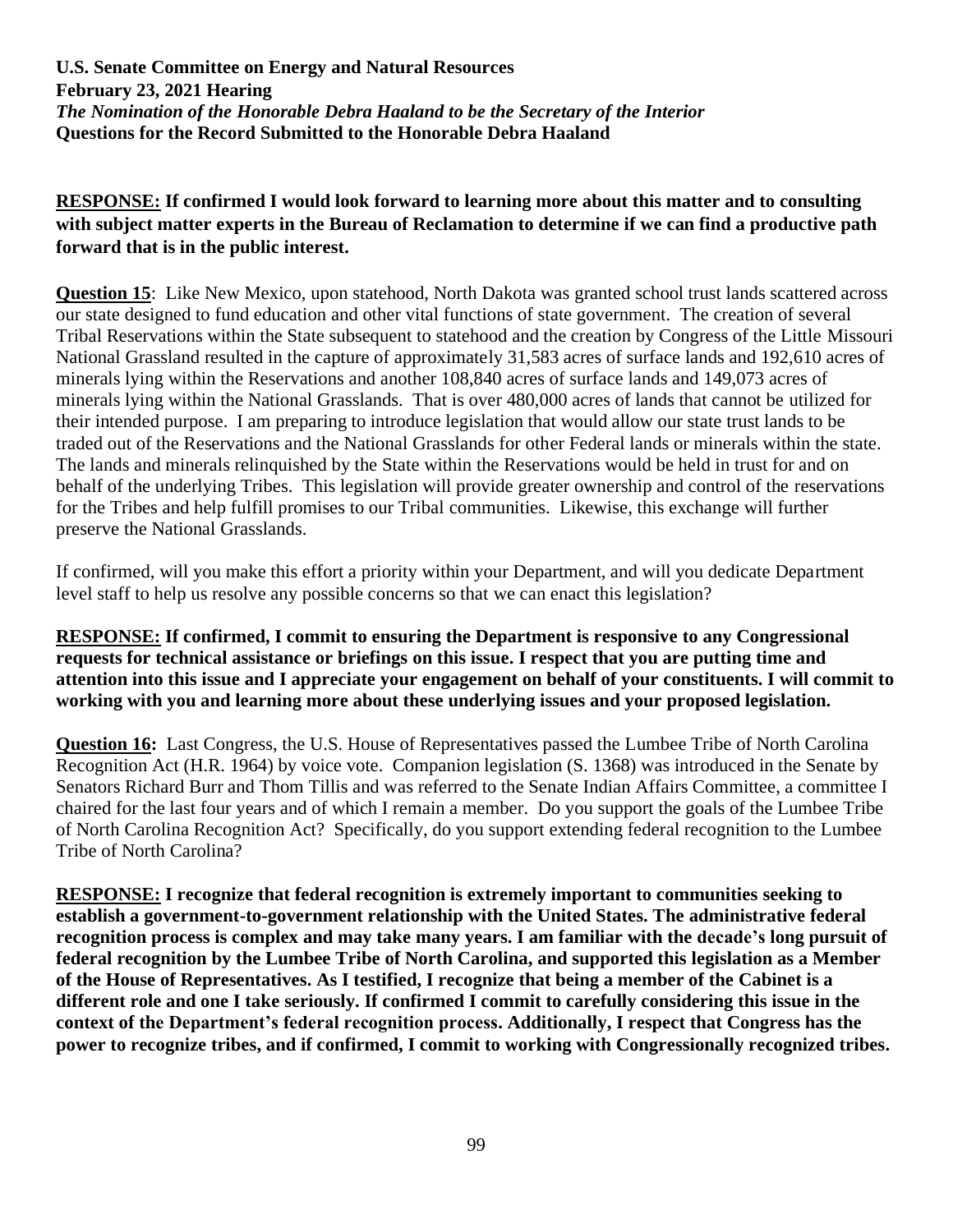### **Questions from Senator James Lankford**

**Question 1:** Access to critical and rare earth minerals is essential for expanding our use of renewable energy technologies, as you and President Biden advocate for. We must mine for many of these materials to build a sufficient supply.

For many years, the U.S. has taken a "not in my backyard" approach to mining minerals, all while increasing our usage of renewable energy and advanced technologies – this has led to the US growing ever more dependent on foreign sources for these essential materials that we need to keep our economy running. Reliance on some of these foreign sources jeopardizes our national security and may require Americans to unwittingly finance companies and nations with poor labor standards.

While there are efforts to produce these materials domestically, we need an aggressive strategy to secure our supply chains, and we need an Administration that supports the work private companies are doing to become mineral independent.

- Would you agree that our environmental standards and labor standards exceed, and in some cases far exceed, the environmental and labor standards in many countries we currently rely on for these materials?
- Do you believe our federal lands should be used to support a future in which the US generates more of its power from renewable sources?
- In your view, can we reach net-zero emissions by 2050, as President Biden has advocated for, without domestically producing more of the mineral resources needed to support renewable technologies? If so, how do you propose we acquire the needed volume of resources?
- Would you support projects developing these critical resources on federal lands?
- Do you believe the permitting process on federal lands should be efficient? If so, will you commit to working with Congress to streamline the mineral permitting process on federal lands to support the growth of renewable technologies?

#### **RESPONSE: As I said during the hearing, I am not familiar with the environmental standards of other countries, but support strong standards to protect workers, clean air and clean water in this nation.**

**America's public lands have long been – and will continue to be – an important source of the minerals that power our economy, from gold and copper to the critical minerals that we use in our advanced technologies. If confirmed, I will look to take a balanced approach to oversee mining on our public lands. I believe we can use our natural resources, create new jobs, and protect our environment for future generations. When it comes to any resource development, I support smart planning on public lands to ensure that development occurs in the appropriate areas.**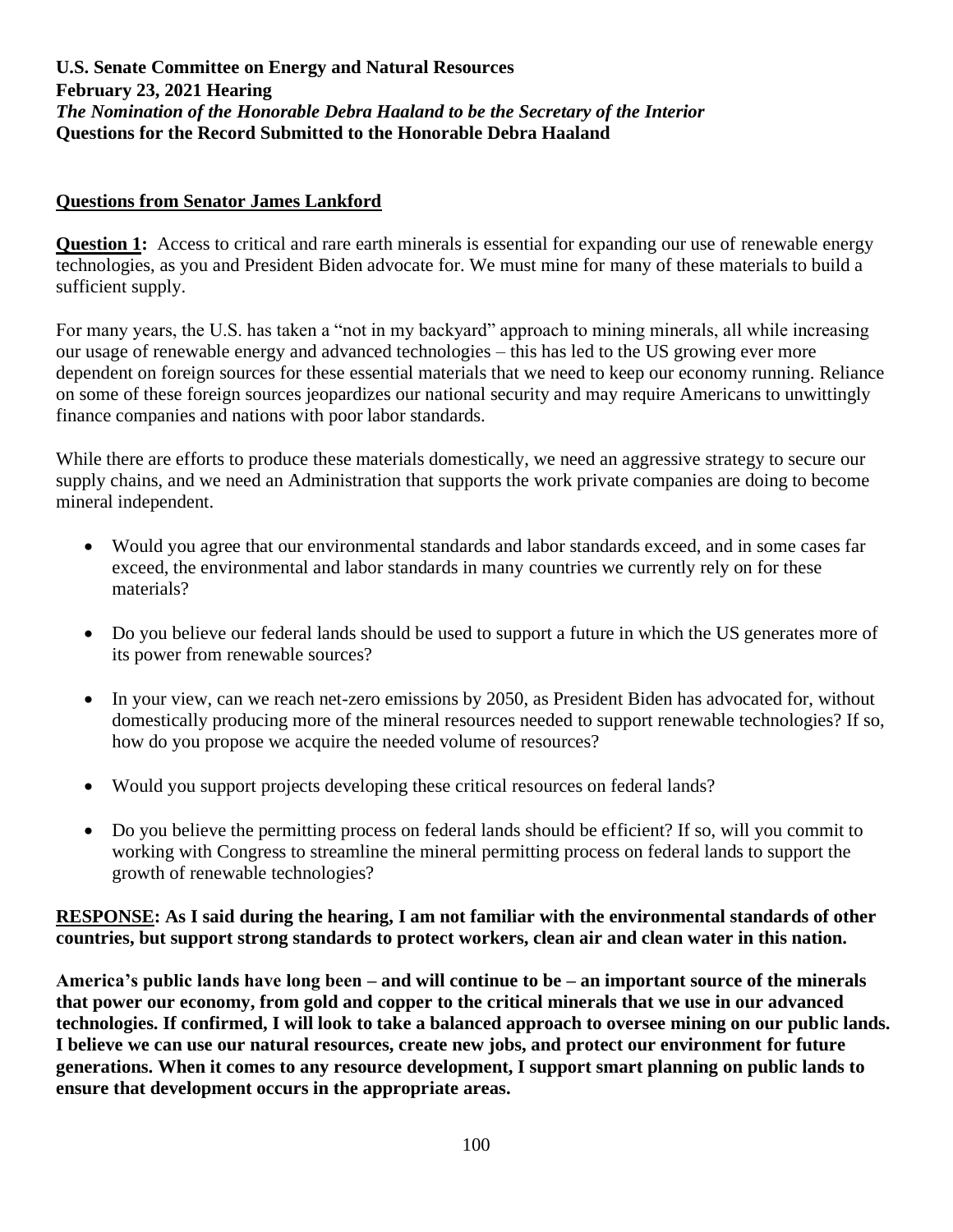**Question 2:** As you know, there is a lot of concern around the Biden Administration's leasing moratorium on federal lands and Secretarial Order 3395 suspending delegated authority for permitting actions.

- Do you believe that allowing only political appointees to approve rights-of-way, applications of permits to drill, or easements, is efficient or appropriate?
- In your view, does limiting these decisions to political appointees, rather than allowing those who have more fully reviewed and studied the prospective action, result in decisions that are based more on politics or more on facts? Please explain.

**RESPONSE: It is my understanding that this order is a temporary elevation of the process for reviewing permits and other actions during the transition. It is my understanding that permits, and other matters are being reviewed and approved in a timely way by qualified senior leadership at the Department. I know there have been many questions about the process, and if I am confirmed I am committed to ensuring certainty and transparency in these processes.**

**Question 3**: Through Secretarial Order 3395 and the Executive Order entitled "Executive Order on Tackling the Climate Crisis at Home and Abroad," the Biden Administration has demonstrated that it intends to change the landscape of energy development on federal lands. I have concerns that some of the actions being discussed would hamper our ability to stay energy independent and would only result in increased imports of oil and gas resources. Please answer yes or no to the following questions and explain.

- Would you support measures to restrict oil and gas development on federal lands, such as requiring additional review time for approvals of energy development actions?
- Would you support requiring an environmental impact statement (EIS) for every development action instead of an environmental assessment (EA), as is allowed currently in some cases?
- There are some drilling spacing units that have private land and a little bit of federal land in the same unit. Would you support requiring federal permits to drill on these tracts, even if the drilling occurred on the private portion of the tract?
- Building additional renewable energy resources will take years. Do you agree that drastically reducing our oil and gas development without other generation sources in place would result in the US importing more oil and gas from foreign nations, some of whom have environmental and human rights standards that are more lax than ours?

**RESPONSE: The President's executive order paused the issuance of new leases while the Administration reviews the fossil fuel leasing program. This pause does not affect existing, valid oil and gas leases where permits continue to be reviewed and approved.** 

**There are currently 26 million acres of public lands onshore and 12 million acres of public lands offshore**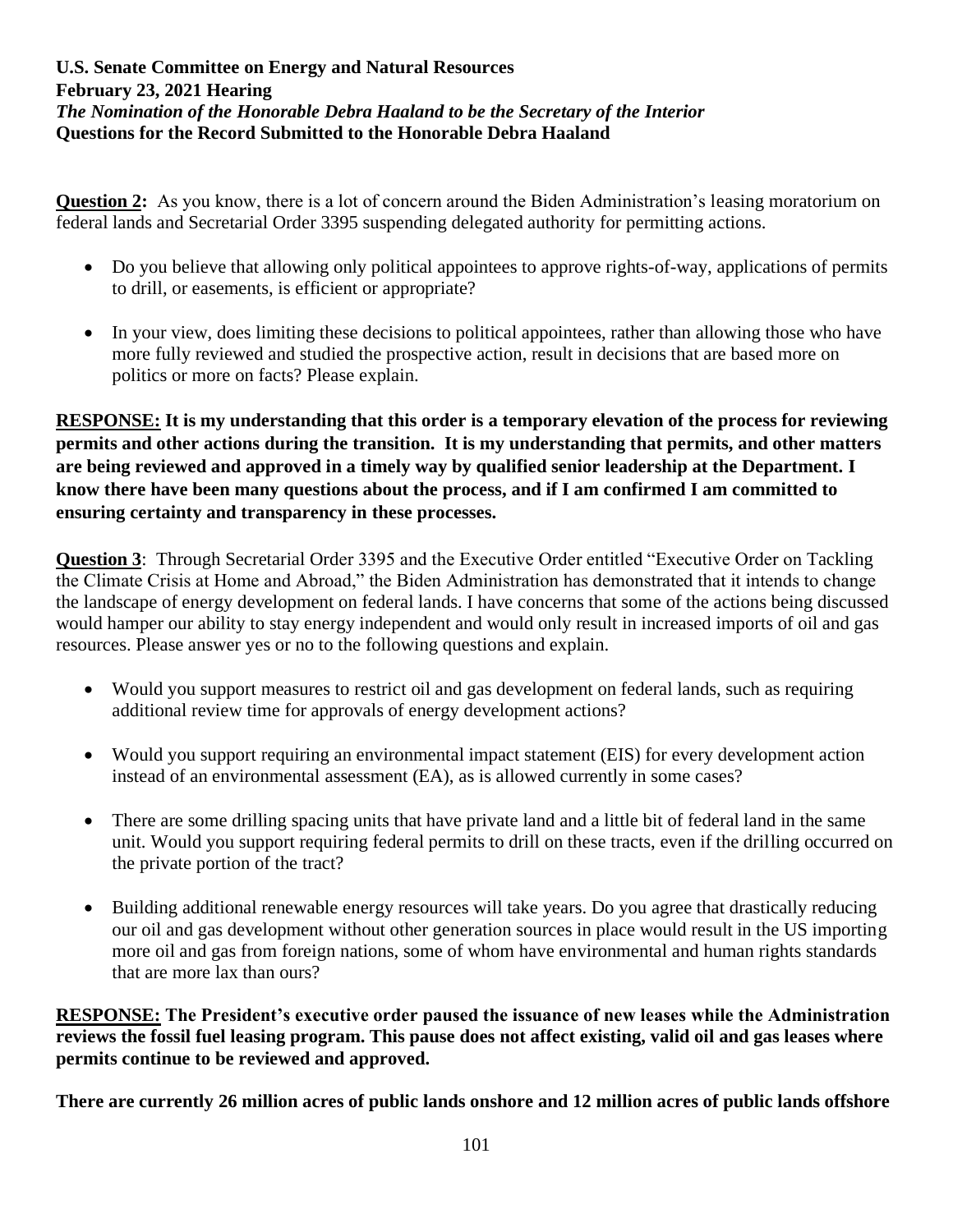**under existing leases. Of that, over 13 million acres onshore and 9 million acres offshore are currently not producing. As such, about 53 percent of all public lands under lease onshore and 77 percent of all public lands under lease offshore is not producing.** 

**My understanding is that permits continue to be reviewed and approved in a timely on these existing leases and there are approximately 7,700 unused, approved permits to drill.**

**I believe that any activity like oil and gas development that has the potential for significant environmental, health and safety impacts should go through the appropriate review process, consistent with applicable law.**

**When it comes to parcels with mixed land use or split estate, if I were confirmed, I would direct Department leadership to consult with Department legal and subject matter experts to ensure that Department is making reasoned, consistent and clear decisions on how to handle these situations. I understand that these issues are important in Oklahoma and other states and appreciate your raising it to my attention.**

**Question 4:** Recent controversy over several pipelines would lead Americans to believe that there are hardly any operational pipelines in this country. This is far from the case as nearly 200,000 miles of petroleum pipelines and 2.4 million miles of natural gas pipelines are currently in the ground we walk on every day. They transport products that our economy depends on to keep running, and our families depend on to stay warm as we saw demonstrated so starkly last week. Many of these pipelines cross federal lands and require rights-of-way that may periodically need to be renewed. These rights-of-way are needed to ensure operators have access to perform maintenance.

- Representative Haaland, do you agree that pipeline operators should be able to access their lines in the event of any urgent or routine need?
- Do you agree that federal agencies should work to keep these rights-of-way up to date to ensure this access?
- Do you believe that pipelines that have been operational without incident, in some cases for decades, should be enabled to continue operations without the threat of being shut down?
- Do you believe that the expiration of a right-of-way represents an opportunity to re-litigate whether that pipeline should exist?
- In your understanding, does DOI have any authority to deny right-of-way renewals for existing pipelines that are compliant with all applicable laws and regulations? If so, which authorities?

**RESPONSE**: **As I said at the hearing, I am not at the Department yet, so I cannot answer specific questions that require interpreting the Department's legal authority to regulate and review pipeline rights-of-way. I do believe that access to pipelines for urgent or routine maintenance for safety makes**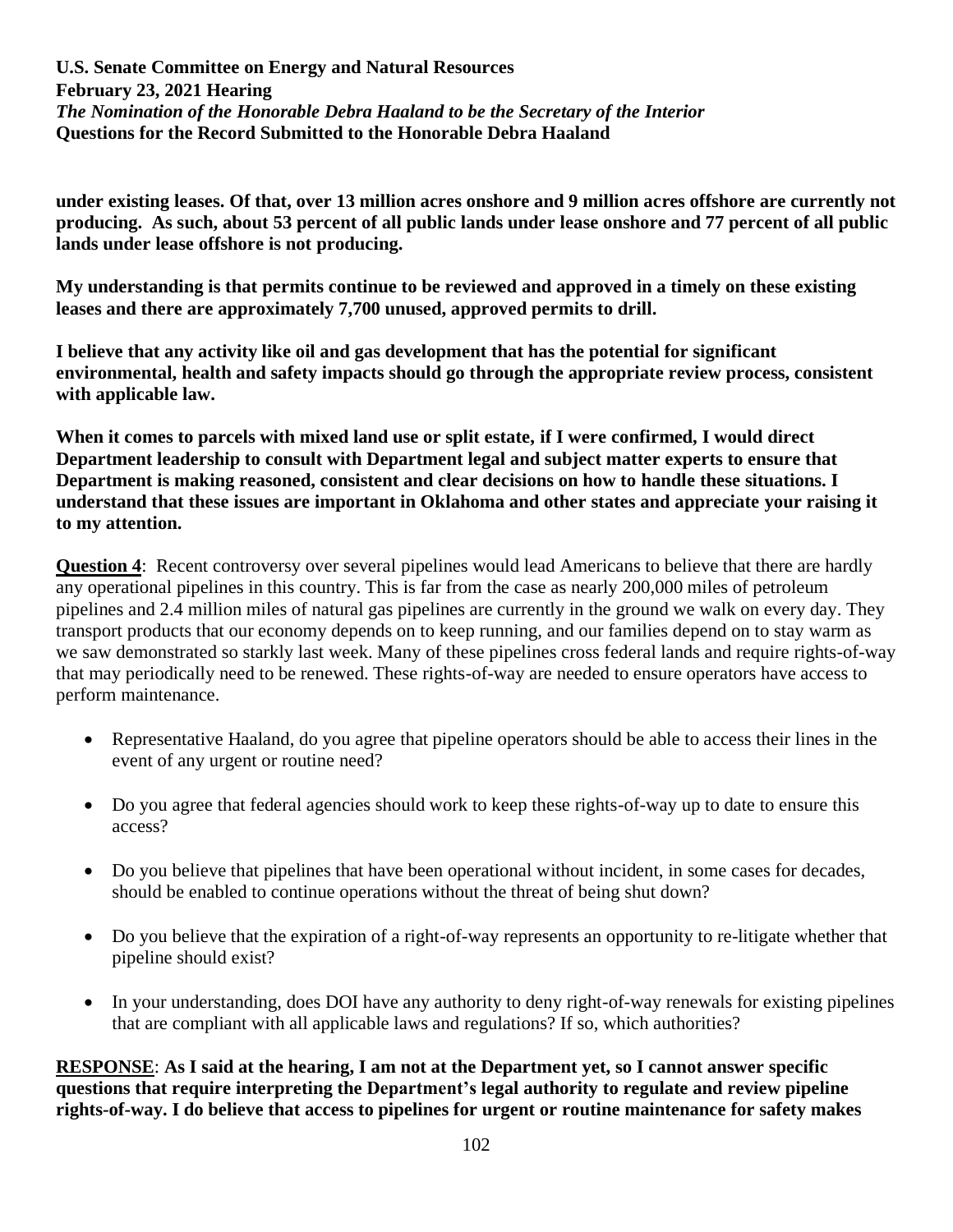# **sense, consistent with applicable law. If issues with pipeline rights of way arise, I will consult with the relevant Department legal and technical experts on these issues and carefully consider any decisions that might come before the Department.**

**Question 5**: Do you believe that "threatened" species should be afforded the same protections as "endangered" species under the Endangered Species Act (ESA)? Do you believe that it is appropriate for the federal government to impose the compliance cost of "endangered" listings on small communities developing local infrastructure because a species in the region may face a threat in 50 years?

### **RESPONSE: I recognize that threatened and endangered species require management under the ESA. If confirmed I commit to upholding the law and following science and seeking conservation partnerships and solutions that strike the right balance. I think that we can support species recovery and rural economies at the same time.**

**Question 6**: In the past, Interior has had trouble tracking and evaluating their programs that conserve endangered species, like conservation banks and in-lieu fee programs.

- Representative Haaland, if confirmed as Secretary of the Interior, how would you propose to better monitor the DOI's conservation programs and ensure they have accountability measures in place and clear metrics for accomplishing their stated purpose?
- How would you ensure that project sponsors are paying for actual mitigation rather than wasting their money just to "check the box"?

# **RESPONSE: If confirmed I commit to being more fully informed on the issue to ensure effective management of FWS' conservation programs. As a general matter, I agree that conservation programs should deliver habitat benefits on the ground for the benefit of species recovery.**

**Question 7:** Do you have any expectations or preferences for potential legislation relating to the Supreme Court's recent *McGirt v. Oklahoma* decision?

## **RESPONSE: If confirmed, I will support efforts to work cooperatively toward an agreement among all parties, including affected Tribal Nations, on how to move forward.**

**Question 8**: Are there ways to improve how BIA law enforcement partners with tribal and state authorities and streamline the cross-deputization process?

# **RESPONSE: If confirmed, I look forward to learning more from the Department's experts regarding this issue. I understand that this is an important issue for you and the State of Oklahoma.**

**Question 9**: Do you support legislation in response to the 2009 Supreme Court decision *Carcieri v. Salazar*? If so, what would be your policy preference for that legislation?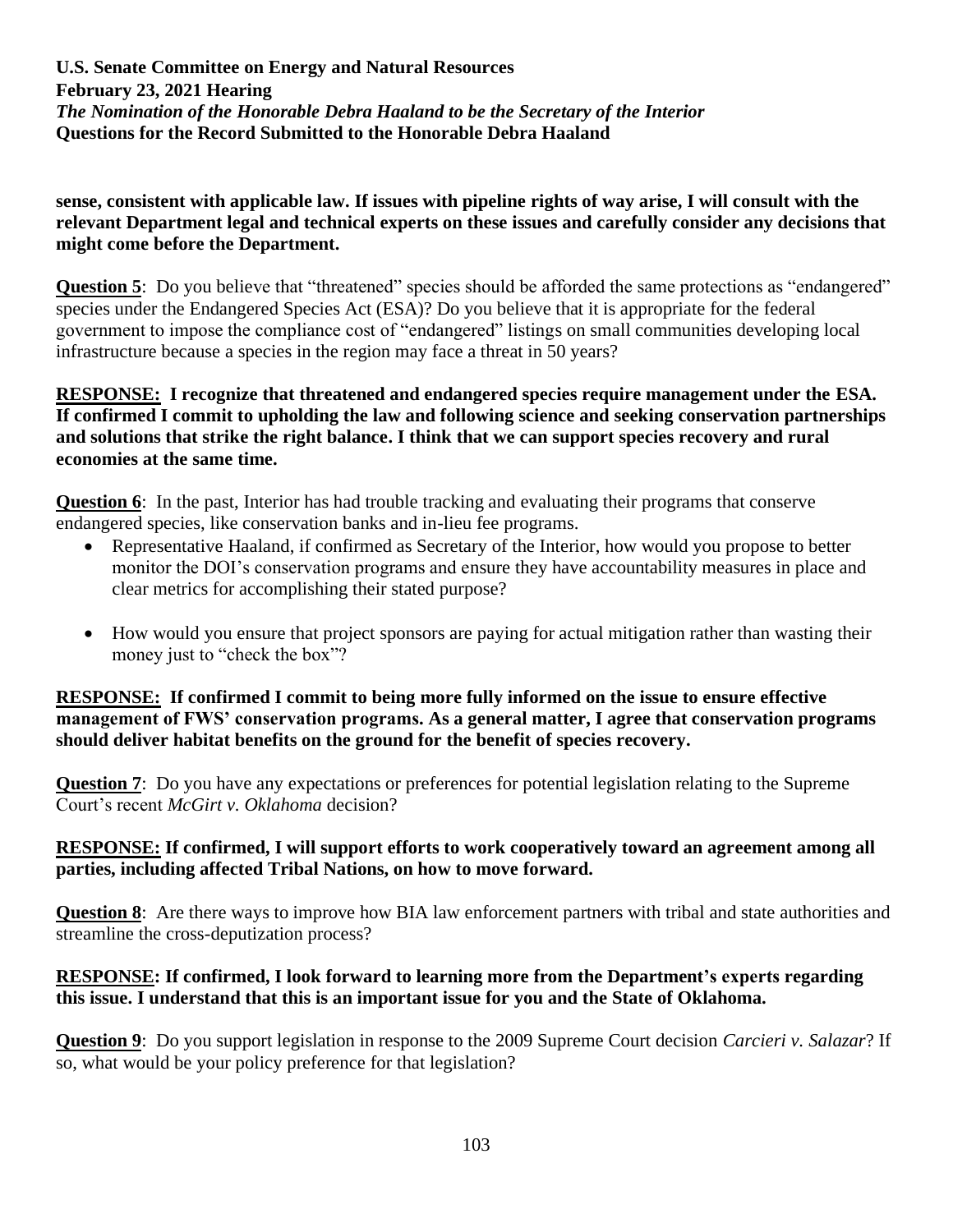### **RESPONSE: President Biden has stated that he will call on Congress to enact a clean** *Carcieri* **fix to make it easier to place land into trust. If confirmed, I will work to advance that position.**

**Question 10**: Do you intend or expect to make any changes to the Department's rules concerning the Indian Child Welfare Act? If so, what changes would you make?

**RESPONSE: President Biden has promised to fight to defend and fully implement the Indian Child Welfare Act of 1978 (ICWA), a law that he was proud to support and that established standards for the placement of Native American children in foster and adoptive homes and sought to protect Native families and involve tribes in child welfare cases. If confirmed, I will work to support the implementation of ICWA and enforcement of its regulations. As we discussed, I understand that complex and sensitive situations can arise, and I look forward to working with you to ensure we strike the right balance between tribal interests and the best interests of children consistent with the law.**

**Question 11:** If confirmed, will you commit to publishing a map showing generally (and without divulging confidential information or specific addresses) where and how much land is held in trust throughout the country?

#### **RESPONSE: If confirmed, I will confer with my legal and policy team to understand all of the options before me and factors to consider regarding this question.**

**Question 12:** Should land-into-trust applications be approved automatically?

## **RESPONSE: If confirmed, I will respect and follow the law regarding approval of land-into-trust applications.**

**Question 13:** Do you support off-reservation tribal gaming?

**RESPONSE: I support tribal economic development as provided in the laws covering this topic. I look forward to learning more on the specifics of this topic but my understanding is that an established legal process for considering this topic exists within the Department. I will not prejudge any specific situation that might arise in this area.**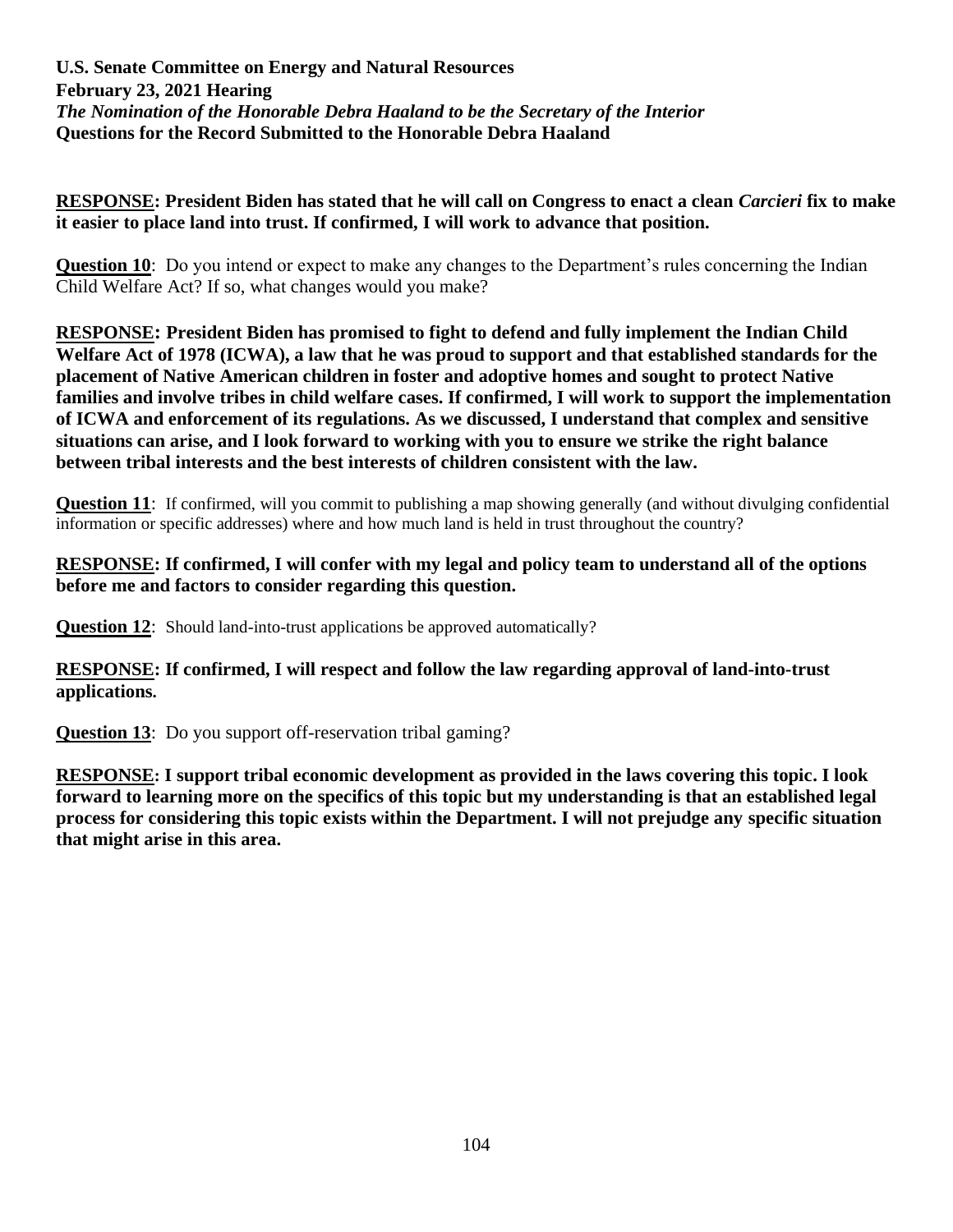## **Questions from Senator Bill Cassidy**

**Question 1:** Section 18 of the Outer Continental Shelf Lands Act includes a consultation requirement with affected Governors as each leasing program is developed. You mentioned to Senator Hoeven yesterday you were concerned about tribal consultations for the Dakota Access Pipeline.

- Can you tell the committee your view of what it means when there's a consultation requirement with an affected stakeholder and what you think is necessary for the consultation to be meaningful?
- If confirmed, will you commit to complying with NEPA, to consult with the Governors of affected states, and to consult with directly impacted stakeholders – including leaseholders – before making another decision to halt or reduce lease sales?

**RESPONSE: I appreciate hearing from you how important these issues are to affected States. I am aware that the Outer Continental Shelf Lands Act contains consultation provisions, some mandatory, for the Secretary during preparation of a proposed offshore program, and I support these public processes. However, it is different than consultation with Indian Tribes, which is a distinct process requirement set out by law and Department regulation. If I am confirmed as Secretary, I will work cooperatively with all of the Department's stakeholders and I will follow the law.**

**Question 2**: One of the most important laws for the Bureau of Ocean Energy Management (BOEM) is the Outer Continental Shelf Lands Act (OCSLA). That law says, it's the national policy, subject to environmental safeguards, to expeditiously and orderly develop the national resource reserve. My constituents are concerned the Administration has already begun moving away from the stated policy of this law.

- What do the words expeditiously and orderly mean to you?
- You said permitting continues even after the 60-day pause and President Biden's Executive Order, but I'm told that's not entirely true for some permits. Do you believe it would expeditious or orderly if issuance of permits were to delay resource development?

**RESPONSE: I understand that 60-day time period is within the Department's Secretarial Order, not the Executive Order. Although I am not at the Department yet, it is my understanding that permits are still being processed with only one layer of additional review, which is being completed on a timely basis under the Secretarial Order.** 

**The oil and gas industry currently has an inventory of approximately 7,700 approved permits to drill. In addition, I understand that offshore over 77% of the area under lease is currently non-producing. In light of this existing surplus inventory of permits and acres under lease, the President's pause on new leasing seems highly unlikely to impair any obligation to expeditiously and orderly develop the national resource reserve.**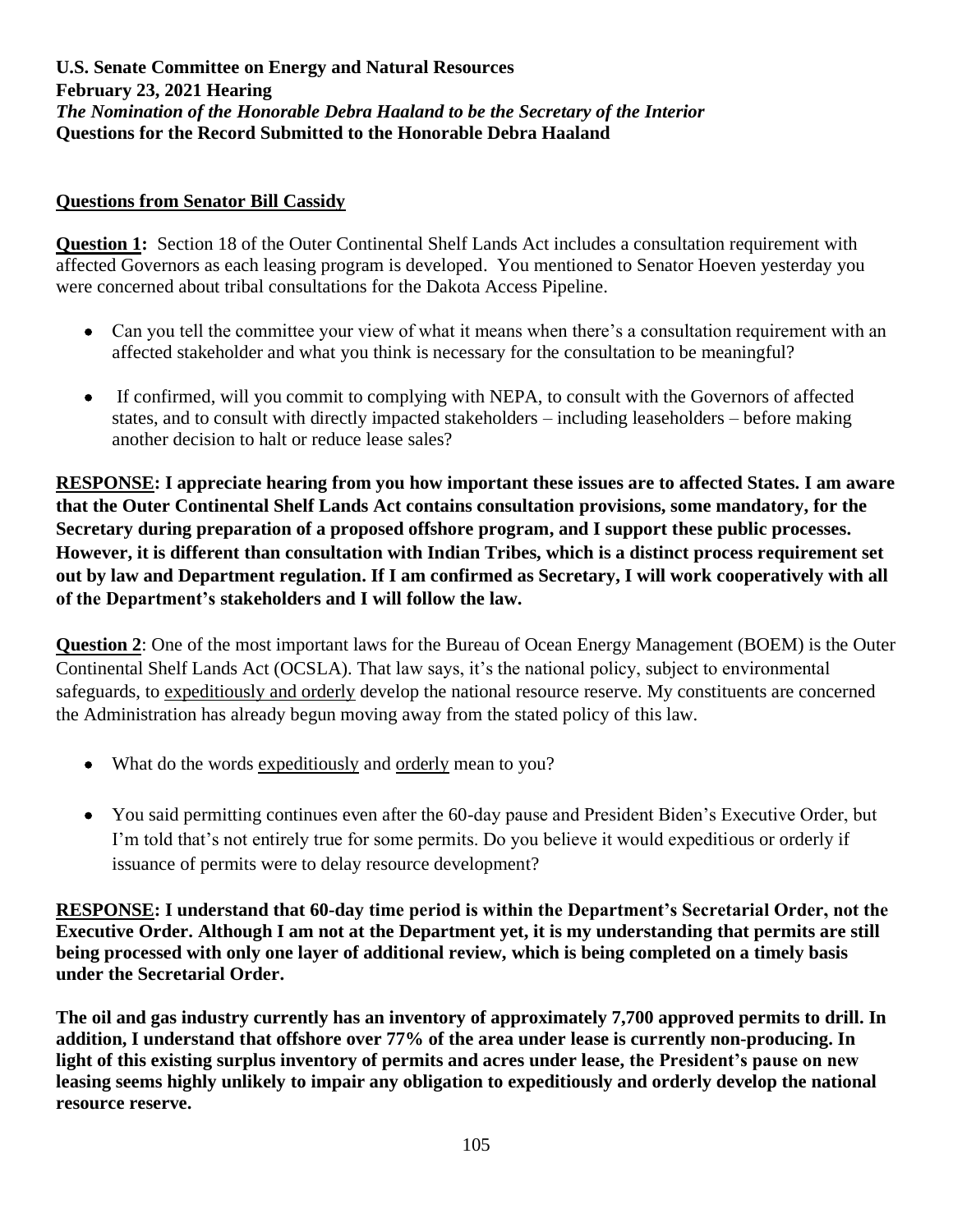# **When it comes to the text of the Outer Continental Shelf Lands Act, I will consult with the Department's experts and work to fully understand the legal status of leasing plans as we move forwards with the review directed in the President's Executive Order.**

**Question 3**: The Administration has recently been using the talking point 77 percent of the available acreage offshore is either unleased or non-producing. First, this talking point is being used to somehow suggest a lack offshore interest from industry. Second, "non-producing" does not mean inactive. Putting an offshore lease in to production takes years and requires sizable investments and regulatory compliance along the way. This talking point about unleased or non-producing areas is also designed to suggest the Administration's actions to indefinitely pause leasing is insignificant. *Importantly, the Administration's talking point also ignores the fact that companies have an obligation to develop leases or the lease is returned to the federal government. And companies are paying rental fees of varying amounts during this time so there is no incentive to just sit on a lease and do nothing with it. In other words, this "use-it-or-lose-it" argument is actually already in law.* 

There is concern this Administration will find ways to halt all new leasing for the next four years. This would surely result in American job losses, a decline in American energy production, an increase and reliance on foreign energy, an increase in global greenhouse gases, an inflict significant harm on conservation programs and other federal programs funded from U.S. offshore energy.

- For the Outer Continental Shelf, do you plan to conduct remaining lease sales under the current 5-year plan through 2022 and issue a new national five-year program that meets the Outer Continental Shelf Land Act's purpose?
- What is the administration's long-term goal for offshore oil and gas exploration and production?

**RESPONSE: The President's Executive Order paused the issuance of new leases while the Administration reviews the fossil fuel leasing program. As a nominee, I am not prejudging the outcome of this review, which will consider the interests of taxpayer, the need to address climate change, and other factors, including ones raised by your question. This new leasing pause doesn't affect existing, valid oil and gas leases where permits continue to be reviewed and approved.** 

**There are currently 26 million acres of public lands onshore and 12 million acres of public lands offshore under existing leases. Of that, over 13 million acres onshore and 9 million acres offshore are currently not producing. As such, about 53 percent of all public lands under lease onshore and 77 percent of all public lands under lease offshore is not producing. My understanding is that permits continue to be reviewed and approved in a timely on these existing leases and there are approximately 7,700 unused, approved permits to drill.**

**I understand that nonproducing does not mean inactive and agree that it means that activities can continue on these existing leases and I recognize that this can take time.**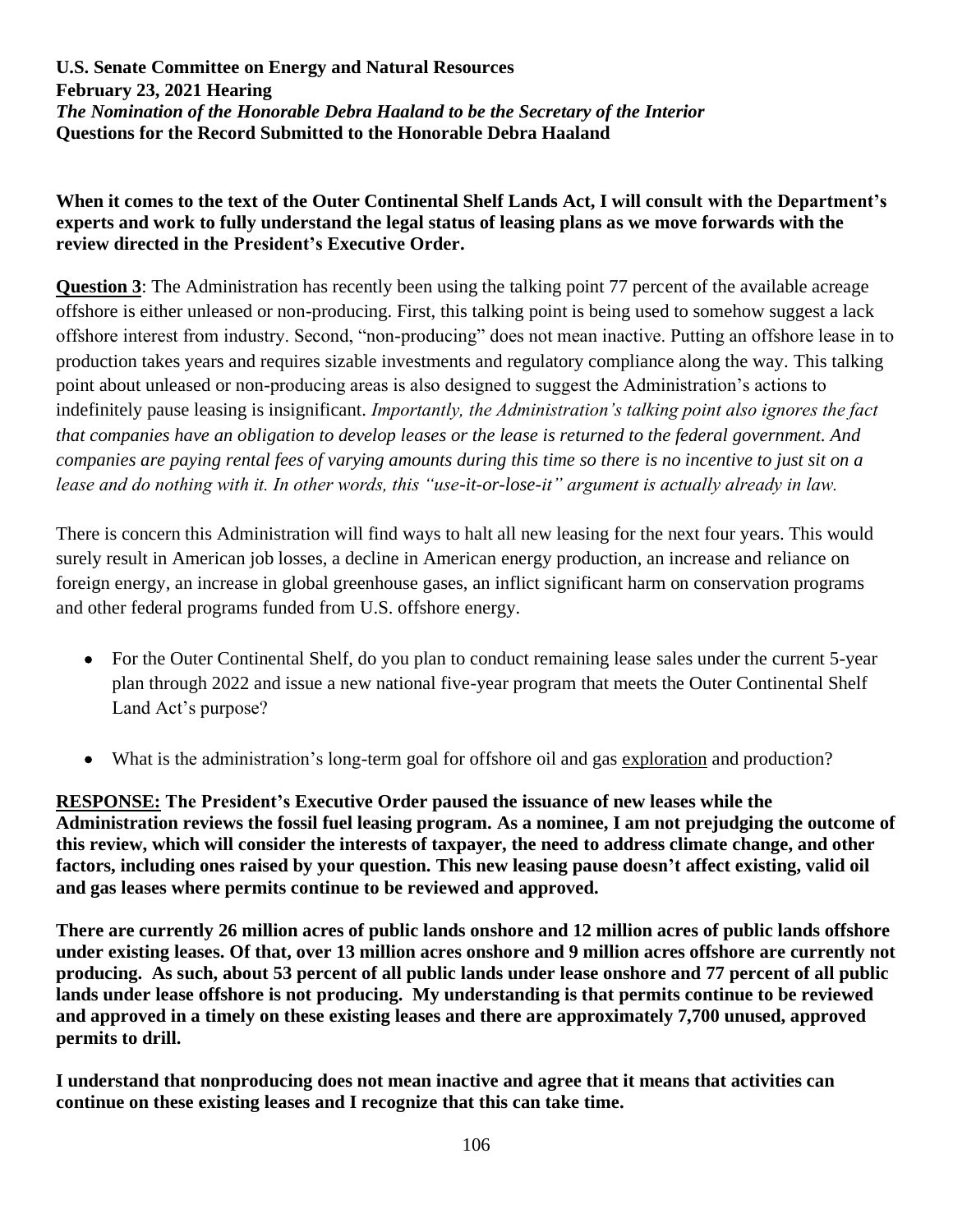**Question 4**: The Department's recent Secretarial Order to pause certain Department activities for 60-days states "This does not impact existing operations under valid leases." You told Senator Hyde-Smith yesterday valid existing leases would be okay.

• We've been told that's not entirely true for non-producing leases where operators are seeking certain permits to conduct certain seismic activity. What assurances and clarity can you provide to those operators with leases either still being developed or now producing?

# **RESPONSE: I am not currently in the Department so cannot speak with personal knowledge of the implementation of this Secretarial Order but as I testified at the hearing, it is my understanding that permits are still being reviewed and approved, with an additional last level of review taking place in a timely way.**

**Question 5**: In this most of unusual times, we are working to bring all of our government's resources to bear in support of our nation's economic recovery. The Department of the Interior, in coordination with the Department of the Treasury, oversees a longstanding and successful economic development incentive that has promoted private investment, created jobs, and revitalized neighborhoods.

The Federal Historic Preservation Tax Incentives program, administered by the National Park Service, has leveraged over \$102 billion in private investment toward the reuse of more than 45,000 nationally significant historic buildings. The most recent National Park Service report on Federal Tax Incentives for Rehabilitating Historic Buildings notes the HTC has helped rehabilitate or create more than 172,000 units of low-and moderate-income housing over the life of the program. In times of crisis, Congress has increased this incentive to spur economic recovery after natural disasters.

• As Secretary of the Interior, what will you do to ensure the tools at your disposal that support community revitalization and recovery, like the historic tax credit, are fully brought to bear in support of our nation's economic recovery?

# **RESPONSE: President Biden is committed to supporting our nation's economic recovery. Although I do not know all the details of the Federal Historic Preservation Tax Incentive Program, if confirmed, I will work within the Administration to do all I can to support our economic recovery.**

**Question 6**: As Interior Secretary, you would oversee a department with decision-making authority over public lands and waters that significantly contribute to the U.S. economy and meet critical needs of the American people.

• Do you believe that potential conflicts between ocean users can be managed and addressed through a multi-use management approach under existing laws?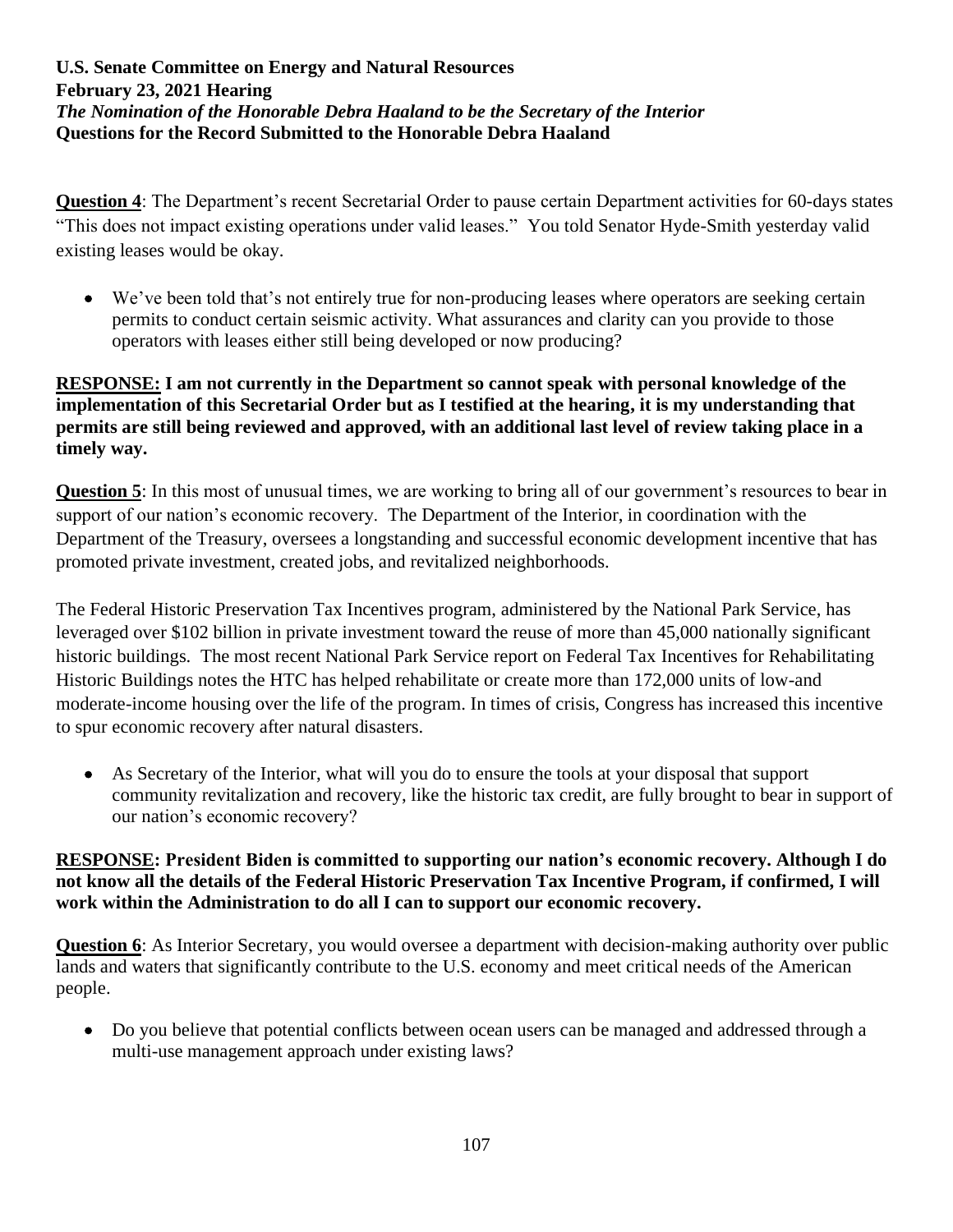## **RESPONSE: I believe that we can work together to strike the right balance between multi-use management and the appropriate conservation to ensure that ocean resources are available for future generations in abundant ways.**

• Do you believe that there any uses that are simply not suitable for US waters, and if so which ones and why?

### **RESPONSE: I am not aware of every potential use but I will closely consult with the Department's ocean experts, scientists, and a wide variety of stakeholders.**

• Would you agree that any effort to overhaul how ocean uses and resources are managed should be carried out by Congress, not the Executive Branch?

## **RESPONSE: I am committed to following the law and understanding the authorities provided to the Department for managing ocean resources**.

• If confirmed, how would you ensure that decisions at the Department do not stand in the way of access to the clean American conventional and renewable energy that is necessary for our country to affordably, reliably, and effectively function, including resources in the Gulf of Mexico that provide nearly 20% of the nation's crude oil production?

**RESPONSE: I will carefully consider the factors and strive to strike the right balance in utilizing public waters for energy purposes. The pause on new offshore leasing will allow for a review process that will consider a variety of factors including the interests of taxpayers, climate change, and the factors that you raise in this question.**

• Given the importance of exploration activities in enhancing our understanding of the ocean and its resources, would you commit to continuing the Interior Department's continued participation in interagency efforts overseen by the Ocean Policy Committee to increase the efficiency of permitting for ocean exploration, mapping, and research activities and implement a national strategy to map, explore, and characterize U.S. waters?

## **RESPONSE: As I said at the hearing, I am committed to working cooperatively with all stakeholders and to following the law, if I am confirmed as Secretary. I am interested to learn more about this interagency group and ensure that the Department is playing a positive role in the important topics raised in your question.**

**Question 7**: As an example of a recent federal ocean policy success, the interagency Ocean Policy Committee was codified into law earlier this month pursuant to the FY 2021 National Defense Authorization Act. Under this law, the Committee is charged with continuing the activities of the Committee as it existed before the law was enacted, including engaging stakeholders like regional ocean partnerships, facilitating coordination and integration of federal ocean and coastal-related activities in policy, research, technology, and data needs, and implementing the National Oceanographic Partnership Program.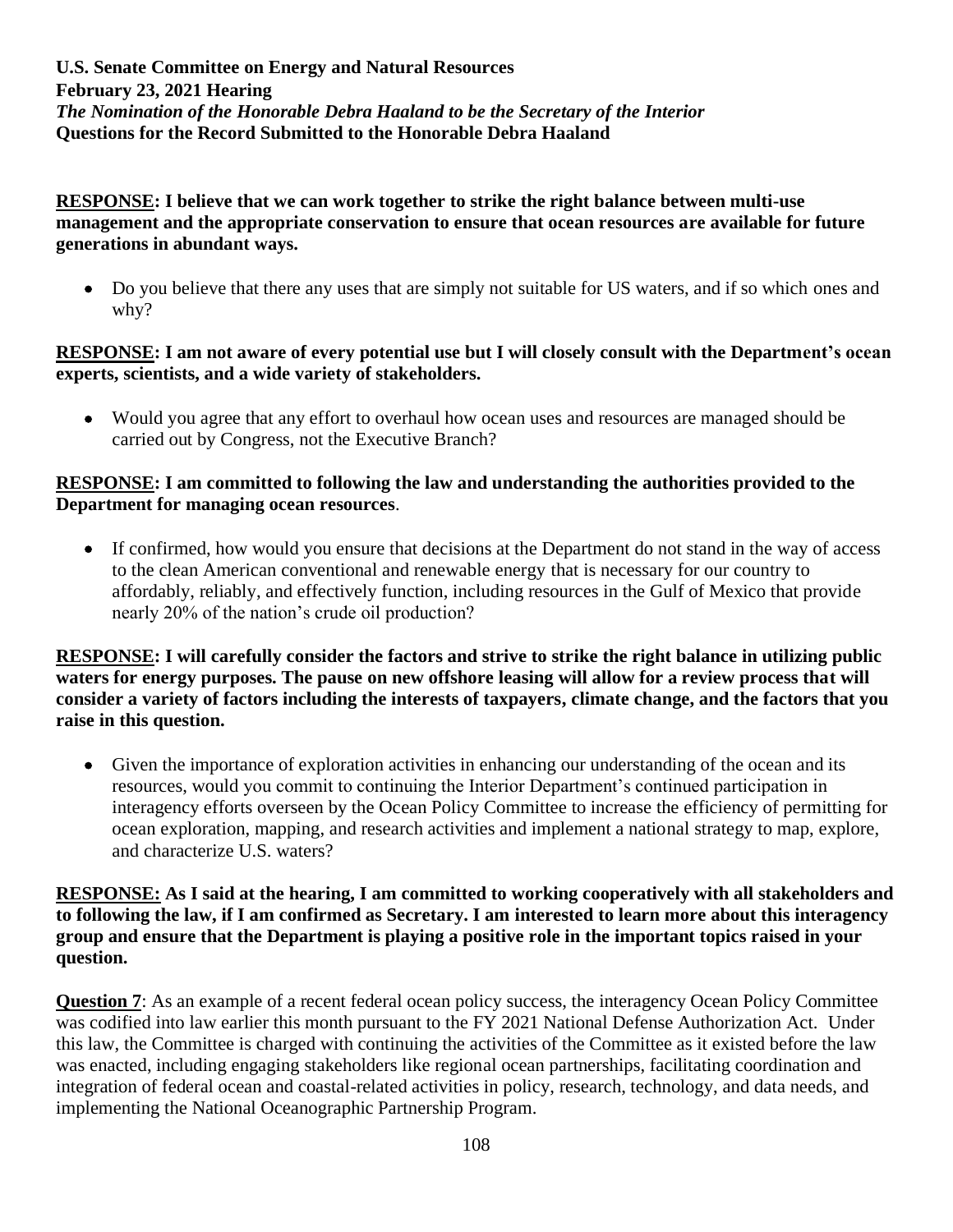• As a prospective Interior Secretary and member of the Ocean Policy Committee, do you agree that this development represents a success for U.S. ocean policy, and would you commit to fully supporting and carrying out Ocean Policy Committee activities as Congress intended?

#### **RESPONSE: As I said at my hearing, I am committed to working cooperatively with all stakeholders and to following the law, if I am confirmed as Secretary. I am interested to learn more about this interagency group and ensure that the Department is playing a positive role in the important topics raised in your question.**

**Question 8**: In an Executive Order issued on January 27, President Biden directed the Interior Secretary to recommend steps that the United States should take to achieve the goal of conserving at least 30% of U.S. lands and waters by 2030 ("30x30").

- Given existing science and participatory-based processes designed to ensure responsible development that is consistent with a healthy environment – including through the Magnuson-Stevens Act, Outer Continental Shelf Lands Act, Marine Mammal Protection Act, Endangered Species Act, National Environmental Policy Act, and National Marine Sanctuaries Act, among others – do you not agree that we already have sufficient protections for marine species, habitat, and biodiversity?
- As Interior Secretary, what steps would you take to ensure that any such 30x30 effort is balanced, inclusive, reflective of existing and ongoing conservation efforts, and not destructive of the full potential of the Blue Economy?
- As Interior Secretary, how would the Department engage ocean industries that could be impacted by such an initiative?
- Do you believe areas already subject to conservation and/or protection measures, including through actions taken by statutorily authorized entities like Regional Fishery Management Councils, should be counted toward the 30x30 goal?

**RESPONSE: As I understand it, the 30 by 30 goal includes areas already under protection. Going forward, I understand that the 30 by 30 goal is inclusive: it will include state and local parks, tribal lands, voluntary private conservation, and working lands cared for by generations of farmers and ranchers. This can't be a top-down approach but must be locally-engaged, science-based, and respectful of private landowners, Tribal Nations and existing user groups like hunters, anglers, farmers and ranchers. 30 by 30 is about setting a goal and bringing people together on conservation to conserve lands for future generations—a bipartisan idea that is very popular with the American people. It is my understanding that ocean conservation can have a positive impact on fish populations, which can then benefit commercial fishing in nearby areas. If confirmed I will seek to ensure that the Department collaborates with other federal ocean agencies to develop conservation strategies in consultation with States and stakeholders.**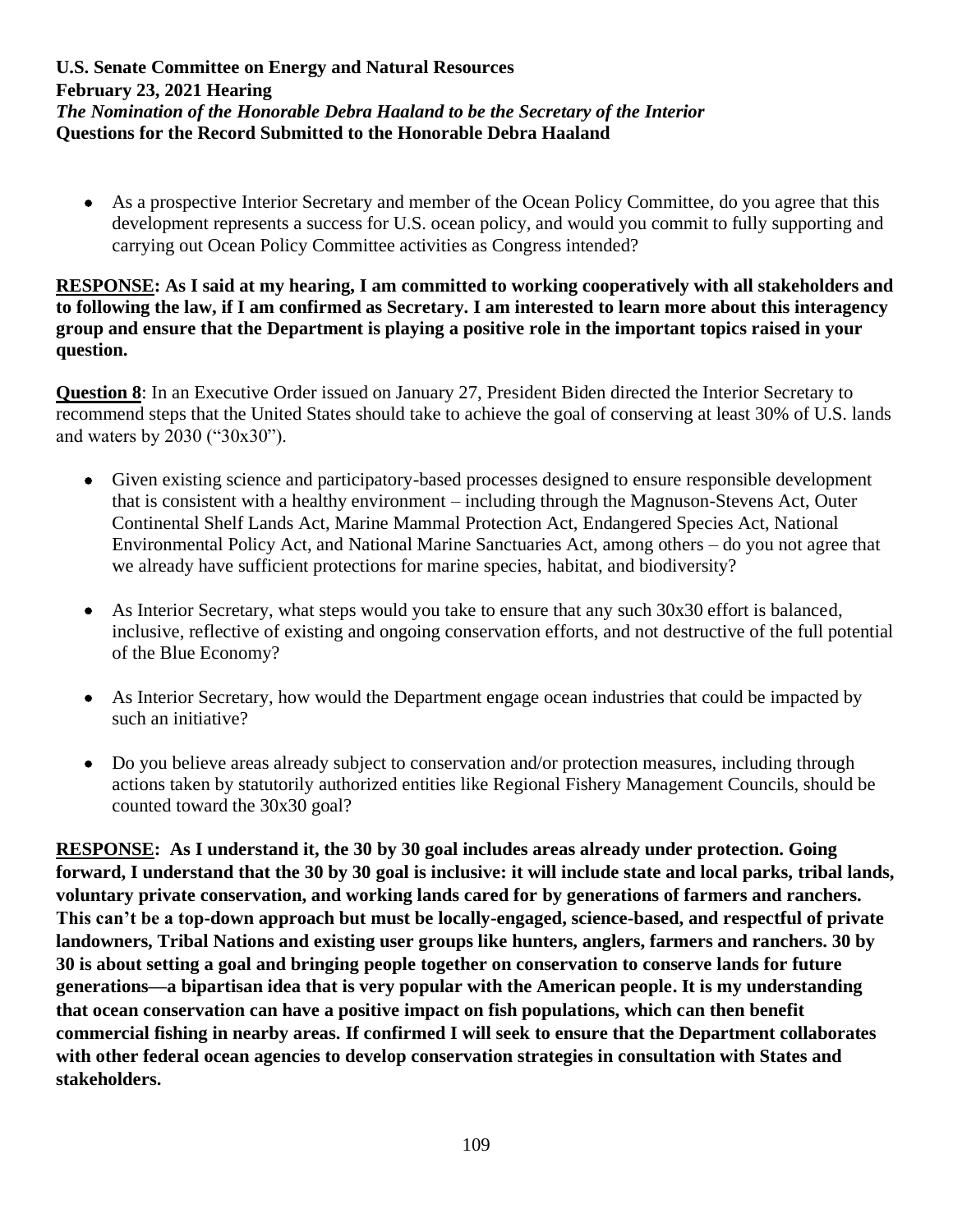**Question 9**: The cloud of uncertainty created by the absence of clear guidance on financial assurance requirements for the offshore oil and natural gas industry dates back to the Bureau of Ocean Energy Management's ("*BOEM*") Notice to Lessees 2016-N01, in which BOEM overhauled the financial assurance process for oil and gas infrastructure on the OCS (the "*2016 NTL*"). The Department of Interior sought to provide the clarity needed by the industry by issuing proposed regulations. The goal of the updated regulations are to safeguard the American taxpayers from ever being responsible for offshore decommissioning, while, at the same time, ensuring that the Department of Interior accomplishes its statutory obligation to make the "vital resource" of the OCS available for the "expeditious and orderly development." The Proposed Regulations establish the guidance and rules that the industry sorely needs and has been lacking for years. At such an uncertain time for the offshore oil and gas industry, finalizing the Proposed Regulations would give the industry the regulatory certainty it needs. Unfortunately, the Department of Interior has signaled that it is pulling back the proposed Trump Administration's regulation on this.

- Can you please provide me with a status update on the BOEM/BSEE financial assurance regulation: "Risk Management, Financial Assurance and Loss Prevention, RIN 1082-AA02." Is the Dept. of Interior withdrawing the proposed regulation?
- If so, will the Department issue a new proposed regulation?

**RESPONSE: I am not at the Department yet, so I cannot provide a status update on pending rulemakings, but I agree that providing clear guidance to the offshore oil and gas industry is important, just as it would be for any significant stakeholder or regulated community. If confirmed I commit to learning more about this issue and considering these issues carefully to ensure that the interests of taxpayers are protected. I am familiar with the problem of thousands of orphaned oil and gas wells onshore and the economic and environmental burden that poses.**

**Question 10**: Representative Haaland, I believe we both can agree that we want a Federal government that is transparent and provides up-to-date information to the public at large. In light of the Acting Secretary's Order, I have concerns that regarding permits, of all kinds, whether Exploration and Development Plans (EPs) at BOEM or Applications for Permits to Drill (APDs) at BSEE or the various other permits issued by those sub agencies. For instance, currently, BOEM and BSEE provide information on number of permits approved each month, but not on the number that have been submitted or that are pending.

- Can you please provide me with a number of all pending permits at either BOEM or BSEE? Please also indicate whether each individual pending permit needs approval at the elevated Secretarial level and when action either approving or denying permit will be taken by Interior?
- Will you commit to work with my office to ensure that we have a full and transparent picture of the number of pending permits (of all kinds) waiting for approval at BOEM and BSEE in the future?

# **RESPONSE: I am not at the Department yet, so I cannot provide information about the status of individual pending permit applications, but I agree that transparency is important and will be a focus for**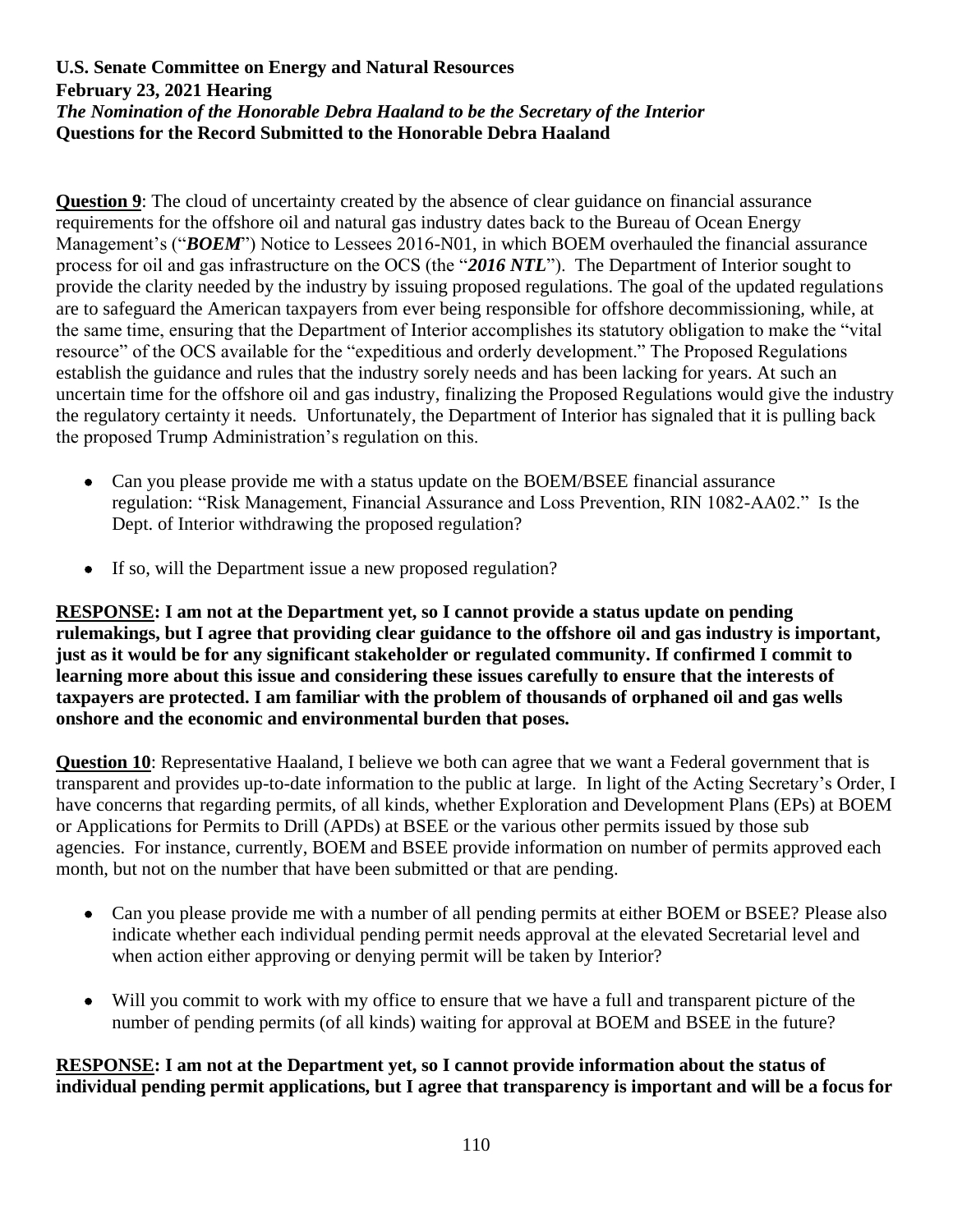#### **me if I am confirmed. Congress is a co-equal branch of government and I will take care to ensure that we are sharing the appropriate information with members of this committee.**

**Question 11:** Modern forestry's sustainable management practices improve forest health and resilience, while providing jobs, climate benefits, water quality and wildlife habitat.

- With regards to these benefits, and especially wildlife habitat, how can the U.S. Fish and Wildlife Service continue to collaborate with private forest owners as a partner to achieve the agency's conservation goals?
- Modern forestry's sustainable management practices improve forest health and resilience, while providing jobs, climate benefits, water quality and wildlife habitat. With regards to these benefits, and especially wildlife habitat, how can the U.S. Fish and Wildlife Service continue to collaborate with private forest owners as a partner to achieve the agency's conservation goals?

**RESPONSE: Private landowners can play a positive role in forest conservation. President Biden's vision for conservation provides opportunity for many Americans to participate in conserving land and water resources. Voluntary private conservation should be encouraged, complements the President's conservation goals, and can be a critical part of protecting species and wildlife habitat. If confirmed I will consult with fire and habitat professionals and listen to stakeholders to seek common ground.**

**Question 12:** Do you believe it is an environmental injustice if conservation programs and the citizens that depend upon the funding of those are deprived as a result of an indefinite halt on leasing activities or a delay in issuing permits to explore for oil and gas or develop lease sites?

**RESPONSE: The President's Executive Order paused the issuance of new leases while the Administration reviews the fossil fuel leasing program. This pause doesn't impact existing, valid oil and gas leases where permits continue to be reviewed and approved so revenue and thus funding for activities supported by that revenue are expected to continue. There are currently 26 million acres of public lands onshore and 12 million acres of public lands offshore under existing leases. Of that, over 13 million acres onshore and 9 million acres offshore are currently not producing. As such, about 53 percent of all public lands under lease onshore and 77 percent of all public lands under lease offshore is not producing. Permits continue to be reviewed on these existing leases and there are approximately 7,700 unused, approved permits to drill.**

**As I said during the hearing, the Earth is here to provide for us. I believe we can use our natural resources, create new jobs, and protect our environment for future generations. During the review of the oil and gas leasing program during the pause on new leasing, the Department can consider factors raised by members of this committee, including those in your question.**

**Question 13**: You once said, *"It's time to stop all fossil fuel infrastructure in America. No new pipelines."*  However, we just passed a bill in December to direct the Department of Energy to begin a lot of R&D on CCUS.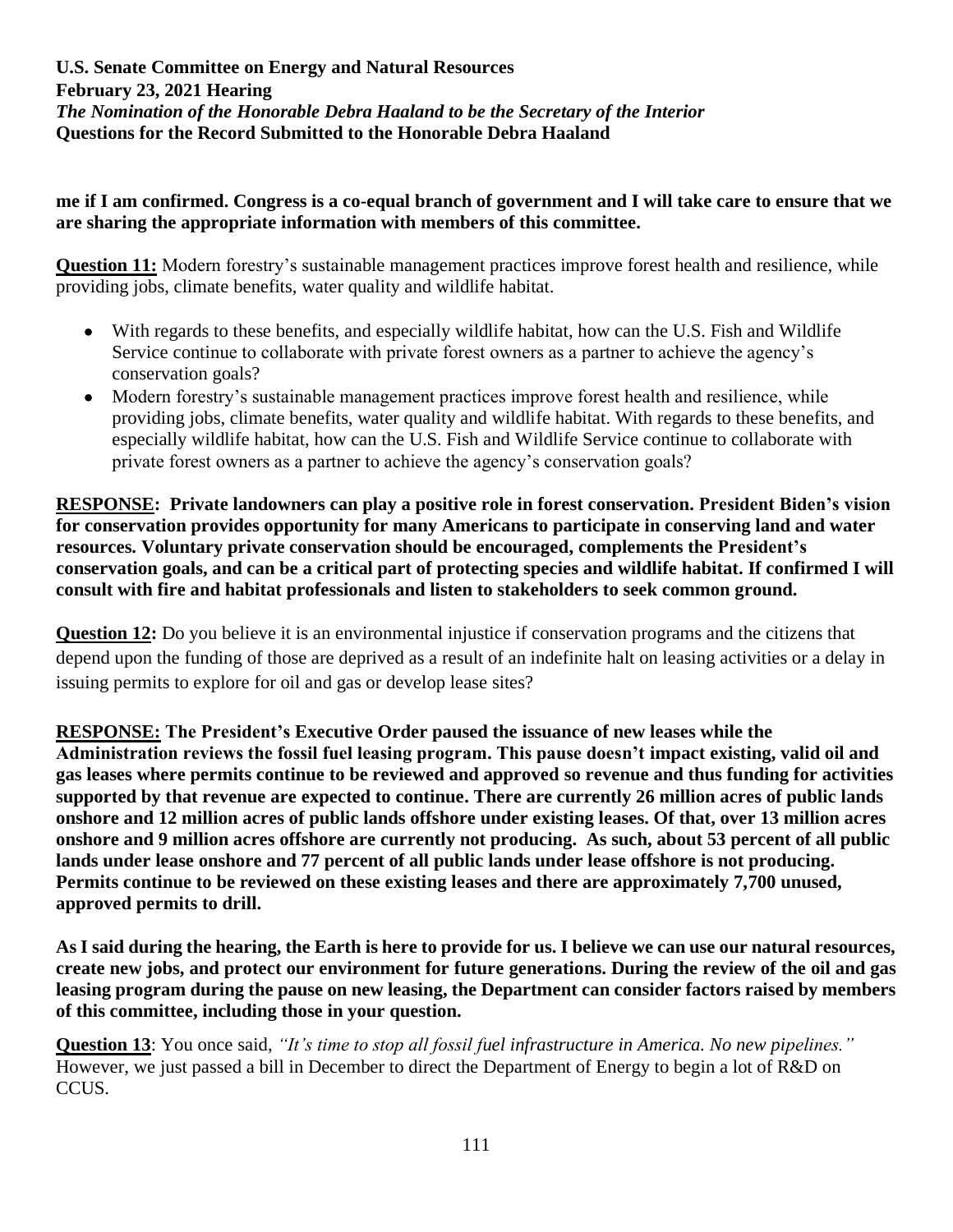- What would you propose as a better solution to transport CO2 to sequester it?
- What would you propose as a better solution to transport natural gas in order to help produce hydrogen?

**RESPONSE: As I said during the hearing, we need to move forward with technology and innovation for our energy needs. And I am committed to working cooperatively with all stakeholders and all of Congress to strike the right balance going forward.**

**I will support the Biden Administration's plan to consider pipelines in light of climate change and their efforts to support carbon capture as one of many technologies to address climate change. When these issues are before the Department, I will carefully consider factors such as the ones you raise in this question.**

**Question 14:** The President says he wants to introduce a social cost of carbon in to various government policies.

- Do you believe this policy should apply to oil imported from other nations?
- How do you believe the Administration should weigh environmental benefits of domestically produced energy versus energy imported from other nations?

# **RESPONSE: Until I am confirmed, I am not a part of the Administration and not a part of any discussions about social cost of carbon policy. It is my understanding that this would fall under the White House and the Council on Environmental Quality.**

**Question 15:** Do you consider other countries weaponizing their natural resources, such as oil/gas and even the critical minerals needed to develop clean energy technology a national security threat to the United States?

**RESPONSE: I support energy independence and believe that advancing clean energy technology can help us address climate change, create jobs and lead to a more secure energy future for our nation and consumers. Regarding oil and gas, while new leasing is paused for a review of the program, existing leases are moving forwards and thus production will continue.**

**Regarding minerals, as I said during the hearing, America's public lands have long been – and will continue to be – an important source of the minerals that power our economy, from gold and copper to the critical minerals that we use in our advanced technologies. If confirmed, I will look to take a balanced approach to oversee mining on our public lands. I believe we can use our natural resources, create new jobs, and protect our environment for future generations.**

**Question 16**: As you know, the Chinese Communist Party poses a significant national security threat, especially its growing control of critical minerals, including rare earth minerals. China currently supplies more than 80 percent of the rare earths imported by the United States and research shows China is home to at least 85 percent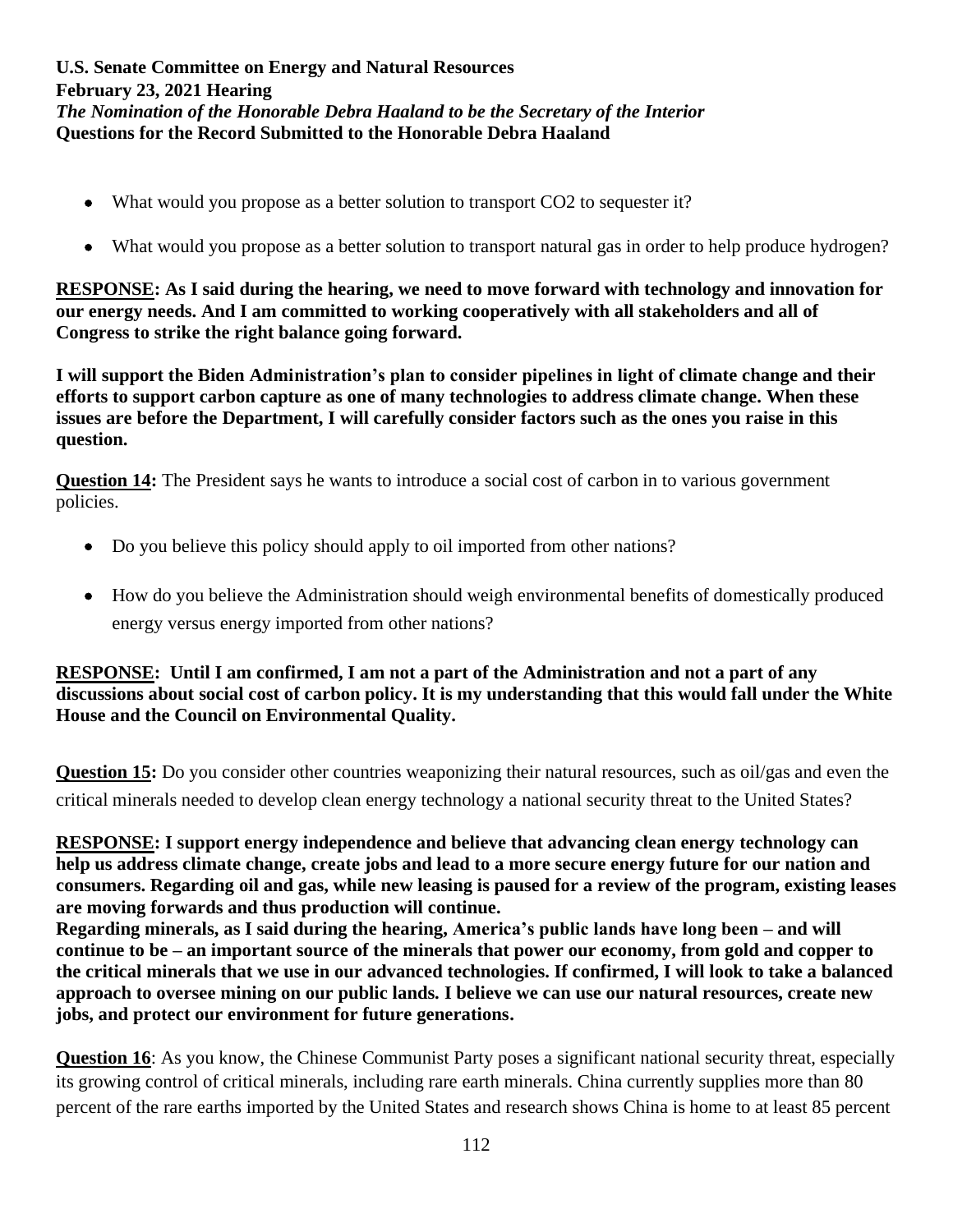of the world's capacity to process rare earth ores into material manufacturers can use. Unfortunately, the methods the Chinese use to acquire these critical minerals and rare earth come at environmental and humanitarian costs troubling to anyone. In some regions, poisoned water and soil have caused abnormal disease rates in "cancer villages" from which impoverished residents cannot move. Crops and animals have not spared. In fact, Amnesty International says it has traced cobalt used in batteries for household brands to mine in DRC (before being processed in China) where children work in life-threatening conditions where human rights violations occur. While significant efforts were made to prioritize the reestablishment of a full U.S. based rare earth supply chain by the previous administration, it is clear developing a secure rare earth supply chain remains a national security priority.

- What role do you believe the Department should play to address our future critical mineral needs, especially as demand for clean energy technologies increase?
- Do you believe it should be the policy of the United States to rely on minerals that have been mined or processed with weaker environmental or labor standards (i.e., child labor)?
- What can be done to prevent these atrocities from happening elsewhere?
- Do you support on-shoring efforts, particularly on public lands managed by the Department of the Interior?

**RESPONSE: As I said during the hearing, America's public lands have long been – and will continue to be – an important source of the minerals that power our economy, from gold and copper to the critical minerals that we use in our advanced technologies. If confirmed, I will look to take a balanced approach to oversee mining on our public lands. I believe we can use our natural resources, create new jobs, and protect our environment for future generations.**

**I am firmly opposed to child labor and other abusive labor practices and support the Biden Administration's efforts to address human rights abroad. I am committed to working collaboratively with other federal agency partners involved in critical minerals issues.**

**Question 17:** The United Houma Nation has been fighting for federal recognition for four decades. Knowing the decades-long struggles of the Tribe, I wrote to the Assistant Secretary for Indian Affairs back in 2014 to express my support for the new federal acknowledgment regulations [\(25 CFR Part 83\)](https://www.bia.gov/sites/bia.gov/files/assets/as-ia/ofa/admindocs/25CFRPart83_2015_FinalRule.pdf). However, there are concerns about the 2015 regulations being properly implemented and the overall process being an adversarial one, which was not the intent.

What actions would you take to ensure that the 2015 regulations are properly implemented?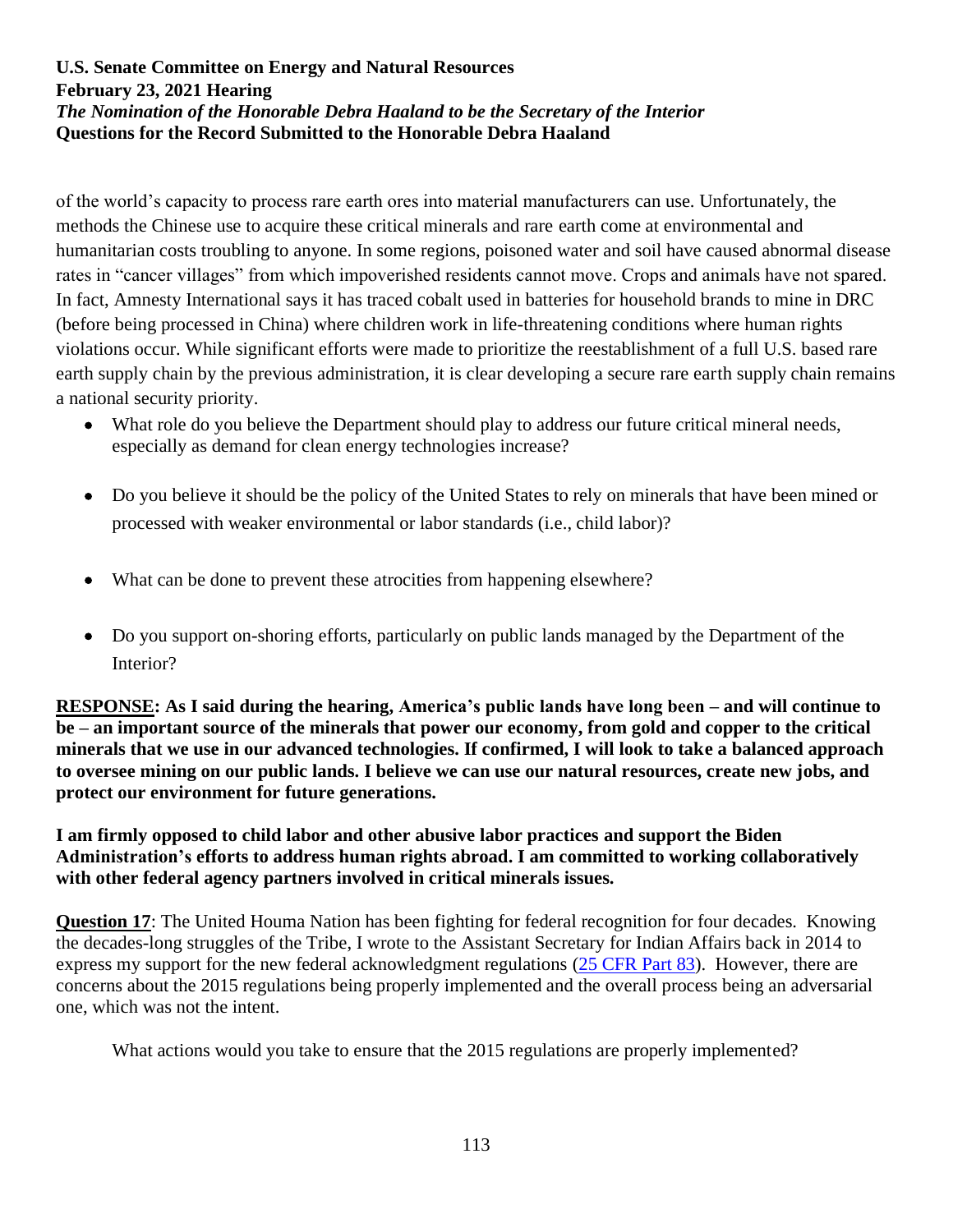**RESPONSE: I recognize that federal recognition is extremely important to communities seeking to establish a government-to-government relationship with the United States. The administrative federal recognition process is complex and may take many years. If confirmed, I commit to evaluating the status of this process and careful implementation of the relevant regulations for the Department's federal recognition process.**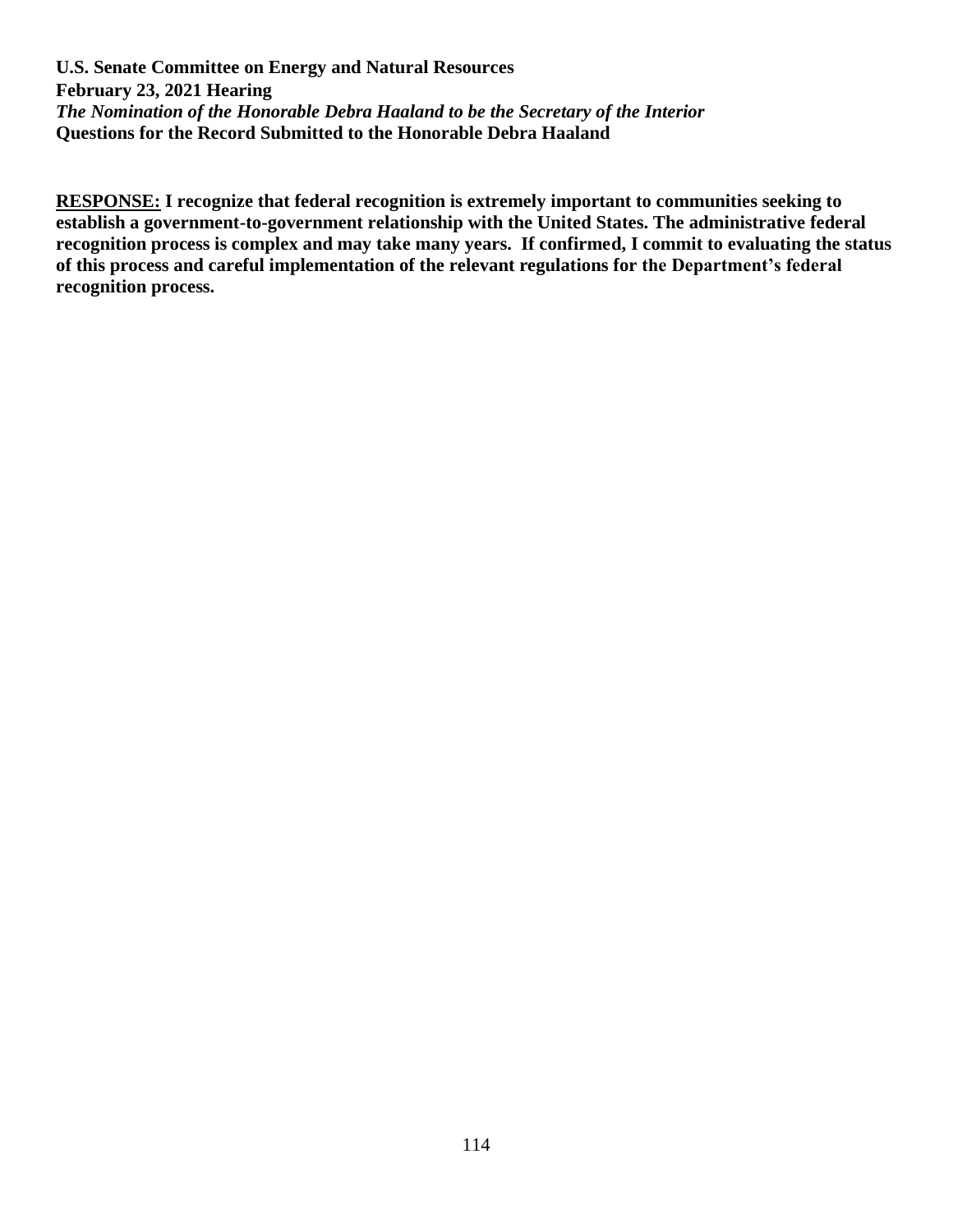# **Questions from Senator Cindy Hyde-Smith**

**Question 1**: The U.S. Fish and Wildlife Service (USFWS) within the U.S. Department of the Interior Department often disagrees with other federal agencies that are charged with implementing Congressionally approved infrastructure projects, such as transportation and flood control. Congress spends hundreds of millions in taxpayer dollars for federal agencies to study potential fish and wildlife impacts associated with such projects, including extensive studies conducted as part of the National Environmental Policy Act (NEPA) and permit process for major federal construction projects. Still, the USFWS frequently demands more information from lead agencies, leading to significant delays to important projects. If confirmed, what will you do to assure that the USFWS cooperates more smoothly and efficiently with other federal agencies?

**RESPONSE: As I said at my hearing, I am committed to working cooperatively with all stakeholders, including other federal agencies, and to following the law efficiently and effectively. If I am confirmed as Secretary this will be a priority with me at the Department of the Interior, and I will work with partners in the administration to support the development of environmentally responsible infrastructure to create good paying jobs across this nation.**

**Question 2:** If the United States ends fossil energy production from federal lands, how would the administration replace vital sources of funding that support basic public services and other important work, such as conservation, environmental recovery, and climate mitigation along our Gulf Coast?

**RESPONSE: The President's Executive Order paused the issuance of new leases while the Administration reviews the fossil fuel leasing program. This pause does not affect existing, valid oil and gas leases where permits continue to be reviewed and approved, so revenue from royalties will continue. There are currently 26 million acres of public lands onshore and 12 million acres of public lands offshore under existing leases. Of that, over 13 million acres onshore and 9 million acres offshore are currently not producing. As such, about 53 percent of all public lands under lease onshore and 77 percent of all public lands under lease offshore is not producing. Permits continue to be reviewed on these existing leases and there are approximately 7,700 unused, approved permits to drill.**

**Question 3:** In 2019, Gulf of Mexico energy production supported 345,000 jobs nationwide. Cutting off leasing in federal waters would result in the loss of approximately 200,000 jobs nationwide over the next 20 years. Factoring in a permitting ban would eliminate roughly more 90,000 jobs. How do you anticipate communities across the Gulf Coast to recover from this level of job loss?

**RESPONSE: I also come from a state where oil and gas jobs are important in the community, and I know they are important part of our economy in the years to come. As I noted in the above question, production activities continue on existing valid leases.** 

**President Biden's plan aims to create millions of new jobs and if confirmed I will work hard to make sure that the Department of the Interior is playing a big part including in states involved in energy production. Communities and states that have historically produced fossil fuels know the difficult history**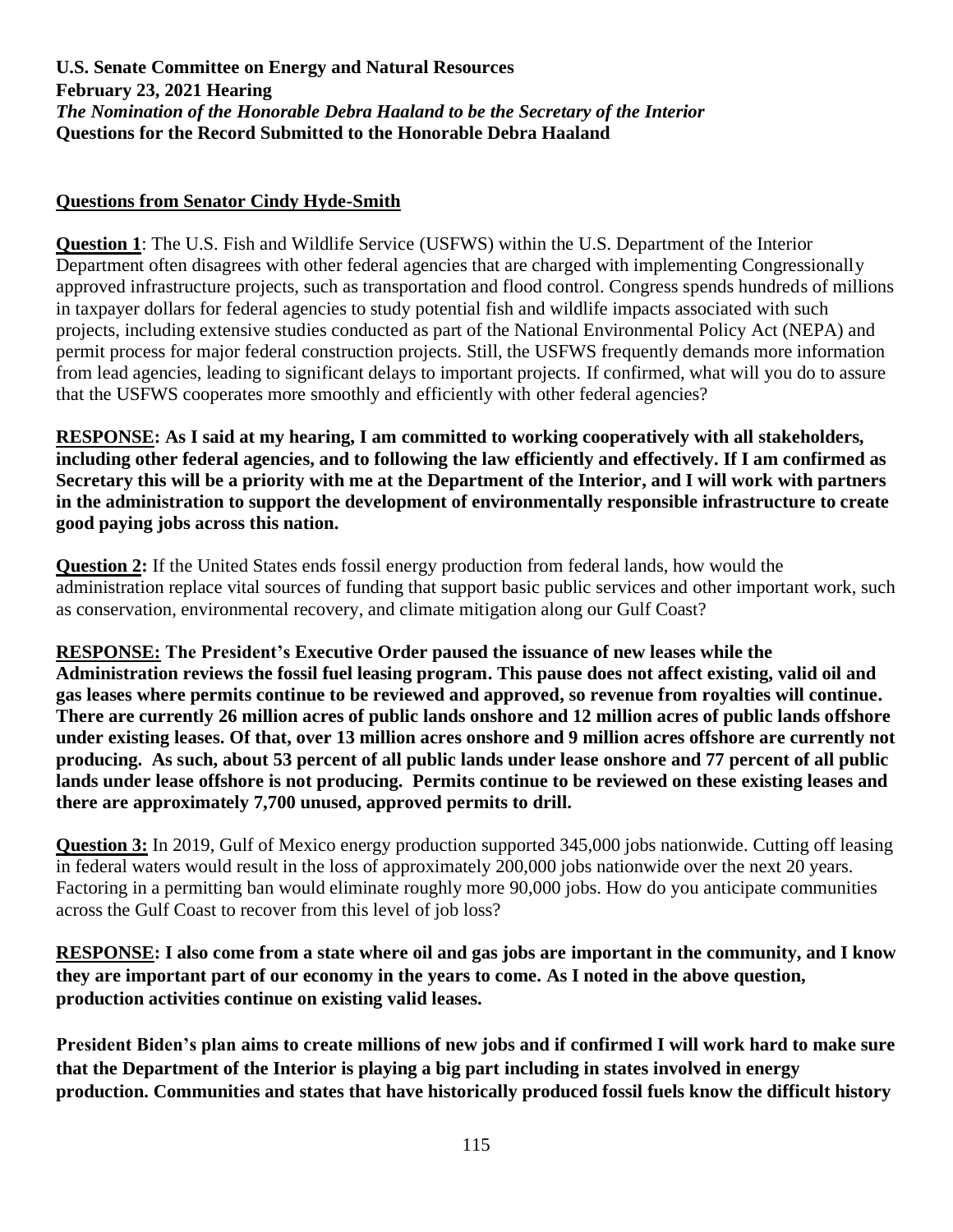### **of booms and busts and it is important that we work together to address the challenges that we have ahead and to make sure no one is left behind.**

**Question 4**: The courts have awarded billions of dollars in restitution when the government has breached its obligation to allow companies with oil and gas exploration and production leases to explore offshore. Companies could also potentially seek billions in additional damages for loss of expected revenues. The offshore contractors, including hundreds of companies such as vessel service operators and fabricators, could also have a claim to billions in additional damages under the "takings" clause. What evaluation will you or the Administration do to determine how much money American taxpayers could be responsible for if the Department restricts or cuts off offshore oil and gas development?

**RESPONSE: The President's Executive Order paused the issuance of new leases while the Administration reviews the fossil fuel leasing program. This pause does not affect existing, valid oil and gas leases where permits continue to be reviewed and approved. There are currently 26 million acres of public lands onshore and 12 million acres of public lands offshore under existing leases. Of that, over 13 million acres onshore and 9 million acres offshore are currently not producing. As such, about 53 percent of all public lands under lease onshore and 77 percent of all public lands under lease offshore is not producing. I believe we will continue to use oil and gas for many years as we work to get to net zero carbon. During the review of the oil and gas leasing program, the Department will consider many issues, including the ones raised in this question.**

**Question 5**: Do you believe that potential conflicts between ocean users can be managed and addressed through a multi-use management approach under existing laws? Do you believe that there are any uses that are simply not suitable for U.S. waters? If so, please identify them and explain why.

**RESPONSE: As I said at my hearing, I am committed to working cooperatively with all stakeholders, including other federal agencies, and to following the law. If I am confirmed as Secretary, I would look forward to learning more about the underlying laws and potential conflicts that you reference and how the Department is involved in those matters.**

**Question 6**: Do you agree that it is the responsibility of the Congress, not the Executive Branch, to overhaul ocean use and resource management policies?

**RESPONSE: I believe that both Congress and the Executive Branch have important roles and responsibilities in evaluating the nation's laws and policies and, if I am confirmed as Secretary I would look forward to working with you, the Committee, and other relevant federal agencies to ensure that our laws and policies are both effective and up to date.**

**Question 7:** Given the importance of exploration activities in enhancing our understanding of the ocean and its resources, would you commit to continuing the Department's continued participation in interagency efforts overseen by the Ocean Policy Committee (OPC) to increase the efficiency of permitting for ocean exploration,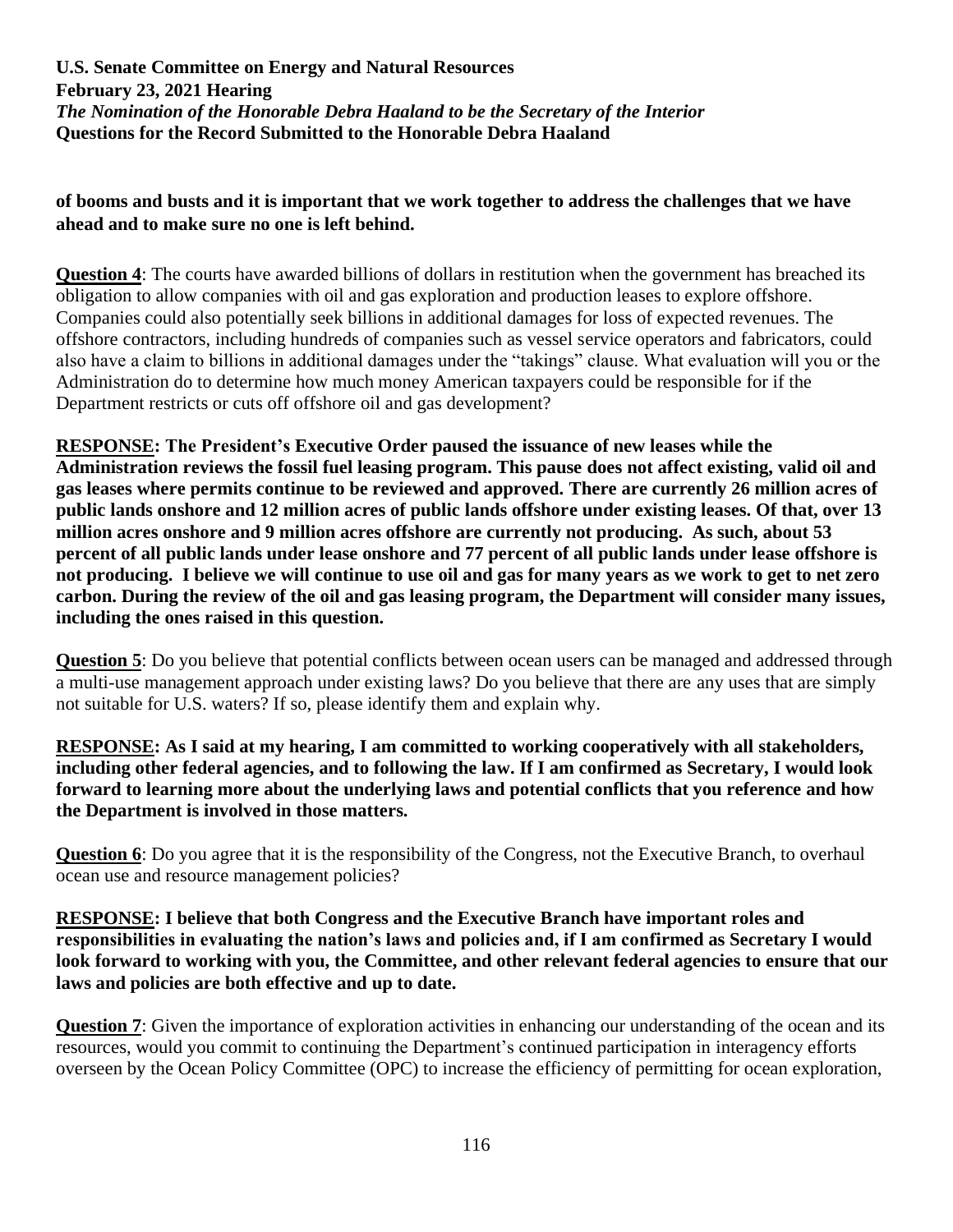mapping, and research activities and implement a national strategy to map, explore, and characterize U.S. waters?

**RESPONSE: As I said at my hearing, if I am confirmed I am committed to working cooperatively with all stakeholders, including other federal agencies, and to following the law. I look forward to being more fully informed on the Department's plan for participating in this interagency group and I believe the Department should engage effectively in all interagency coordination, including that directed by Congress.**

**Question 8:** The interagency OPC was codified into law pursuant to the FY2021 National Defense Authorization Act. Under this law, the OPC is charged with continuing its activities as it existed before the law was enacted, including engaging stakeholders, like regional ocean partnerships, facilitating coordination and integration of federal ocean and coastal-related activities in policy, research, technology, and data needs, and implementing the National Oceanographic Partnership Program. As a prospective Interior Secretary and member of the OPC, do you agree that this congressional act represents a success for U.S. ocean policy, and will you commit to fully supporting and carrying out OPC activities as Congress intended?

### **RESPONSE: As I said at my hearing, I am committed to working cooperatively with all stakeholders and to following the law, if I am confirmed as Secretary. I look forward to being more fully informed on the Department's plan for participating in this interagency group and I believe the Department should engage effectively in all interagency coordination, including that directed by Congress.**

**Question 9**: In an Executive Order issued on January 27, 2021, President Biden directed the Interior Secretary to recommend steps that the United States should take to achieve the goal of conserving at least 30% of U.S. lands and waters by 2030 ("30x30"). Given existing science and participatory-based processes designed to ensure responsible development that is consistent with a healthy environment – including through the Magnuson-Stevens Act, Outer Continental Shelf Lands Act, Marine Mammal Protection Act, Endangered Species Act, National Environmental Policy Act, and National Marine Sanctuaries Act, among others – do you agree that we already have sufficient protections for marine species, habitat, and biodiversity? If not, please explain what additional protections are needed.

**RESPONSE: I believe the President's 30 x 30 conservation initiative is intended to be a locally-engaged, science-based approach that is respectful of private land landowners, Tribal Nations and existing user groups like hunters, anglers, farmers and ranchers. It is also not about locking up land, but is intended to be a national goal that can be met with cooperative efforts from many levels of government and voluntary private action.**

**Question 10**: As Interior Secretary, what steps would you take to ensure that any 30x30 effort is balanced, inclusive, and reflective of ongoing conservation efforts, and not destructive of the full potential of the Blue Economy?

**RESPONSE: I believe the President's 30 x 30 conservation initiative is about setting a goal and bringing people together on conservation to conserve lands for future generations. It is inclusive, including state**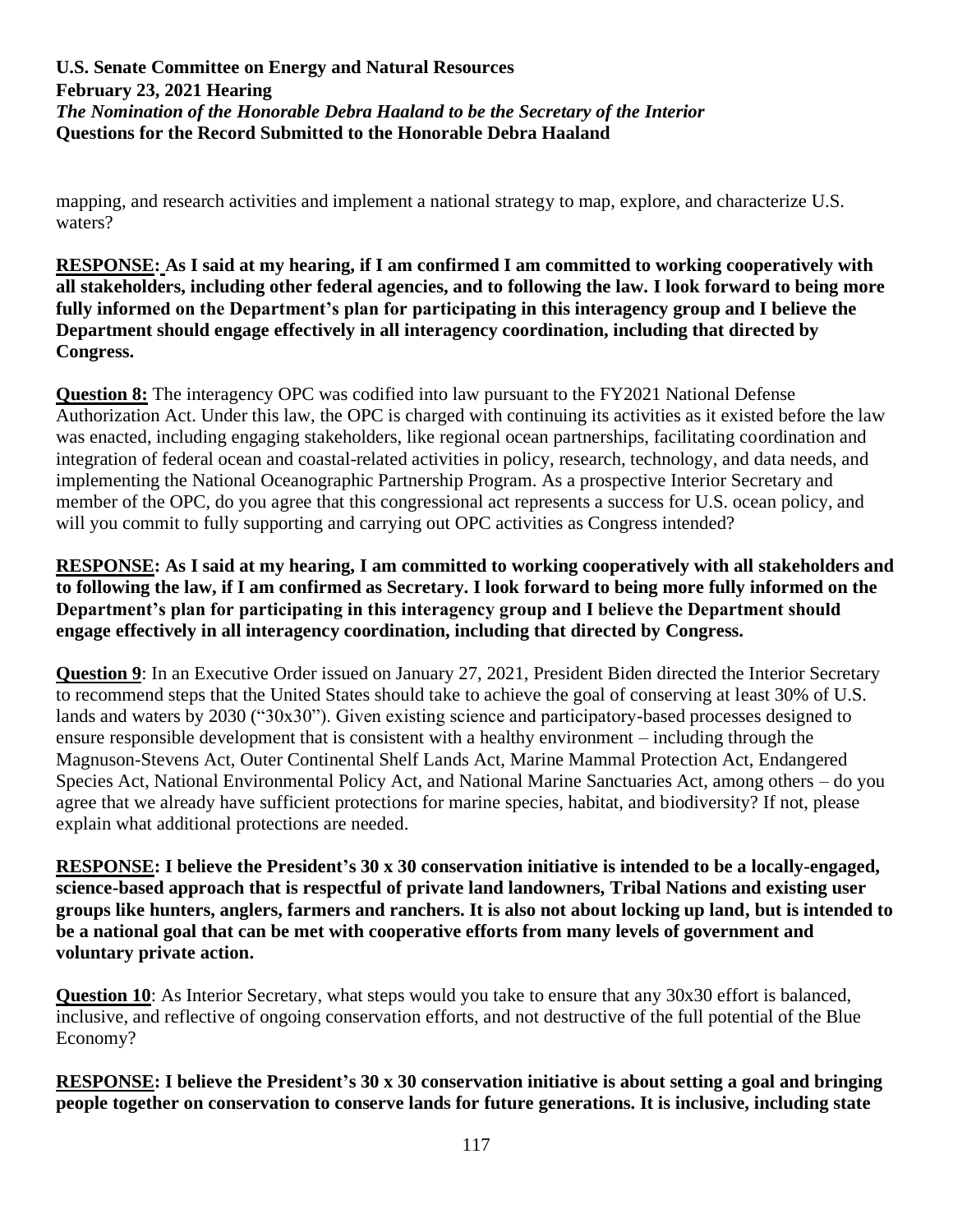**and local parks, tribal lands, voluntary private conservation, and working lands cared for by generations of farmers and ranchers, and it cannot be a top-down approach but must be locally-engaged, sciencebased, and respectful of private landowners, Tribal Nations and existing user groups like hunters, anglers, farmers and ranchers.** 

**Question 11**: Do you believe areas already subject to conservation and/or protection measures, including through actions taken by statutorily authorized entities like Regional Fishery Management Councils, should be counted toward the 30x30 goal? If not, please explain why.

**RESPONSE: I believe the President's 30 x 30 conservation initiative is inclusive: it will include state and local parks, tribal lands, voluntary private conservation, and working lands cared for by generations of farmers and ranchers. It cannot be a top-down approach but must be locally engaged, science-based, and respectful of private landowners, Tribal Nations and existing user groups like hunters, anglers, farmers and ranchers.** 

**Question 12**: Under an Executive Order issued on January 20, 2021, President Biden directed the Interior Secretary to review a 2020 decision allowing commercial fishing within the Northeast Canyons and Seamounts Marine National Monument and to determine whether to restore the commercial fishing prohibition that existed under the original monument designation. If confirmed as Interior Secretary, how would the Department conduct this review? Given that we need a solution that proves durable over time and across administrations, will you commit to utilizing the review as an opportunity to ensure fishermen's input and create a solution that fishermen support?

**RESPONSE: As I said at my hearing, I am committed to working cooperatively with all stakeholders and to following the law, if I am confirmed as Secretary. The President's Executive Order sets forth a process for this review and the final decisions on how to move forward are the prerogative of the President under the Antiquities Act.**

**Question 13**: Section 102(a) of the Federal Land Policy and Management Act establishes the policy of the United States on stewardship of federal lands and resources. Among other objectives, it states "Congress declares that it is the policy of the United States that…the national interest will be best realized if the public lands and their resources are periodically and systematically inventoried and their present and future use is projected through a land use planning process coordinated with other Federal and State planning efforts." In the past, the interests and concerns of states have not been sought out or respected. How will you incorporate and include state planning efforts in land management decisions and processes?

#### **RESPONSE: As I said many times during my hearing, it is important for local communities to weigh in on important decisions that affect them, and if confirmed I would seek communication with states, with Tribes, and with local communities to ensure effective collaboration on land management decisions.**

**Question 14**: The Obama Administration prepared a report that looked at greenhouse gas emissions from offshore operations under various leasing scenarios. Under the no leasing scenario, the report concluded that net greenhouse gas emissions would actually increase as the country simply turned to imported oil, produced in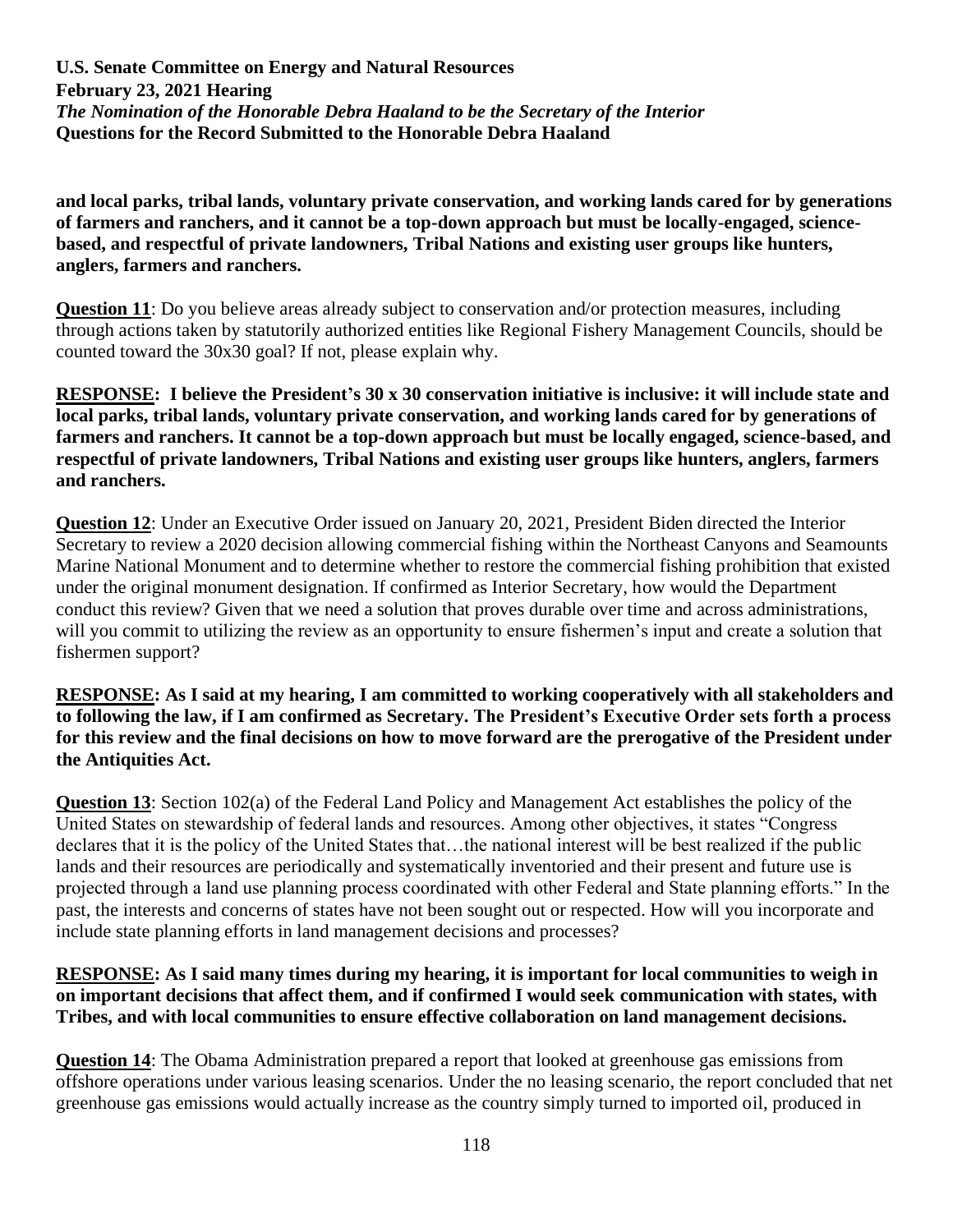areas with less environmental controls, to satisfy the demand for oil. Given this, how does pausing lease sales and slowing permitting help the administration reach its climate goals? Where will the U.S. get its oil and natural gas if domestic production is curtailed significantly or permanently?

**RESPONSE: I am not familiar with the report that you reference and there have been significant changes in energy markets in recent years. President Biden's energy and climate policy is based on advancing clean energy technology and making it more affordable with more innovation and new technology. The President's Executive Order paused new oil and gas leasing so that the Department can review the program including for taxpayer and climate change interests and so issues raised by this Committee can be considered as part of that review.**

**Question 15**: Section 10115 of the 2018 Farm Bill concerning pesticide consultations under the Endangered Species Act also required the Interagency Working Group to seek substantive stakeholder input, recognizing the variety of viewpoints on how best to balance the needs of endangered species, while recognizing the need for farmers, homeowners and others to use pesticides to protect crops, homes and other green spaces. Will you, if confirmed, provide resources to establish the means to obtain meaningful stakeholder input on Endangered Species Act reviews for pesticides, including input from industry, landowners, non-governmental organizations, and other interested parties? If not, please explain why.

**RESPONSE: I know that this issue is important to you and your constituents. As I said at my hearing, I am committed to working cooperatively with stakeholders and to striking the right balance on this particular issue and the many important issues before the Department, if I am confirmed as Secretary. On this matter, the Department should participate and engage effectively in any interagency processes directed by Congress, including this one on pesticide reviews.**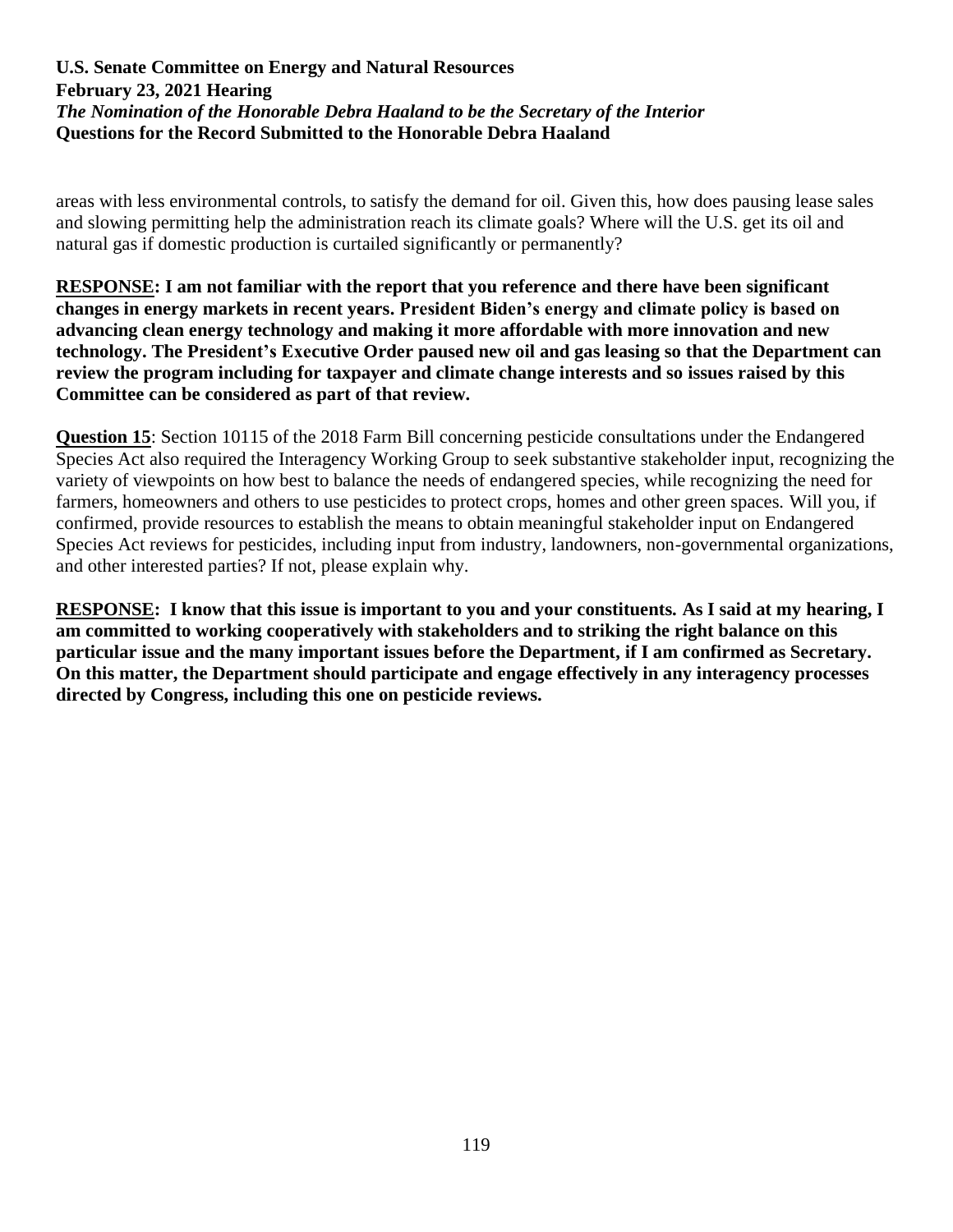#### **Questions from Senator John W. Hickenlooper**

# **Question 1: Ute Mountain Ute Law Enforcement Issue**

There have been persistent concerns among Ute Mountain Ute Tribal leadership around law enforcement capacity and public safety on the reservation. For a few decades, the US Bureau of Indian Affairs law enforcement have been critically understaffed and underfunded, creating challenges for managing community safety.

Will you commit to exploring solutions to address the US Bureau of Indian Affairs law enforcement capacity and funding issue?

**RESPONSE: Thank you for bringing the concerns of the Ute Mountain Tribal leadership to my attention on this important public safety issue. If confirmed, I commit to conferring with Departmental staff to understand the BIA law enforcement capacity and funding issues, as well as all options before me. If confirmed, BIA staffing would be a high priority and I would commit to the efficient and effective recruitment of qualified people.**

# **Question 2: Uncompahgre Resource Management Plan**

As both a geologist and former governor, I believe that it is critical that both science and community input help guide how we use our public lands. Unfortunately, under the last Administration, we didn't always see this play out, including with the BLM's Uncompahgre Field Office's Resource Management Plan released last April.

The Governor of Colorado has expressed concerns that this Resource Management Plan is not in line with state plans and policies, and the state ultimately filed a lawsuit challenging the plan. I have also heard from local elected officials that the plan wasn't responsive to community concerns about public health, environmental risks or impacts to the region's agriculture economy.

Will you commit to reviewing this plan to make sure it's truly responsive to local communities' wishes and in keeping with the best available science?

**RESPONSE**: **I understand that this recently released plan has generated serious concerns in your state and I am committed to listening closely to them and working with you to try and find a path forward. I am committed to consulting with states, Tribes, and local stakeholders and to public land decisions that are grounded in the best available science. If I am confirmed, I commit to getting more fully briefed on this issue so that I can make an informed decision about moving forward.**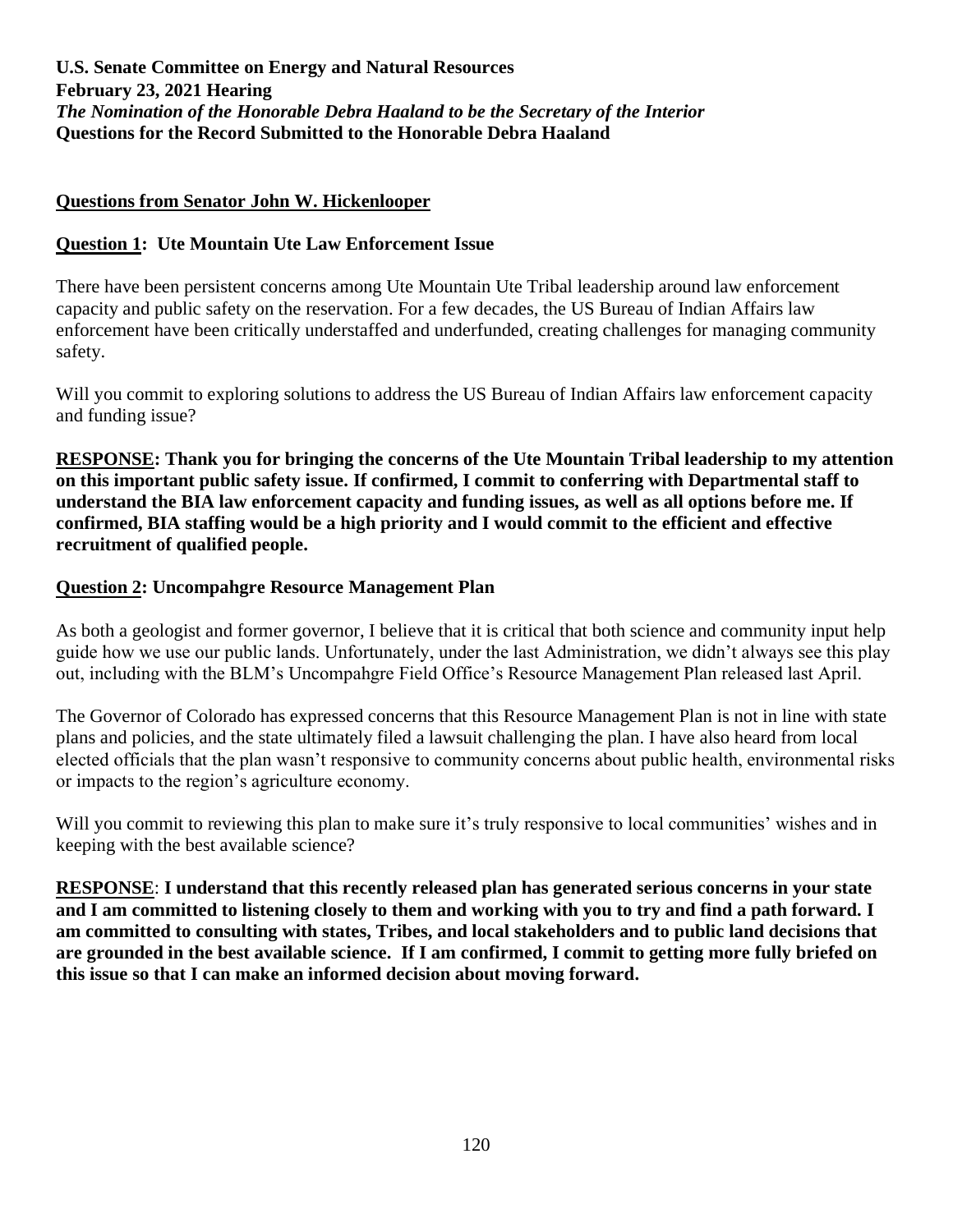#### **Questions from Senator Roger Marshall**

**Question 1:** According to the US Department of Agriculture, direct and indirect energy costs can account for 36% to 48% of total production costs for crops including corn, wheat and soybeans. Do you know if the Administration has conducted an analysis of the potential implications that the federal leasing ban could have on the food production costs in the United States? How will these increased costs be defrayed?

**RESPONSE: The President's Executive Order temporarily paused the issuance of new leases while the Administration reviews the fossil fuel leasing program. This pause doesn't affect existing, valid oil and gas leases where permits continue to be reviewed and approved. Permits continue to be reviewed and approved on existing leases and there are approximately 7,700 unused, approved permits to drill. There are currently 26 million acres of public lands onshore and 12 million acres of public lands offshore under existing leases. Of that, over 13 million acres onshore and 9 million acres offshore are currently not producing. As such, about 53 percent of all public lands under lease onshore and 77 percent of all public lands under lease offshore are not producing.** 

**Question 2:** As you know, natural gas accounts for roughly 75% to 85% of fertilizer manufacturing costs. Considering that 12% of US natural gas production occurs on federal lands it is safe to assume that a leasing ban will eventually lead to higher natural gas costs and in turn raising the cost of fertilizer production in this country. How does the administration expect to counter this? Is it logical to raise the cost of such a vital element of the US domestic agricultural industry? Does the administration expect US farmers to bear the brunt of this or will the American consumer?

**RESPONSE: The President's Executive Order temporarily paused the issuance of new leases while the Administration reviews the fossil fuel leasing program. This pause doesn't affect existing, valid oil and gas leases where permits continue to be reviewed and approved. Permits continue to be reviewed and approved on existing leases and there are approximately 7,700 unused, approved permits to drill. There are currently 26 million acres of public lands onshore and 12 million acres of public lands offshore under existing leases. Of that, over 13 million acres onshore and 9 million acres offshore are currently not producing. As such, about 53 percent of all public lands under lease onshore and 77 percent of all public lands under lease offshore are not producing.** 

#### **My understanding is that permits continue to be reviewed and approved in a timely manner on these existing leases and there are approximately 7,700 unused, approved permits to drill.**

**Question 3**: President Biden has started the process to get feedback on the proposal to conserve "30 percent of American lands and waters by 2030". If confirmed, what do you think Interior's role would be in achieving that goal? Does this goal include the purchasing of new private lands? In the pursuit of conservation of that 30%, what does "conservation" mean to you? Do you believe it includes things that allow for continued multiple use?

**RESPONSE: As I understand it, the 30 by 30 goal includes areas already under protection. Going forward it, the 30 by 30 goal is inclusive: it will include state and local parks, tribal lands, voluntary private conservation, and working lands cared for by generations of farmers and ranchers. This can't be**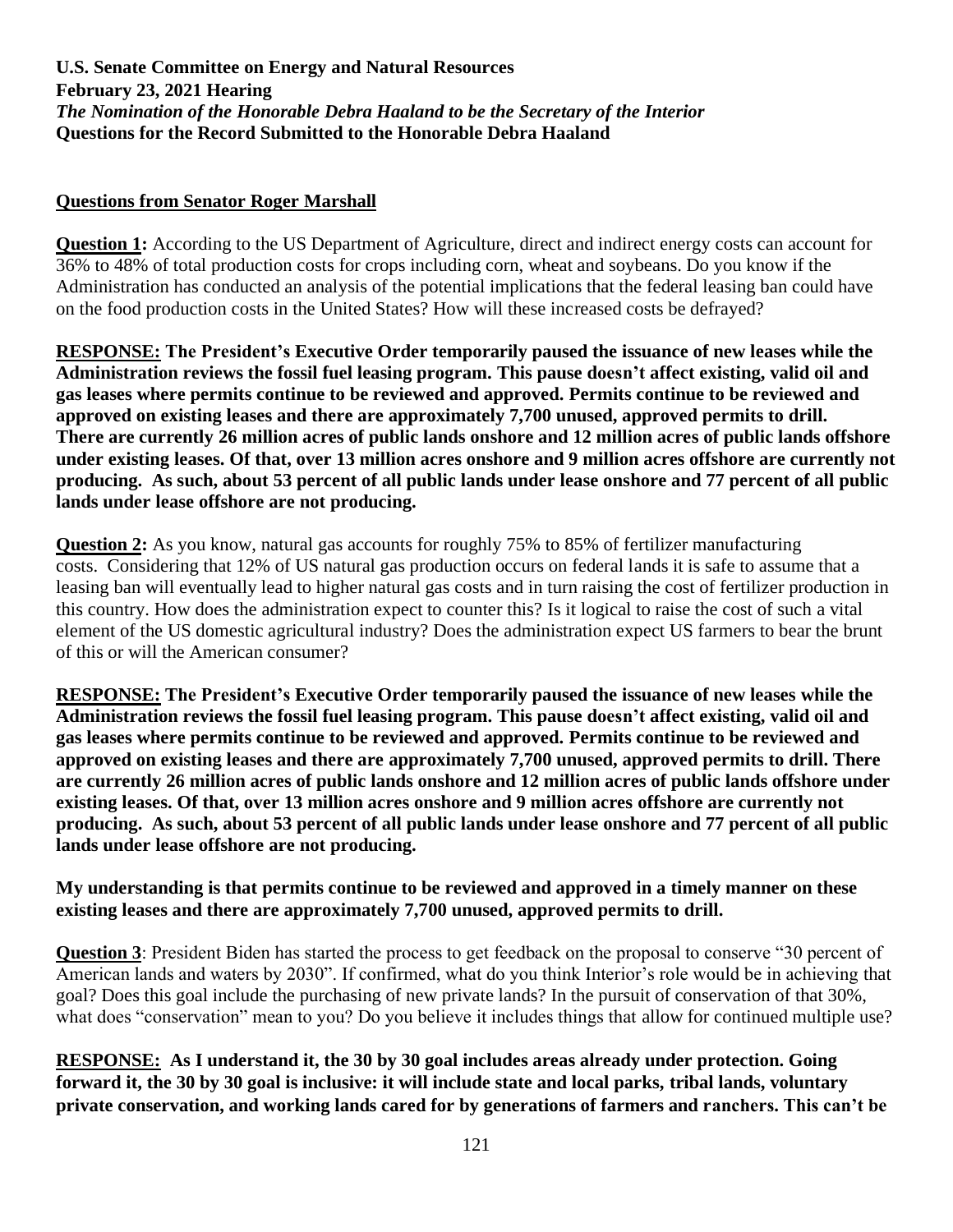**a top-down approach but must be locally-engaged, science-based, and respectful of private landowners, Tribal Nations and existing user groups like hunters, anglers, farmers and ranchers. 30 by 30 is about setting a goal and bringing people together on conservation to conserve lands for future generations.**

**Question 4:** Representative Haaland, over the past couple of years several rules implemented at the Department of Interior opened and expanded almost 4 million acres of DOI lands to the public for hunting and fishing opportunities. Will you commit to me today that you will keep these rules?

#### **RESPONSE: As I said during the hearing, multiple use is a tenet of our public lands. And I am committed to working cooperatively with all stakeholders, with the folks on the ground, and all of Congress to strike the right balance going forward.**

**Question 5:** If confirmed as Secretary, will your general philosophy lean towards expanding, maintaining, or reducing the level of public access to all public lands and public trail segments under DOI jurisdiction?

# **RESPONSE: As I said in response to the previous question, multiple use is a tenet of management of our public lands. And I am committed to working cooperatively with all stakeholders, with the folks on the ground, and all of Congress to strike the right balance going forward.**

**Question 6:** In 2020 there was an agreement reached between USFWS and a local Groundwater Management District in Kansas on a state water right concern. Can we get the Biden Administration's commitment to continue to work with landowners and local citizens to continue along a voluntary path to reach an amicable solution regarding Rattlesnake Creek? Will you agency promise to consider and balance the economic livelihood of local stakeholders in agency actions?

**RESPONSE: If confirmed I will obtain briefings on this matter to learn more about the work within the Department on conservation plans across many states. As I mentioned at the hearing, I want to support collaboration with states, tribes, and local stakeholders on policy decisions that have local impact, and I will work to support collaborative approaches to conserving wildlife, including supporting the stewardship efforts of farmers, ranchers, states, and tribes.**

**Question 7:** Promoting sportsmen activities is a top priority for me. The Sunflower State's 527,000 hunters and anglers spend \$629 million annually and support 9,331 jobs (according to the [Congressional Sportsmen's](https://congressionalsportsmen.org/state/ks)  [Foundation\)](https://congressionalsportsmen.org/state/ks). In addition to economic benefits, hunting and fishing are integral to conservation and wildlife management.

- A. In general, what are your views on sportsmen's activities on and around Federal lands?
- B. If confirmed, what would your sportsmen priorities be for DOI?
- C. What is your view on the Second Amendment? How does that view inform your sportsmen priorities?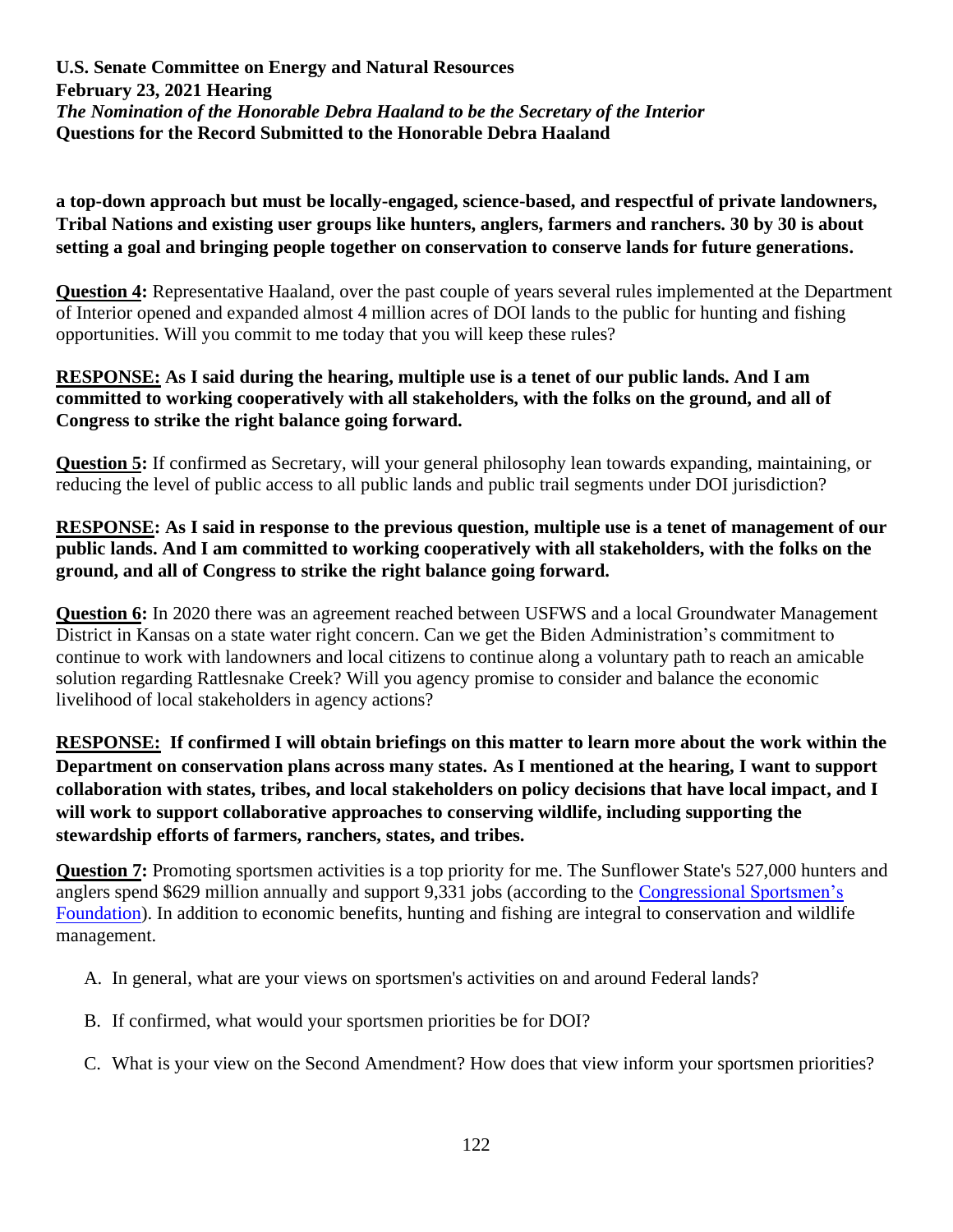**RESPONSE: As I said during the hearing, I am a Pueblo woman. We have been hunting wild game for centuries. In fact, the reason that I'm sitting here today is because my ancestors sustained themselves through those practices. My dad, my grandparents, my brother, they all hunt. In fact, I was fortunate to harvest an Oryx from the White Sands missile range. It fed my family for about a year. I absolutely understand and respect the sportsman and the anglers and their traditions. If confirmed, I look forward to working to ensure that all Americans have those kinds of opportunities that my family and I have had.**

**If confirmed, one of my priorities that would benefit hunters and anglers is the effective implementation of the Great American Outdoors Act as intended by Congress. The Land and Water Conservation Fund is a source of improving access for hunting on our public lands. I also believe that the hunting and fishing communities are great partners for collaborative habitat conservation.**

**I respect the Second Amendment and the rights it affords all Americans, including to hunt for recreation and provide for their families.**

**Question 8:** Do you still support H.R.1296 - Assault Weapons Ban of 2019, legislation that you cosponsored in the 116th Congress, knowing its impact would severely harm sportsmen's ability to hunt large game and defend themselves from predators while on public lands?

**RESPONSE: I absolutely understand and respect the sportsmen and the anglers and their traditions. If confirmed, I look forward to working to ensure that all Americans have those kinds of opportunities that my family and I have had. As I said at the hearing, I advocated for my constituents in Congress, but I understand that being a Cabinet Secretary is a different role and I take that seriously. I am not aware of a role for the Department of Interior in regulating the types of firearms that can be sold.**

**Question 9:** What is your understanding of the Chronic Wasting Disease issue, and if confirmed, what existing authorities would you utilize to address it? Are there new authorities needed to address your priorities in this area?

**RESPONSE: I am aware that Chronic Wasting Disease is a fatal disease that is a major threat to wildlife, including deer, elk, and moose. I am aware of the urgent concern this disease causes in the hunting community and if confirmed I will be briefed on this issue to learn more about the role of the Department of the Interior in efforts to address the disease. I look forwards to working with Congress to improve wildlife health and fight this disease.** 

**Question 10:** Millions of Americans still lack access to broadband services, particularly in the rural and Native communities. The access required to virtually connect schools, health care systems, emergency services and small businesses during the last year underscored the critical need for and reliance on broadband infrastructure and services.

A. Do you agree that access to information and communication through broadband infrastructure remains a high priority?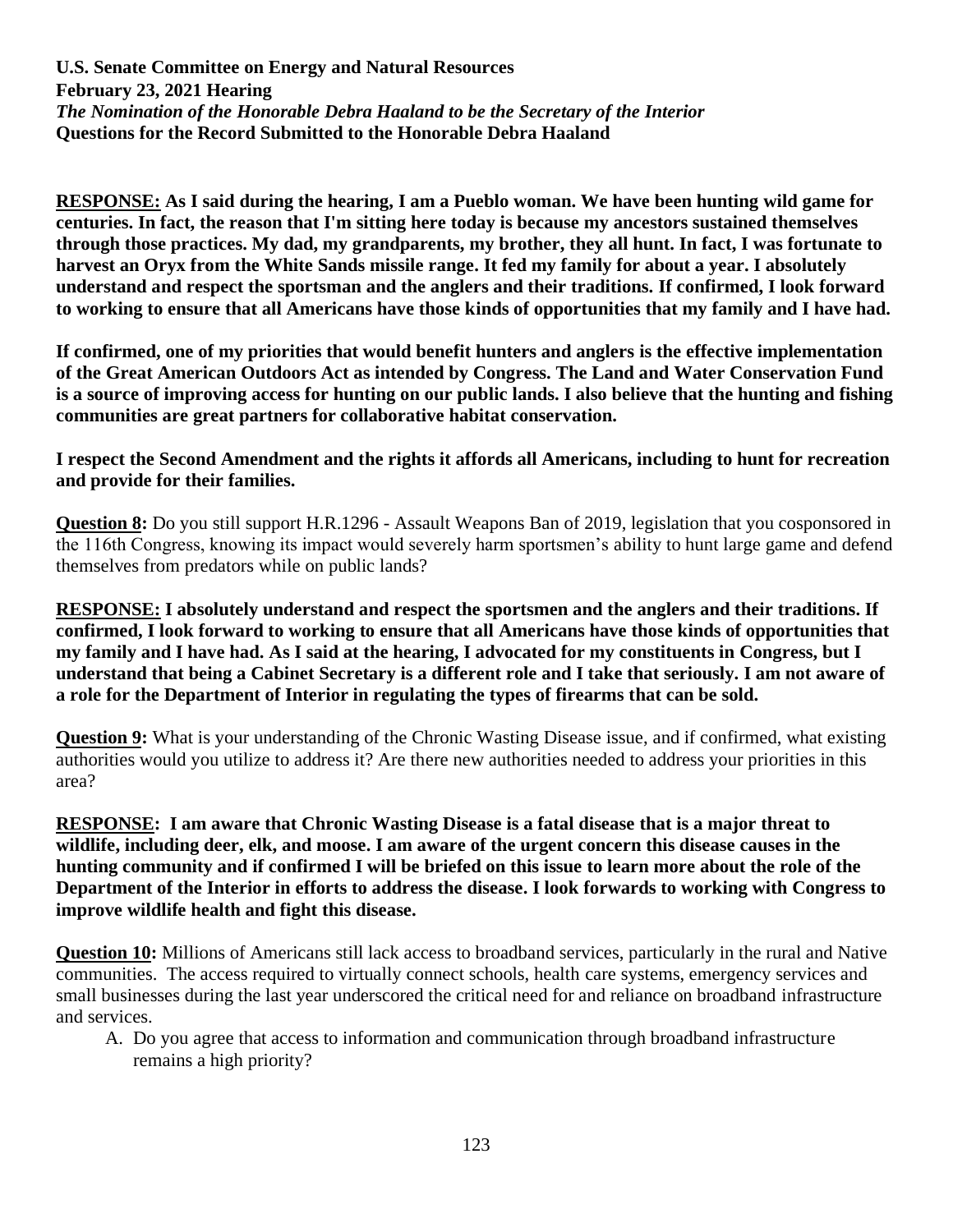B. In the recent past, an executive order was issued (EO 13821 – Streamlining and Expediting Requests to Locate Broadband Facilities in Rural America) and a memo directing DOI to identify federal assets/property managed by DOI that would support the order. If confirmed, will you prioritize identifying federal lands managed by DOI that could support broadband? Will you continue to prioritize and support efforts to advance the National Tribal Broadband Strategy?

#### **RESPONSE: I worked hard in Congress to improve broadband Internet access for rural areas and tribal communities, and during this pandemic we have seen the disparities that a lot of communities face with regard to broadband Internet service. I agree that access to information and communication, such as educational opportunities for Native children and telehealth for everyone, will be a high priority for me, if I am confirmed.**

**Question 11:** For agencies under the direction of DOI Secretary, processing a permit or use for broadband is considered a land impact and use, triggering lengthy environmental reviews, clearances, and studies, particularly on federal lands near or adjacent to rural communities and Indian Reservations. If confirmed, how would you work to streamline processing of requests and balance multiple use in support of broadband infrastructure on federal lands?

# **RESPONSE: If confirmed, I will confer with my legal team to understand all of the options before me regarding the processing of permits for tribal broadband. As I testified at the hearing, expanding rural and Tribal broadband opportunities will be a priority for me if confirmed.**

**Question 12:** Like other technology and innovation, broadband infrastructure, installation and operation relies heavily on the use of our nation's energy production and resources. How does the Biden Administration's oil and gas lease moratorium constrain opportunities to support broadband opportunities on federal lands to close the communication gap on tribal lands and in rural communities?

**RESPONSE: The President's Executive Order paused the issuance of new leases while the Administration reviews the fossil fuel leasing program. This pause doesn't affect existing, valid oil and gas leases where permits continue to be reviewed and approved. As a result, I am not aware of any impacts on opportunities to support broadband on federal and tribal lands. During the review of the program, the Department will consider a variety of factors, including those raised by members of this Committee.** 

**Question 13:** EO 3395 places a moratorium on a number of actions, including granting of rights-of-way (EO 3395, Section 3(c)). This action effectively halts any and all broadband authorization actions on federal lands that would support the National Tribal Broadband Strategy and contradicts EO 13821 – aimed at streamlining broadband in rural America, including Indian communities. How do you reconcile these elements of EO3395 that outright conflict with actions you've gone on record to support? If confirmed what immediate steps do you plan to take to support granting important rights of way in support of access and communication?

**RESPONSE: It is my understanding that this order is a temporary elevation of the process for reviewing permits and other actions and is a normal feature in a transition. I am not aware that it halts any**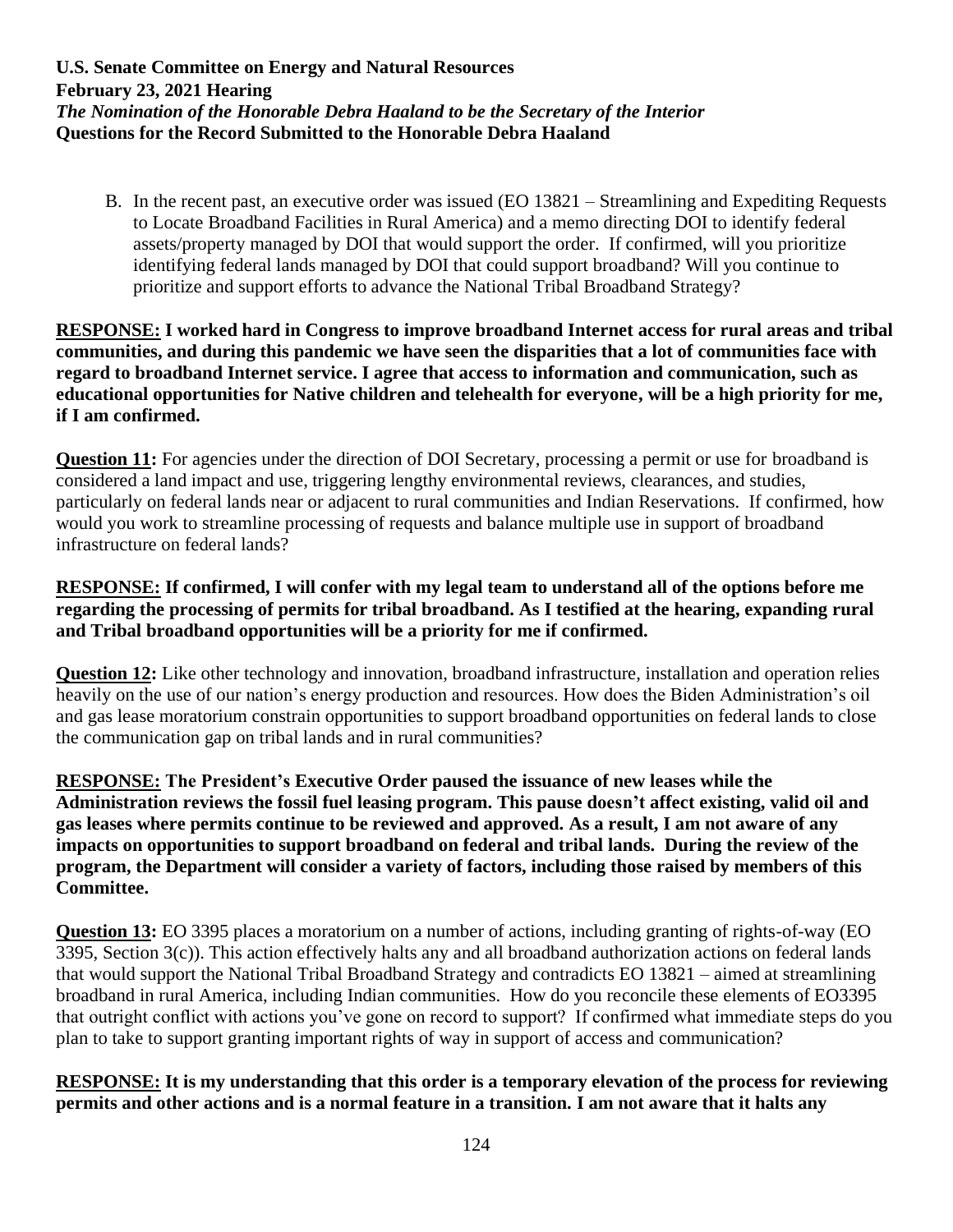**permitting process, including broadband. If I am confirmed, I am committed to ensuring certainty and transparency in these processes and the expansion of broadband to Tribal Nations and Native communities will be a priority for me if confirmed.**

**Question 14:** You were an original cosponsor of the Green New Deal. If confirmed, do you plan to implement parts of this radical agenda? If so, which aspects specifically?

**RESPONSE: If confirmed, I will be work to implement President Biden's plan to combat climate change while creating millions of good-paying jobs in clean energy as part of his Build Back Better plan. As I stated at the hearing, I took positions as a candidate and a Member of Congress to advance the interests of my constituents and I recognize that a cabinet secretary has a very different role that I take seriously.**

**Like President Biden, I believe it is fundamental that we tackle the climate crisis by innovating, harnessing our technology and creating jobs. The president's agenda demonstrates that America's public lands can and should be engines for clean energy production. President Biden also knows that restoring and conserving our lands through a Civilian Climate Corps has the potential to spur job creation. As I said during the hearing, together we can work to position our nation and all of its people for success in the future. And I am committed to working cooperatively with all stakeholders and all of Congress to strike the right balance going forward.**

**Question 15:** Senate Majority Leader Schumer recently called upon President Biden to issue an emergency declaration related to climate change, potentially expanding executive branch authority.

- A. Do you agree that President Biden should issue an emergency declaration related to climate change?
- B. What metrics would be used to determine when a climate emergency has ended?

#### **RESPONSE: If confirmed and this action was advanced by the administration, I would consult with the White House and Department experts to understand the potential effects and roles for the Department.**

**Question 16**: DOI includes the U.S. Bureau of Reclamation, a critical entity for water supply reliability in the West, including a handful of reservoirs in Kansas.

A. Do you intend to ensure the recent establishment of the Interagency Water Subcabinet remains a priority within DOI?

**RESPONSE: In general, I support transparent cooperation among Departments and agencies in carrying out activities with related mission areas, particularly with regard to issues as important as water in the west. If I am confirmed as Secretary, I would look forward to learning more about the Interagency Water Subcabinet and its functions and how it can benefit inter-agency coordination.**